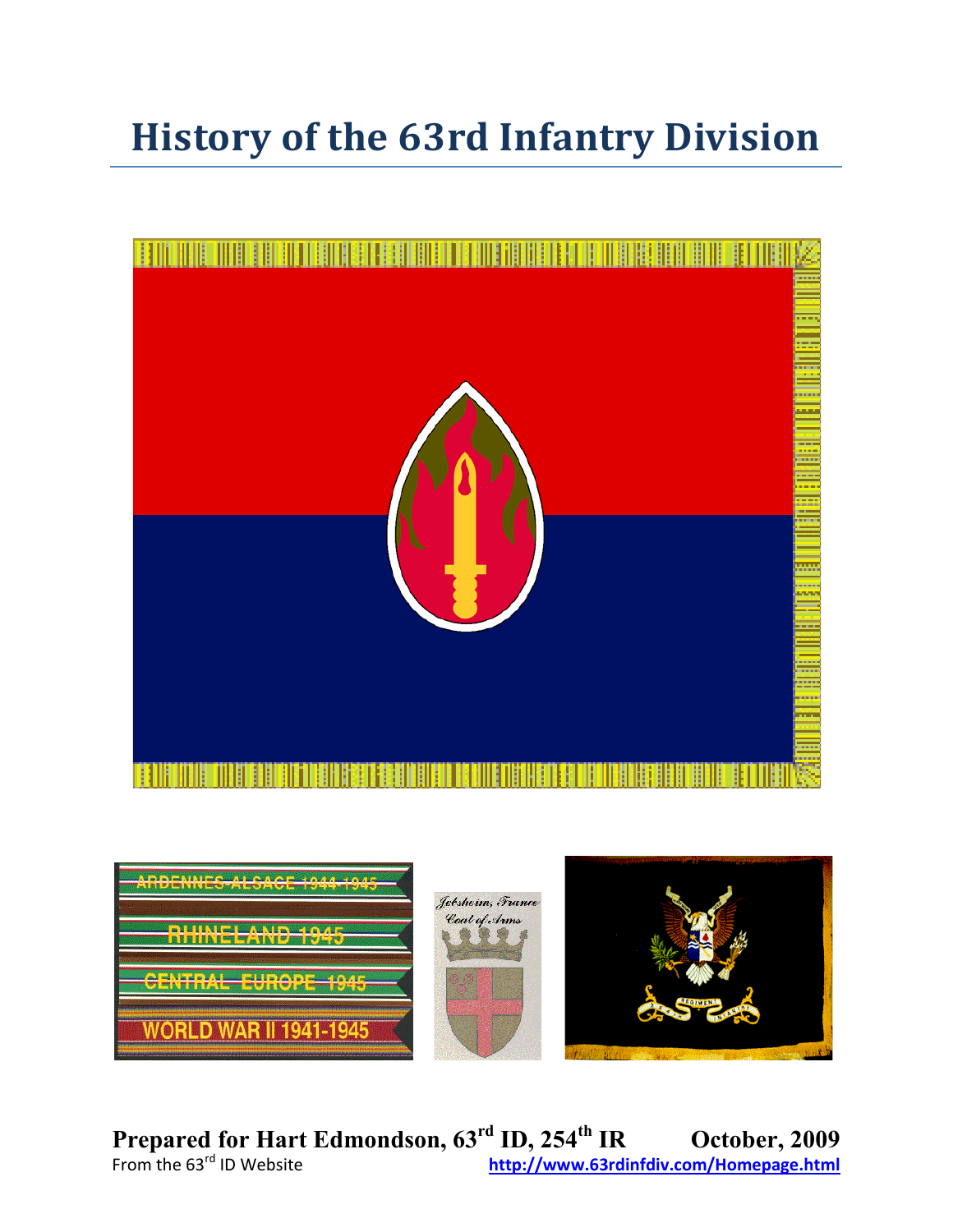| <b>The 63rd Infantry Division</b> | $1 - 5$   |
|-----------------------------------|-----------|
| The Battle of Hill 216            | $6 - 16$  |
| <b>Jebsheim</b>                   | $14 - 23$ |

| The Battle of Jebsheim – From a French Point of View | $24 - 121$ |
|------------------------------------------------------|------------|
|                                                      |            |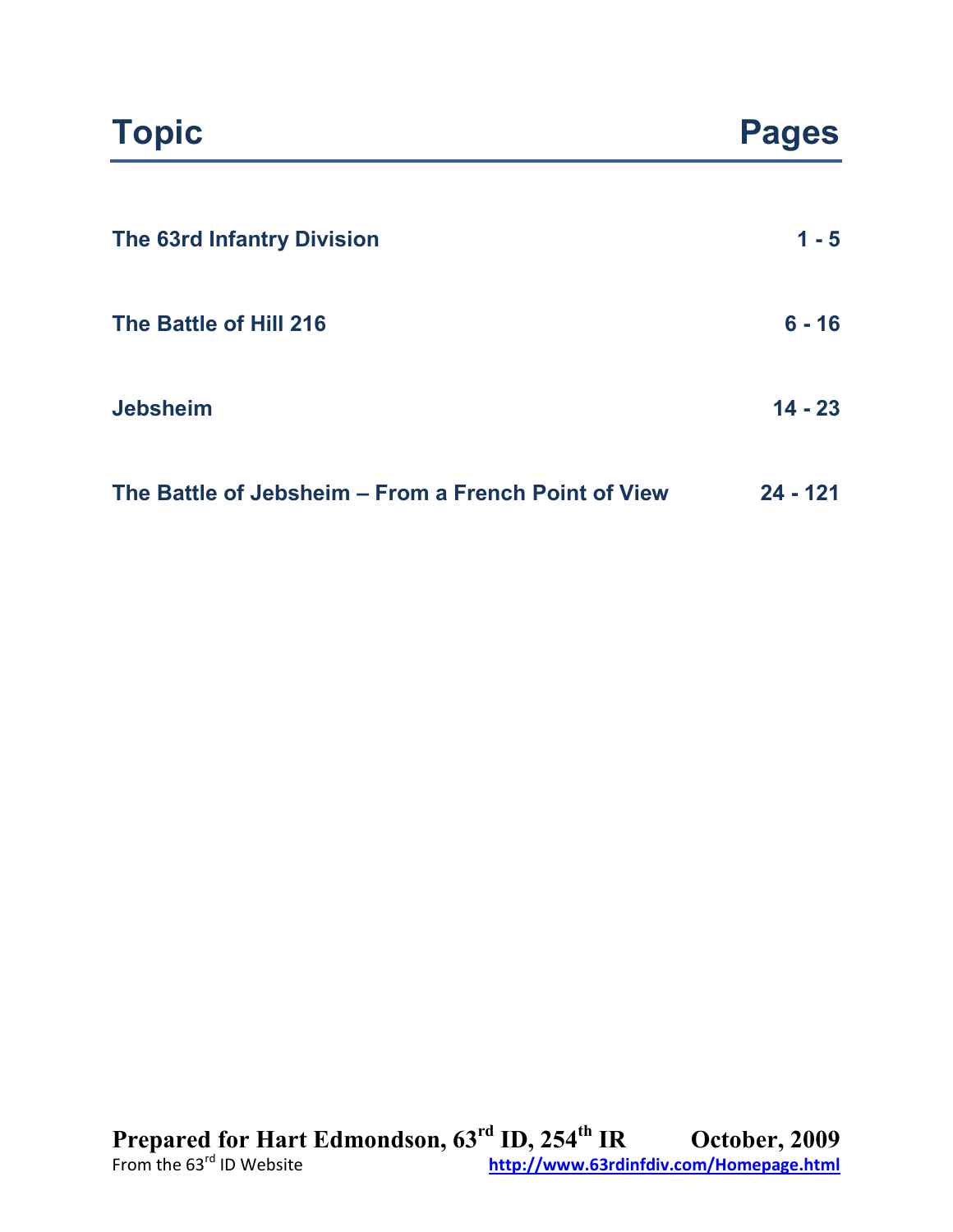# **The 63rd Infantry Division**

The proud legend of the 63rd Infantry Division had its beginning at Casablanca in January 1943, when Prime Minister Churchill of Great Britain coined the phrase that the Axis powers would "Bleed and Burn in expiation of their crimes against humanity". From that statement, Brigadier General Louis E. Hibbs, soon to become the division's commander, designed the shoulder insignia and the slogan "Blood and Fire".

On 15 June 1943, the Division was activated at Camp Blanding, Florida. The cadre manning the new division came from Camp Breckinridge, Kentucky's 98th Infantry Division. Following initial cadre training the division relocated some 650 miles to Camp Van Dorn, Mississippi, arriving there during the latter part of August 1943.

During the month of September 1943, men from reception centers all over the country rapidly brought the division up to strength, and intensive basic training commenced. In November 1943 the men of the division had completed basic and small unit training and were anticipating advance and larger unit maneuvers. This, however was not to be.

In December 1943, all privates, privates first class, along with some noncommissioned and junior officers were reassigned to other divisions alerted for overseas movement. The process of receiving replacements and training them only to have them reassigned as fillers for other divisions alerted for overseas movement was repeated twice again before the division was at long last alerted as a unit for overseas assignment.

During March and April 1944 the division was brought to full strength with replacements coming from training centers as well as men from the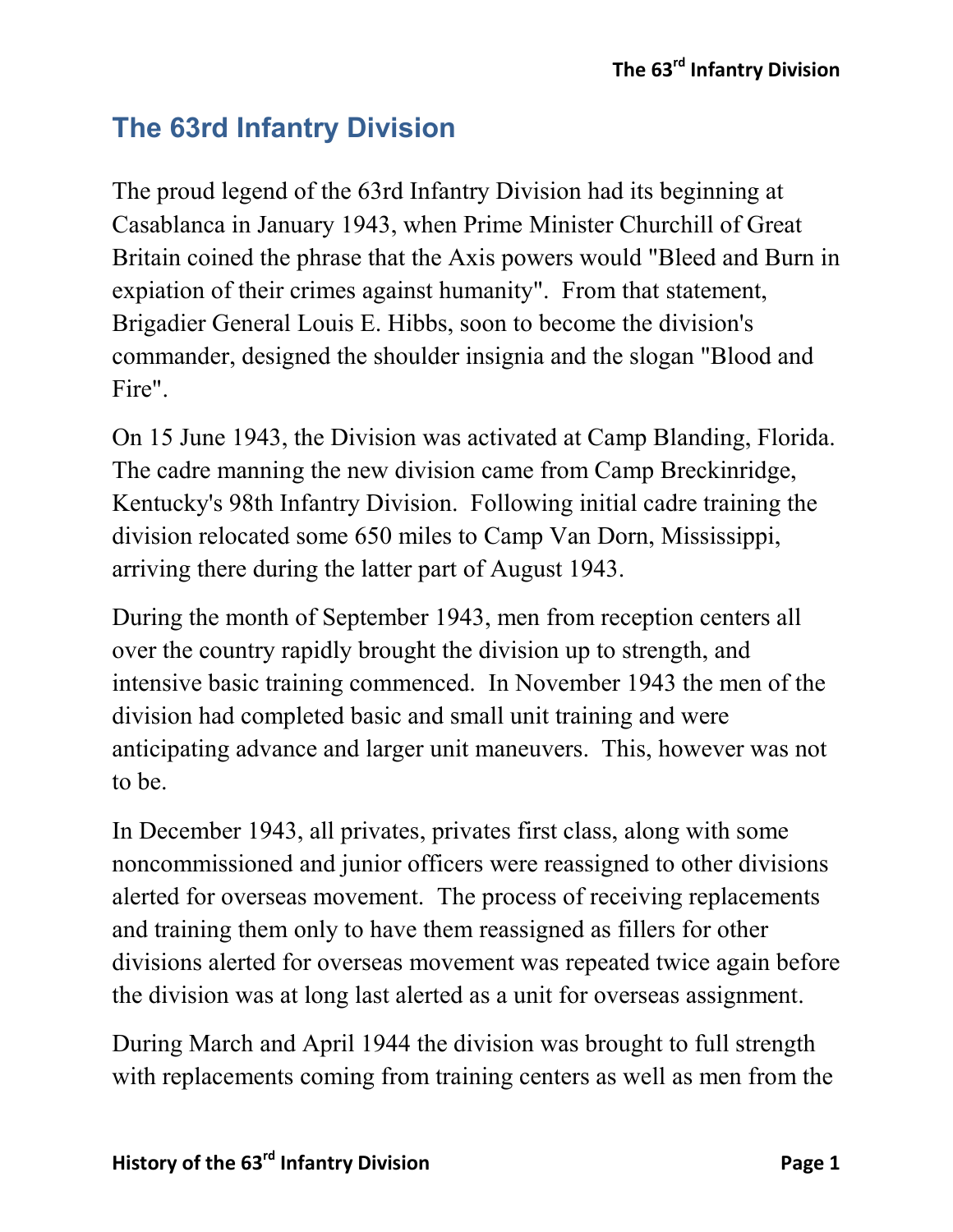Army Specialist Training Program and the Army Air Corps Cadet Training Program. The latter two programs had been cut-back and their participants released for assignment to the Infantry.

As the division reached full strength again, training started anew. By November 1944 the division was ready for movement to an overseas area. On 6 November 1944, the 63rd Infantry Division advance party left Camp van Dorn by train for Camp Shanks, New York and ultimate shipment to France. The advance party or forward element of the division was known as Task Force Harris and consisted of the three Infantry Regiments,; the 253rd, 254th and 255th plus a small supporting staff. The Task Force was commanded by Brigadier General Frederick M. Harris.

Task Force Harris arrived in Marseille, France on 8 December 1944 and after a few days in a staging area moved by road and rail to Camp d'Oberhoffen, France located about midway between Colmar and Sarreguemines. By the end of December 1944, Task Force Harris was disbanded and all three regiments were reassigned to various divisions of the 6th Army Group. The 253rd was attached to the 44th Infantry Division in the Sarreguemines-Riming area; the 254th was attached to the 3rd Infantry Division in the Colmar Area, and the 255th was attached to the 100th Infantry Division near Bitche.

Thus the three regiments, separated from 63rd Infantry Division control were destined to make their own history until reunited with the Division in Mid-February 1945. From mid-February 1945 until the end of the war, the 63rd Infantry Division made a path of Blood and Fire from Sarreguemines through the Siegfried Line to Worms, Mannheim, Heidelberg, Gunzburg and ending in Landsberg Germany at the end of April 1945 when the division was pulled from the line for a much needed rest.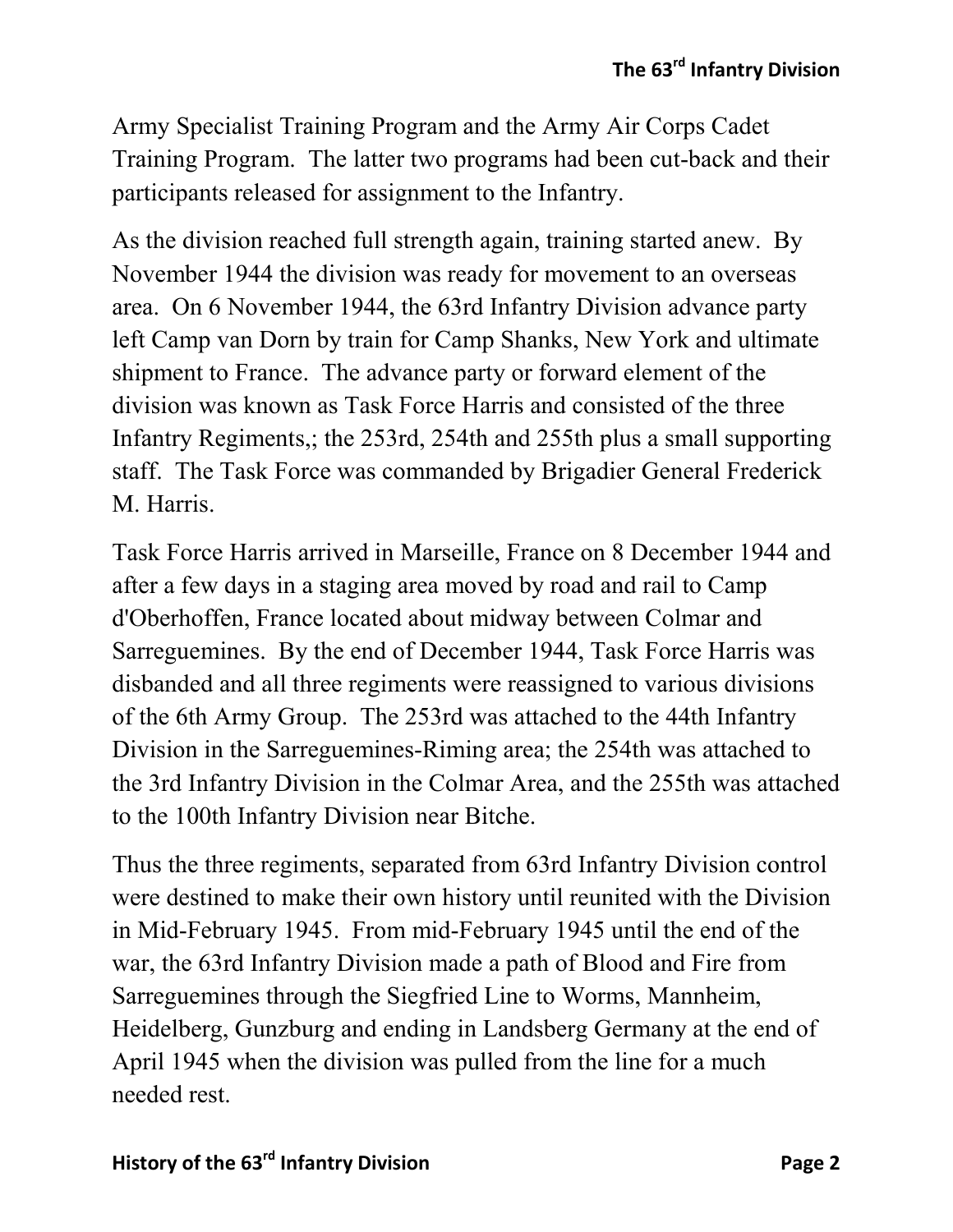By war's end Division units had participated in three (3) battle campaigns and its Infantry Regiments had been awarded seven (7) Distinguished Unit Awards (Now known as Presidential Unit Citations) and a French Croix de Guerre with palm. During he period of December 1944 to May 1945 the division suffered over 1000 killed, more than 5000 wounded, over 1000 missing in action, 63 captured by the enemy and over 4000 non-battle casualties. Division forces captured ovcr 21,000 enemy soldiers.

In September 1945 the "Blood and Fire" division was restaffed with "high point men" from other divisions, returned to the United States and on 29th of September 1945 was inactivated. The 63rd Infantry Division came back to life in March of 1952 when it was activated in the Los Angeles, CA area as a reserve Division. The division was deactivated again in December 1965, only to return to life again as the 63rd US Army Reserve Command in February 1968.

During the period after deactivation in 1965 and reactivation in 1968, elements of the 63rd Reinforcement Training Units (RTU) became involved in the staffing of the National Rifle Matches in Camp Perry, Ohio in the Spring of 1966. The 63rd RTU along with personnel from five other USAR divisions was tasked to staff the National Rifle Matches in lieu of their two weeks of Annual Active Duty Training. All reserve members of the support element were designated as the 63rd Div RTU Reserve Support Battalion and were placed under the command of a 63rd RTU officer who displayed the 63rd Infantry Division colors in the Battalion's Headquarters.

In 1967, the 63rd RTU was again tasked with the mission of providing support to the National Rifle Matches in Camp Perry, Ohio and again was assigned responsibility of command for all reserve component elements in the support unit. As in 1966, the support element was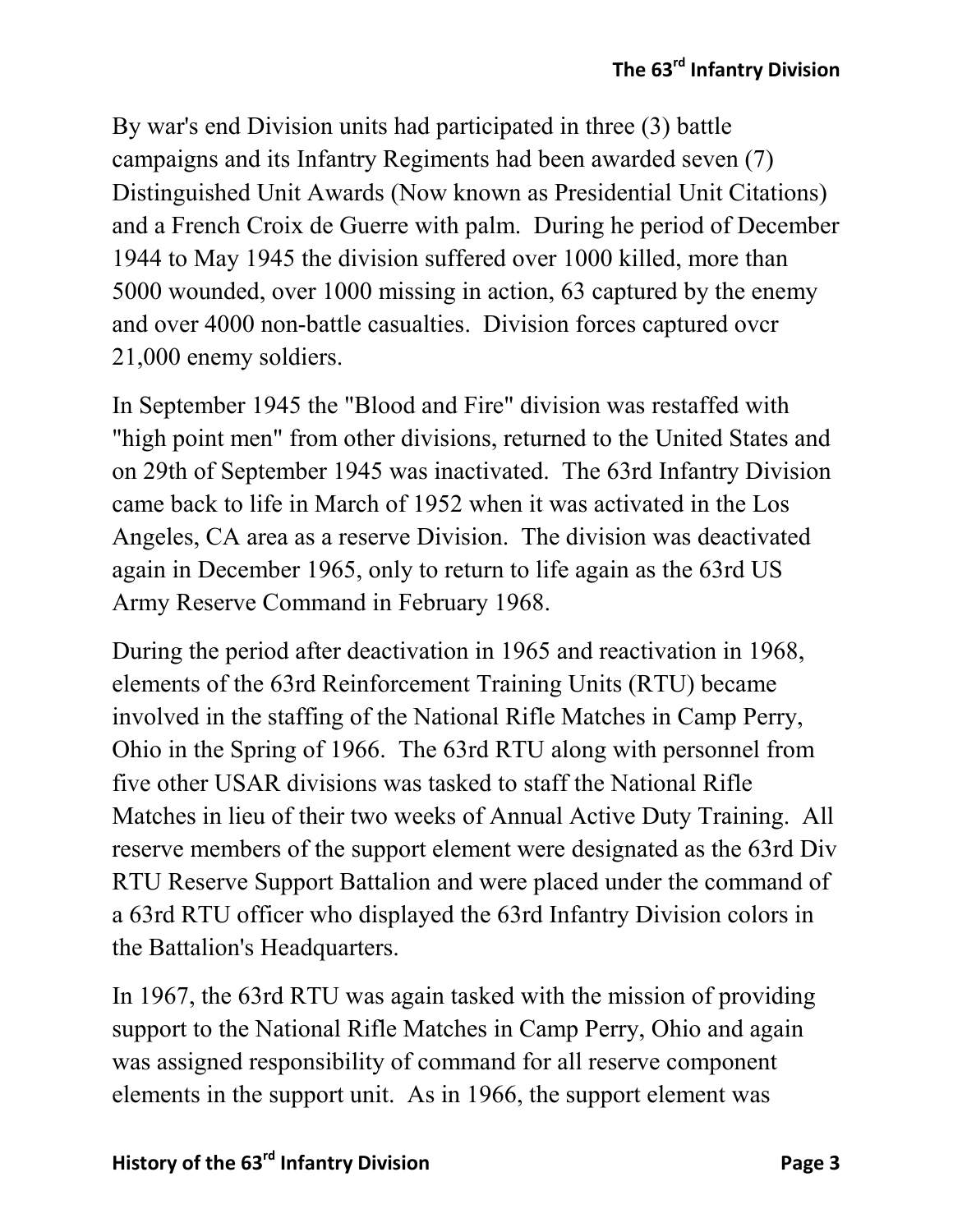commanded by a 63rd RTU officer and the colors were again displayed in the support element headquarters.

In 1968 with the formation of the 63rd US Army Reserve Command, the RTU was inactivated and the 63rd Infantry Division colors were turned over to the 63rd US Army Reserve Command.(63rd ARCOM). The 63rd ARCOM embraced California, Arizona and Nevada and was made up of Combat Service and Combat Service Support units and one tank battalion. During DESERT SHIELD and DESERT STORM 22 units of the ARCOM were mobilized. Fourteen (14) of these units were deployed to Saudi Arabia.

In April 1995, the United States Army Reserve Command, in response to a downsized force and redefined mission, announced its largest realignment in decades. As a result the 63rd was once again redesignated, this time as the US Army 63d Regional Support Command (RSC). Its geographic boundaries were realigned to conform with the standard federal district observed by the Federal Emergency Management Agency (FEMA) and other government agencies. This new alignment will held the 63rd support natural disasters and other regional crises much more quickly.

The 63d RSC's main mission will continue to be that of providing combat support and combat service support to units during deployments; to support troop projections by filling in for deploying active troops; providing port, rail and other transportation support; and act as the training base during full mobilization. The 63rd has command and control of approximately 14,000 soldiers serving in approximately 140 units in the States of California, Arizona and Nevada, with obligation to control budgets, manage supplies and provide personnel support and planning.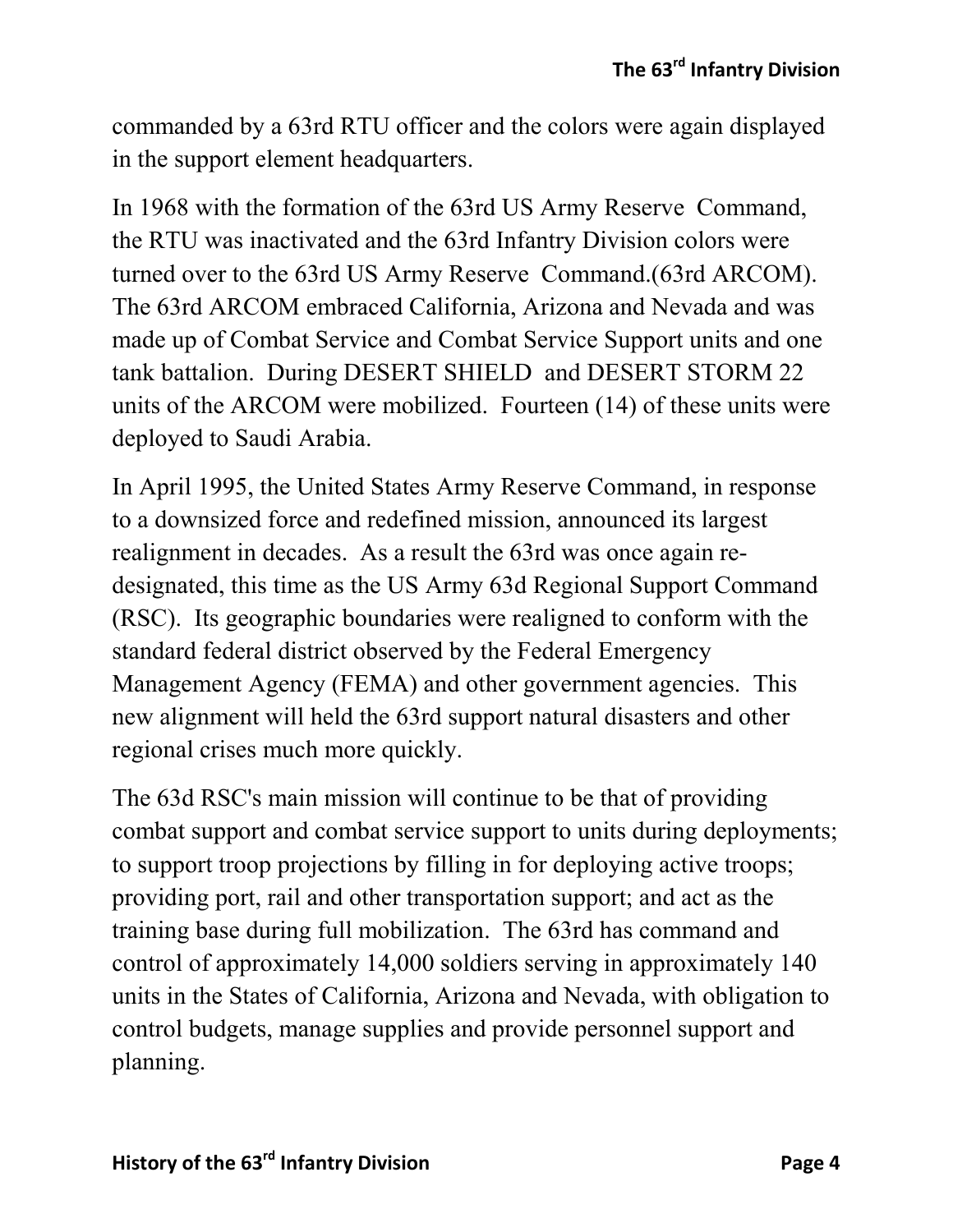In addition the 63rd RSC has the increased responsibility to support the major reserve commands located within its boundaries, including the 91st Division (Exercise), 104th Division (Institutional training) and the 311th Support Command (Corps). Support includes resource and logistic management, personnel functions, real property management, and regional planning related to military support of civilian authorities.

In 2003 the command was re-designated as the 63rd Regional Readiness

Command (RRC). The 63rd RRC is currently commanded by Major General Robert B. Ostenberg and is headquartered in Los Alamitos, California. The 63rd RRC continues to support Active Army mission, both foreign and domestic, including participation in the peace implementation force in Bosnia and the conflict in Iraq.

The World War II veterans of the 63rd Infantry Division are proud "Grandparents" of the men and women of the 63rd RRC. We congratulate and give our support to all who serve our nation today. Thanks for keeping the "Blood and Fire" alive.

It is expected that the current organization will be re-designated in 2008 as the 63rd Regional Readiness Sustainment Command and stationed at Moffett Field, CA.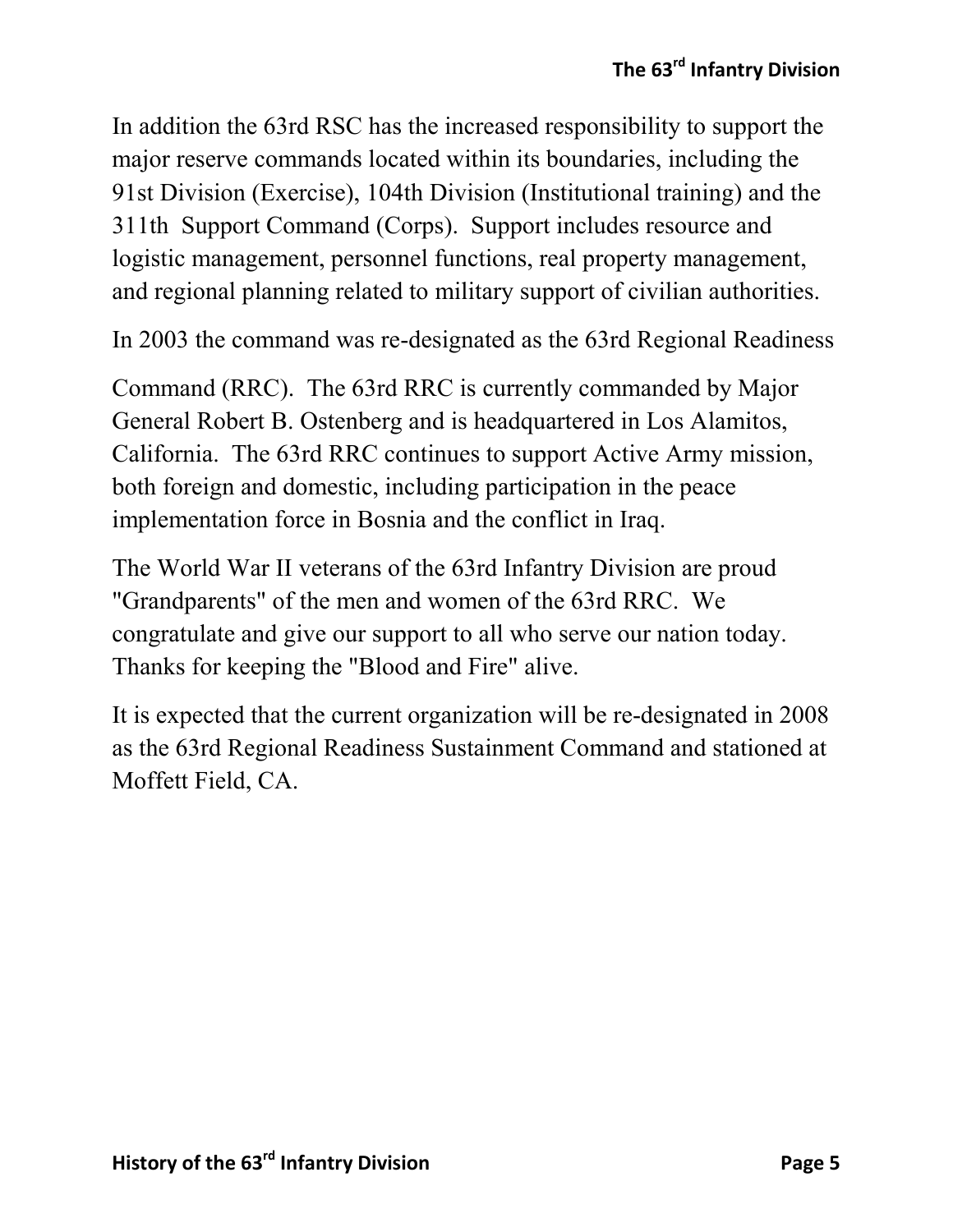# **The Battle of Hill 216**

The following is the story of two significant battles the 254th Infantry was involved with during the period 20 January - 1 February 1945. They were to be known as the Battle of Hill 216 and the Battle of Jebsheim, France. For their part in these battles, the 2d Battalion, 254th received a Presidential Unit Citation for Jebsheim and the regiment earned a Presidential Unit Citation and a French Croix de Guerre with Palm for their battle successes.

HILL 216: At last, after three weeks of mastering the defensive arts, we were assigned an offensive mission.--We were to take Hill 216. Field Order 1, issued on 20 January 1945, indicated the plans of the Regimental Commander for the seizure of this well defended knoll. The First Battalion was designated assault element and assigned a thousand yard front extending from a point south of Mittelwihr, eastward from the easterly power line. The battalion, two companies in a line, was to push forward to the north bank of the Weiss River and establish defensive positions from the junction of this stream and the power line eastward to the Fecht River and thence northward to the highway bridge. An outpost line was to be pushed forward from the Weiss River to a distance of some thousand yards south of the main disposition while the bridge was to be secured by not less than one platoon.

During this action, the Second Battalion was to continue to hold its defensive position facing eastward along the Fecht River. The Third Battalion was to stand by in regimental reserve, although Company L was assigned the mission of patrolling and out-posting to the front upon the attainment of the Weiss River line. Two days before the attack was to be made, the First and Third Battalions were released from their defense positions and brought to rear areas west of Mittelwihr for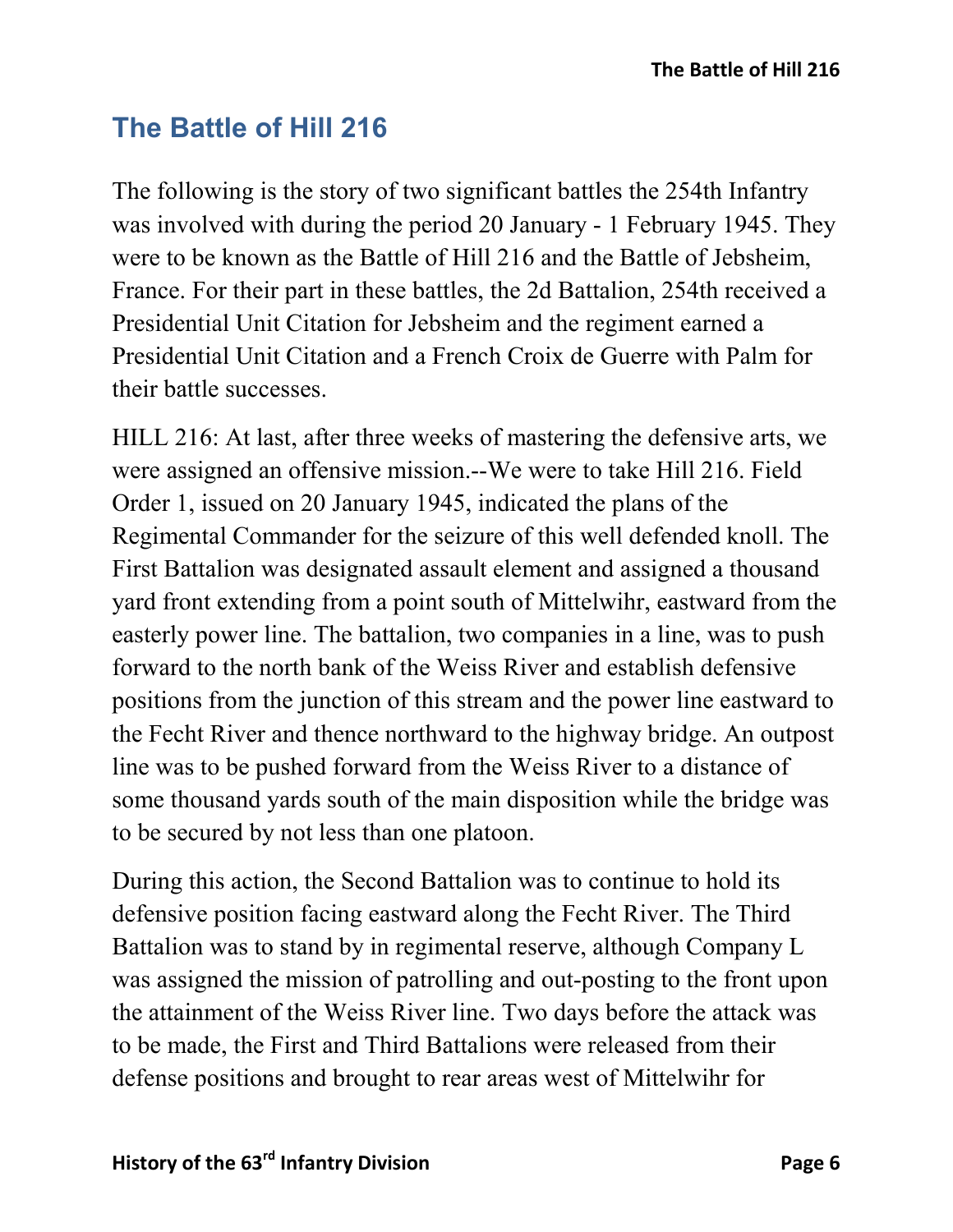training. Here we were briefed on the task which awaited us. We found on the map that Hill 216 was located south-west of the Alsatian town of Bennwihr, about four miles north of Colmar. We knew that there were strongly prepared positions on the flanks of the hill and a reinforced defensive arc running generally parallel to the Bennwihr-Ingersheim Road.

Although there was some tension as the time for the attack drew nearer, a great deal of this was dissipated as we became "armchair strategists:. Around each map a group of us would gather and a mild discussion would begin; soon, however, fists would pound the table as each of us realized that the rest of those present had no understanding of what really should be done. The endangering of the flank in our planned zone of advance by the powerfully held German stronghold of chateau de Schoppenwihr became the major argument. Those who believed the attack of the 7th Infantry (3rd Inf Div) in their zone would command the attention of the defenders disputed with the more pessimistic of us. All preferred to forget that twice before the hill had been unsuccessfully attacked by other units.

During the early morning hours of 23 January, the First Battalion (Less C Company in reserve) marched from the assembly area near Beblenheim to the line of departure. It was still snowing and a bitter north wind seemed to tear unhampered through combat pants and layers of sweaters ending in field jackets. Our new shoe-pacs were warm but uncomfortable to walk in, even on the soft snow, nevertheless we were thankful for them. As we moved along the narrow road to the line of departure we looked like a column of hooded ghosts in our snow capes. Company B led the column and proceeded to the eastern half of the battalion front.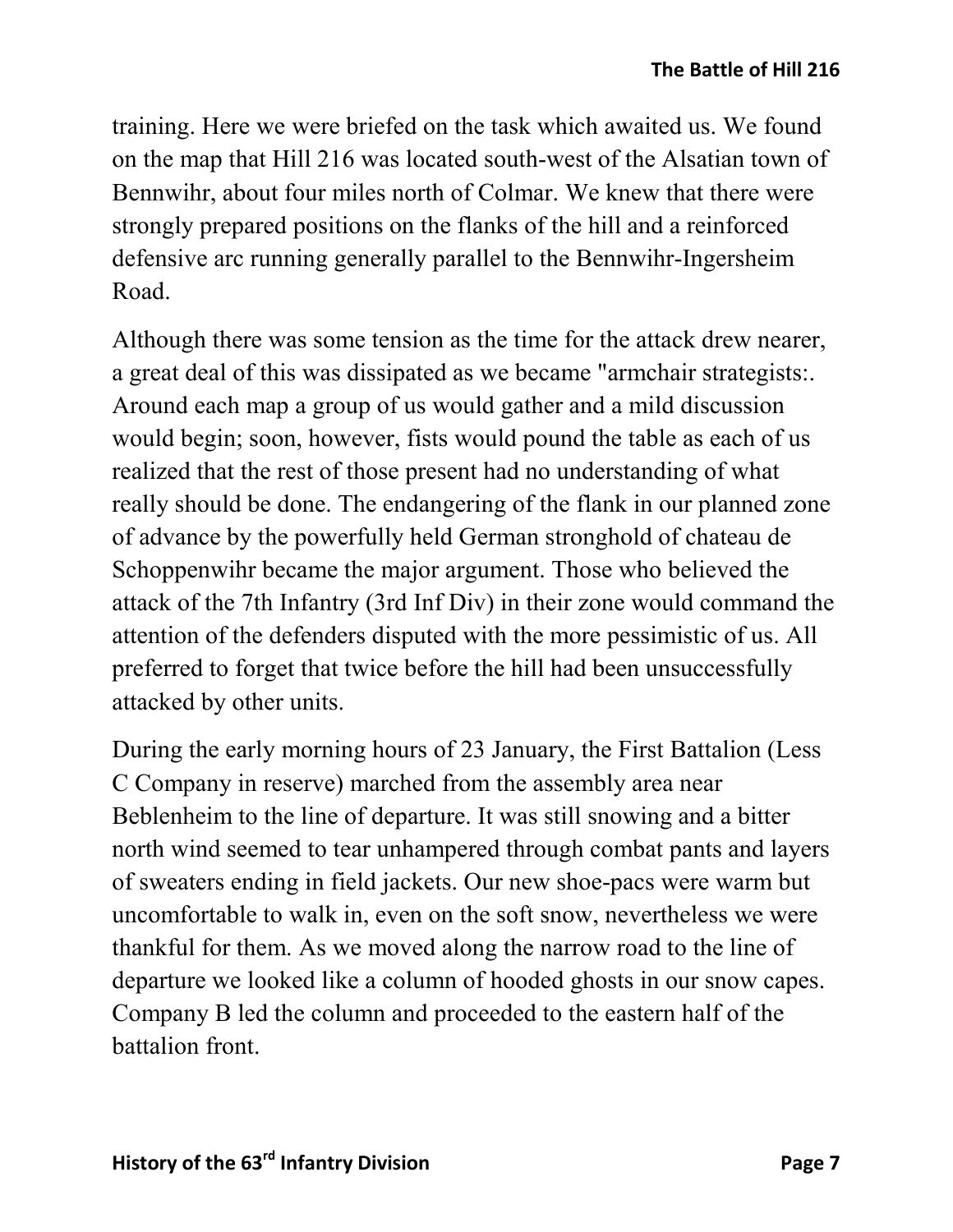A Company followed to the western half. At fifteen minutes before "H" hour, 0700, the 3rd Division as well as the organizational and attached artillery began firing a preparation. We lay in the snow and watched as the big shells flashed against the snow clad hill. As we saw the destruction rained on whatever was out there waiting, we remembered what the 3rd Division doughs had told us. "An Infantryman may be the hero to a lot of people, but when you're ready to shove off in the attack, the artilleryman is the hero's hero". Minds and bodies became tense as we awaited the signal to move forward. We had seen some of war but always it had been we who awaited the enemy in our defensive positions; now it was his turn to wait in a hole, ours to attack. For the Nth time we checked the bolt on our rifle, or adjusted the weight of our mortar ammunition, or made sure our K-rations were properly tied to our equipment.

"OK, let's go!" Before we knew it we were moving forward, a lot of the tenseness had left us, and we had begun our first combat attack. Silently and unseen we moved through the deep snow, our capes blending in perfectly with the world of white which surrounded us. For a few moments after we heard the dull explosions and saw our comrades lying on the ground, we did not realize what was happening. No shell scream, no mortar whistle accompanied the burst. Then our minds began to work once more and we recognized the barrier the crafty Germans had erected--a field of the tiny, foot-shearing Schu-mines. The heavy snow fall of the preceding days coupled with brisk winds had perfectly hidden the mines and the footprints of the soldiers who laid them. Together the two companies began to cross the minefield , in the only way that a minefield can be crossed--slowly, grimly, probing each step before moving, with a foot or a leg or a life the penalty for a misstep. The explosions of the mines alerted the waiting Germans and mortar fire began to pour into the minefield.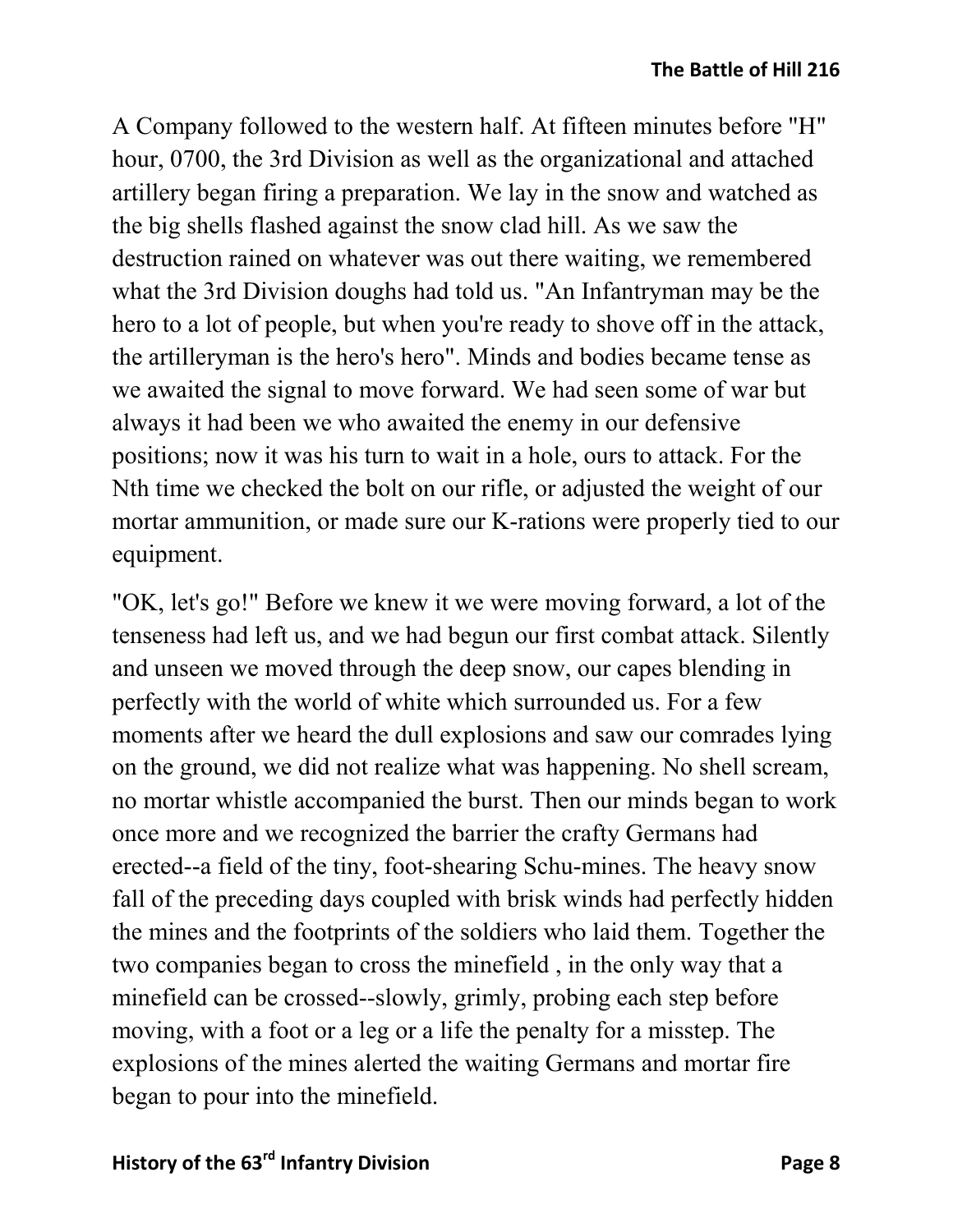This was clearly directed from the top of the hill and came from weapons in the woods south of the Weiss River. The concentration was extremely heavy and B Company began to receive large numbers of casualties from this shelling as well as from the Schu-mines. As the light became better, machine guns opened up from their positions along the road at the base of Hill 216 while snipers on the northern slope of the hill aimed their deadly fire on the men picking their way through the minefield.

Finally, in order to avoid a direct frontal assault on the positions at the base of the hill, the company "gave way" to the east and started working southward with its left flank about five hundred yards west of the river. Fire came in increasing intensity from the Chateau de Schoppenwihr and from the woods along the Fecht River--small arms, machine guns, and 88's. Pinned down by this curtain of fire the advance of the company after 0800 was tortuously slow. So heavy was the resistance and so high the casualties that at 1000 it was decided to employ Company C on the left flank.

A Company, on the battalion right flank, was making better progress. Although many men fell from the Schu-mines, the mortar shells consistently dropped behind the advancing units. As the companies neared the top of the hill, machine gun, machine pistol, and rifle fire became devastating in its accuracy. Courage in the face of superior fire power coupled with heavy small arms, machine gun and mortar fire poured into the German positions on the north slope of the hill forced the enemy to vacate this position. By 0900 A Company had reached the crest, the first platoon in the lead, the second in echelon to the left rear and the third following shortly behind.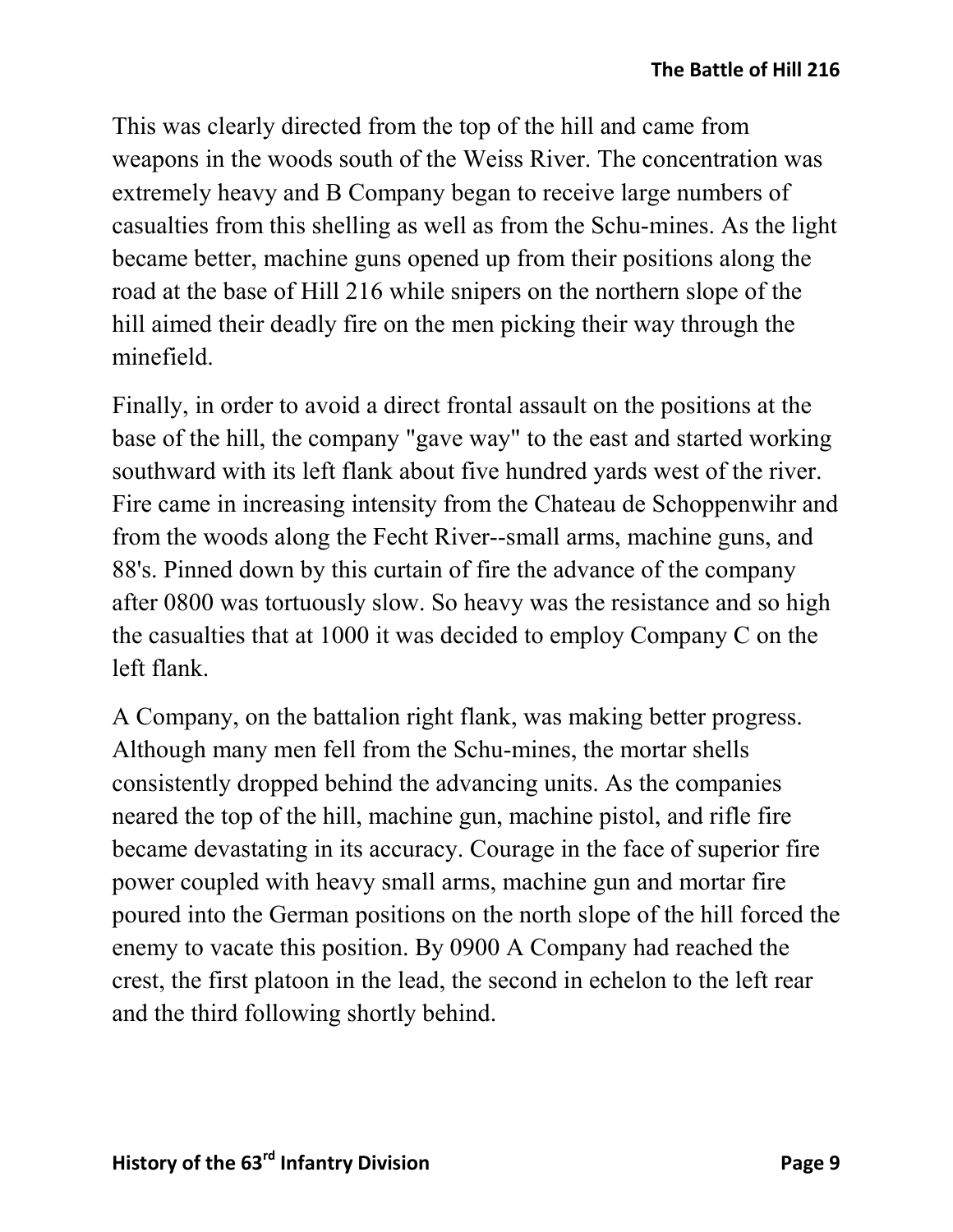When the units crossed the peak they found enemy dug in on the south slope. Even more intense fire than they had received from the north slope met them here as they began again to work their way through another thickly sown minefield. Direct fire from small arms and machine guns in the wooded area south of the Weiss river added to the torrent of fire which the determined Germans threw in an effort to halt the attack. Casualties mounted as men fell from the exploding shells, the accurate small arms, and the fiendish Schu-mines. Nevertheless, the company continued to advance and by 1230 had reached the east-west road on the southern face of Hill 216.

Between this position and the river there was an open field, undoubtedly mined and swept by direct fire from the woods along the Weiss River. Considerably depleted by casualties, the company found further advance to be impossible and the unit commenced digging in.

Company C, in reserve in Mittelwihr, was alerted at 1000 and by noon, the line of departure used by the other companies earlier in the morning was crossed. Sniper and machine gun fire from the Chateau and the woods below it were received almost immediately, By the time Company C had worked down to B Company's former position, the latter unit had pushed forward.

A group of riflemen had inched toward the machine gun nests and silenced the guns and B Company was moving forward again. As they came to the east-west road, the second platoon spread to the right to gain contact with A Company, while a small group from the first platoon, following the edge of a vineyard pushed toward the Weiss River. Contact was made with A Company by B Company's second platoon at 1430.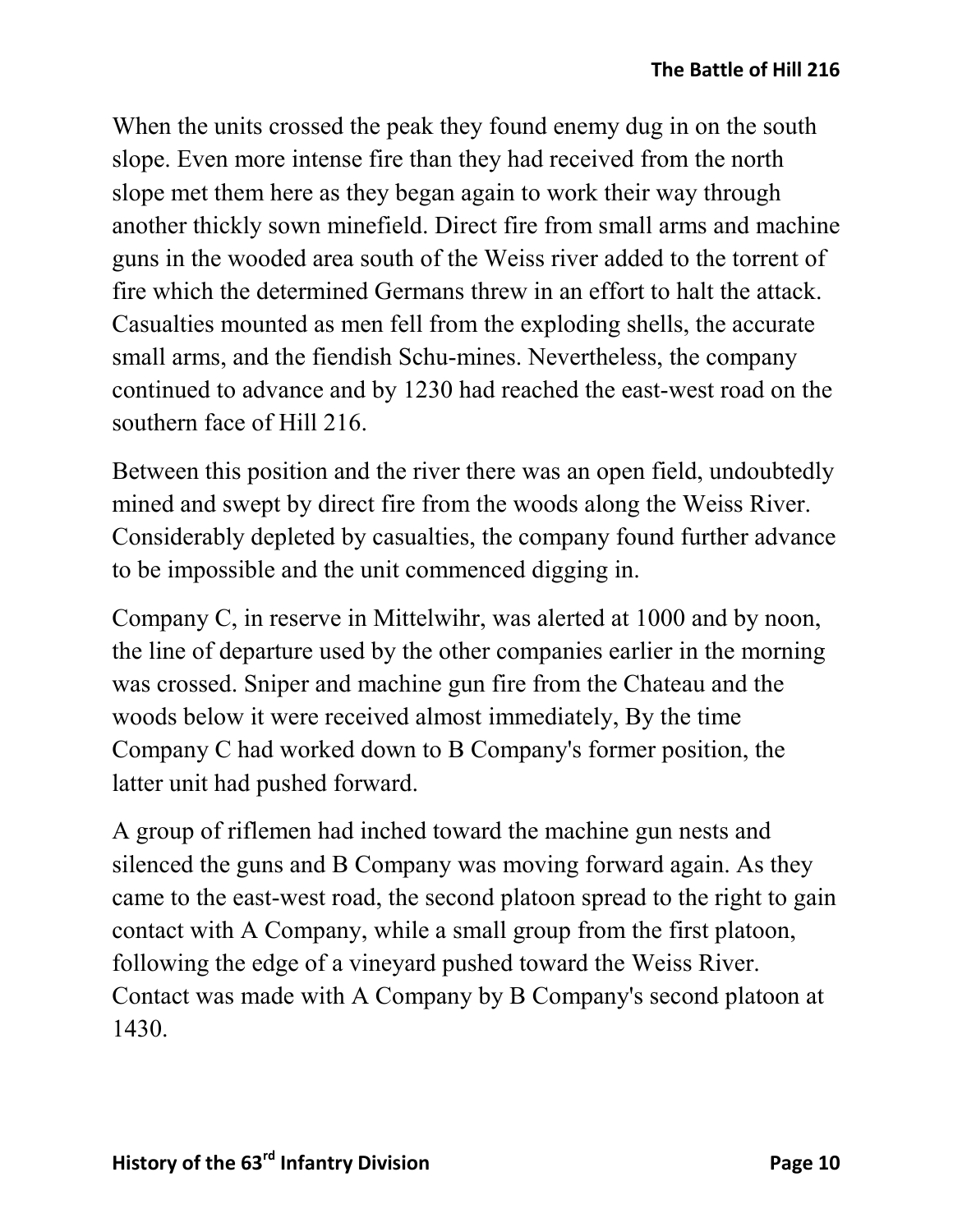The other platoon pulled to the west of the north-south road and using an abandoned enemy CP formed a defensive line facing east. the leading element of C Company had not proceeded far along this road before it met B Company's group returning from the river, still under small arms fire. C Company, therefore, built up a defensive line east of the road facing the Fecht River. At about 1400 it became apparent that the now depleted First Battalion without assistance would be unable to reach the Weiss river before dark. the Third Battalion was alerted and moved out at 1650. Only two rifle companies were available to that unit for the operation.

Company I remaining in regimental reserve. In addition, K was short one platoon which had been employed since early morning on the First Battalion's left flank and was still pinned down by fire from the Chateau. Leaving the assembly area near Beblenheim, I and K Company proceeded along the east side of the Bennwihr-Ingersheim road between the two power lines. The advance of both units was slowed down considerably by a mine field encountered on the approach march.

Probing their way through this under continued small arms and machine gun fire, I Company proceeded, under intense fire from the south bank of the Weiss River, to the junction of the eastern power line and the stream. Here, after extending eastward, the men dug in at about 1900.

After I Company had cleared from in front of A, K Company moved out eastward along the road. On turning south the company came under heavy machine gun and mortar fire from below the chateau. Cautiously the unit crossed the minefield as the scream of shrapnel coupled with the sharp crack of well aimed bullets made the men want to leave the single path being probed through the mine studded area.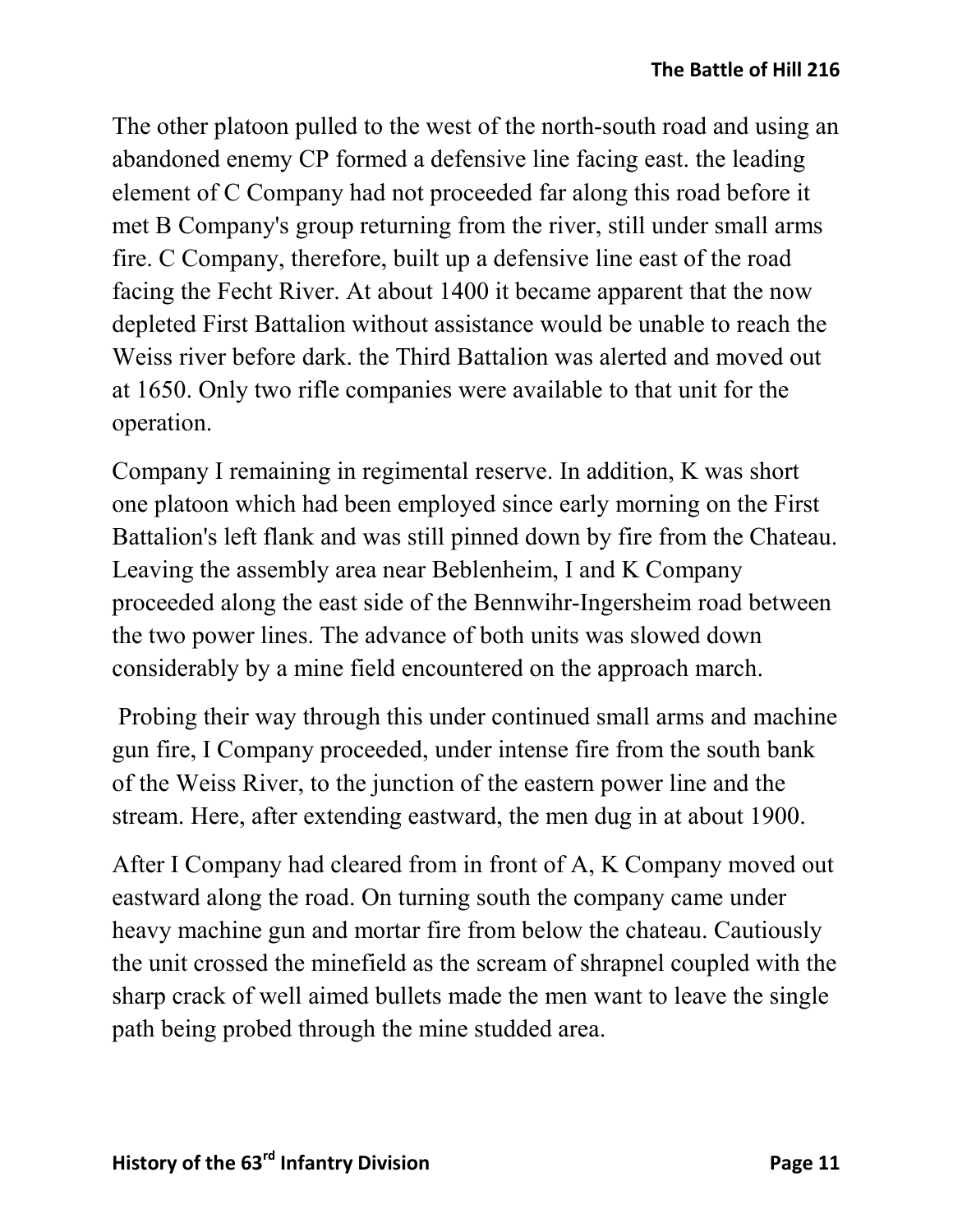With the aid of well place mortar fire, K reached the Weiss River, at its junction with the Fecht. Upon arriving at this point about 2100, the company deployed west along the bank toward I Company. As K began to dig in, the lack of the detached platoon was strongly felt. At midnight a group from B Company was inserted between the two Third Battalion companies.

The night following our first attack came and suddenly all the death we had seen, the noise we had heard, the fear we had felt descended on us like an avalanche, leaving us only cold ,wet and exhausted. Our first day of attack was over. Even through our tiredness we realized that each of us was a wiser man than he had been the day before. We knew that battle was not glorious; we knew that our minds had been left with an imprint that even time could not fully erase; we knew that we had been through something that none of us would ever be able to adequately describe.

That night both I and K Companies were harassed: I by small arms fire from positions across the river east of the bridge and K by mortar and machine guns in the woods to the left front. I Company sent a two-squad patrol around its right flank and across the river. These men found and assaulted six foxholes. K discovered that the mortar fire coming from its front was being directed from an OP and after placing artillery on this position, the harassment was eliminated.

Only one further action remained for the regiment to complete its mission around Hill 216--that of "mopping up" the west bank of the Fecht River down to its junction with the Weiss. At 0940 C Company jumped off from its defensive position of the night before to complete this task and to contact the right flank of the 7th Infantry (3rd Div) just south of the Chateau. As C began moving through the open fields which separated them from the thin strip of woods on the west bank of the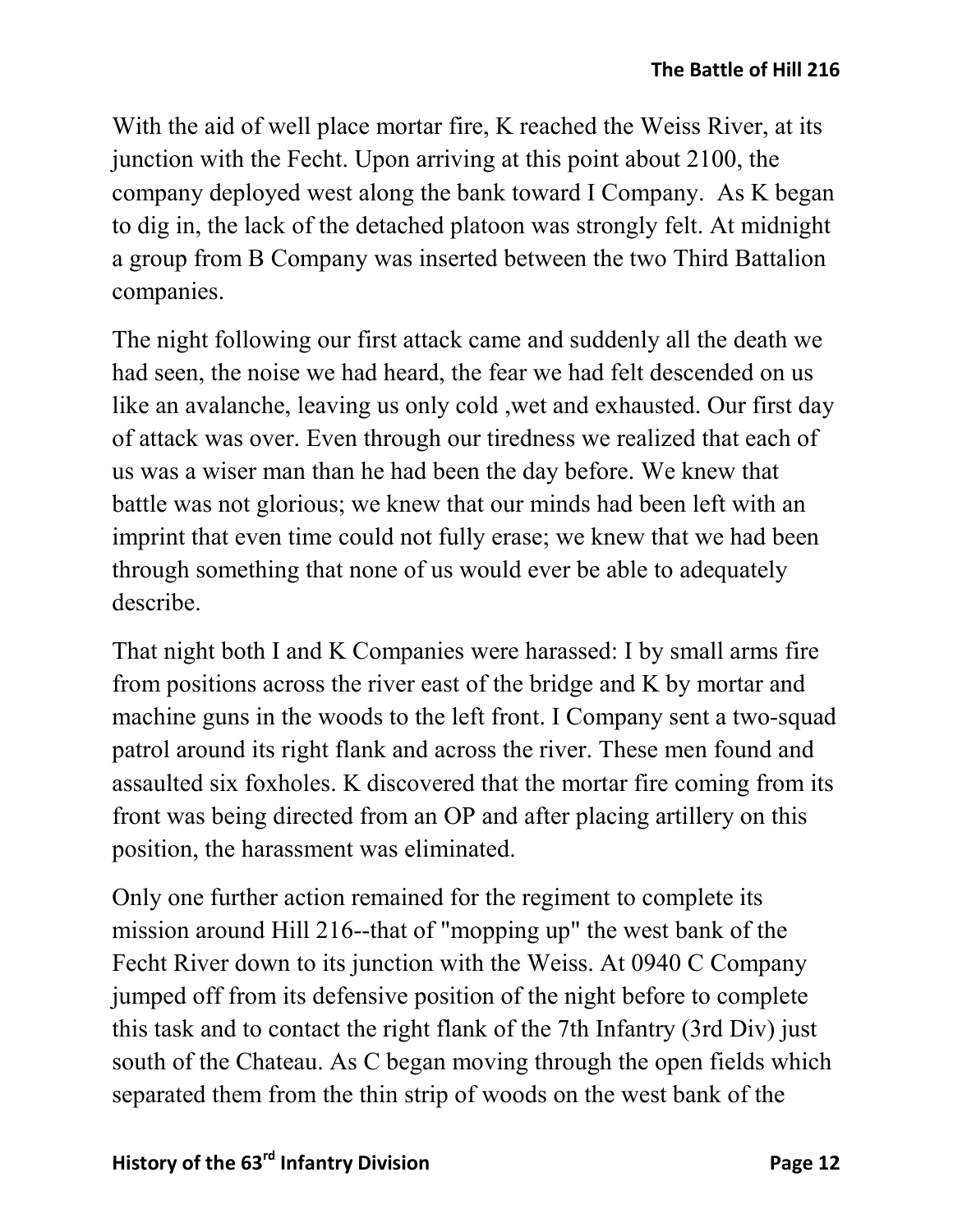river, heavy fire from machine guns and 88's pinned the company down about 800 yards from the river. So intense was this fire that it became necessary for friendly artillery to lay smoke. With this cover the company was able to gain the edge of the narrow strip of woods along the river by 1400. Upon completion of this, we had accomplished our first offensive mission. The green of our reputation lost another coat of its vanishing brilliance.

A new feeling of pride surged through us-a pride born of combatreplacing the cold and the fatigue. Tested in fire, the regiment proved that it could fight beside the veteran units of the famous Third Division. There was never a day after Hill 216, that our heads did not rise just a little higher when we said, "I'm from the 254th Infantry."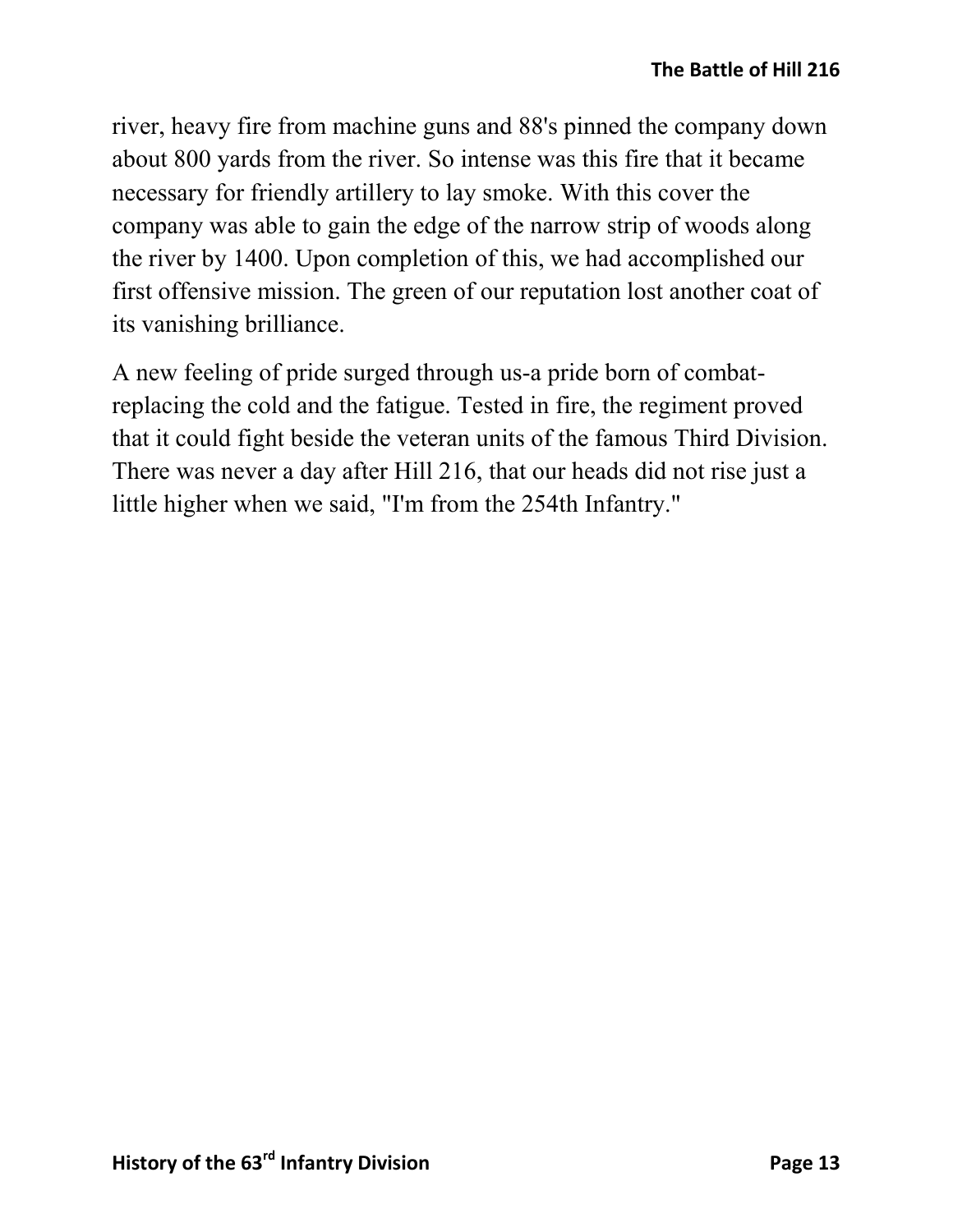**Jebsheim**

## **Jebsheim**

JEBSHEIM, FRANCE.-"A place of pain and pride, where

they nobly fought and nobly died."

Just before midnight on 24 January 1945, the first elements of the 28th Infantry Division arrived to relieve us on position. By noon the following day, the entire regiment was assembled in an area in the Colmar Forest northeast of Ostheim, France. The First Battalion was greatly under strength, A company having only 120 line troops, B company depleted to 80, C company to about 120 and the machine gun platoons of D Company were less than half of their full strength. The Third Battalion had also sustained a large number of casualties on Hill 216 and only the Second Battalion remained in good operational strength. Our stay in the Colmar Forest was destined to be a short one, however, for another mission lay ahead of the regiment. The 15th Infantry (3rd Div) had, the previous day, cleared the area east of the Ill River, pushing toward Reidwihr in its southward drive, leaving isolated groups of enemy in its wake. The route from the west toward the town of Jebsheim was now clear.

It had become apparent as the month of January drew to a close that the hub of resistance, the key, to the entire Colmar Pocket was the well fortified town of Jebsheim, France. The village itself is laid out in a way highly advantageous to the defender. The principal artery of the town is a north-south street with stone buildings on either side. Branching off at both ends of the main street are two parallel ones leading west. Weapons located in the houses along these streets can effectively cover with crossfire almost all the area to the west of the town.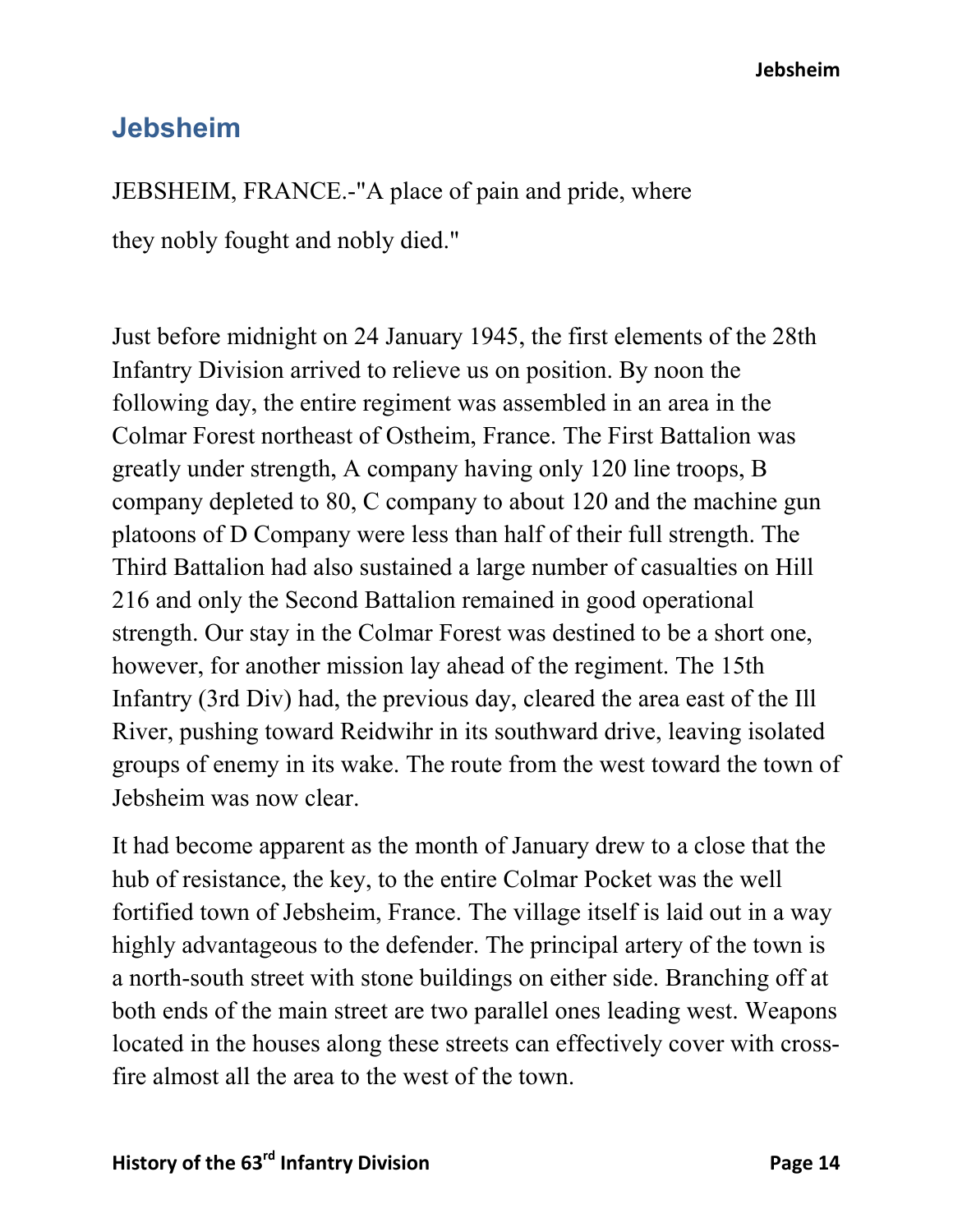The Germans had skillfully supplemented Jebsheim's natural defensive virtues. Along the street and road leading northwest, heavy concrete bunkers had been built. In an arc, extending above the northwest street, a row of pillboxes defended to the north, while other steel reinforced emplacements at the southern end completed the strong defensive system.

On the night of 23 January, while the attack on Hill 216 was still in progress, the tanks and tank destroyers attached to the regiment had been released. Now, they were attached once more. Operation Instruction Number 8 specified that elements of the Reconnaissance Company and a platoon of C Company, 601st Tank Destroyer Battalion were to maintain contact with the lst DMI, follow the Second Battalion, and stand ready to reduce such strong points as might be encountered. A light tank platoon of C Company 756th Tank Battalion, was to follow the tank destroyers, protecting the rear and assisting the battalions by fire. A chemical mortar platoon and a AAA/AW platoon remained attached as before. So swiftly had come the decision for the regiment to attack Jebsheim, that when the regimental staff and battalion commanders returned from Third Division Headquarters, it was already the hour set to launch the attack, 1600. There was time for only the barest briefing possible to the company commanders. As we moved out of the Colmar Forest, most of us knew only that the First and Second Battalions were to be employed initially with the First Battalion on the right maintaining contact with the 15th Infantry (3rd Div) driving south below Riedwihr with the Second Battalion on the left linked itself with the 1st DMI by reconnaissance elements. The third Battalion had been designated as regimental reserve, to be used on Third Division order only.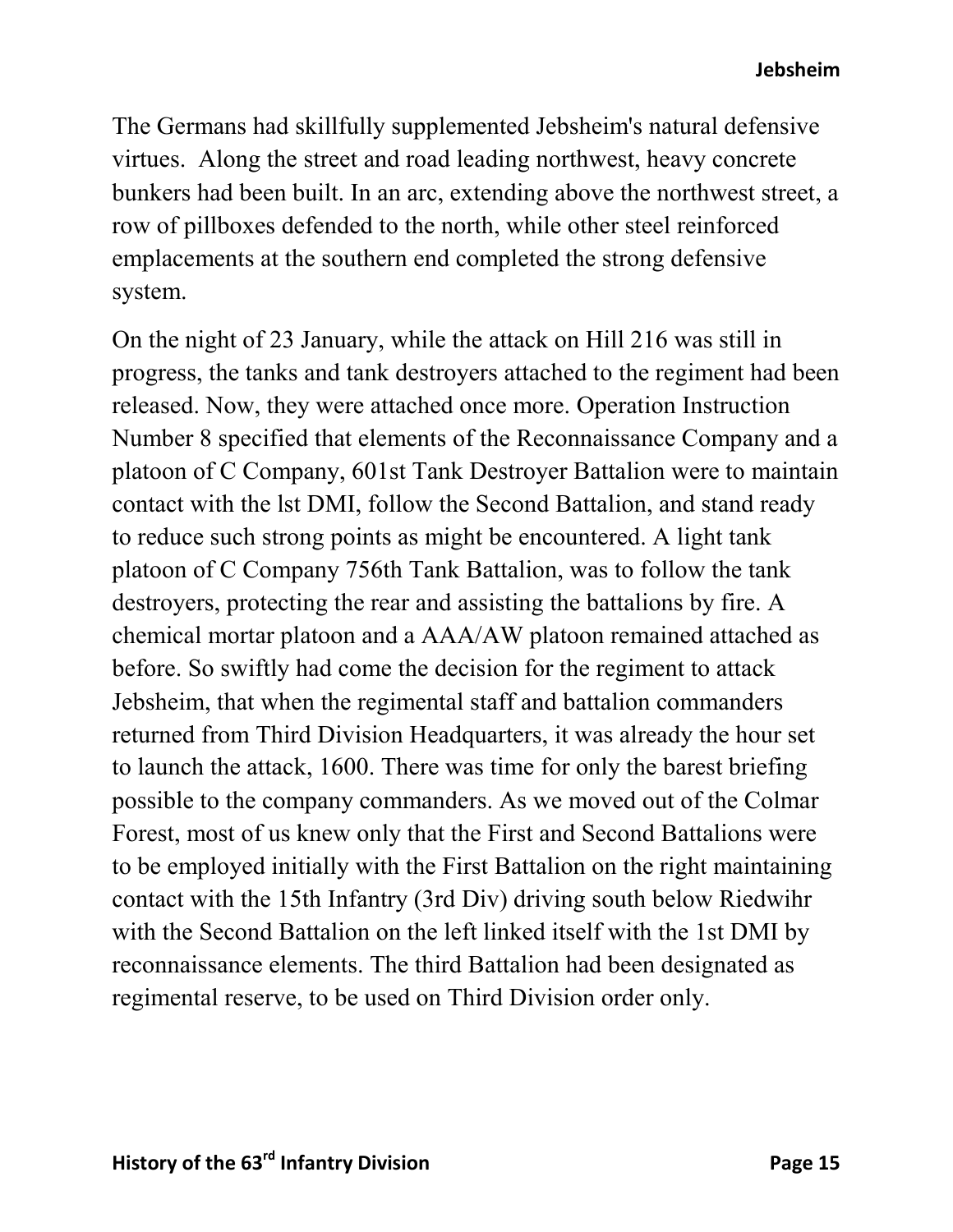#### **Jebsheim**

At 1600 the two battalions moved out, each maintaining a two company front--the First on the right side of the northwest road, the Second on the left side. We had supposed that the operations of the 15th Infantry insured us an easy approach to the line of departure. This proved untrue. Shortly after crossing the Ill River, more than fifteen hundred yards short of the line of departure, we received fire from machine guns and small arms in the northern end of the Bois de Jebsheim as well as heavy artillery fire from the vicinity of Jebsheim. Sub-zero temperature combined with a fierce north wind which whipped the deep snow into a frenzy of blinding ice particles slowed our advance to a painful crawl as we fought our way through artillery and rocket barrages to the line of departure. This was reached at about 2100, and already the effect of the cold and exertion began to show on us; the First Battalion especially suffered, their complete lack of sleep and rest for so many hours made their resistance very low.

Because of the difficulty which the Blind River presented, our formation was changed at the line of departure to a column of companies, in each battalion. Upon traversing the road west of the Blind River, the advance became even more difficult under the machine gun, rifle, and pistol fire. We found that a detachment of French troops had taken the burning buildings of Jebsheim Mills. Even though we realized the danger of falling debris, shells directed on the Mills, and the perfect outline our bodies made against the bright flames, many of us were more than willing to take the chance as we huddled for a few minutes as close to the fire as possibe. This was reportedly one of the coldest nights of the entire winter; warmth seemed more important than safety. At about 2230 G Company, leading the Second Battalion, crossed the Blind River. With two platoons abreast, one either side of the road, the unit moved toward the town. After advancing a few hundred yards, the company lost contact with the First Battalion on the right and stopped.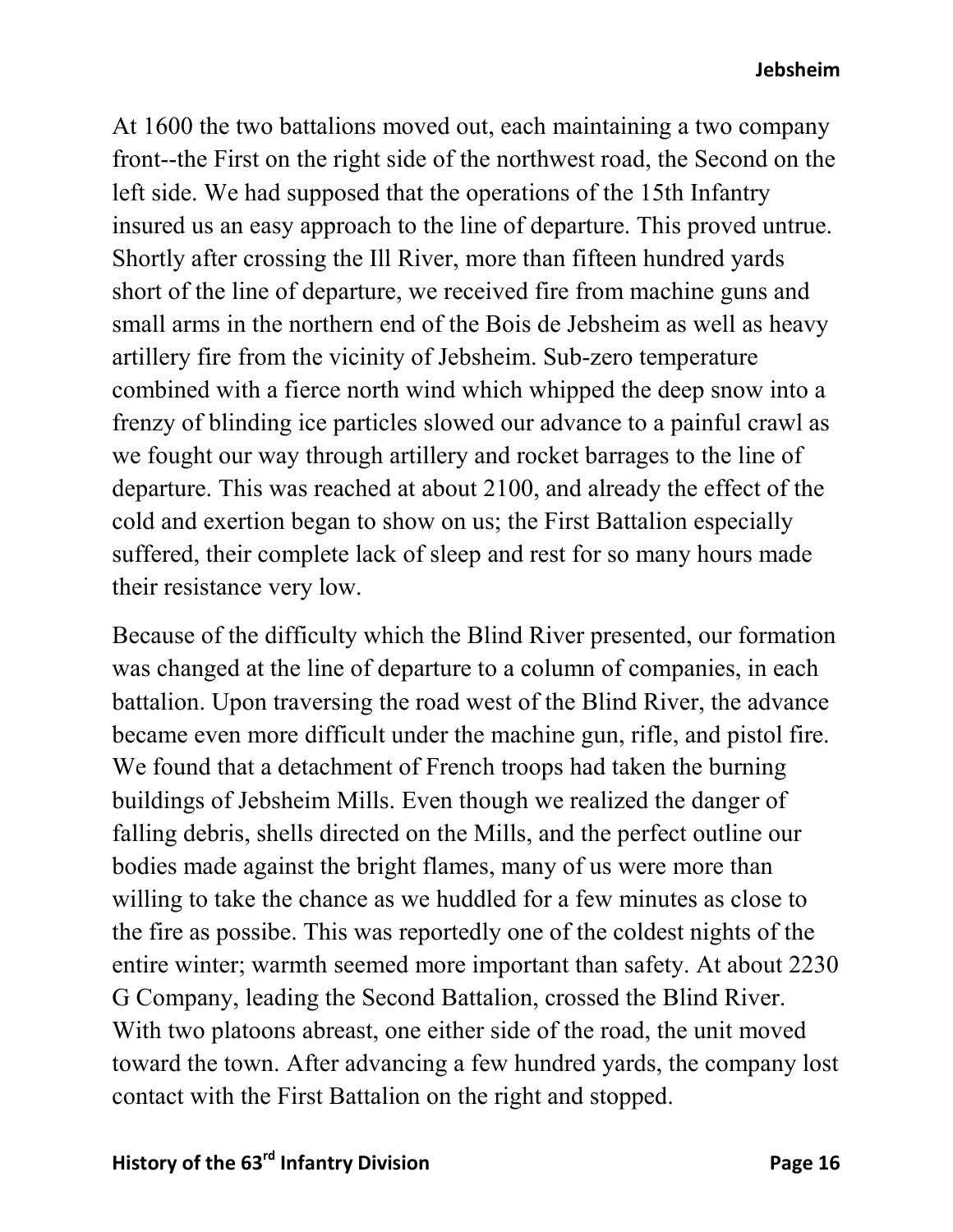#### **Jebsheim**

The First Battalion meanwhile was running into difficult obstacles. A Company, leading, waded across the icy, swift-flowing river. Emerging on the west bank, the company was pinned down by accurate heavy machine gun fire. Contact was lost as the men of A, soaked from the waist down, crawled through the deep snow. B Company inched its way from behind and finally contacted G. Both companies then moved along the northwestern approach to the town. After another hour of slow advance the two companies came within 400 yards of the outlying bunkers. Here they were completely pinned down as fire rained on them from three directions; the Bois de Jebsheim to the south, the vicinity of Grussenheim to the north, and the bunkers of Jebsheim to the east. Mortar fire was placed on the bunkers, but was ineffective; a patrol sent southwestward to silence the machine guns in the Bois de Jebsheim met with failure as frozen weapons failed to work for their frozen owners. So intense was the small arms and artillery fire brought to bear on us that even after a fifteen minute barrage by four battalions of field artillery, the resistance was still so heavy that we could advance not further. At 0430 the two leading companies began a withdrawal toward the Blind river. The Second Battalion formed a defensive arc around the eastern side of Jebsheim Mills while the First Battalion took positions in a ditch several yards west of the north-south road.

Undoubtedly, this night was the most miserable the regiment ever experienced. Each man had carried only one blanket into the attack, and most of these had been soaked when we crossed the Blind. All of our clothing was wet either from the stream or from the snow melted by our body heat as we lay in it. The clothing had now frozen to our skin. No fires could be lit. Those of us not on guard slept. Somehow, the night finally ended. The following morning we counted our casualties, and met a new enemy, one who accounted for five times as many men as the Germans- the dreaded trench foot. Men who could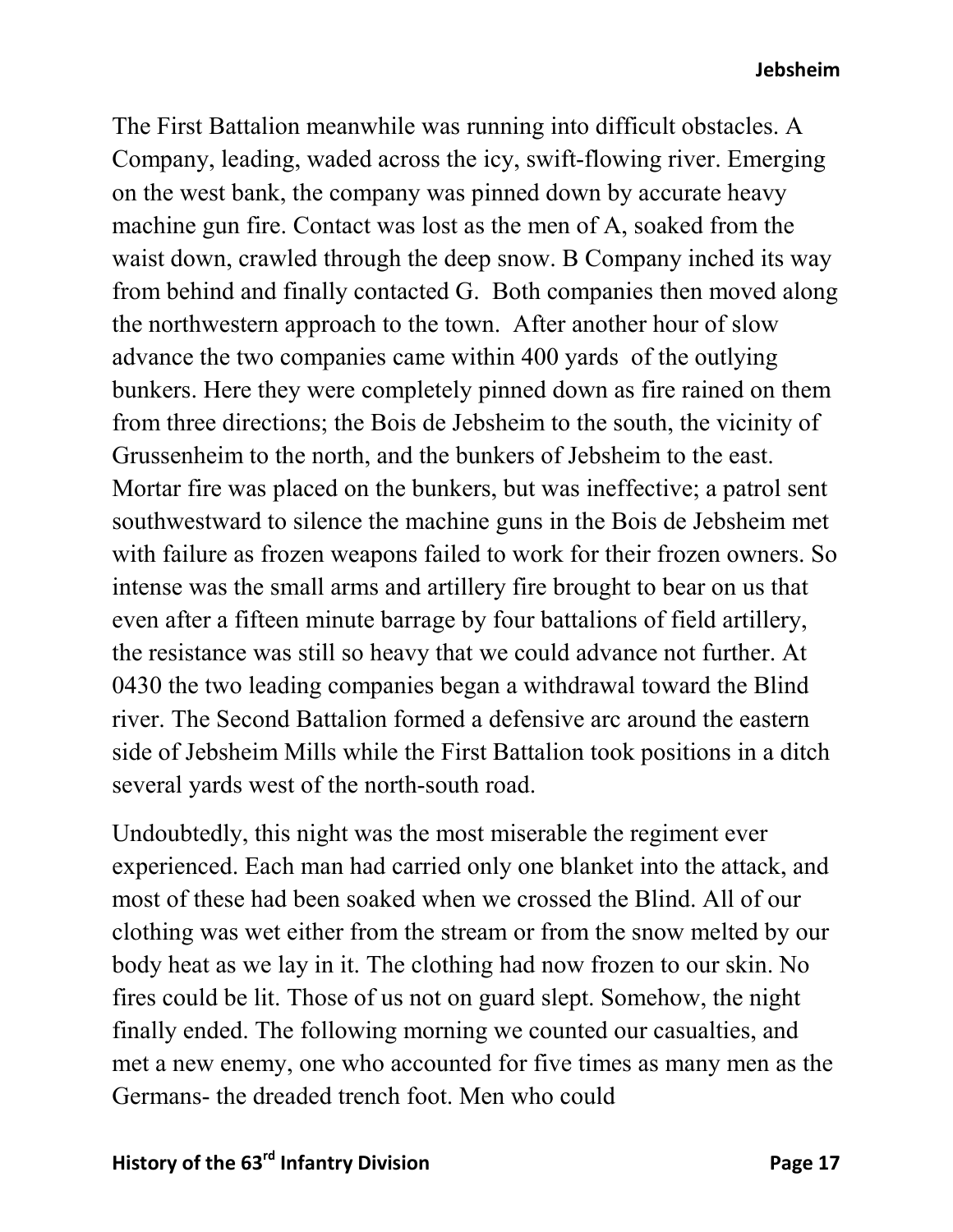hardly walk hobbled back to aid stations to be evacuated to hospitals. The First Battalion suddenly fell to less than company strength. the Second Battalion, which had not been committed on Hill 216, fared much better, although it too, had a share of frozen hands and trench foot. Meanwhile, plans were being made to attack Jebsheim again that evening. The volume of fire which had come from the Bois de Jebsheim indicated that the clearing of this forest would require considerable attention. Therefore, while the First and Second Battalions continued their attack on Jebsheim, the Third Battalion would pass through Reidwihr and reduce the enemy holding in the Bois de Jebsheim. this done, the third Battalion was to advance eastward and assist in the taking of Jebsheim by and attack from the South.

It was just getting dark on the evening of 26 January when the Third Battalion moved out of Riedwihr. I Company was in the lead as the troops crossed the little stream just east of Riedwihr. this unit's mission was to clear the patch of woods just north of the Riedwihr-Jebsheim road. L company was to turn off the road to the south and clear the upper half of the forest which lay on that side; K Company was to keep to the right of L and sweep the southern half of the woods. I company sent its three rifle platoons forward at 1700, two platoons abreast, one to the rear.

The two leading platoons came under mortar and small arms fire, but were able to reach the eastern edge of the woods. The reserve element was fired on and pinned down by a well emplaced machine gun at the stream junction to the north. Two squads sent to silence the gun were unable to close in on the weapon, but is was finally eliminated by mortar fire. Defensive positions were then placed along the east edge of the woods and the company remained here that night.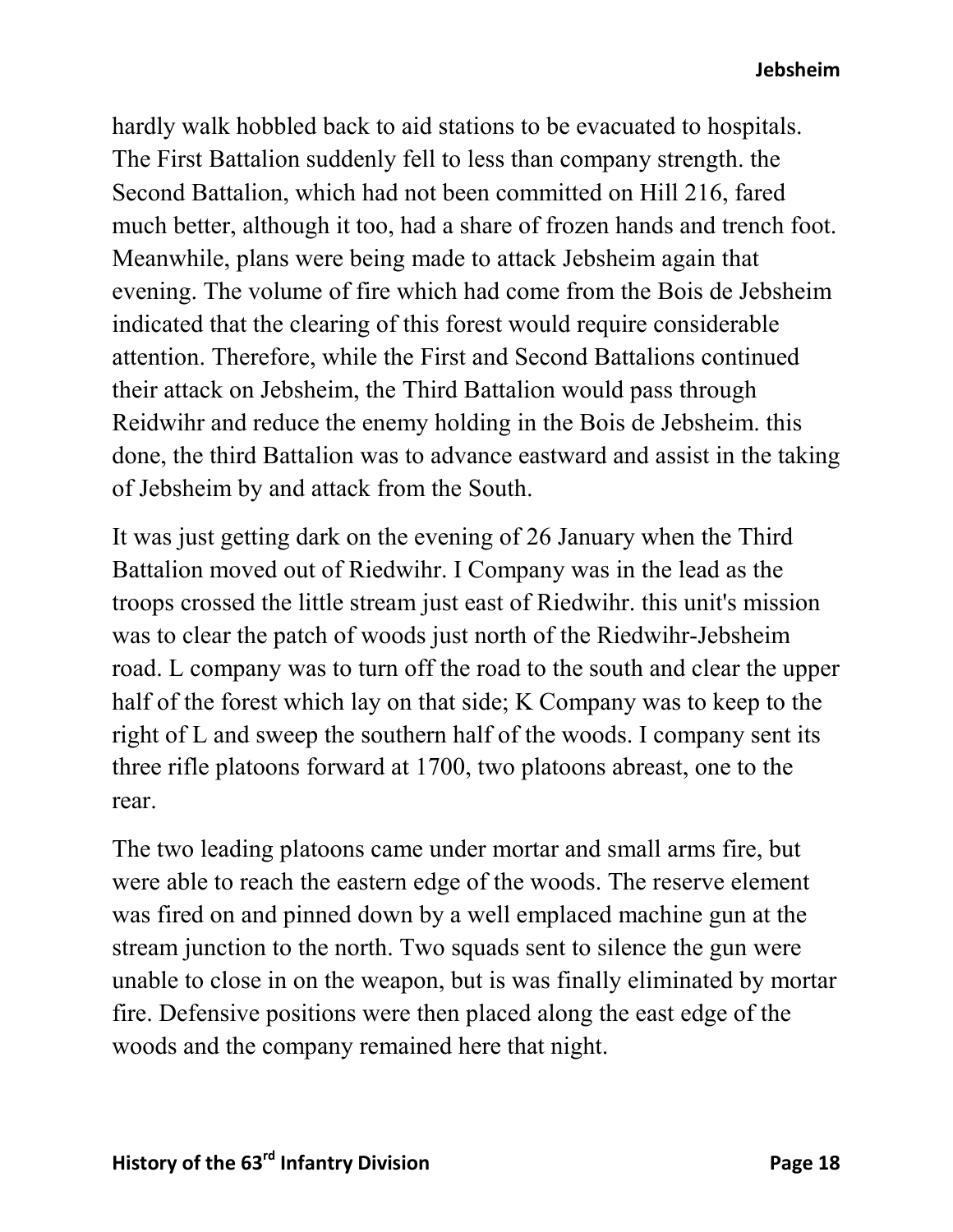The attack by L Company began at 2100. Meeting little resistance, the company turned south off the road, then pushed eastward, intending to advance to the east edge of the forest. However, a large clearing in the center of the woods was mistaken, in the darkness, for the fields beyond. When the company arrived at this clearing it went into defensive positions. K Company had jumped off and pushed due south through the western portion of the forest. The advance was successful until the company was within a short distance of the clearing. At this point K Company encountered heavy fire from the southern edge of the woods, mostly consisting of high velocity, flat trajectory fire. Unable to proceed the company fell back to Riedwihr, leaving one platoon in defense positions at the point of farthest advance.

Meanwhile, the attack on Jebsheim had started at about the same time that the Third Battalion moved out. The objective remained the same- the northern half of the town to the Second Battalion and the southern half of the town to the First Battalion. F Company passed through and led G Company, which was to protect the left flank. E company remained as battalion reserve in the defensive positions occupied the night before by one of its platoons. C Company, with A Company following, launched the First Battalion's attack. B Company, initially to rear of the other companies was to stand by until they had cleared, then strike the southern part of the town.

Companies C and F waded through the deep snow toward the bunkers which had turned them back the previous night. Moving along the northwest road toward the junction at the western approach to the town, the battalions again met a furious hail of fire about five hundred yards from the defending emplacements. This was of the same pattern as that received the night before--88mm fire from three directions, automatic weapons from the bunkers, and small arms from dug in positions around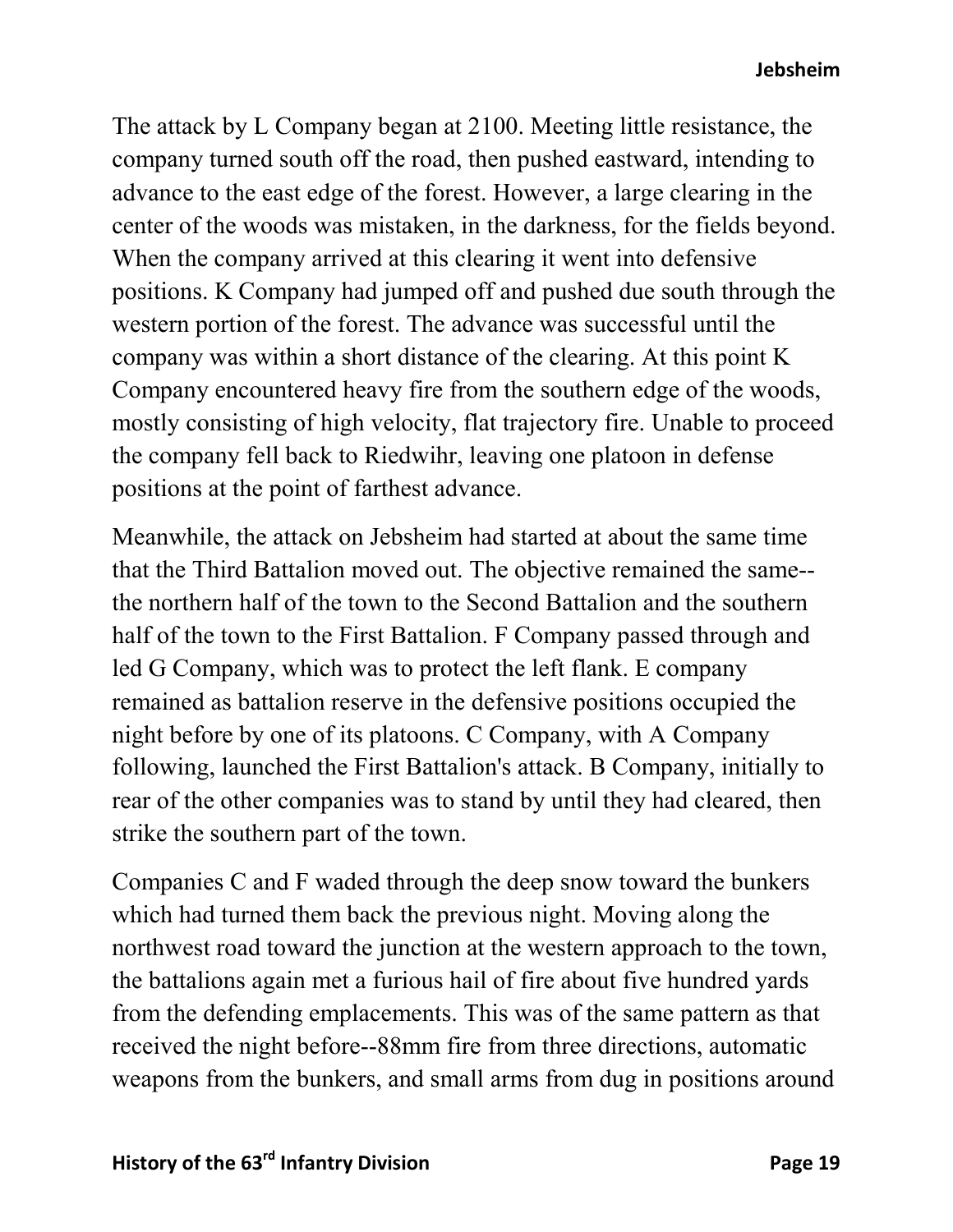the pillboxes. Slowly they moved forward, inching their way through the snow and attempted to reduce the fortifications with well-aimed bazooka fire. This proved successful with all but one of the bunkers, whose two foot thick walls merely ricocheted the rockets into the air. As a last resort, the tank destroyers were brought up, braving the dangerous 88's east of the town, and fired point blank through the thick walls of the bunker and rendered possible its capture by F Company men. (See Photos below).

At this point A Company and C Company, greatly understrength from the battles of the last four days, joined with F Company for the final push into town. At 2400 we saw one of the most awe-inspiring scenes most of us can recall, as eight battalions of artillery laid a concentration into Jebsheim which lasted for fifteen minutes. As we watched it seemed as if the village, laying peacefully asleep one moment, became nothing but a massive sheet of flame the next. By 0100 27 January, F Company and the remnants of the First Battalion were on the northwest street of the town. Three hours later Jebsheim was clear to the upper square. In this engagement, which was extremely bitter while it lasted, G company worked parallel to F Company along the northwest street.

The now exhausted men of F Company organized defensive positions in houses while G Company set up an arc facing north toward Grussenheim. Since little activity was observed in the southern part of the town, we believed that Jebsheim was clear except for snipers. G Company that afternoon, therefore, began the task of clearing the northsouth street. the unit soon discovered that our surmise had been far from right. After in intense battle which lasted all that day, G company finally fought its way down to the lower square. The fighting was of the most severe type possible-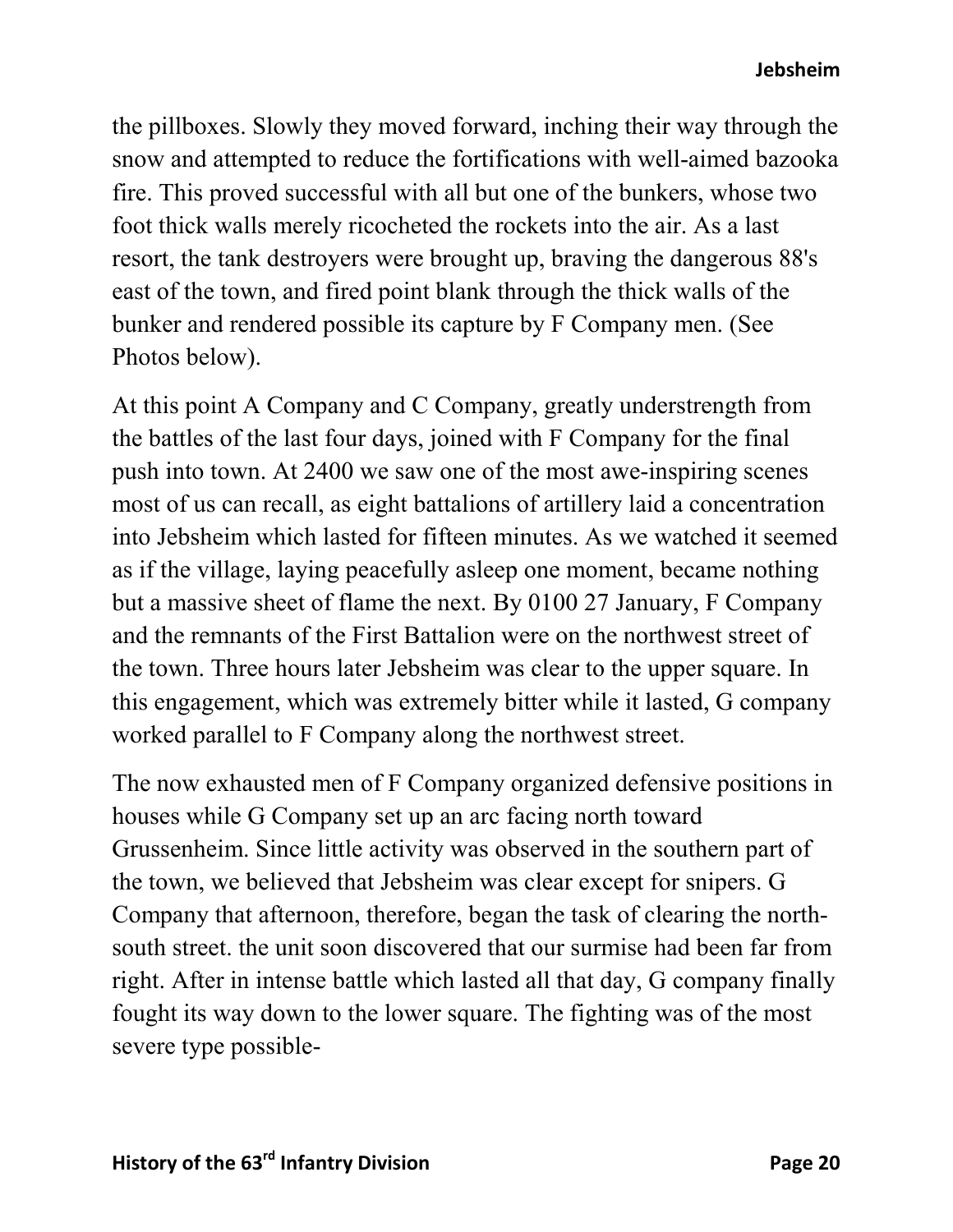**Jebsheim**

house to house, floor to floor, room to room. Before the company had time to prepare proper defense at the lower square, a strong counterattack developed from the enemy position, and the depleted unit was driven back through sheer weight of numbers and fire power. The counterattack was finally repulsed at the upper square. The following morning, 28 January, the French desired to pass through the town, but failed in their attempt to break the German lines. E Company then resumed the attack at 1400 to reduce resistance in the southern end of Jebsheim.

Gaining impetus as the drive progressed smoothly and swiftly, the company was across the intersection and about five houses down on the left side of the street an hour later. 115 prisoners had been taken at the cost of 26 killed or wounded. At about 1700 the enemy launched another desperate counterattack, and as the company was slowly forced to give ground, G company was committed to aid them. Together the two units repulsed that attack and made plans to continue the advance at 0400 on the 29th of January. Just before the companies began their attack, three Germans entered our lines and asked E Company to surrender, saying "We know you have only a company here and we have a battalion." The men of E company opened fire in answer and began the last most bitter fight for the possession of Jebsheim.

The enemy was being supplied and reinforced by the road leading north into Jebsheim from Muntzenheim. To cut this road and to provide a base of fire for I Company striking Jebsheim from the south, the Third Battalion left its position in the Bois de Jebsheim at 1130 that day. Leaving K Company in reserve, I and L Company moved out along the road. Arriving at the bridge over the small creek, Company L turned south along the west bank to provide a base of fire for I Company, which was to move southeast, by-passing the tip of Jebsheim and turning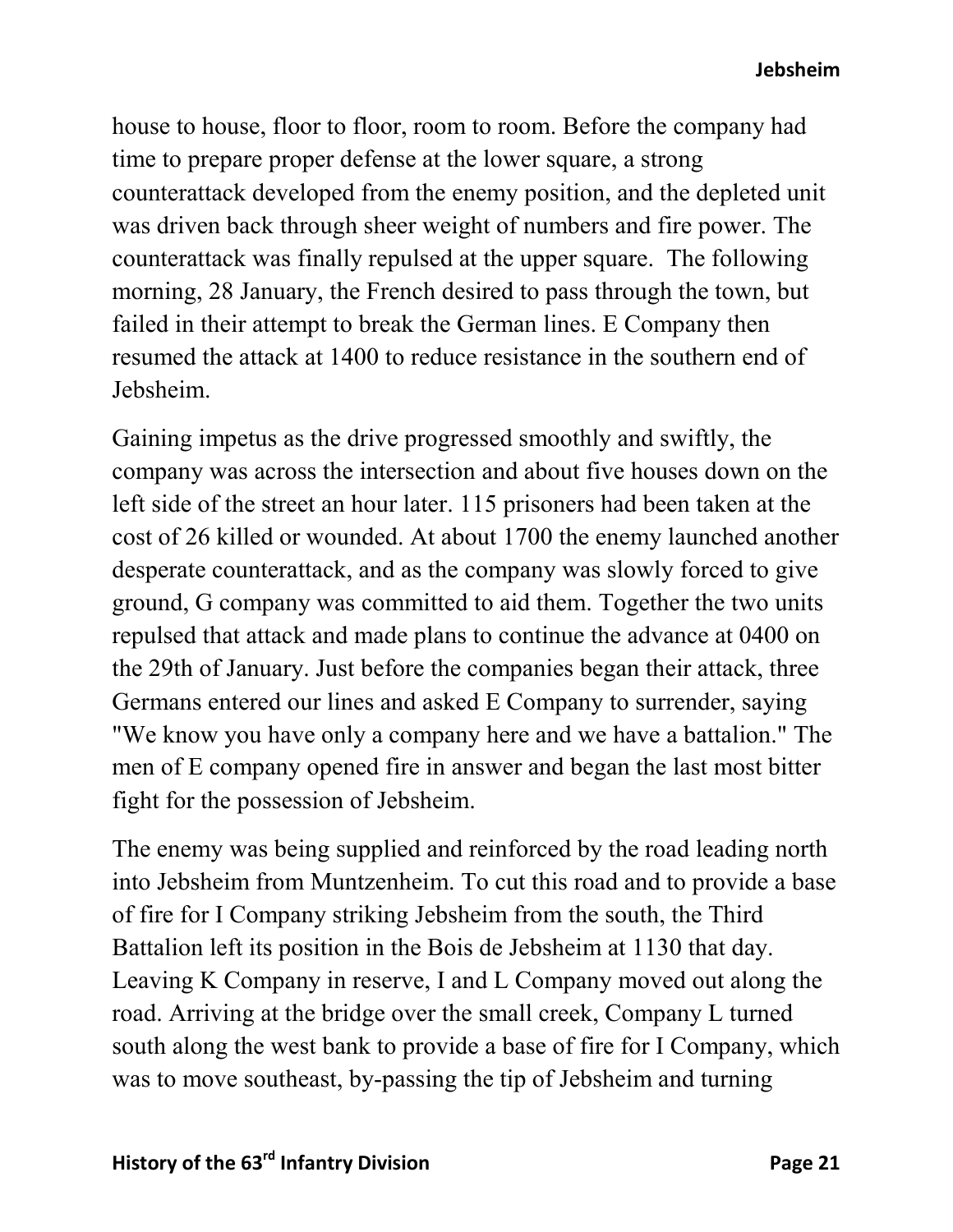sharply north strike the enemy in the vineyards just east of the Germanoccupied houses. Heavy fire from these houses caused a change in I Company's operation; a flank attack was decided upon. Accordingly the unit moved in by the road leading west from the southern end of the town. A French tank encountered on the outskirts was persuaded to assist them and the newly formed tank-infantry team attacked enemy strong-points on the west side of the north-south street.

At the time of the Third Battalion's arrival, the fight between the Second Battalion and the enemy in his remaining houses was particularly violent. Compressing the Germans into these few houses below the southern square had necessitated the commitment of the remaining elements of the First Battalion as well as the reserve company of the Second Battalion. From the houses, from the bunkers, and from the foxholes in the vine-yards southeast of the street crossing, the enemy resisted fiercely with automatic weapons while 88mm guns poured fire on the attackers.

The impact of I Company coupled with the blows being delivered by the Second Battalion, broke the German's desire to resist further. At about 1630, they began to march out of their foxholes, first in small groups of five and ten, then in large groups to surrender. The total was about 450, most of whom were members of the 136th Mountain Regiment.

Jebsheim, itself, was now taken. The cost had been high, with the regiment losing sixty-six killed in action. But we felt that the cost was worth the price we had paid for it. According to statements of prisoners of war, the town had been used as a corps headquarters. It was not until later that we learned that the Third Division had not expected us to be able to capture this stronghold.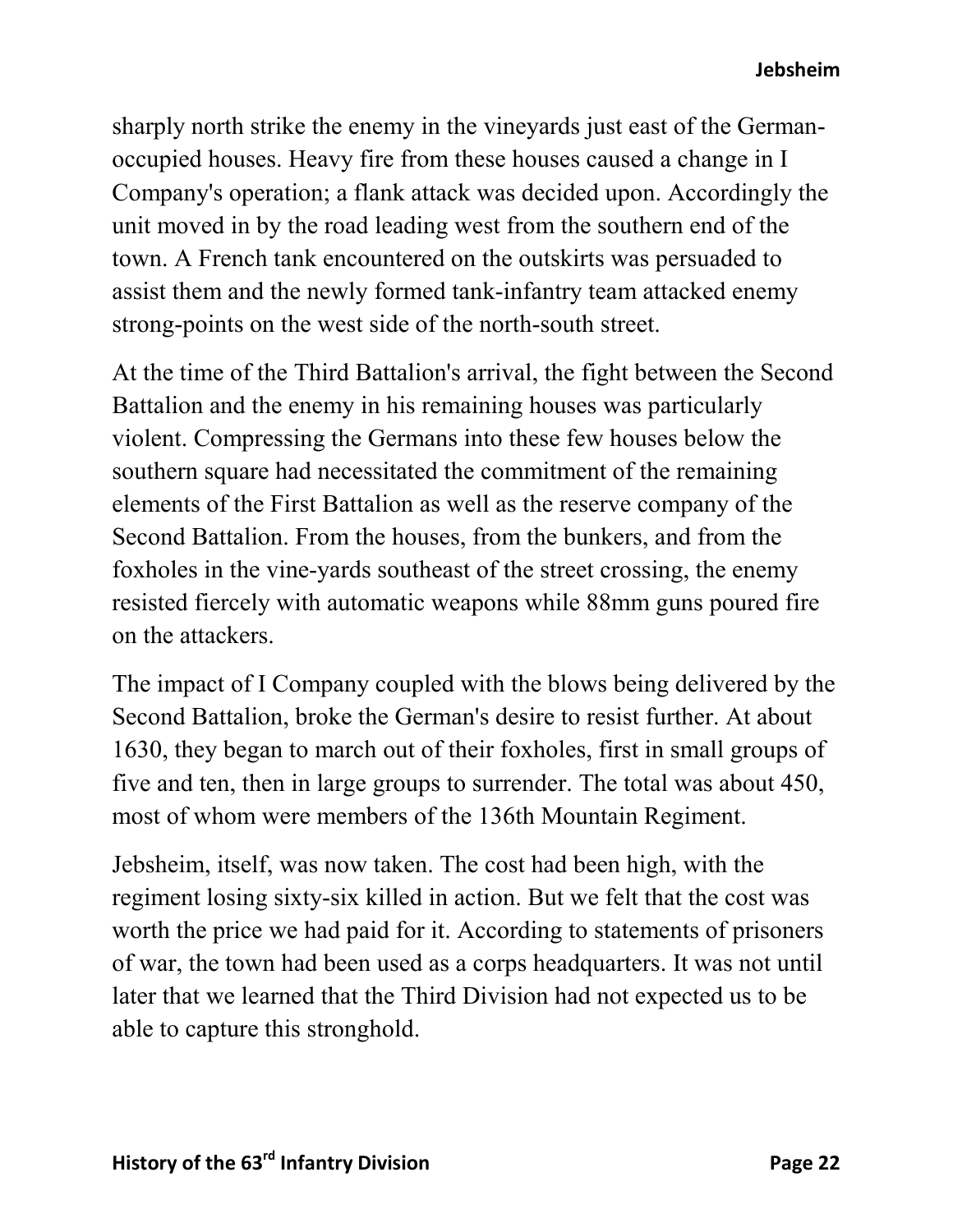The question as to why our determination was so strong, our fighting so fierce in taking this town was probably best answered by one PFC. who said, "If you think I was going to stay out in some damn foxhole full of snow while the Krauts were living in nice warm cellars, you're crazy!"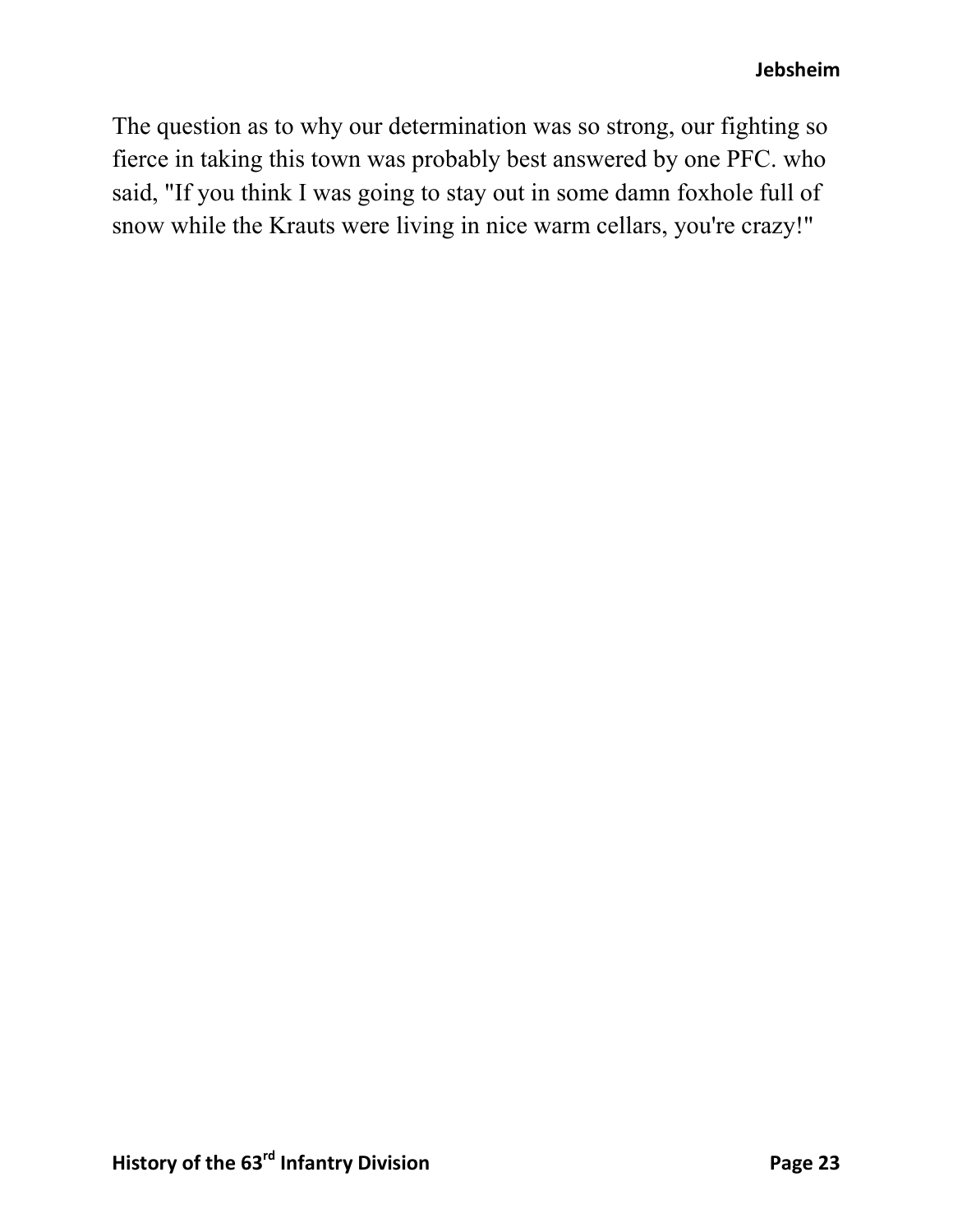# **The Battle of Jebsheim- From a French Point of View.**





## **Introduction:**

A few months ago, I obtained a copy of the wartime history of Jebsheim, France and in particular the villagers' account of what happened during the Battle of Jebsheim from 24 January to 2 February 1945. As most of you know, the 254th Infantry Regiment was the primary American Force during that battle and the accounts of the battle from an American pointof-view have been well documented and in fact are contained in the 254th Infantry Regiment Pages of this Web Site.

I thought it would be interesting to those of you who have participated in combat, to know what goes on with the civilians who are caught in the middle of a terrible and deadly battle. So I have taken the liberty of reprinting in these pages an English language version of the accounts of The Battle of Jebsheim from the pens and photos of the citizens of Jebsheim, France.

Take the time to read it, I think you will find it interesting, particularly if you were in the battle as I was. As you read these accounts, keep in mind that these are eye witnesses to a battle underway right in their own backyards. You will see some favoritism toward the French soldiers, but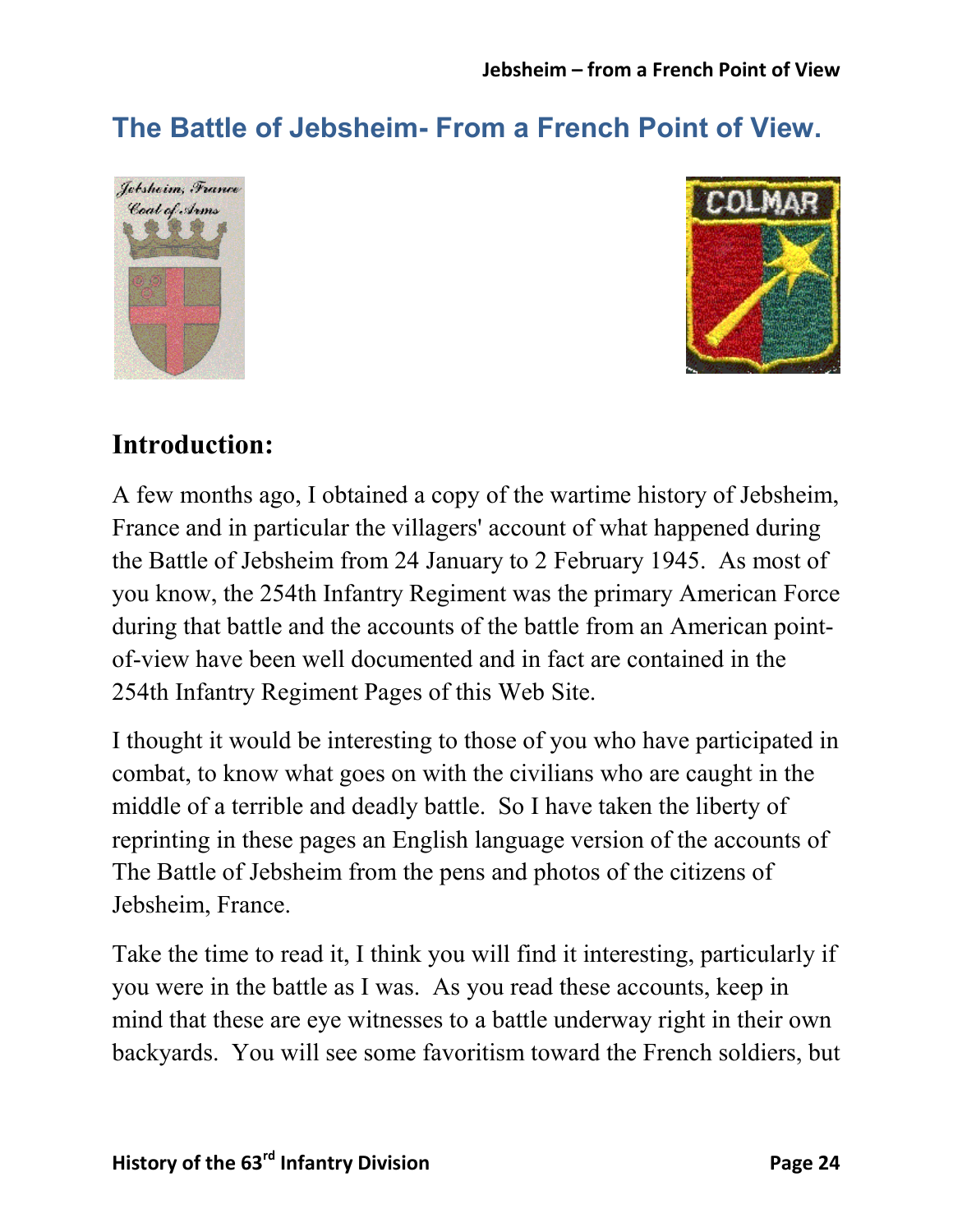that is to be expected since these were soldiers from their homeland; soldiers liberating them after 4 1/2 years of Nazi oppression.

Although the French version of these accounts have photos included, I do not now have the photos, but will add them as they become available.

So, sit back and go back over 54 years to Jebsheim France.

#### **PREFACE**

This work does not pretend to be complete. Surely everything has not been said, notably concerning the military operations. Many important facts have never been known, errors of geography and times are always possible. Due to the great numbers slaughtered in battle, many of those who might have been witness to the most heroic actions did not live to narrate these events. There were many units that deserve remembrance for their bravery or their sacrifices whose accounts have not come down to us. ( This is notably the case with the American 254th Infantry Regiment.)

The perspective of our German adversaries on the different phases of the battle would have been useful. Unfortunately nothing of great interest has been sent to us. It is true that an army in flight is never very loquacious and, it must be said, few of their combatants at Jebsheim returned to the homeland.

Before talking about the military operations of 1945, we must first relate briefly the temporary evacuation of the village in 1940 and the destruction that took place at this period. We must do so if only to explain the mistake made by the Allied troops on the evening of January 27, 1945 when they announced the taking of Jebsheim. The "neighboring village" they spoke of was actually the center and southern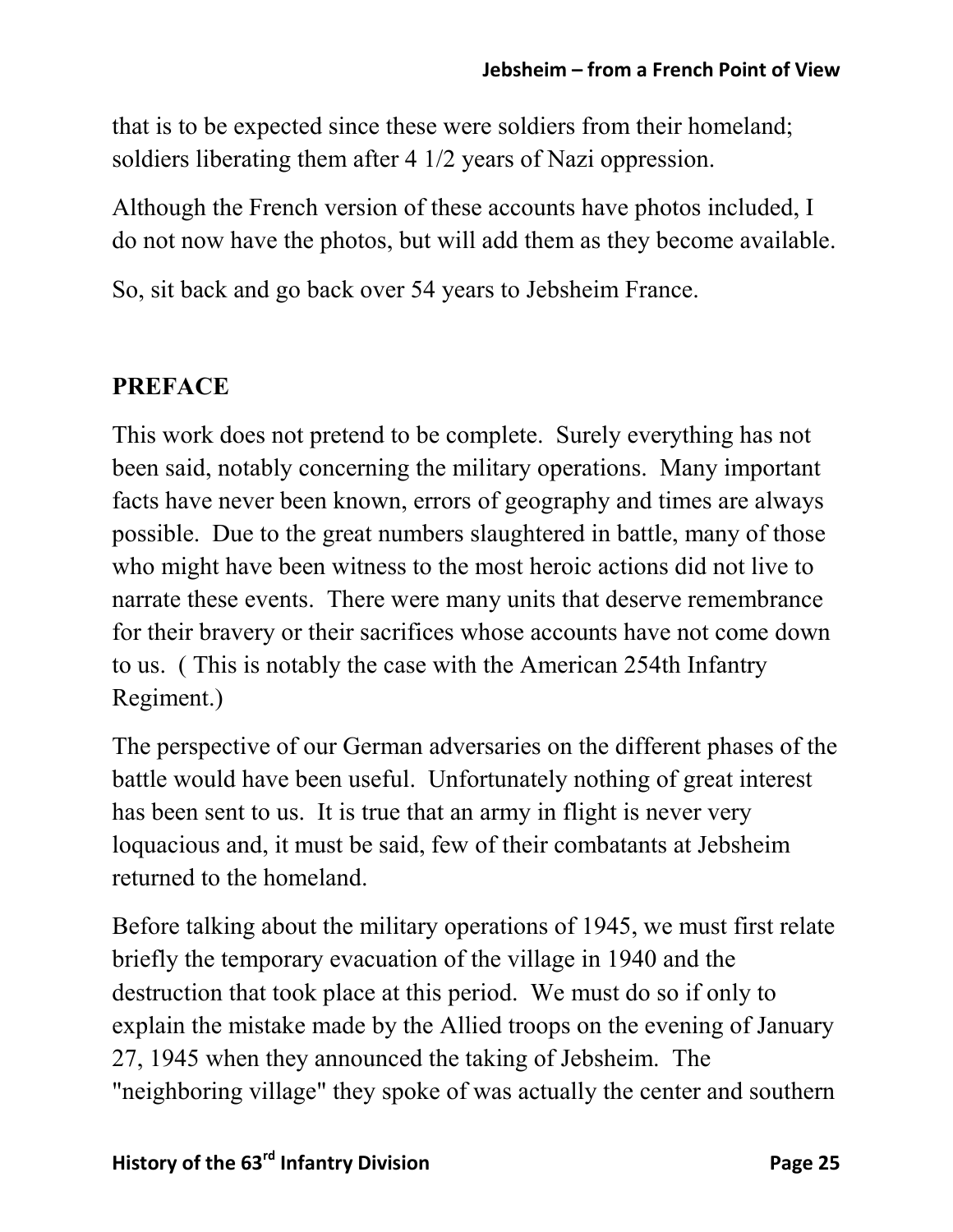part of Jebsheim, which had been cut off from the rest of the village by a no-man's land, the result of German artillery in 1940.

After plans for publication of this work had already been made, it happened that in the summer of 1982, some residents of Jebsheim were watching a television account of the murderous combats in Beirut. A paratrooper who, wishing to stress the severity of the fighting over there, said twice: "As it was at Jebsheim." This caused remembrance among those who understood the reference and created many questions from among those who did not know. This work intends to answer those questions.

Without pretending to be an irrefutable historical document, this work constitutes for the population of Jebsheim a written memory of that dark period and a document for future generations who have the right, the duty even, to know the fundamental role played by the battle of Jebsheim in the hard fighting of the Pocket of Colmar; to know the glorious deeds and the enormous sacrifices on the part of the Allied troops and to know about the painful life of the inhabitants of Jebsheim who survived that hell.

Yes, indeed, "As it was at Jebsheim"

#### **FOREWORD**

(NOTE: THESE ACCOUNTS WERE WRITTEN SOMETIME IN 1984, AGES SHOWN, EXCEPT WHERE INDICATED OTHERWISE, ARE AGES AT TIME OF WRITING THE ACCOUNTS.)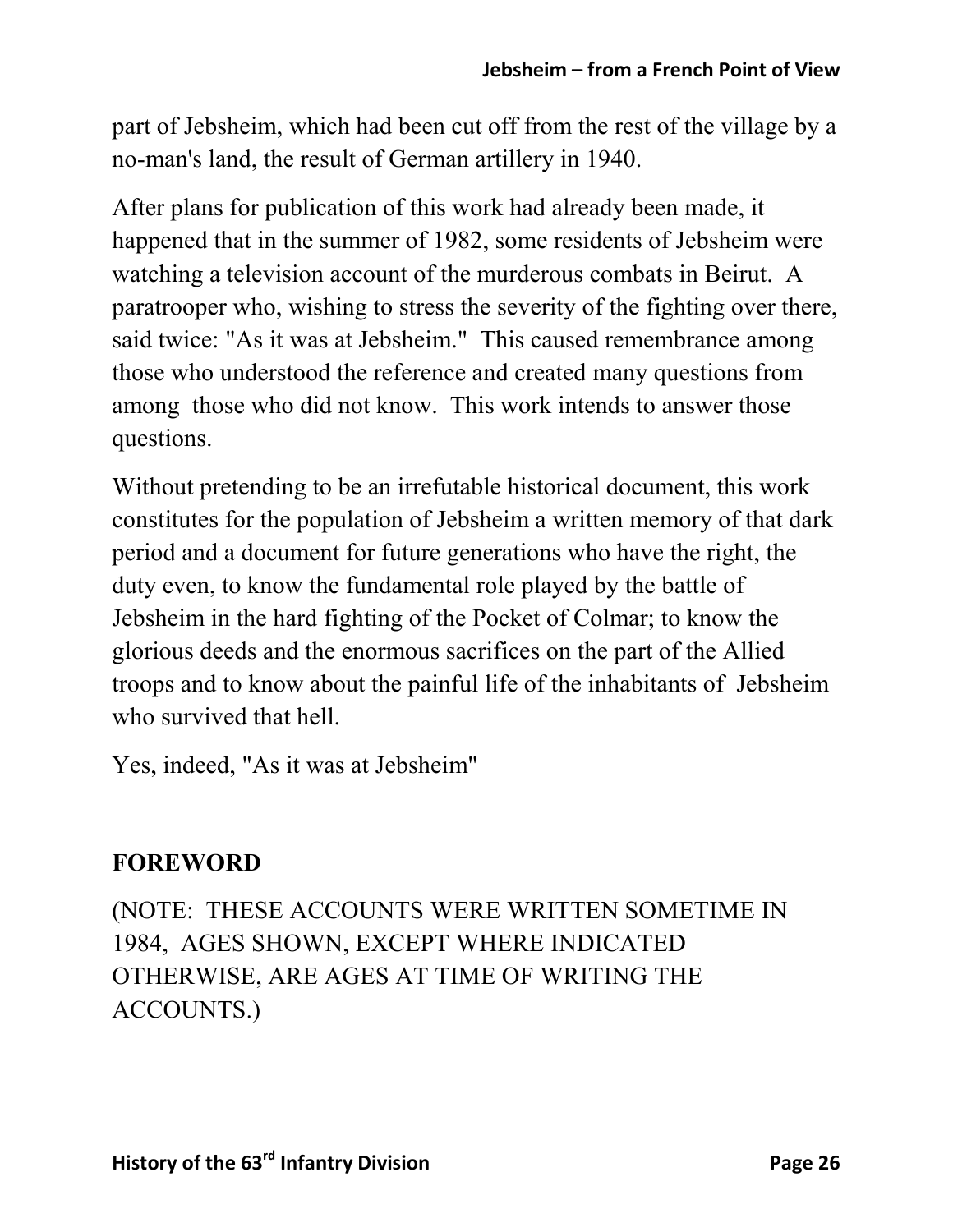More than 40 years have passed since the events of January 1945. Many of those who lived this tragedy are no longer alive and time has erased many memories and the precision of facts to be told has suffered as well.

But on the other hand, time has also healed wounds, appeased hatred, rebuilt a village that really needed rebuilding and given back to its inhabitants the taste of work and hope.

Today, now that former enemies have shaken hands, and everywhere people speak of the slow movement towards a fraternal Europe, this work does not want to reawaken hatreds nor arouse ideas of vengeance. It has not been written therefore in the same spirit as if it had been conceived in 1946 or 1950.

If the military operations have often been related on the occasions of commemorative holidays and by newspaper articles, what has never been told; what must not be forgotten, is how the civilian population spent these dark days of January 1945. Life in the cellars, stables, and bunkers, while the battle was raging; the mad flight from houses on fire towards other places of refuge that were being bombarded in turn; the struggle against hunger, cold, the lack of hygiene: finally the contact with soldiers who, depending on the attack or counteroffensive, might speak German, American, French and Alsatian; soldiers there to protect, bring aid, or perhaps threaten, who considered civilians as enemies or even at times as spies!

#### **RELATIONS BETWEEN CIVILIANS AND SOLDIERS**

First Observation: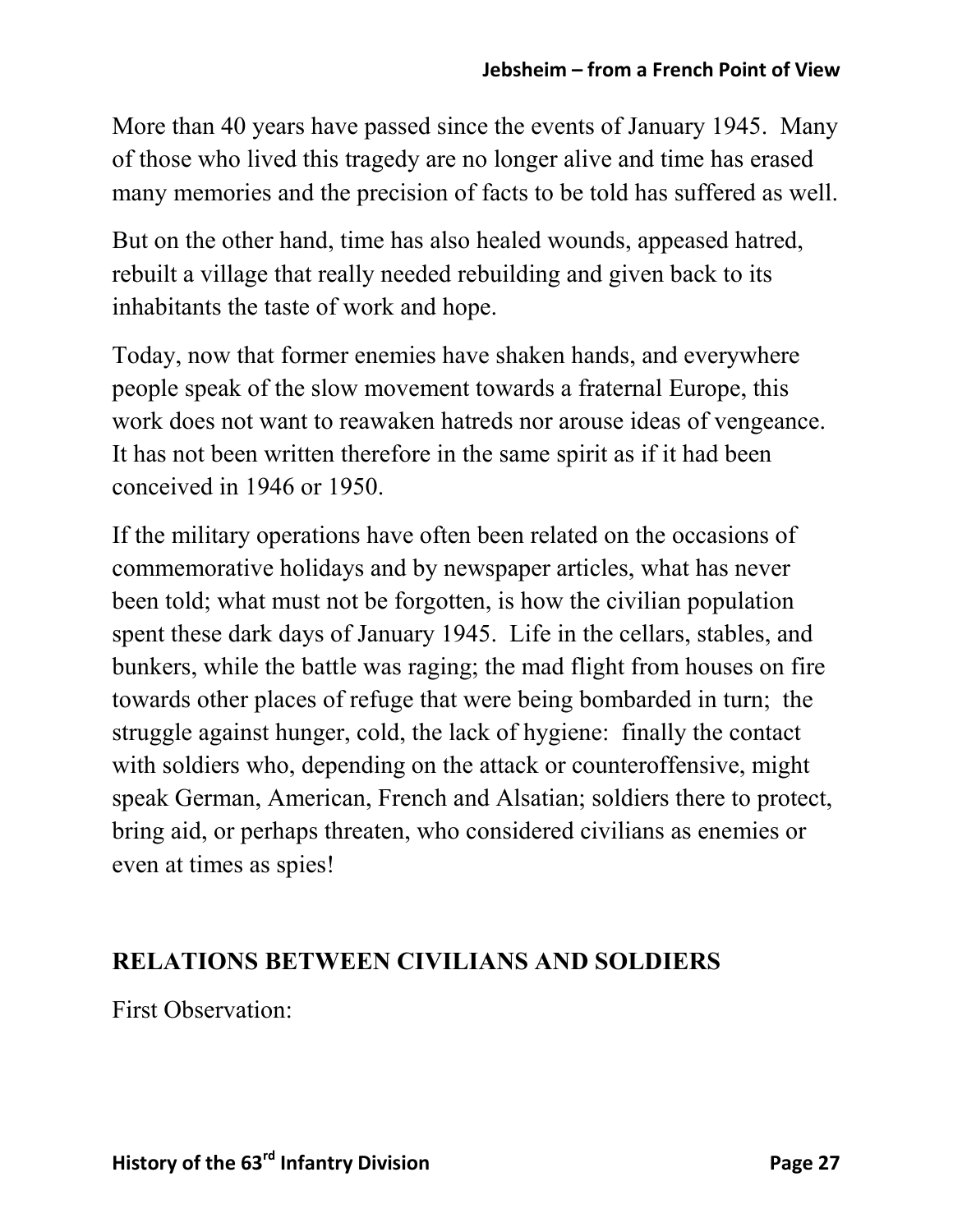Considering the large number of soldiers killed or wounded and the tremendous damage done to buildings in the village, it is a miracle that there were not more civilian casualties during those tragic days!

At the end of January 1945, there were more than 600 inhabitants hiding in cellars and stables in Jebsheim. (Webmaster's Note: All the time I was in Jebsheim, about 4 or 5 days I don't recall seeing one civilian). To those, we must add the refugees from Ostheim and Illhaeusern who had fled the combat zones near them. In fact, the Allied offensive had stopped in the autumn of 1944 at the Ill and Fecht Rivers and more than 100 civilians living east of the Fecht at Ostheim and east of the Ill at Illhaeusern had been evacuated to Jebsheim where they were staying with friends and relatives.

Often changing places after a bombardment, leaving one safe place for another after a fire or a breach had been opened by shelling, the civilians regrouped little by little (like a herd of cattle in danger) in the most solid buildings in the village. Some were in groups of more than 20, while others were in groups of more than 40 as is shown by various accounts we have.

Windows and vulnerable spots were fortified with planks, beams, sacks of grain, manure....Provisions and hygiene were very limited.

Even the combatants had not realized, as they advanced through the village that there were many civilians, hiding throughout the area; thus the soldiers were astonished when having surrounded a building and gotten down on their knees, their fingers on the trigger, to see dozens of civilians come out with their hands in the air!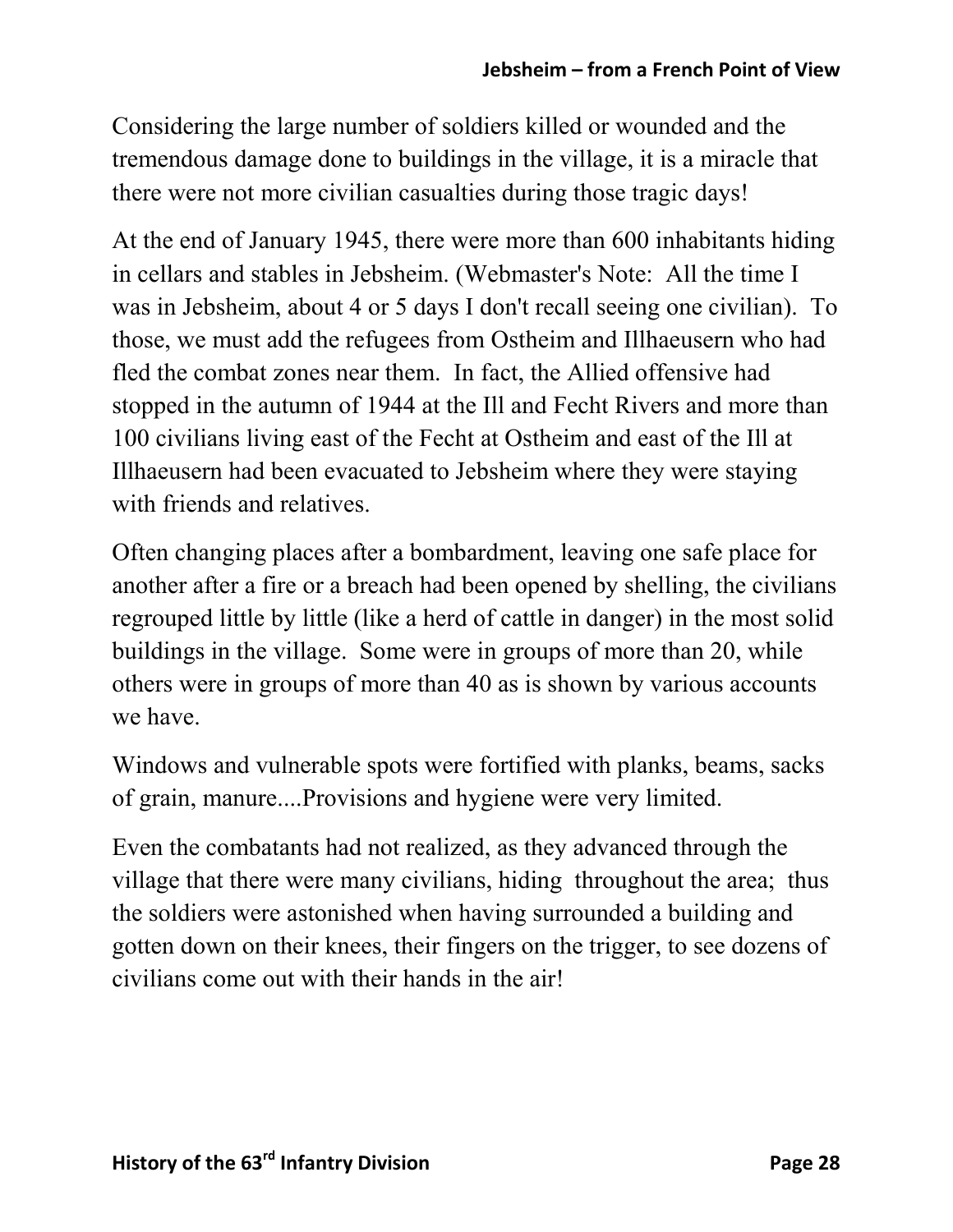#### **Second Observation:**

There is no doubt that the civilians were a major impediment to the fighting units and Jebsheim uninhabited would have been taken much faster and perhaps with no more material destruction than occurred.

However, no extortion, no act of foul play or cruelty has been pointed out, not by the German soldiers nor by the Allied soldiers, concerning the civilian population. All of the soldiers behaved properly towards the women and children.

Of course, soldiers aren't choirboys! "War is War!"--especially not shock troops who always charge in the first wave! The man-to-man fighting that was witnessed by certain civilians who happened to be looking on, has to be understood in the perspective of the fighting man. " It's you or me!"

On the other hand, there are many examples of soldiers on both sides aiding the civilians; evacuation of the wounded by the Germans to Neuf-Brisach,; evacuation of the wounded and sick to Guemar and Ribeauville by the Allies. The troops would also discretely withdraw, either on their own initiative or by request, from places occupied by civilians wherever possible, in order to prevent carnage, etc.

As for goods and precious objects, good heavens, everything can be acquired again, except human life, as the Americans were fond of saying. It was their habit to throw everything out the windows because they insisted on occupying empty bedrooms; bedding, the contents of wardrobes, drawers, everything (Security requires it!) "That will be good for business after the war" they would say.

And we must not forget the war rations distributed by Allied soldiers to the civilian population that, for weeks, had lived and eaten in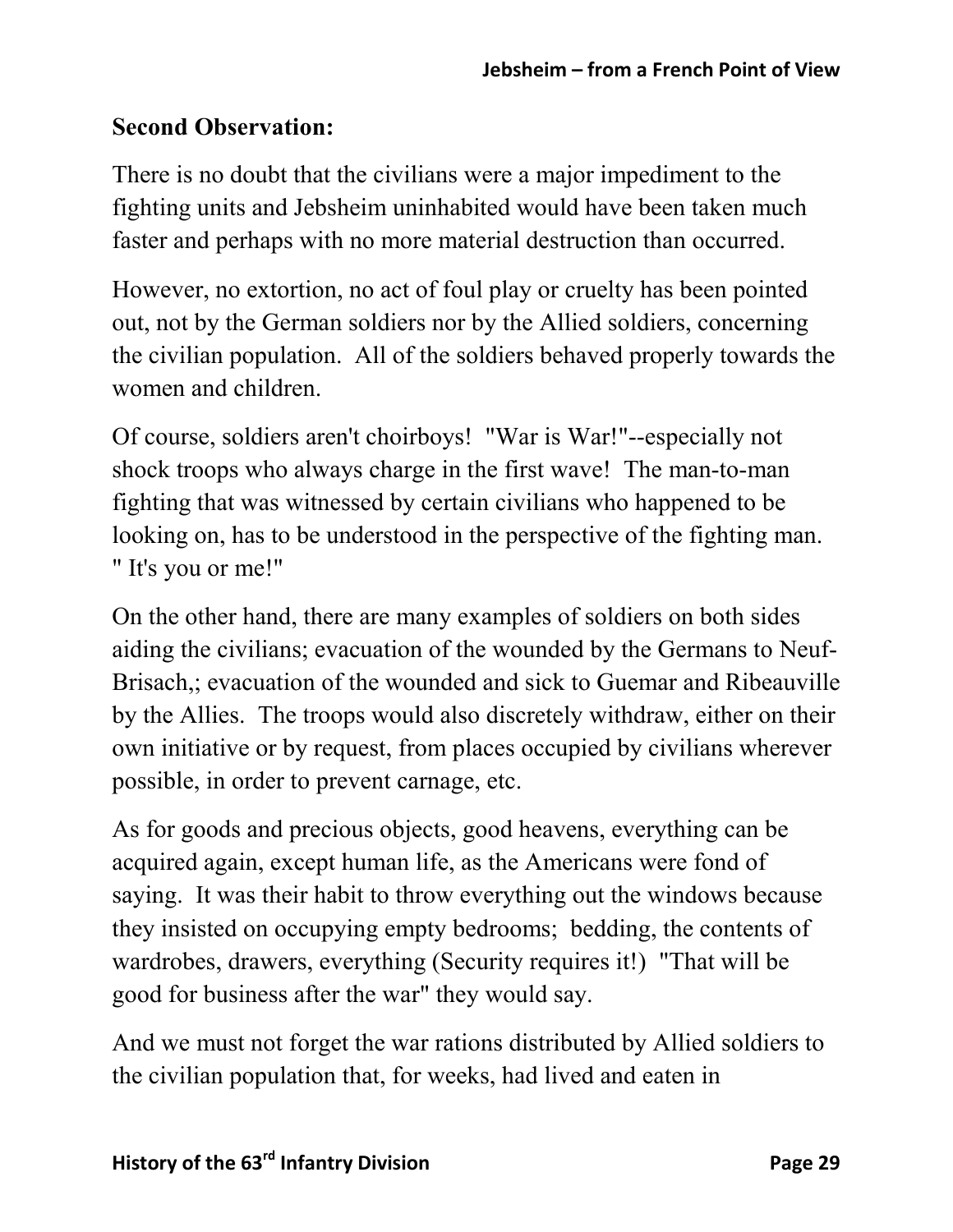confinement, having only whatever supplies and foods they could pick up on the spot.

#### **Third Observation:**

It was often difficult for civilians to identify the nationality of soldiers fighting or quartered with them. Not only was the white cloth of camouflage the same for both sides; the allied uniforms were the same for all (that is to say American), but the allied manner of conducting the fighting led to some mistakes. To have the legionnaires attack in Riedwihr Street, the Americans in Osthem Street and the paratroopers in the middle and south of the village, that would be too simple. The assault troops, after several hours of heavy fighting, were relieved by fresh combatants sent from the rear and who were not necessarily from the same unit as the men they were relieving. Moreover, certain combat groups, after enormous losses, were aided by neighboring units. This explains the confusion that sometimes resulted and shows how it might have been difficult to tell friend from foe.

It is not surprising if some accounts talk about the arrival of Americans, then French (legionnaires, paratroopers, Moroccans) the Americans again, or the reverse.

Among the German soldiers, there were, of course the infantry, the artillery and tanks already in place before January 24, but also the troops that had come from the far north (Norway and Finland) and also, before January those Asiatics with slanted eyes that are known here as the "Mongolians".

What language did the soldiers speak who suddenly turned up one group after the other in a civilian's house?. French and German, of course, but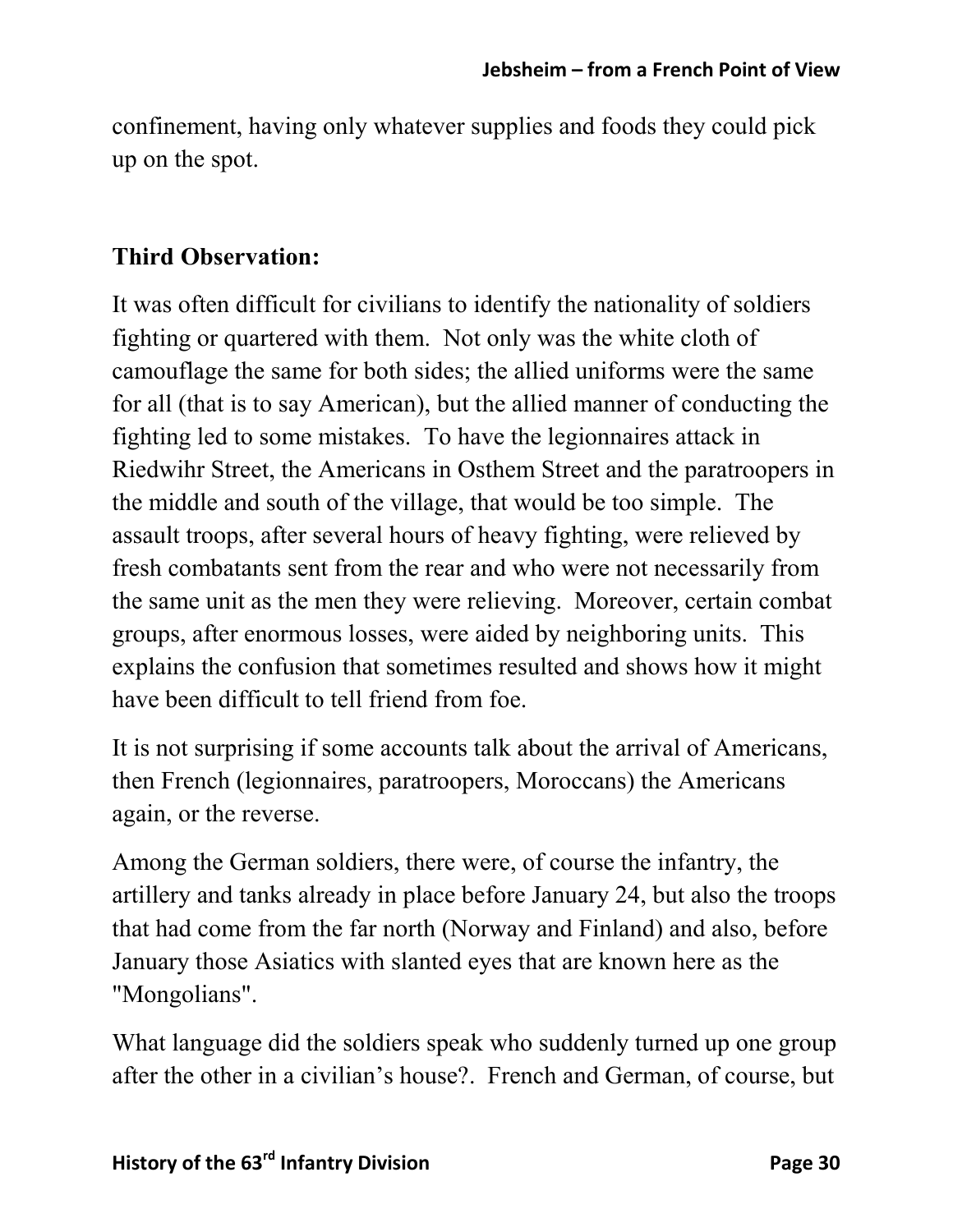also Austrian, with its characteristic sing-song accent; some Americans spoke a little German, others rudimentary French, others spoke only American. The Americans were able to converse in their language with two school girls who had learned English and, for what they didn't know, made themselves understood by gestures. Some paratroopers surprised the inhabitants by calling to them in Alsatian: " I ben fo Hawenaou" (I am from Haguenau). A legionnaire who asked in perfect German were the Germans had gone, was asked by the amazed civilians: "But you're French, aren't you?" and had to repeat the question in French to the civilians who were suspicious; it was only then that they gave him the requested information.

#### **Fourth Observation:**

There are certainly many psychological remarks that might be made concerning civilians, who, for weeks were in close contact with soldiers from both sides and had to answer questions, give, allow, submit, all in the hope of getting out alive, with them and their families and, if possible, with their goods.

Forced to remain in the good graces of the occupier in order to prevent all sorts of reprisals, the people of Jebsheim let the Germans, who were confident of their victory, speak without contradiction. They listened with compassion to the Bavarian father as he spoke nostalgically about his family, and the young "Edelweiss" Austrian, who was only 18, weep over the picture of this mother. These scenes reminded them of their own sons who had been inducted by force into the Wehrmacht or their nephews fighting under the banner of the Cross of Lorraine.

They lowered their heads when the occupier, feeling victory elude him, became suspicious and arrogant. They shouted, "Non" when a French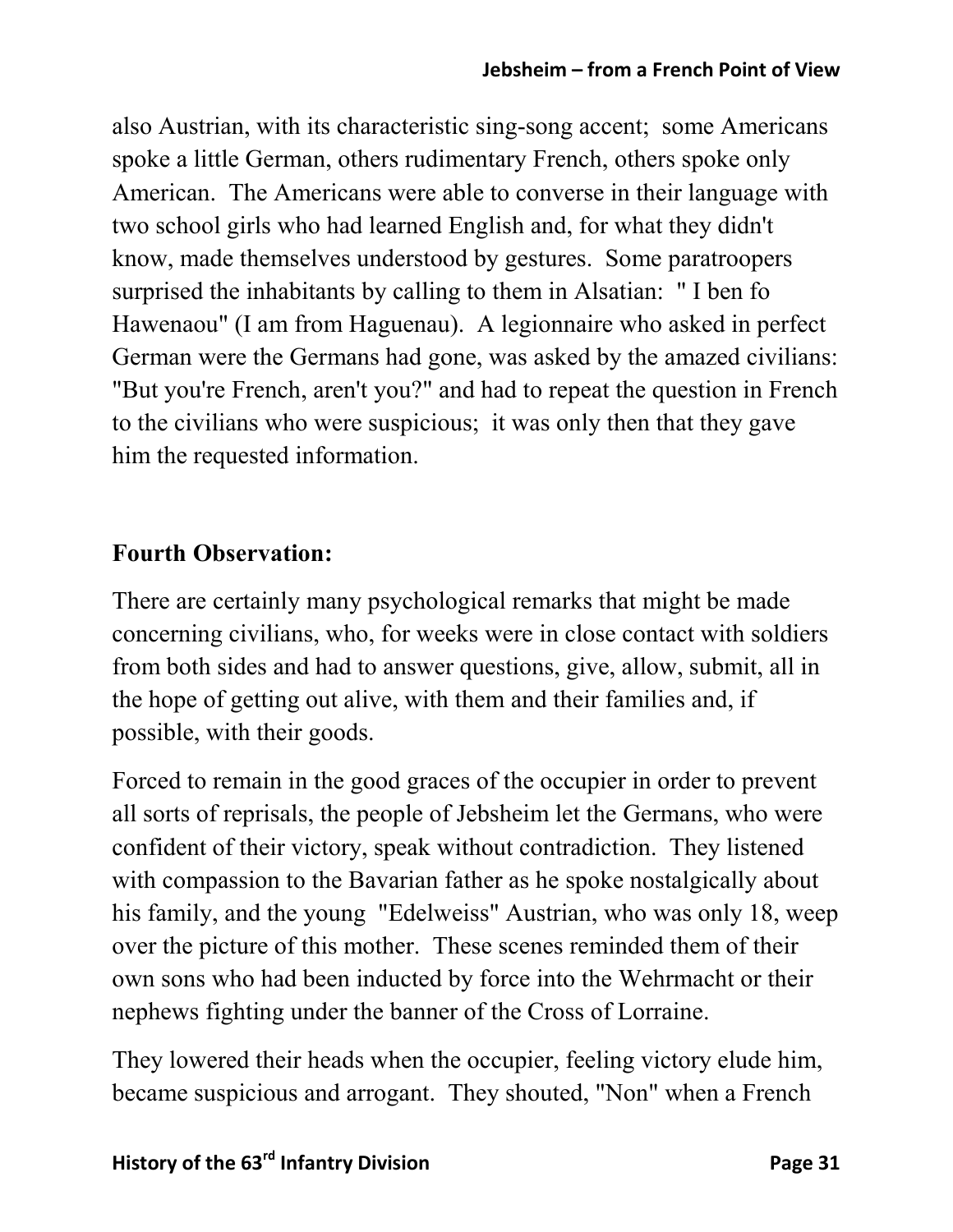soldier, machine gun in hand, screamed out: "Are there any German soldiers here?". They shouted "Nein" when German soldiers, in the midst of a counteroffensive, cried out: "Are there any French soldiers here?" They accompanied confidently the American officers, looking for possible enemy troops who might still be hiding in houses or farm buildings, because the civilians felt more protected by the revolvers that the Americans held on their backs than if they had been taken hostage by the Germans.

But each time the civilians were able--and there are many testimonies to this fact-to offer their fellowmen a glass of wine or schnaps and invited them to drink, to show the soldiers that, above all, they recognized their common humanity.

And, oh irony of fate, what would the legionnaire have thought or said who drank with such delight the Schnapps that a citizen of Jebsheim gave him, if he had known that the same glass have been served a few hours earlier to calm the nerves of a German corporal who thought he was seeing spies everywhere?

## **Fifth Observation:**

**1. The American soldier**- calm, fairly cold, a very experienced fighter, prudent, advancing as much as possible during the night to reach his goal by morning; his job done--careful to save lives; his long term objective to win the war, however long it took. Helpful to civilians, somewhat distant, almost distrustful, preferring in general to follow the civilian with gun in hand throughout the dwelling rather than preceding him; not disdainful of a glass of wine or schnaps, but never drinking until his civilian host had emptied his own glass.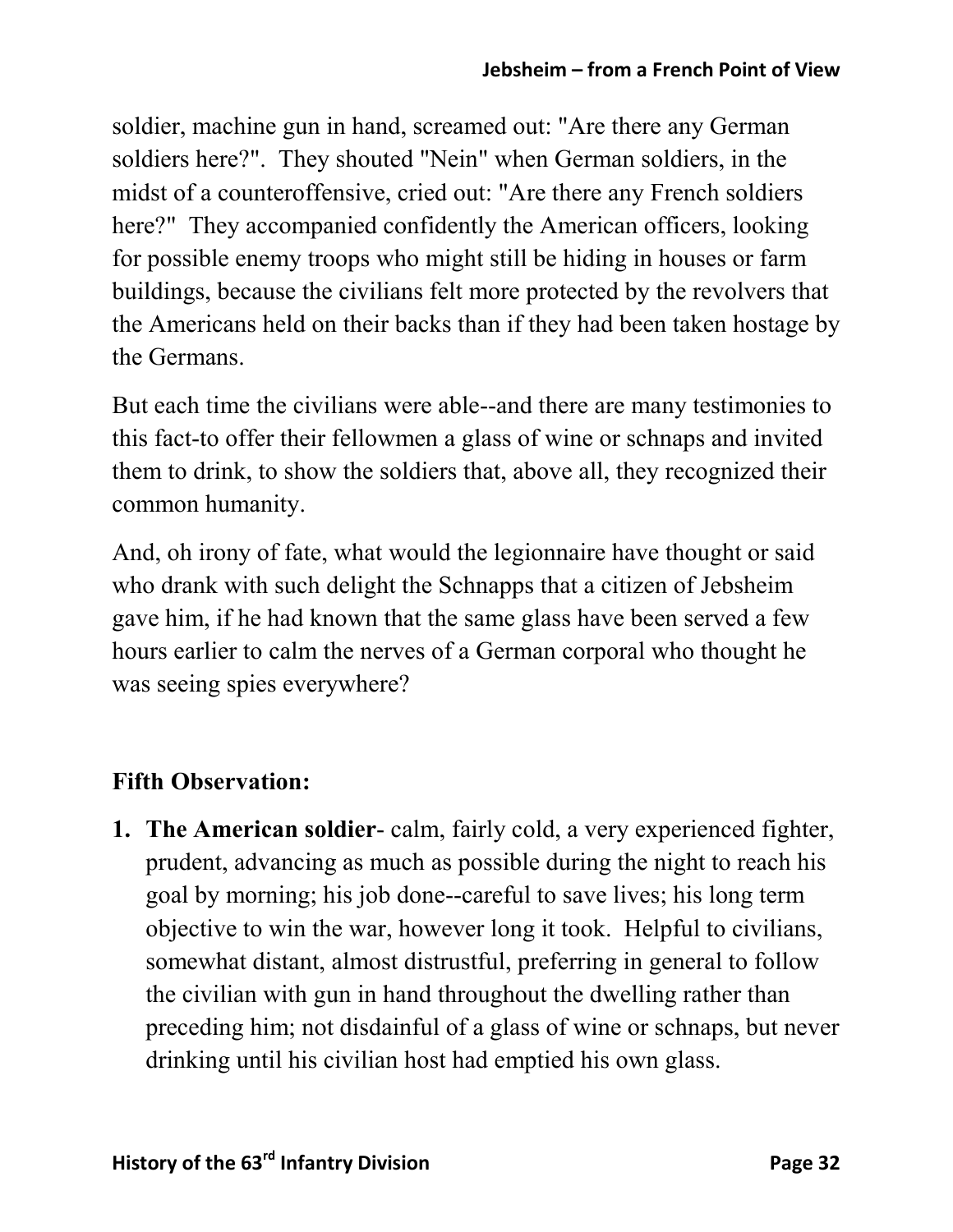Once quartered in a house, his first action: throw everything that can be moved out of the windows; small furniture, personal effects, dishes, linen, etc...He must have empty rooms, empty beds (even for sleeping) because "Security requires it!"

**2. The French soldier**- Enthusiastic, human, seeking contact with the population, but in a hurry, impatient. Knowing what the immediate objective is (Neu-Brisach, in order to close the Pocket of Colmar), he is quickly disappointed when things don't advance. Impetuous and impulsive, he throws himself immediately (often imprudently) towards the place where, according to the civilians, the Germans have withdrawn.

Irritated and nervous, he threw himself desperately in the final rush to the upper village where the fighting was slowly becoming a general slaughter and a settling of accounts in hand to hand fighting. Almost all of them were volunteers for the duration of the war and had come to liberate theri country, their province. Their attitude was in stark contrast to that of the Americans for whom the fighting in Alsace was but an episode in their larger mission to win the war.

- **3. The German soldier** One can classify them into four categories:
	- 3.1. **The Simple Soldier**--The "troufion" or "ladser", man of the people; had little enthusiasm (especially the Austrians), and had known for a long time the ultimate outcome of the war, but was forced to see it to the end. He liked to confide in civilians, talk to them about his family and the coming end to the war.
	- 3.2. **The NCOs**--A good soldier, experienced, had come out alive from all the battlefields of Europe where he had gained his experience and "know-how". He knew how to take advantage of his knowledge of the terrain. He also knew how to profit from the tactical mistakes of the Allied troops and the carelessness of the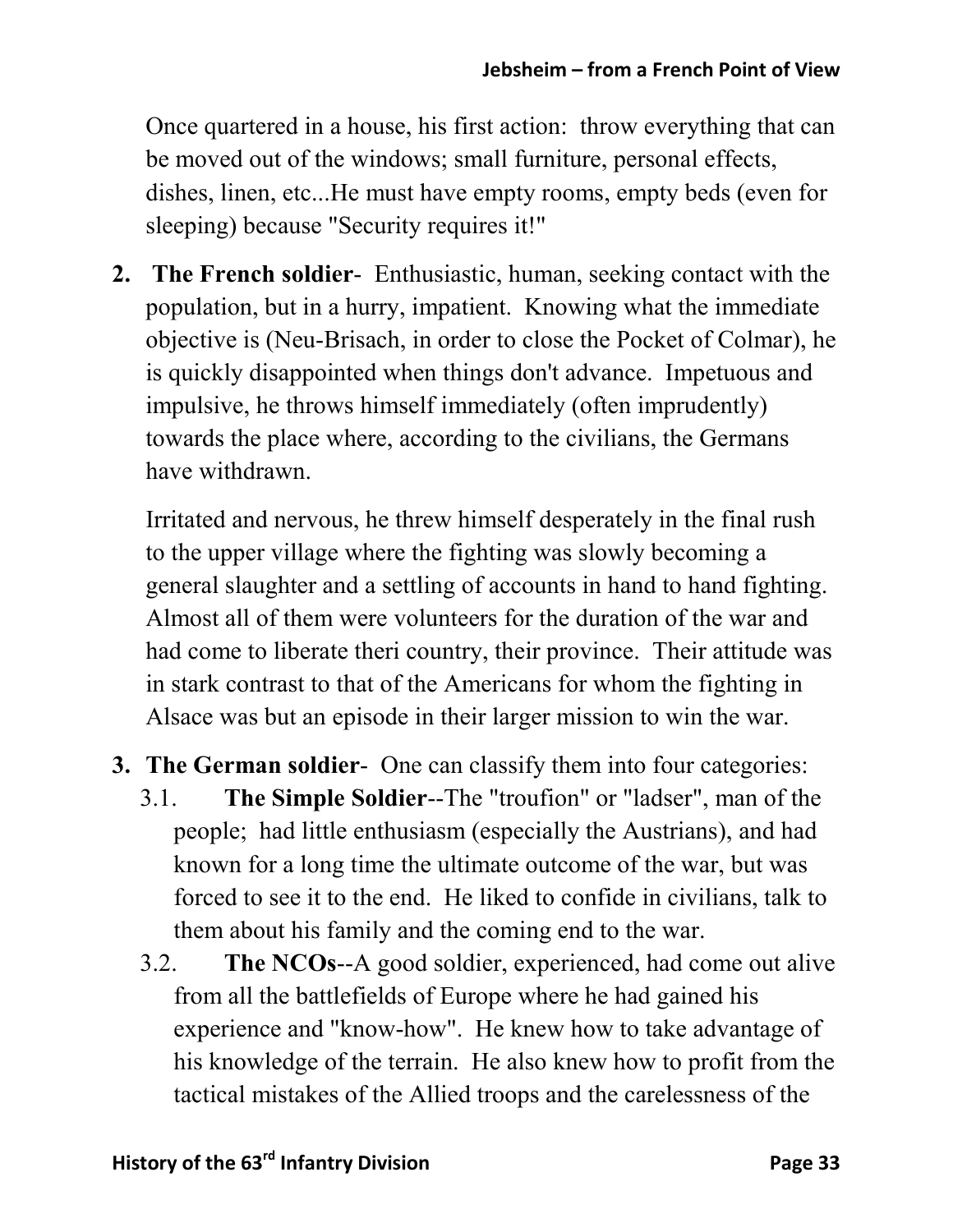French, who, because of their enthusiasm and eagerness to advance , often forgot certain basic rules of security. He believed in the superiority of his military science and his materiel and underestimated the courage, will to win, and self-sacrifice of the liberating soldiers.

- 3.3. **The Fanatics** (Soldiers or NCOs)--These men were endoctrinated visionaries who believed in nothing but their "Furher" and victory and were ready to give their lives for the cause, fighting to the last without worrying about what destruction might result from it--They had nothing else to lose.
- 3.4. **Those who willing gave up:** There were also the German soldiers who took refuge at the last moment with the civilians in order to become prisoners. Some "no longer believed in the war", others, harassed, with frayed nerves "couldn't take it any more." Few of them considered the action they were taking to be desertion, but the only way to avoid death--and often they were not lacking in courage. The Alsations who had been forced to join the Wehrmacht and who later deserted on the eastern front to see refuge among the Russians can tell you what courage that took!

#### **THE EVACUATION- SPRING 1940**

In 1940 during the German invasion, Jebsheim was part of the second zone of evacuation ( after Artzenheim, Kunheim, etc).

Before the departure of the population, all machines, agricultural and otherwise, had been numbered, house keys had been left at the Obrecht Restaurant, horses requisitioned by the military and cattle taken to Schoppenwihr Park where the German invaders had the good fortune of finding them.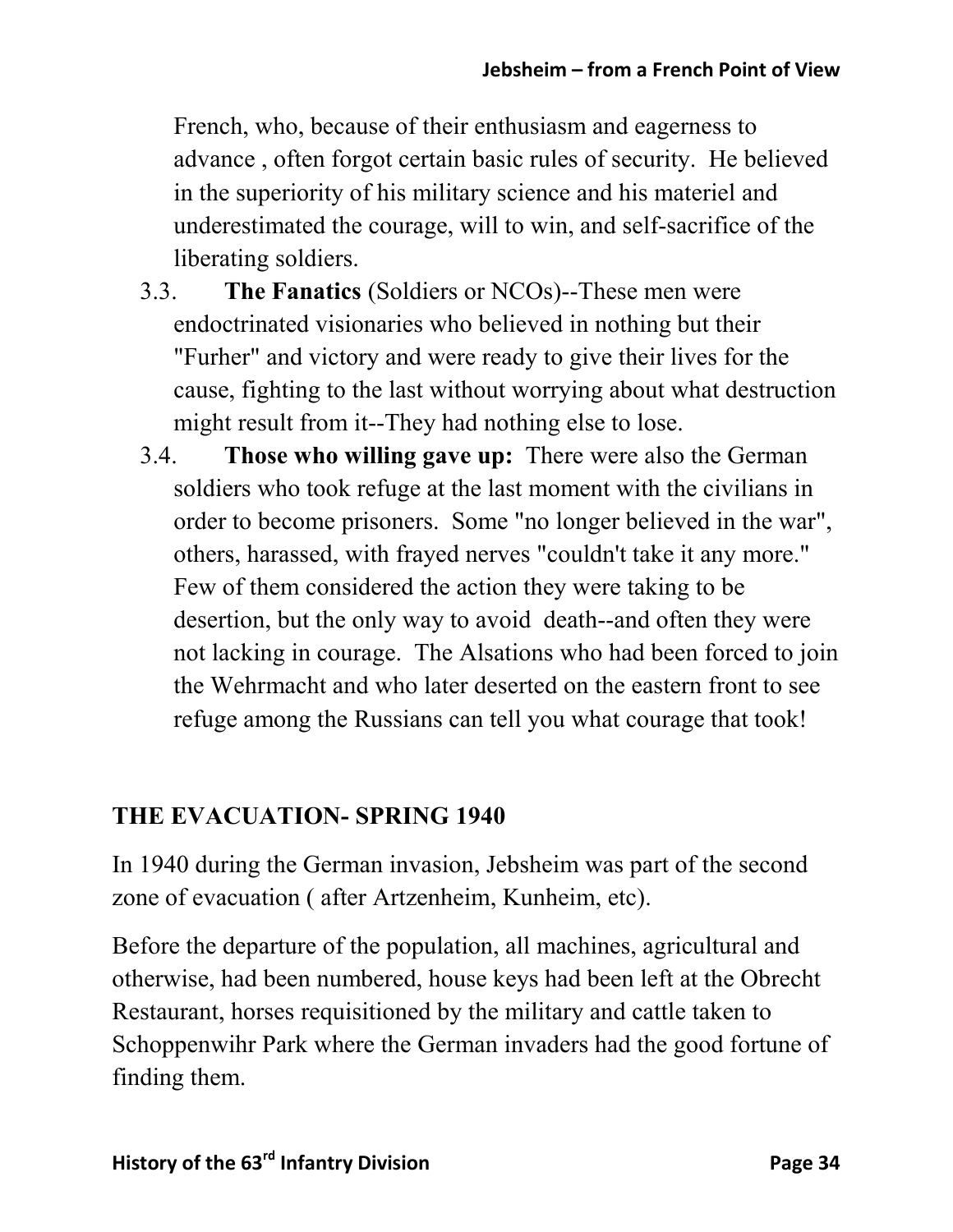Most of the inhabitants had taken refuge with relatives or friends in the vicinity of Ribeauville or in the Munster Valley. The rest were evacuated to the Lot-et-Garoone region.

There remained in the village only a few old men who were beyond mobilization (The Safety Guard) who made the rounds and prevented looting.

When the long range artillery (posted in the Western Border and in the middle of the village) began firing towards Bade, the return fire was not long in coming. The first objective of the German return fire was evidently the steeple of the church, suspected rightly or wrongly of being an observation post for French artillery. In short time incendiary bombs set several farms on fire, then the entire middle of the village with the church, the city hall, the school, the parsonage, the stable containing the communal bulls (so famous), the Obrecht Restaurant, and ten or so farms were burnt to the ground. In fact everthing that is now between the numbers 50 to 70 and 47 to 67 of the Grand Rue was destroyed.

Returning from the evacuation in the summer of 1940, many of the inhabitants of Jebsheim could not find their homes and had to seek lodging elsewhere.

Between 1940 and 1945, the middle of the village was cleared of charred debris, and two farms were rebuilt at the back of the village (as model "Erbhof"). As for the church, the occupation authorities were in no hurry to rebuild it. Thus in 1945, the middle of the village was a large no-man's land that, covered with snow at the end of January, caused the Allied troops to believe that there were two villages at this spot. Their joy in announcing on the 27th of January that Jebsheim was occupied was quickly tempered later in the day..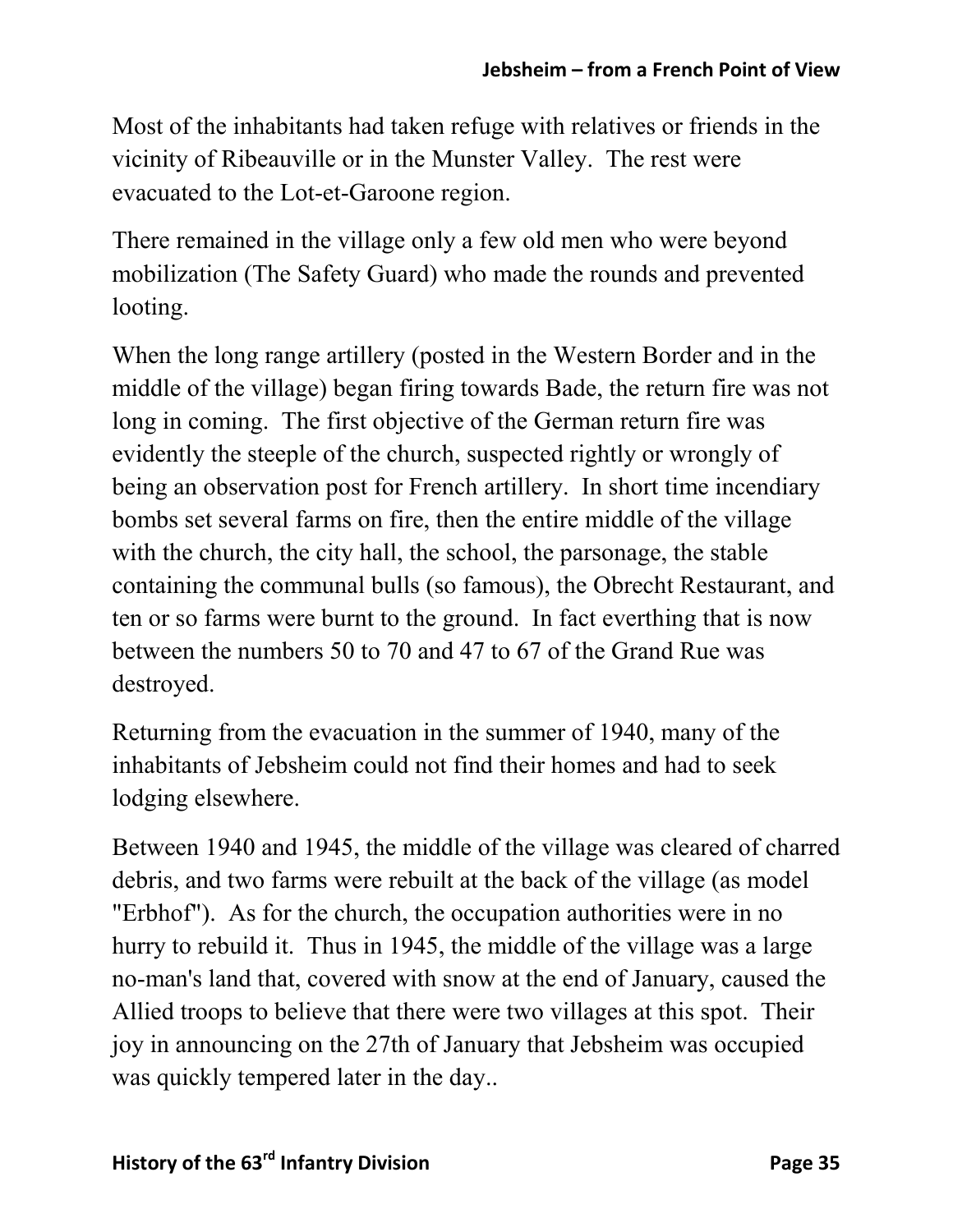# **MILITARY OPERATIONS IN THE SECTOR OF JEBSHEIM - JANUARY 1945**

Here is the unanimous opinion of all those who took part in the fights of the Pocket of Colmar.

Won after a battle that raged without pause for an entire month, include the major engagements of the northern part of the pocket- Kilstett, Obenheim, Rossfeld, Illhaeusern, and Grussenheim, and the major fights of the industrial cities to the south--Mulhouse and Cernay, it can definitely be said that it was at JEBSHEIM that the enemy broke and that the victory of Colmar was won.

The 19th German Army was defeated and chased from the left bank of the Rhine. The enemy lost three-fourths of its men during the Colmar campaign.

The victory was sealed by the more than 20,000 prisoners taken, 70 tanks and 80 cannons captured intact, thousands of machine guns, trucks, vehicles by the hundreds, shells and munitions by the millions fell into Allied hands.

## **OFFICIAL COMMUNIQUE OF JANUARY 29, 1945:**

To the north, in the 2d Army Corps commanded by General de Monsabert, the French and American divisions, vying with each other for courage and endurance, advance 15 kilometers and approached the canal of the Rhone to the Rhine--

We are all along the border of the Colmar Canal and today after had fighting, our infantrymen and our armored divisions have taken Grussenheim and Jebsheim.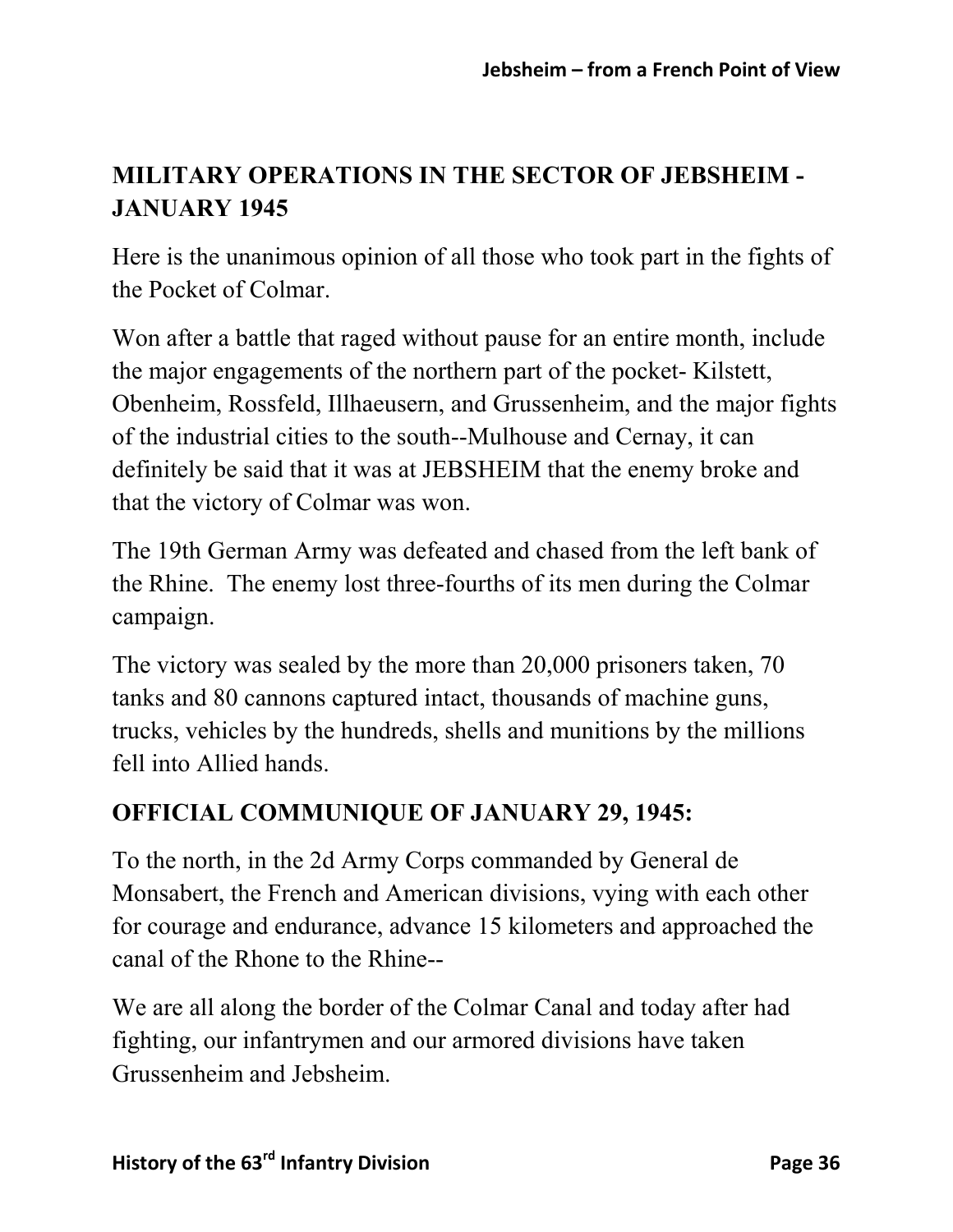(A short concise statement that on the surface would never began to cover the actions described in the following account of the Battle of Jebsheim and in the statements of the citizens of Jebsheim)

Before beginning the battle accounts lets first take a look at the forces in the area:

### **The Allied forces present:**

- **The 2d Army Corps**, (2CA) commanded by General de Monsabert, was to form the north wing of the Pocket of Colmar passing by Jebsheim--it was made up of: (All French units unless otherwise indicated)
- **The 3rd Infantry Division**(3rd DI) commanded by General Guillaume
- **The 2d Armored Division** (2 DA) commanded by General LeClerc
- **The 5th Armored Division** (5DA) commanded by General de Vernejoul reinforced by the 1st Regiment of Paratroopers commanded by Lt. Colonel Faure, reinforced by the Shock Battalion Gambiez.
- **The 1st Division of Mechanized Infantry** (1stDMI)commanded by General Garbay
- **The 3rd American Infantry Division** (3rdDIUS) commanded by General O'Daniel reinforced by the American 254th Infantry Regiment of the 63rd Infantry Division and later the 28th American Infantry Division (28th DIUS) commanded by General Cotta.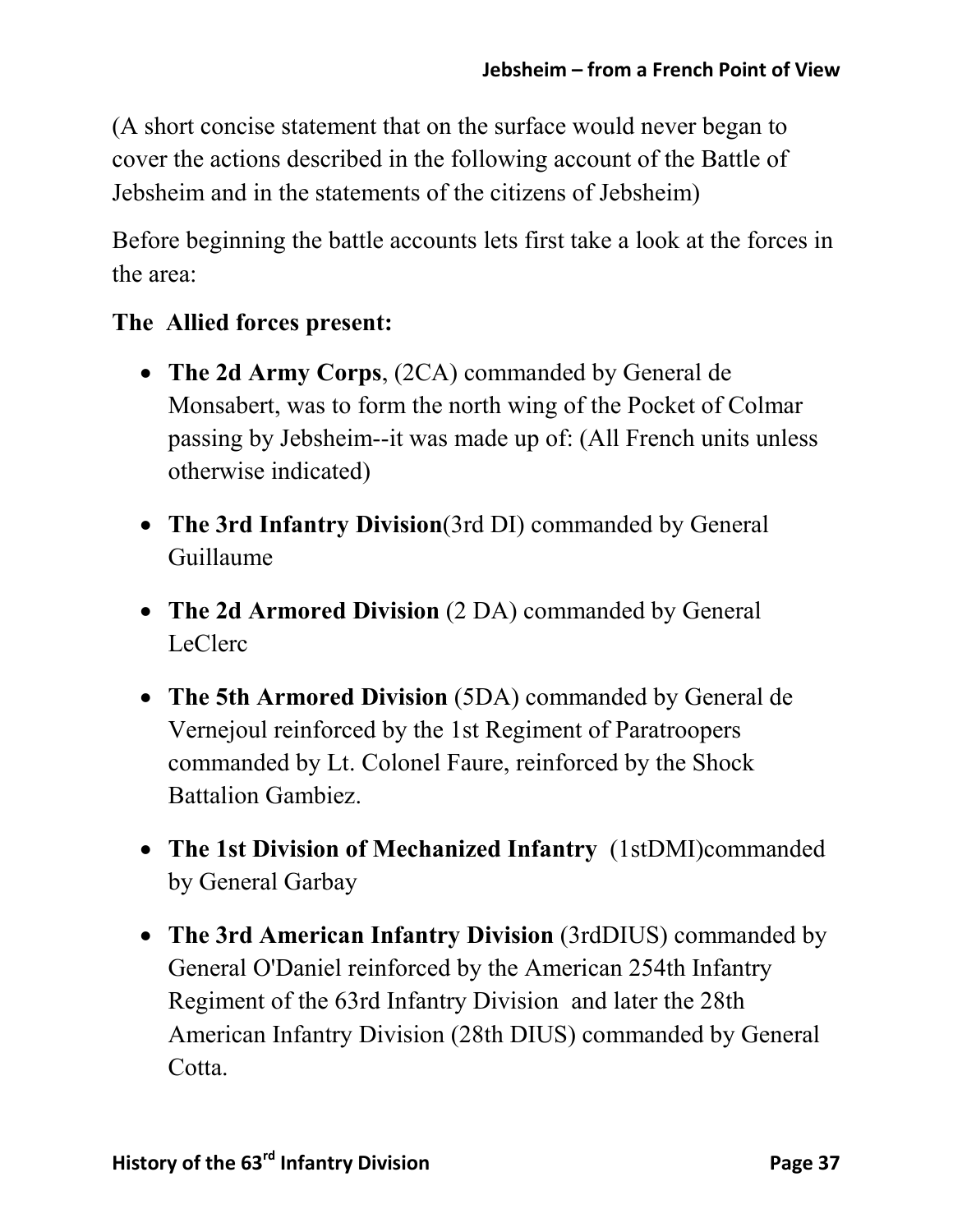- **The 2d Group of Moroccan Cavalry** (2d GTM)of Colonel Latour.
- **The Alsace-Lorraine Brigade** and some elements of the French Forces of the Interior (Resistance).

#### **The German Forces present:**

- The 198th Infantry
- The 225th National Grenadier Regiment of the 16th Division
- The 223rd National Grenadier Regiment
- The 3d Company of the 654th Anti-Tank Division
- The 2d Battalion of the 198th Infantry
- Diemer's Fighting Unit
- The 67th Reconnaissance Battalion of the 2d Mountain Division
- The 137th, then the 136th Mountain Regiment
- The 525th (Schw) Anti-Tank Division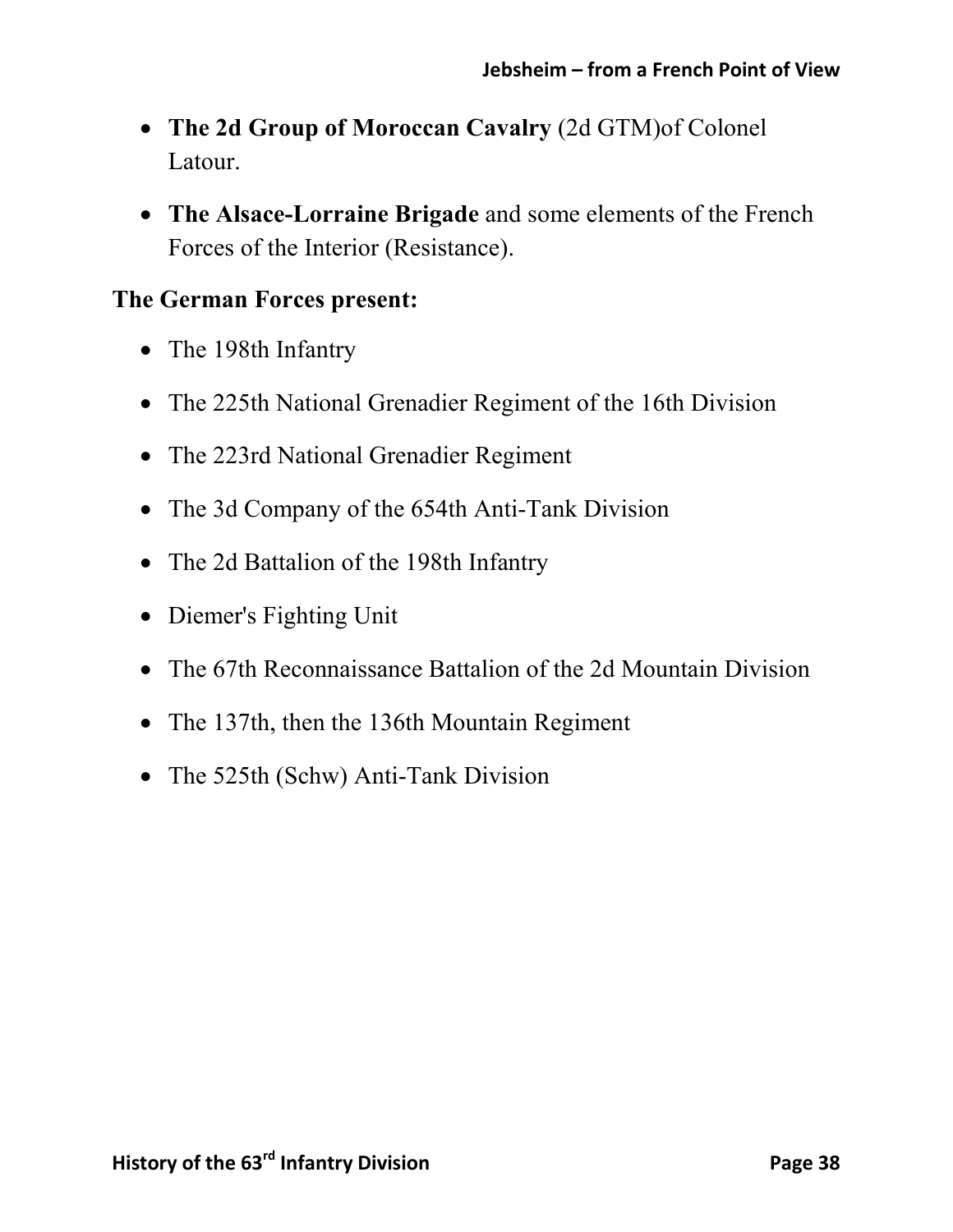## **THE BATTLE BEGINS**

Beginning of January 20, 1945, any danger of the Germans retaking Strasbourg having been averted, General de Lattre de Tassigny, commanding the First French Army, is ready to go on the offensive in the middle of Alsace.

Two Army Corps will be used in the battle:

- The 1st Army Corps commanded by General Bethouart is to attack to the south of Colmar (Cernay, Ensisheim) towards the northeast in the direction of the Rhine.
- The 2d Army Corps commanded by General de Monsabert, is to attack to the north of Colmar in the direction of Ostheim, Jebsheim, Durrenentzen, then Neuf-Brisach.

The two army Corps must join as close to the Rhine as possible in order to cut off the retreat of German troops with their supplies on the Neuf-Brisach side and thus catch in the Colmar pocket the maximum number of prisoners and supplies. Moreover, this maneuver should keep the fighting away from Colmar.

But the Germans understood this maneuver and threw their elite units between the two jaws of the pincers that were closing shut on them; they gave the elite units the mission of stopping the two Allied Army Corps for as long as possible to permit the evacuation of their troops to the other side of the Rhine.

### **And now the offensive begins:**

Two Division are chosen for the first wave: The 1st DM and the 3rd DIUS.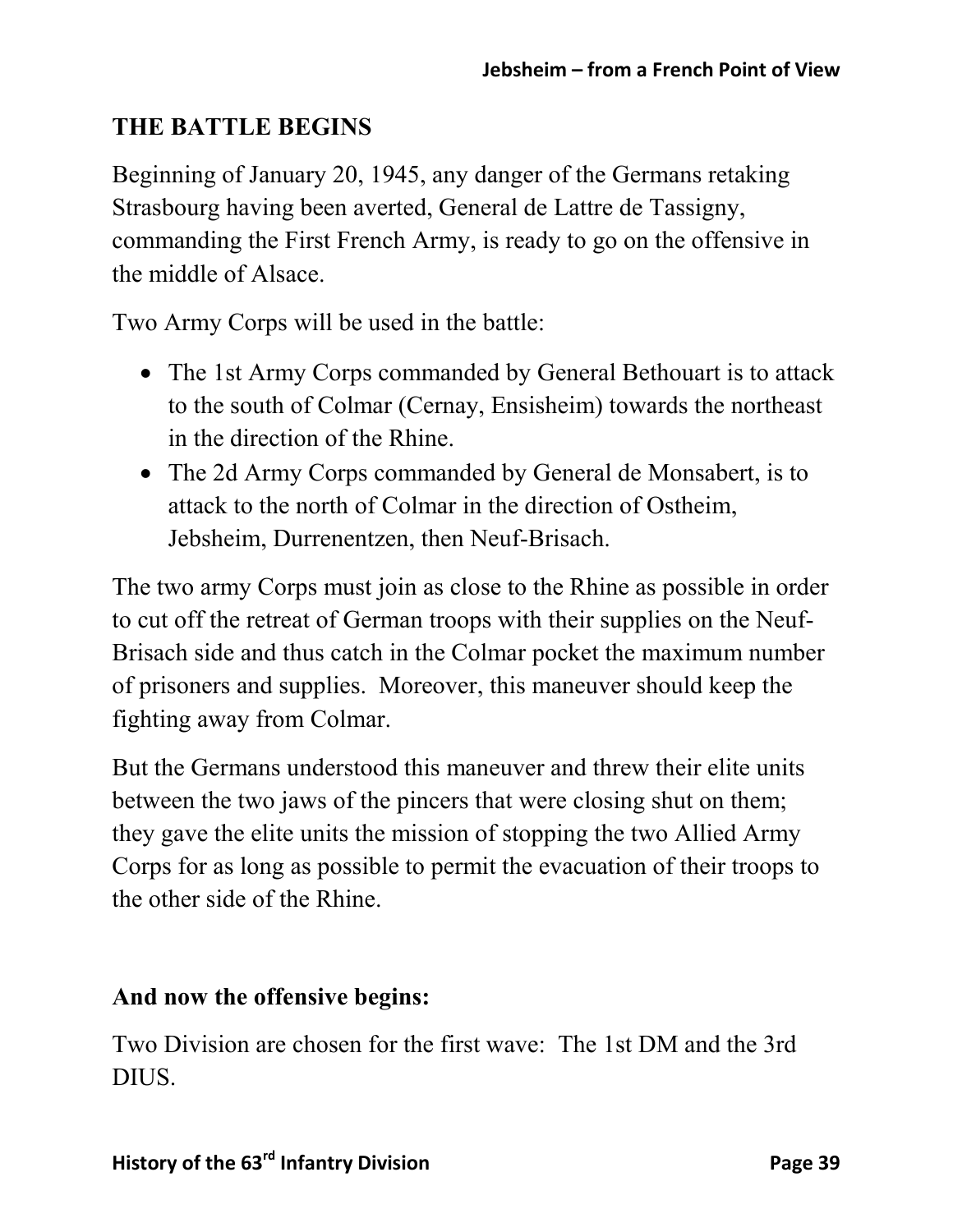The 1st DMI of General Garbay to the left (north) is reinforced by the 1st Group of Moroccan Sharpshooters, a combat command of the 2d DA, three artillery groups from the 105th, two artillery groups from the 155th C

The 3rd DIUS of General O'Daniel to the right (South) is reinforced by the 254th US Infantry Regiment , a combat command of the 5th DA, two artillery groups of the 105th.

Finally the entire 5th Armored Division of General de Vernejoul (minus the combat command loaned to the 3rd DIUS) is in the central holding position back of the 1st DMI and the 3rd DIUS. It is reinforced by the 1st Regiment of Paratroopers under Lt. Colonel Faure.

The 1st DMI is to force the passage of the Ill River, take Illhaeusern, then advance towards Elsenheim.

The 3rd DIUS is to take Osteheim, then push forward towards Jebsheim, Houssen, Wickerschwihr, and follow the canal in the direction of Neuf-Brisach.

The 5th Armored Division, as soon as the passages across the Ill River have been opened to Illhaeusern and Maison Rouge, is to bear down on the axis of Jebsheim, the Durrenentzen, the Canal from the Rhone to the Rhine, then towards Neuf-Brisach and the bridges of the Rhine, to meet the 1st Army Corps of General Bethouart, coming from the South.

## **23 January 1945:**

On 23 January, Illhaeusern is taken by the Foreign Legion, opening the route to the East to the men of the 2d Army Corps.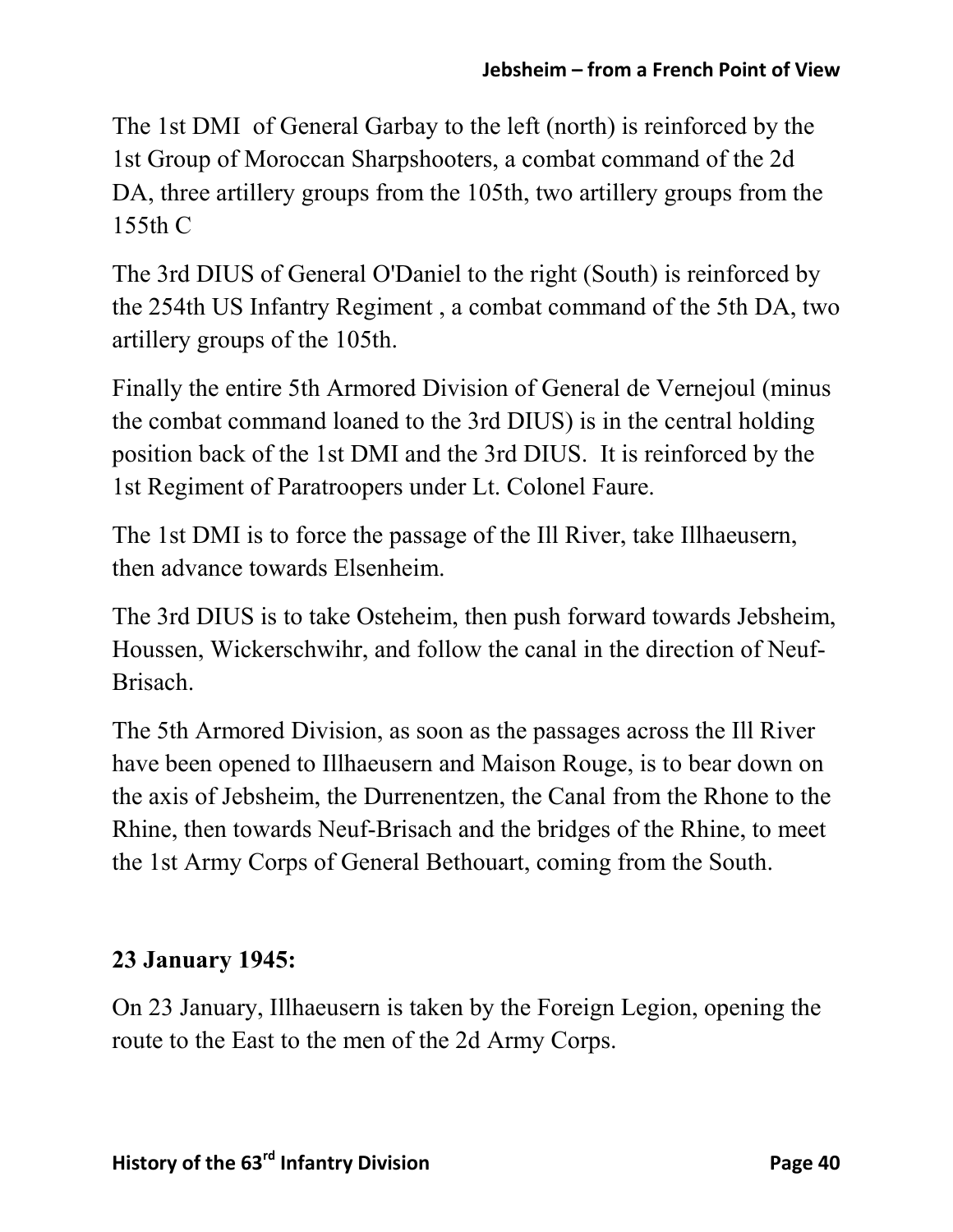The following day, the Legion takes the mill at Ried (Illhaeusern mill), after hard fighting by the 6th Company, while the 7th Company advances as far as the forest of Elsenheim.

As for the 3d American DIUS, under General O'Daniel, it occupied Ostheim in the night of January 22 and 23, then advanced to Schoppenwihr woods (7th Regiment), while the 30th Regiment conquered the crossing of the Ill at Maison Rouge and advanced to the edges of Riedwihr and Holtzwihr.

But a violent counterattack by the Germans, with 10 Tiger and Panther tanks, coming from the direction of Riedwihr and Holtzwihr, forced the 30th US Regiment to fall back on Maison Rouge and Orchbach stream.

The 3rd DIUS of General O"Daniel is one of the most remarkable American infantry divisions, perhaps the most remarkable. Knowledgeable French officers, who have seen it in combat, have said, "We have never seen better infantry, better trained, with a better sense of terrain and more guts under fire than this 3rd DIUS. It's an incredible division."

Behind the 1st DMI and the 3rd DIUS, the motors of the tanks of the 5th Armored Division are already turning. With its three combat commands; the 4th CC , the 5th CC and the 6th CC, this division is getting ready to strike out towards the southeast.

But the weather becomes very bad. The thermometer rises and falls according to the gusting of the wind. The wind has suddenly turned southward. The "foehn" ( a hot, dry, strong wind of the region) is blasting. In one day's time the temperature goes from  $-20c$  to  $+3c$ . Gales of rain and melting snow soak the paths, the fields and the prairies. The snowy crust gives way underfoot. The infantry sinks up to its knees in cold, muddy water, tanks become stuck in the mud. On the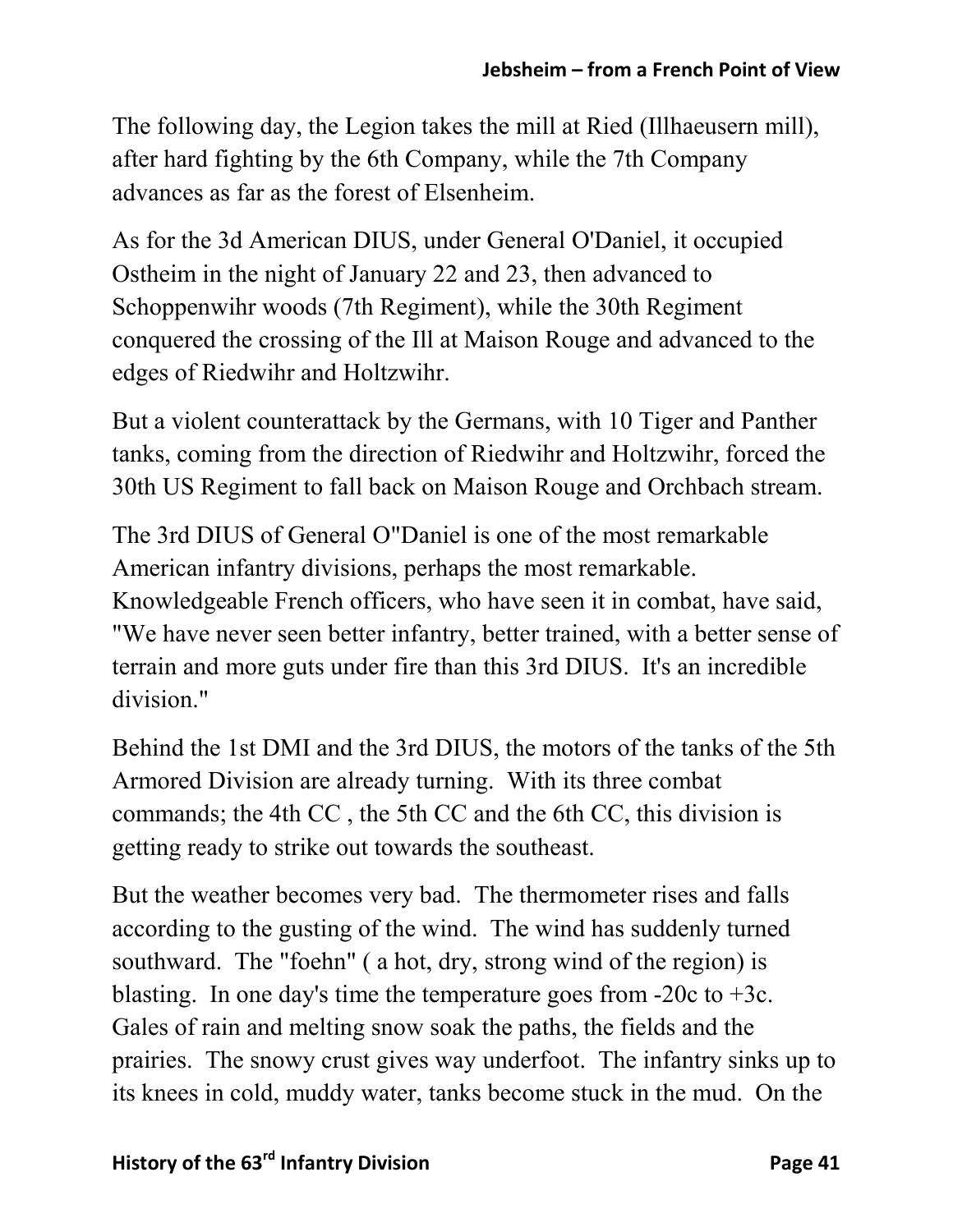roads, the paths, and the airstrips, water runs on a continuous layer of ice that is very slippery. Any forward movement for wheels and men requires exhausting efforts..

At every moment, the French and American units request air support, pointing out that the woods opposite are crammed with infantry, stuffed with tanks, and that the air support must bombard and machine gun them. The Allied planes respond to these appeals whenever the gales of snow and fog permit. The bombardment groups prevent practically all daytime traffic on the two banks of the Rhine.

## **24 January 1945:**

All day long on the 24th, American and Legionnaires, who try to advance in their respective sectors are blocked or forced back to their point of departure, with considerable losses. The situation is about to become one of a battle of attrition. We are marking time! Should we dig in or await more favorable weather? Will this become trench warfare?

General de Monsabert's will is not at all shaken. We will move forward again tomorrow morning at dawn.

## **25 January 1945:**

On 25 January, the 5th Armored Division is ready to advance, although the 1st DMI and the 3rd DIUS has not advanced as much as had been hoped.

Commanded by General de Vernejoul, the 5th Armored Division includes the three combat commands previously mentioned, the 4th, 5th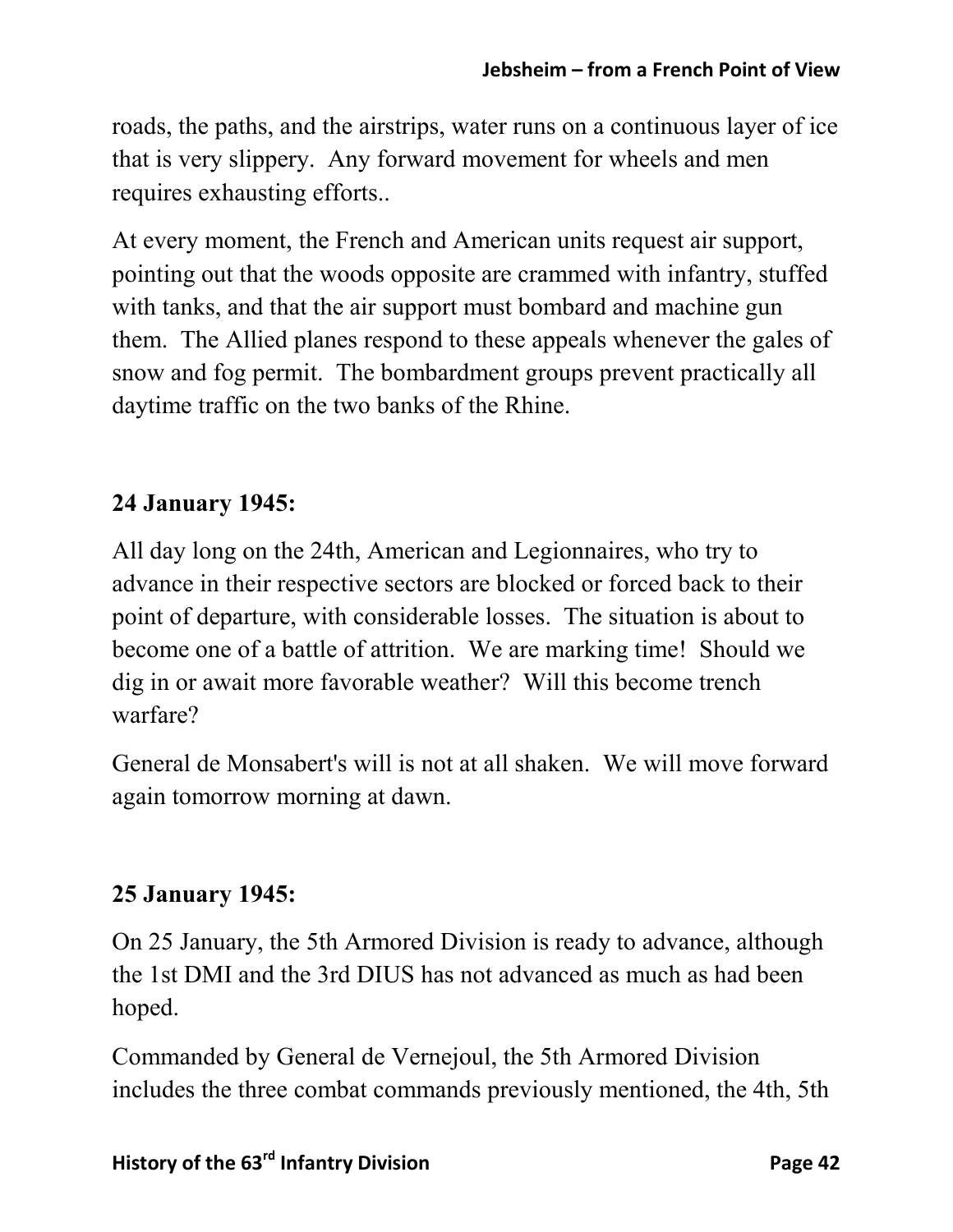and 6th. The 67th CC is to bear down on Jebsheim, then Durrenentzen. In spite of certain gaps that have not yet been filled, its fighting elements are impressive:

36 medium Sherman tanks; 17 light tanks; 9 tank destroyers; plus one motorized battalion and the 1st Regiment of paratroopers of Lt Colonel Faure. The 4th squadron of the Foreign Cavalry Regiment and the 1st squadron of the 6th Regiment of African Riflemen are assigned to assure the liaisons with the nearby units.

At 11:00 AM, only a part of the 6th CC has been able to cross the Ill. The roads are icy and steep, Six tanks have slid into ditches from which they must be pulled with great difficulty. What's more, the strength of the temporary bridges over the Ill is insufficient. Therefore that are major problems in getting the entire 5th Armored Division to the eastern side of the Ill.

Contact with the enemy occurred quickly. It is serious,. The entire German menagerie lies in wait in the woods carefully camouflaged. Panthers, Tigers, Rhinoceros, painted white with black zebra stripes, all blend in with the snow and the woods. Soon Sub-Group R has lost two tanks and a tank destroyer. The group does not succeed in crossing the gap at the Riedbrunnen. Slipping towards the South, under the protection of smoke screens, it is forced to find a point where it can break free, so that it can correct its marching direction and try to take the Mill of Jebsheim.

It finally succeeds in passing the Riedbrunnen and is soon engaged in violent combat with German tanks of the Panther type, discovered because of their glow. Colonel Lavilleon follows the fighting on the wireless and directs the tank-destroyers to the Panthers that have been located.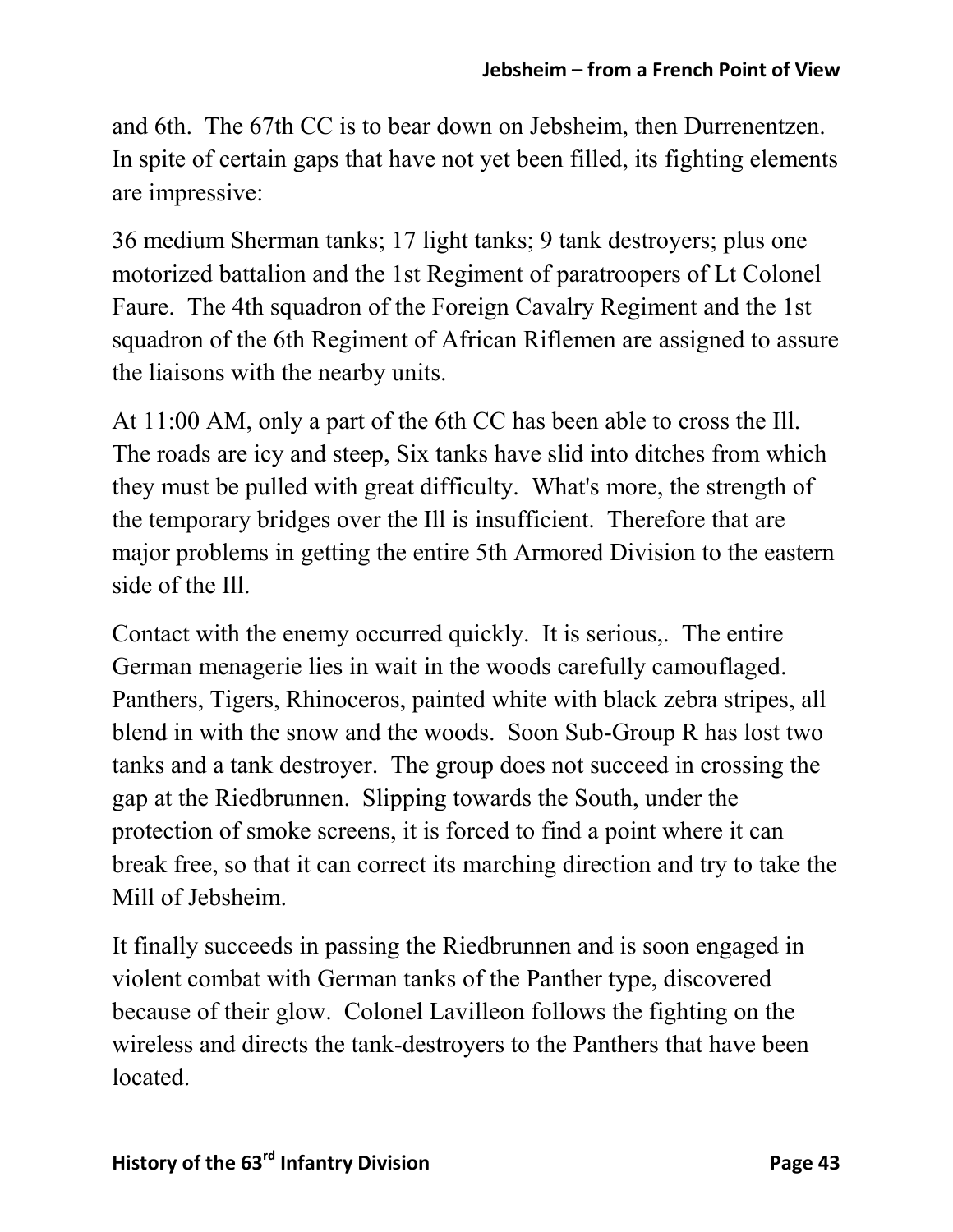At 1500 hours (3:00 PM) two Panthers are burning, covered with red flames and black smoke, characteristic of gasoline burning.. Sub-Group R, pushing ahead vigorously, soon takes the Mill of Jebsheim, at the same time as an element of the 254th US Infantry Regiment and several American tank-destroyers of the 3rd DIUS.

Commander Remond du Chelas takes over the mill where he immediately receives enemy fire. He has the paratrooper battalion with him.

With nightfall, the wind shifts again to the north, bringing with it a glacial cold.

But, apart from the taking of the Mill of Jebsheim, no progress has been made during the day by the other units. It is already the evening of 25 January and the 2d Army Corps is still far from Neuf-Brisach!.

On the other side of the Pocket of Colmar, to the south, the situation is not any better. The 1st Army Corps is fighting fiercely to move to the north. Separated by more than 35 kilometers, the two Army Corps are not about to join together!.

## **26 January 1945:**

At 0300 (3:00 AM) 26 January 1945, the 254th US Infantry Regiment, which has been reinforced, announces that it is attacking Jebsheim; THE BATTLE OF JEBSHEIM BEGINS!

The Battle of Jebsheim will be very, very hard. Two raging wills are at odds; one wants to pass and the other to prevent the first from passing. The village of Jebsheim is in the midst of the gigantic fight. And, because of the snow and severe cold, the combatant who has a house at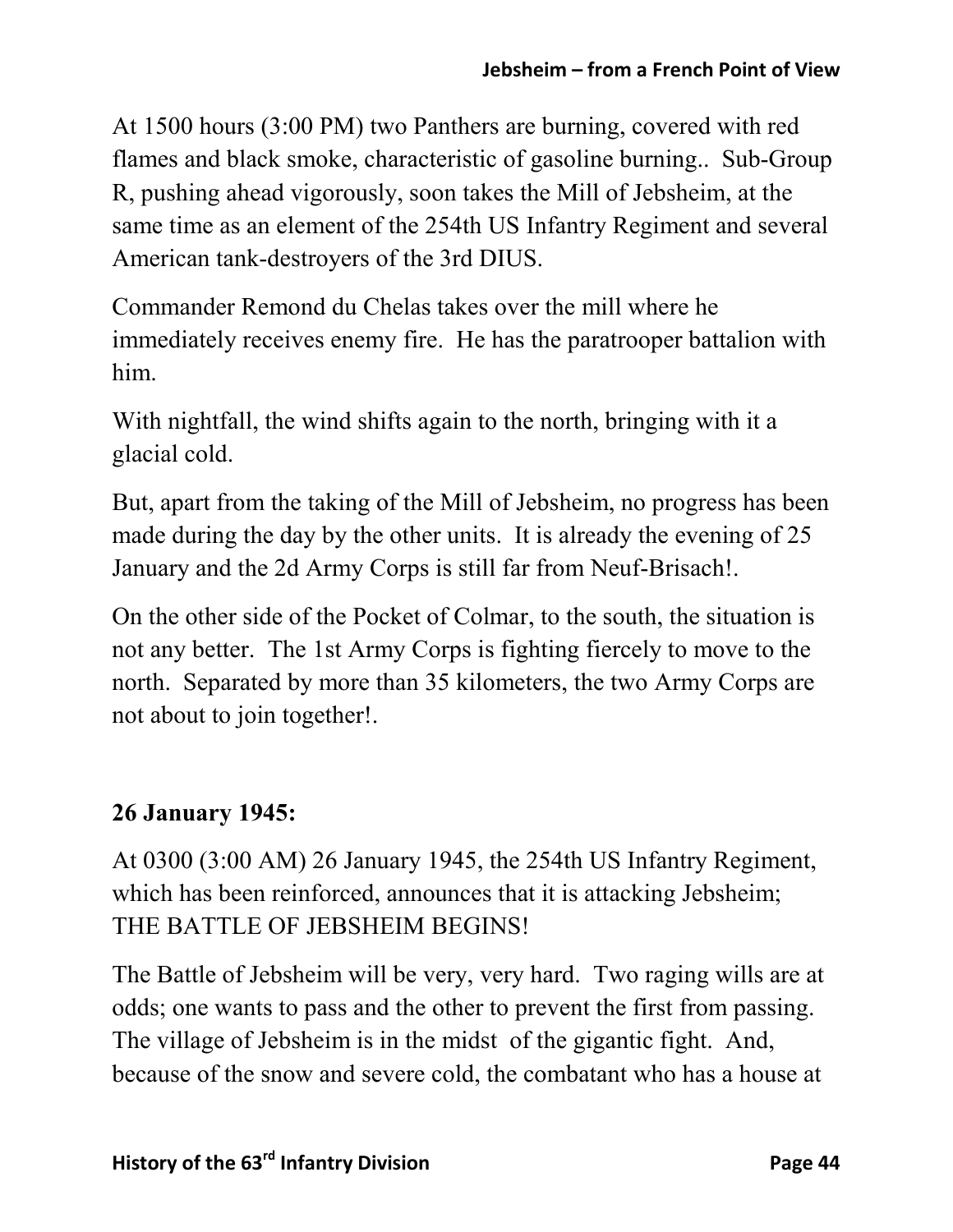his disposal ( and this is not the case of the attacker) has an important trump card in the fight.

General O'Daniel throws the west wing of his American Division (the 254th US Infantry Regiment) into Jebsheim, while General Garbay throws the right wing of the 1st DIM at Grussenheim. Between the two of them, Colonel de Lavilleon of the 6th CC has known for a long time that Grussenheim cannot be taken by a frontal attack (The Blind River is there) and that to approach it, Jebsheim must first be captured, then the troops must swing back to the north and take Grussenheim from the south, coming from Jebsheim. He offers to do this, by aiding both the 254th US Infantry Regiment aimed at Jebsheim and the 1st DIM aimed at Grussenheim.

It is 0700 (7:00 AM) on 26 January and the Americans announce that they have entered Jebsheim and hold half of it, which is denied shortly afterwards. Rumor has it that at the same hour the Americans took Riedwihr. This too is unfounded!

Towards 1730 hours (5:30 PM), the Germans launch a powerful counterattack against Maison Rouge, The attack , coming from the south, between Houssen and Holtzwihr, is a danger to the rear and to all the units in front of Jebsheim. Colonel de Lavilleon orders his Sub-Group V and the tank-destroyers to pivot and face southward. But shortly afterwards, the German attack is repulsed by the Americans.

Once again it is nightfall. No progress, or nearly none, has been made. The situation is practically unchanged.

The 6th CC has not been able to move out and push southward, because its communications would be too seriously imperiled; Grussenheim not having been taken by the 1st DIM nor Jebsheim by the 254th US Infantry Regiment. The commander of the 6th CC therefore decides to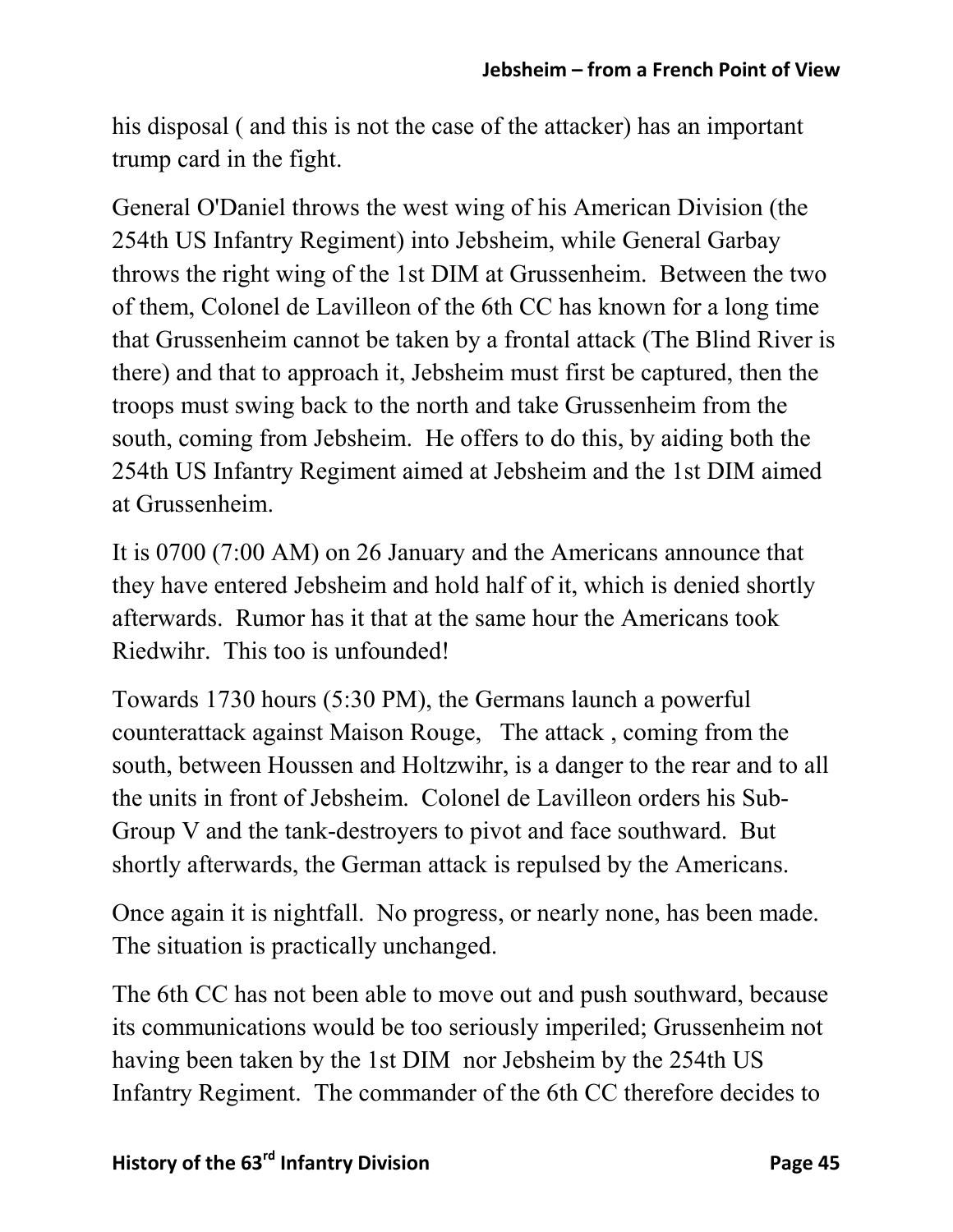help these two large units in the task of opening the door that remains closed behind the German tanks. He offers everything at his disposaltanks, legionnaires and paratroopers.

### **27 January 1945:**

At 0830 (8:30 AM) , General Schlesser, commanding the 4th CC to the right of the 6th CC has succeeded in pushing southward. Having passed Wicherschwihr, he reaches the Colmar Canal. But he remains blocked in front of the canal since all of the bridges across the canal have been destroyed.

To the left of the 6th CC (to the north), the 5th CC held in reserve, moves through Illhaeusern in the direction of the mill of Jebsheim, with the order to cover Colonel de Lavilleon's left flank, opposite Grussenheim.

At Jebsheim, the Americans (254th Infantry Regiment) take advantage of the night to penetrate and advance in the northwest part of the village. At 0700 hours (7:00 AM) they signal that they hold half the village (in reality half of the north section.).

At noon the taking of Jebsheim is announced. Cruel error!, The Americans--advancing as far as the church-- have seen in the distance, farther to the south, "the other village". What they saw in the distance was in reality, cut in two by a large no-man's land, the center of the village, which had been completely destroyed by German artillery in 1940 and was now covered with fresh snow!

Sub-Group R of the 6th CC, with a platoon of medium tanks, two Tank Destroyers and the 10th Company of the 3rd RMLE moves on Jebsheim.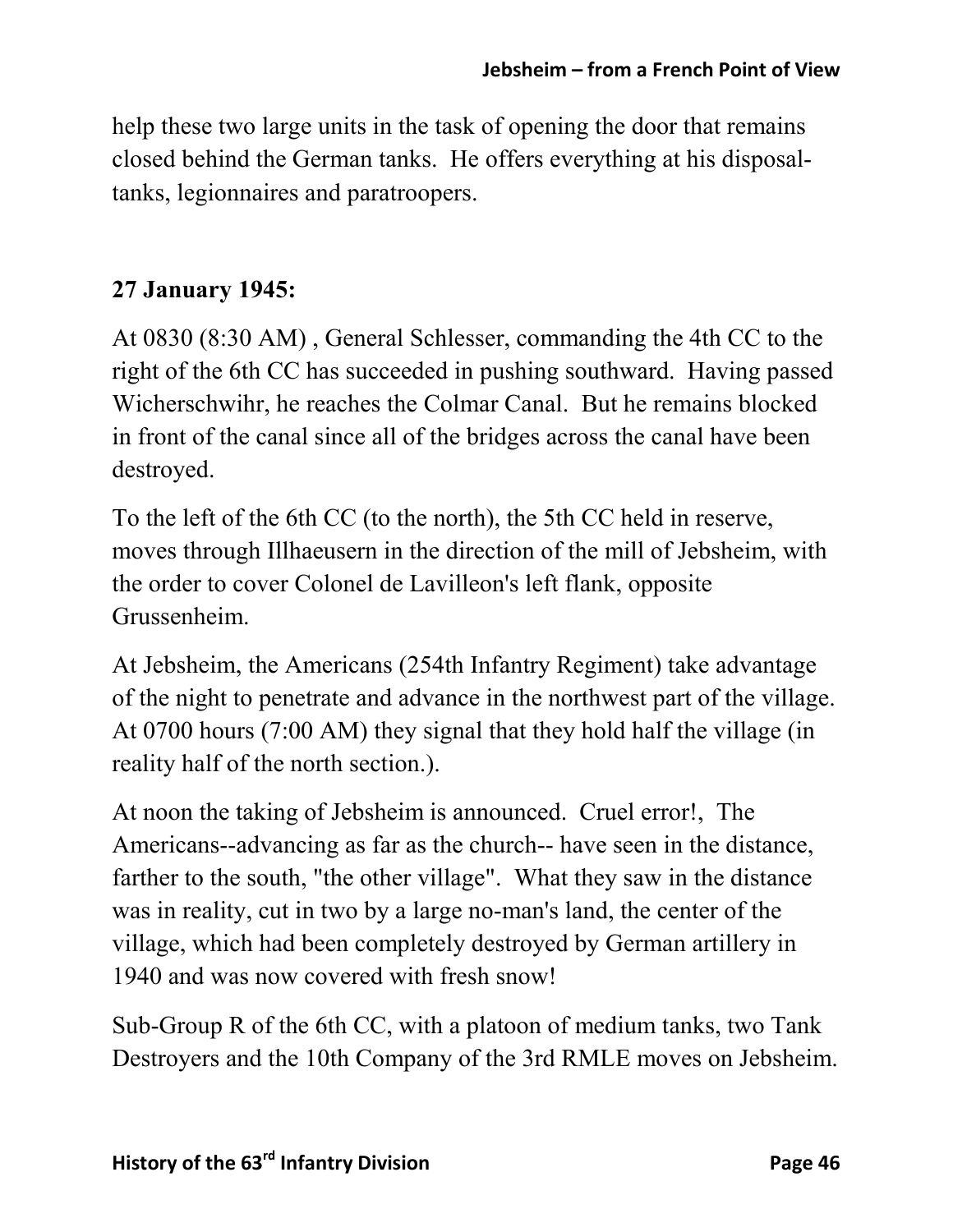The paratrooper battalion holds the mill, the Provencal platoon and the 3 tank destroyers control by their fire the north borders of Jebsheim.

At 1000 hours (10:00 AM) the command post of Sub-Group R moves into Jebsheim.

Sub-Group B of the 6th CC moves toward Jebsheim and reaches the village at noon. At 1500 hours (3:00 PM) the Bouvet detachment moves out of the Artzenheim road with three tanks, a Tank Destroyer , a detachment of the 11th Regiment of African Riflemen and a section of the RMLE. It is engaged by anti-tank weapons located on the borders of Hardt Woods (Bois de la Hardt). Two tanks are destroyed and Lt Bouvet is killed. The platoon of officer- cadet Debrinay continues the mission, then falls back to the vicinity of the cemetery for the night. Prisoners have been taken.

The Guillard detachment, with three tanks, one tank destroyer and a section of legionnaires, gains a foothold in a group of houses to the southwest of Jebsheim (at the end of Riedwihr Street).

Sub-Group V of the 6th CC moves from Maison Rouge to Jebsheim and occupies the eastern borders of the village in the part liberated by the Americans of the 254th Infantry Regiment.

The northern part of the village is subjected to violent fire from mortars and enemy artillery.

Colonel Renaudeau d'Arc takes command of all the elements of the 6th CC that are in Jebsheim and directs the mopping-up operations..

The 1st Battalion of the 1st Regiment of Paratroopers, the Legionnaires of the 3rd RMLE, the 2d Battalion of the 1st Regiment of Paratroopers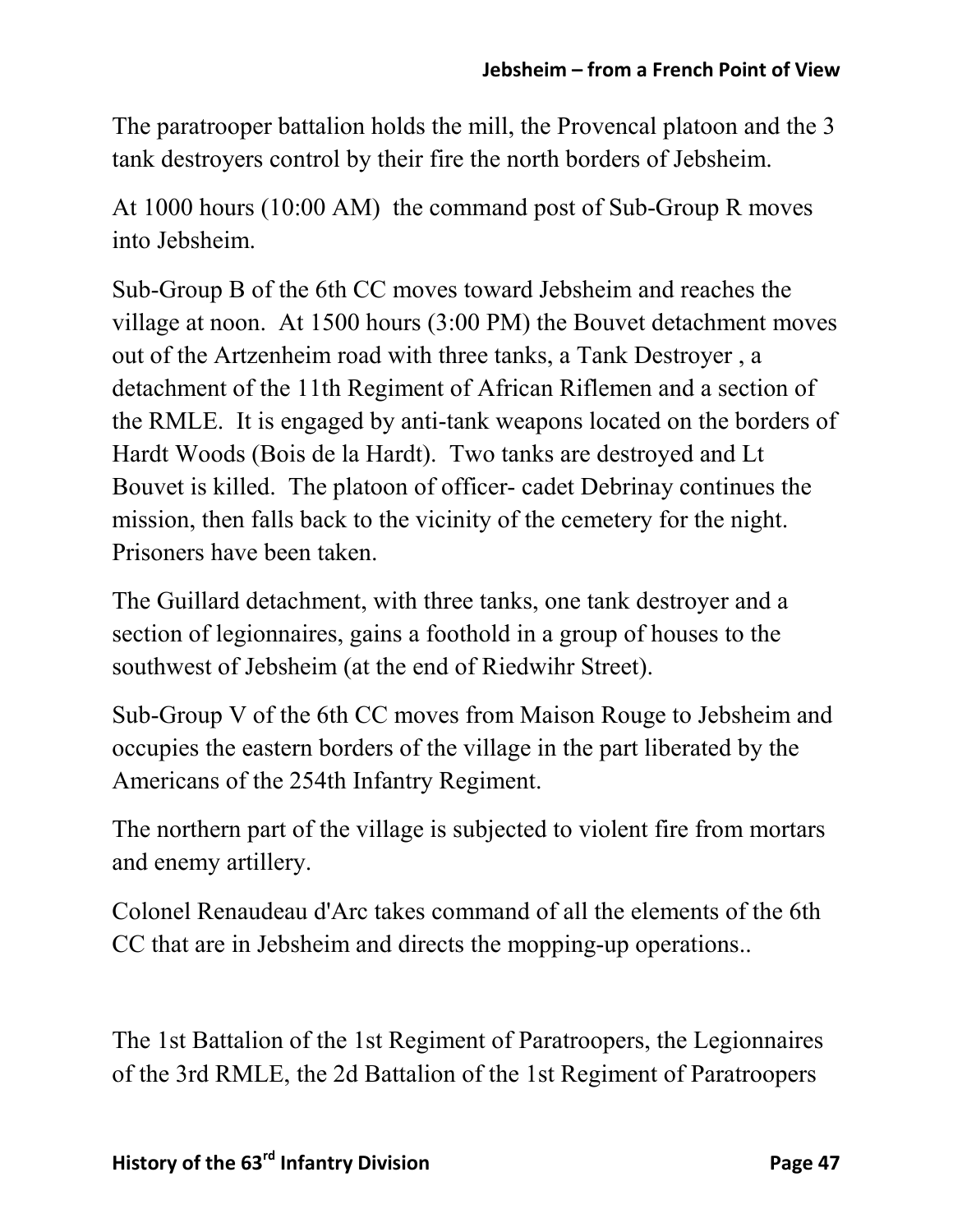arrive one after the other to join in the battle inside the village. Taken and retaken, lost and lost again, taken back again, Jebsheim will be the stake in a fight with no mercy, with furious hand-to-hand fighting.

But this day of 27 January will bring nothing more than the mopping-up of several blocks of houses.

When night comes it can no longer be a question of exploiting a breach in the enemy lines, nor of going to spend the night at Neuf-Brisach, as everyone had hoped for a time. The enemy is not yet broken. The 1st DMI with the support of the 2d Armored Division, has not yet taken Grussenheim, and Jebsheim is still held in part by the Germans. The 6th CC cannot therefore move out.

In fact, events evolved rapidly. The enemy does not wish to die. Holding in front of Neuf-Brisach is a question of life and death for him. He counterattacks everywhere, refusing to yield the least bit of terrain. What might have been true at noon is no longer true at 1300 hours (1:00 PM).

On the enemy's side the 2d GJD(Gebirgsjagerdivision) took command of the sector located between Jebsheim and the Ill River. Its command post is in Urschenheim. The general commanding the 64th AK (Army Corps) receives the following "very urgent" order:

"The breach in the HKL (Hauptkamflinie- Main line of basttle) between Grussenheim, Jebsheim and the canal to the north of Muntzenheim must be closed with all the forces of which the corps disposes, reinforced and defended. The enemy must not be able to overrun this HKL and push in the direction of the East, under pain of causing serious consequences in the conduct of the entire fighting of the Corps. New reserves must be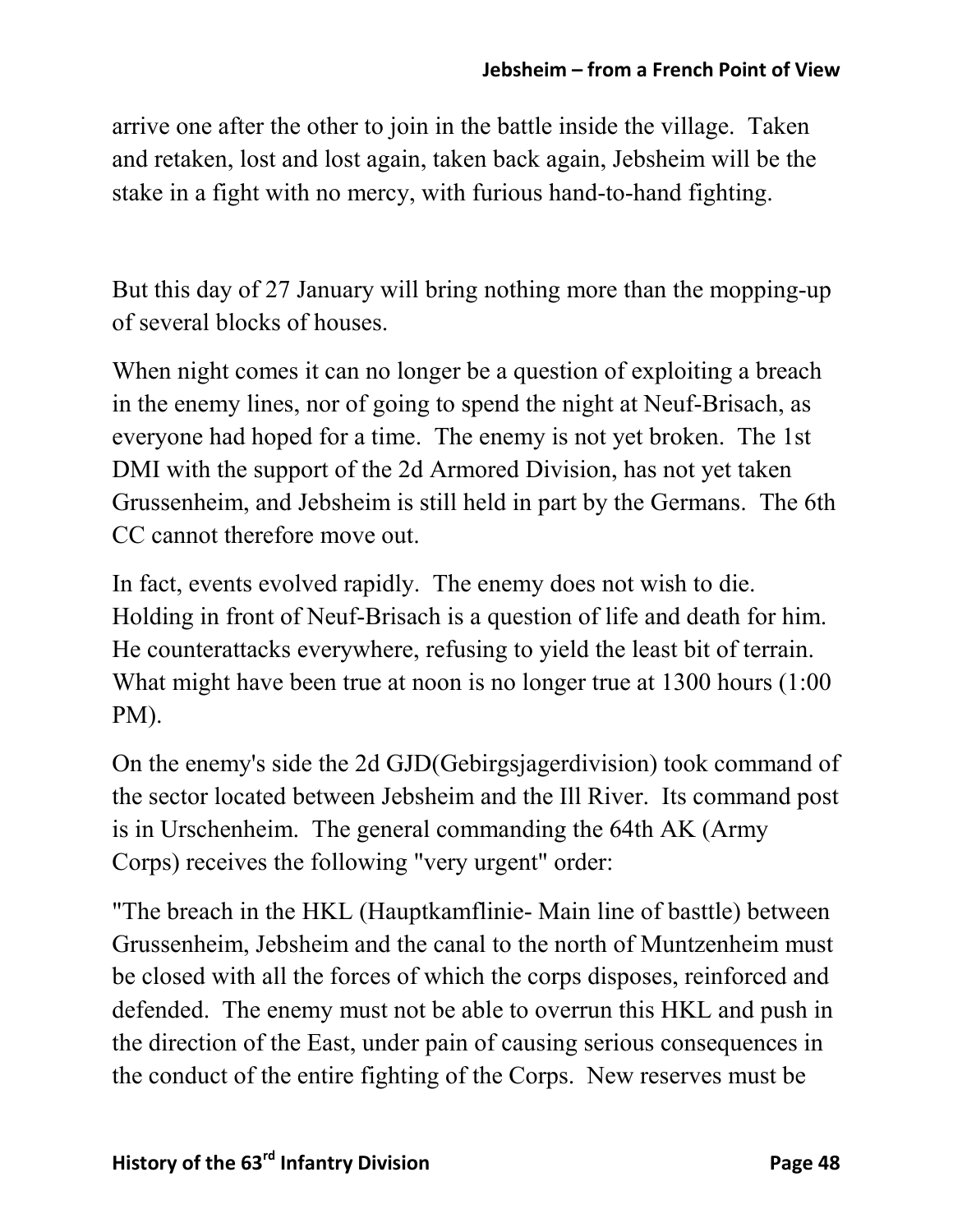constituted in the region to the east of Jebsheim and to the south of Muntzenheim."

#### **28 January 1945:**

The battle of Jebsheim reaches its culminating point on the 28th and 29th of January. The fighting in the village itself, with troops being constantly reinforced on both sides, slowly took on proportions that, in the beginning, were entirely unforeseen. The battle became one of the bloodiest and most glorious episodes of the war. The Germans still held two-thirds of Jebsheim. They are supported by powerful artillery and the fire from numerous tanks located in Bois de la Hardt (Hardt Woods). The Panthers, Tigers and Rhinoceros come out of cover, advancing frequently half-way through the village as far as the border of the Old Roman Way, at this hour covered with snow. They fire many shells on the north area occupied by the Americans and elements of the 6th CC.

The battle continues all during the night of the 27th to the 28th. At sunrise on the 28th, the streets are strewn with bodies that had been crushed by the tanks, and the fight continues. We receive and return fire from house to house, while machine guns keep the streets and intersections empty by firing long bursts that sweep the street.

The tanks of the 6th CC bring effective aid, making breaches in houses, which fill immediately with assault troops from the 1st Regiment of Paratroopers. Bazookas (Panzerfaust) abandoned by the Germans are immediately put to use by the paratroopers.

Attacks with flanking actions are carried out on the east and west borders of the village and allow us to take a foothold in houses whose defenders are held down by the frontal attack of the tanks.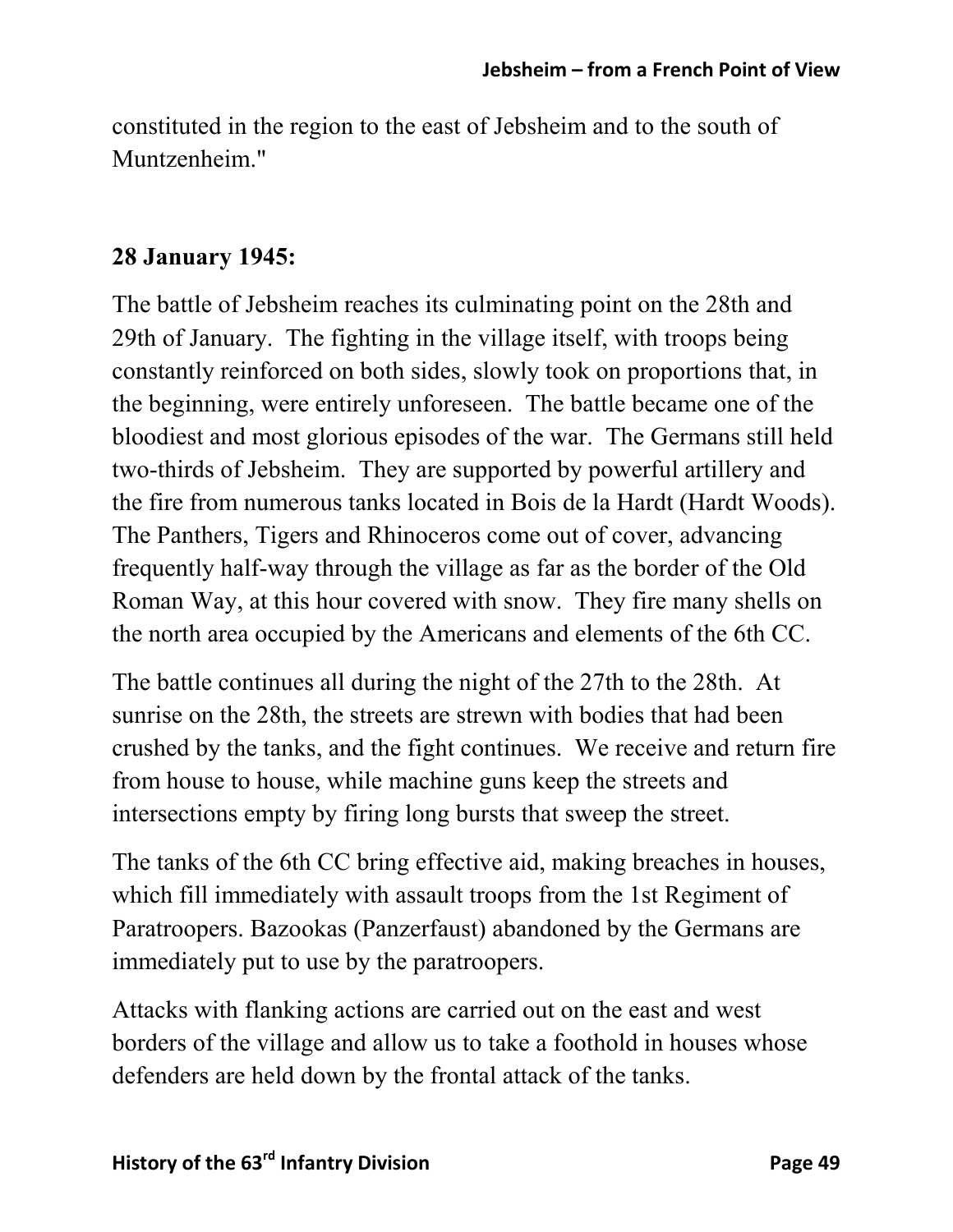Towards 0800 hours (8:00 AM). Captain Berg and Captain Masselot, with a platoon of tanks and a section of the Legion, surge from the cemetery towards the south. After 300 meters, Tank #34, hit by a shell burns and tank #32 is immobilized as well as the tank destroyer accompanying it. On all sides the enemy appears armed with bazookas. Advance is impossible. An artillery duel begins. The light has revealed the enemy's anti-tank weapons as well as several Tigers or Panthers. Towards noon, columns of black smoke rise here and there on the Roman way and the west border of Hardt Woods. Many of these fearful beasts (Tigers and Panthers) have been hit by planes that have been called up and directed several times by radio. The brave piper-cub pilots, friends of the Artillery and Infantry are in the air almost all the time and signal by radio everything they see. The heavier Thunderbolts (P47's) pass in clusters, machine gunning and bombarding the targets that we point out to them.

Towards noon, the Deroulede platoon of the 3rd Squadron, fires smokeshells on the west borders of Hardt Woods to aid the advance of a group from the 2d Armored Division from Grussenheim. At 1700 hours (5:00 PM) a shell falls on the forward section of tank #55 taking it out of action

The Lavilleon Sub-Group with the tanks of Lt Joyau's platoon is near the church. From there he hopes to reach the south area of the village and take it. To do so, he will have to move from the church to the old train station, by Grand Rue and precede the paratroopers who, with elements of Boulanger's Sub-Group, will advance from the south and southwest.

Fresh snow has fallen. Officer-cadet Merel, with a section of Legionnaires, is fighting in Grand Rue, supported by two of Lt Joyau's tanks. The detachment has scarcely gone 30 meters when the first tank is blown up by a mine hidden in the snow. Immediately the windows of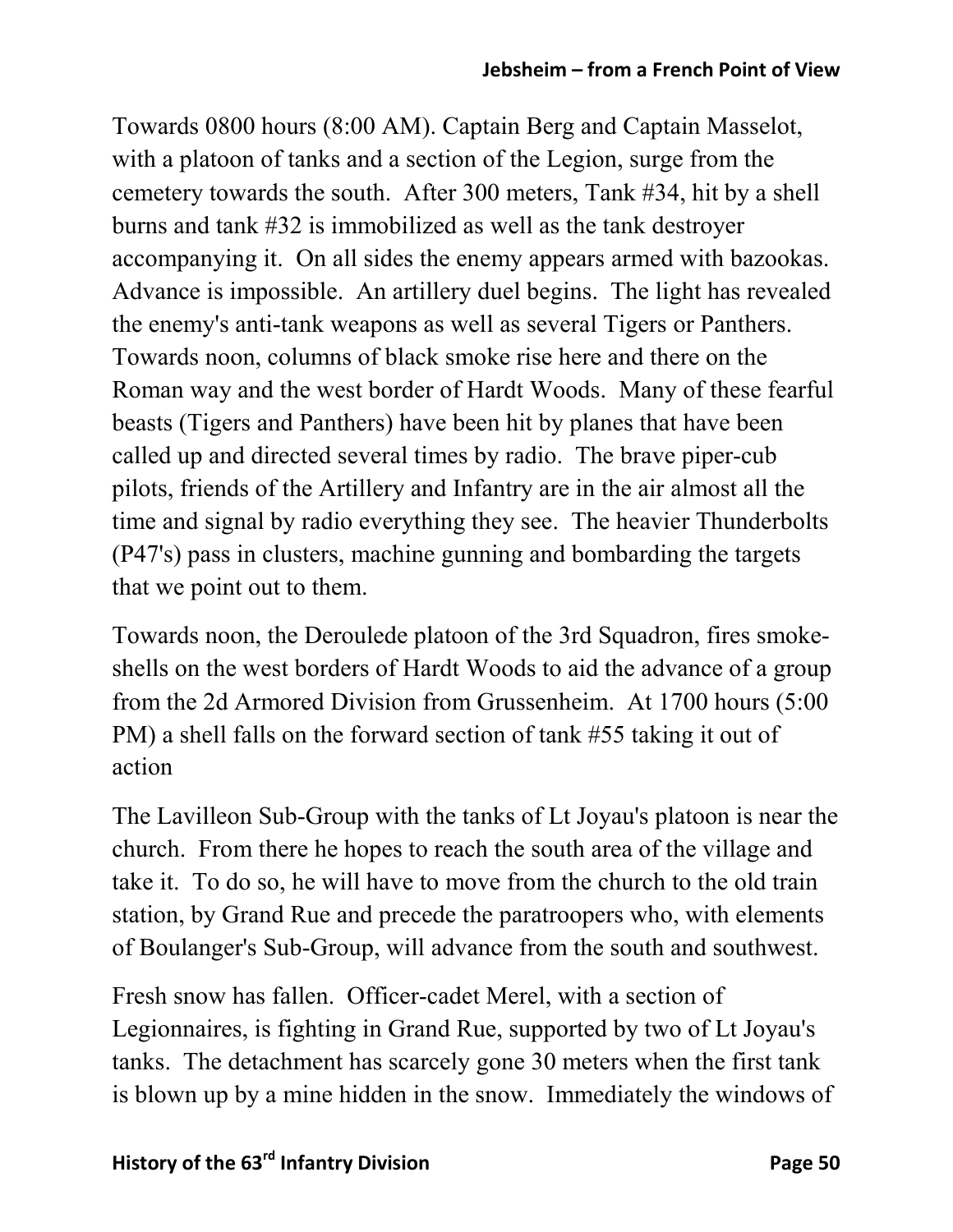the neighboring house fill up with Germans who open fire with rifles and machine guns. Several Legionnaires are killed or wounded. Among the wounded is Officer- cadet Merel who has a bullet hole through his leg. Under fire, the second tank collects the wounded and takes them on board, but on the return, it is blown up like the first tank by a barrage of mines.

The street will have to be cleared of mines. With calm courage, the American mine clearers go about it and , at the beginning of the afternoon, all of Grand Rue is in the hands of Vieville's sub-group. But the losses are serious.

The losses among the paratroopers of the 1st Regiment have also been enormous. Young and eager, all volunteers for the duration of the war, with taste for bold acts, and not able at the time of this campaign to act as paratroopers, they fight on the ground just like the Infantry. Constantly lending a strong hand to their brothers in arms, with the esteemed Lt Col Faure (a former ski champion), they are admired by everyone, even the Legionnaires, who know what real men are!

The African Riflemen, paratroopers, legionnaires, Americans and Germans all have equipped themselves with helmets, hoods or white garb, often cut out of sheets ( a slash with a knife in the middle of a sheet to make a hole for the head with string for a belt) in order to be less visible in the snow. But mistaken identities occur- friends or foes? With a finger on the trigger, we look each other over, suspicious at each quick appearance and disappearance of a white figure. A number of such errors, comical and for the most part without serious consequences for our soldiers, will be told later!

By the evening of the 28th, no one is talking any longer about Neuf-Brisach, but the disappointment of the first days has given way to a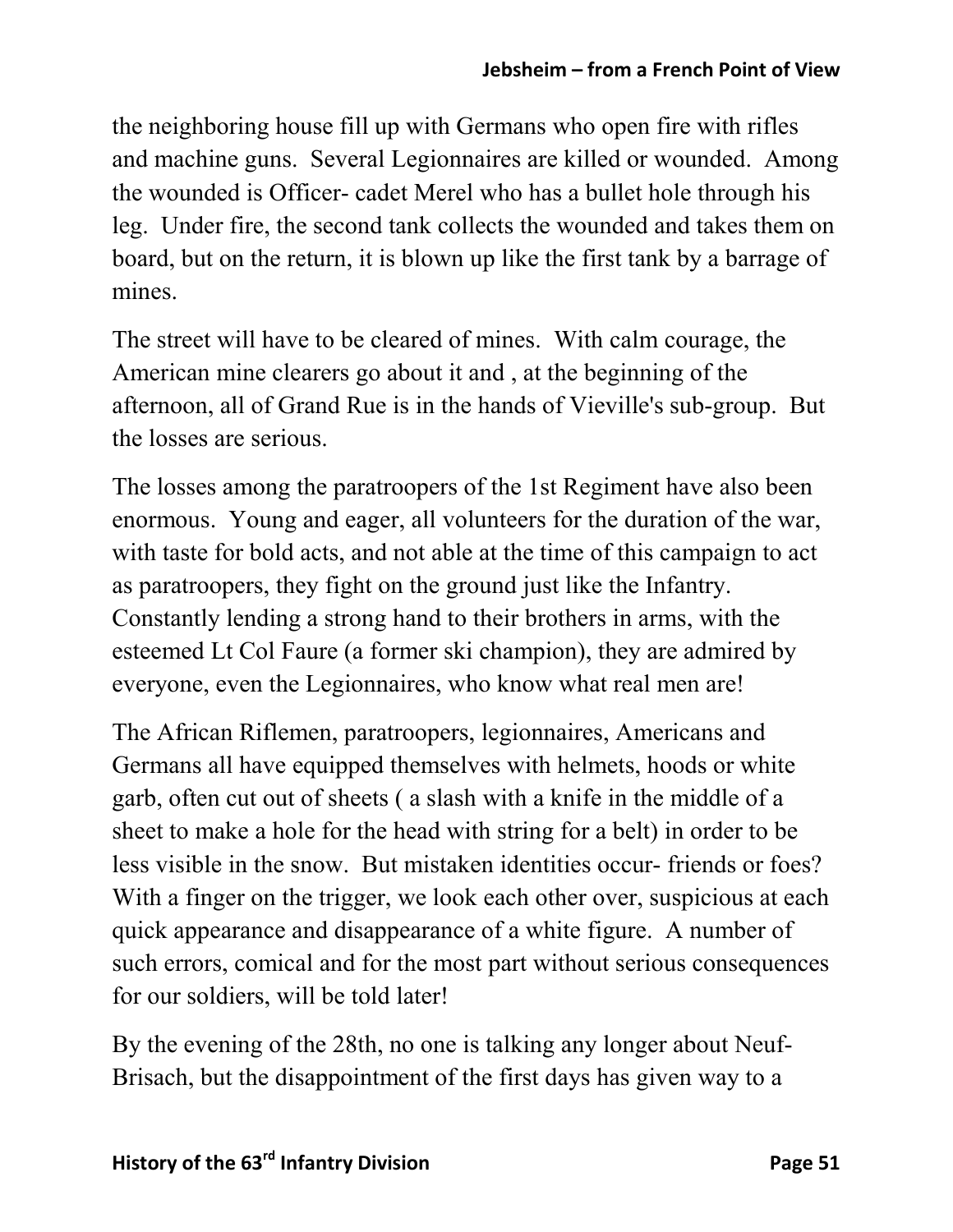glimmer of hope. As things have turned out, each day has seen the Allied troops progress and the nightmare can be expected to end the next day.

Only the southern part of the upper village and Vosges Street remain to be liberated. This will be the most difficult part causing the most casualties and destruction.

It is no longer a question, as had been intended, of withdrawing to the northern part of the village and smashing the rest of the center and southern part of the village with heavy artillery. The disengagement of each house is too dangerous. Besides, many women and children are still in houses or buildings held by the Germans. If we act as planned, they will surely die.

## **29 January 1945:**

During the night, the Germans moved in reinforcements from Muntezenheim and advance everywhere. French troops advance slowly along Grand Rue, taking farms in reverse by the east. One after the other the farms fall prey to flames, just as in Vosges Street.

After the strong German counterattack at 0900 hours (9:00 AM), the enemy gains a foothold and then is thrown back towards the south, The Germans return at 1800 hours (6:00 PM) supported by a curtain of Panther Tanks. This counteroffensive is also stopped outright. Two Panther tanks are burning and light up the twilight in the distance. The other tanks turn back.

But Germans still remain dug in at the last farms. Although the outcome of the fight is no longer in doubt, these Germans prefer death to surrender. Some NCOs and a few fanatics are determine to continue the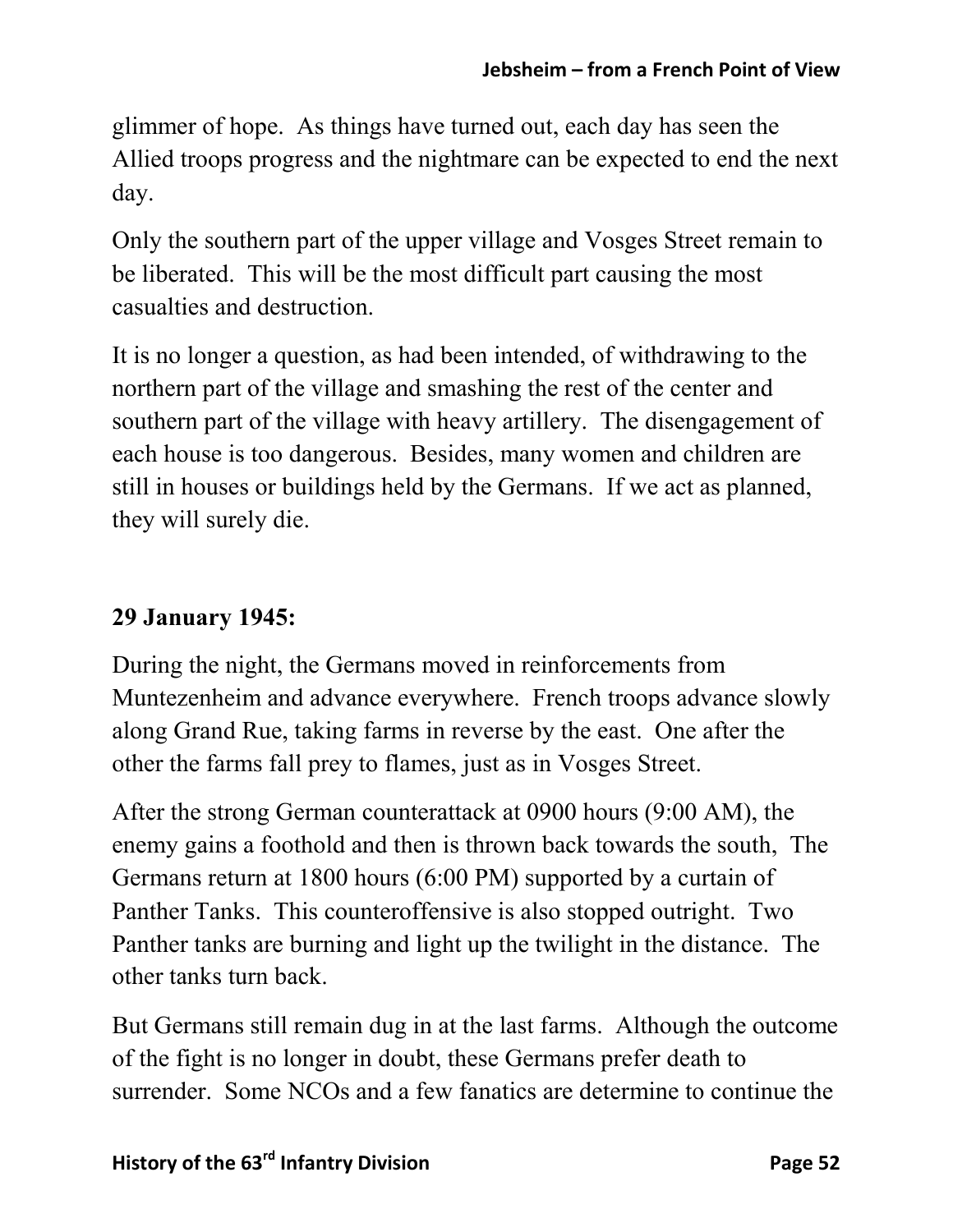fight until it becomes hand-to-hand (they have nothing to lose)! A few scores will be settled with knives with the horrified population looking on.

At last, the final three houses are taken. Prisoners come out, throw down their weapons, and raise their arms..Many with frayed nerves and exhausted and many are wounded.

At 1900 hours (7:00 PM) the radio of Boulanger's Sub-Group announces, laconically: Jebsheim mopped up, 600 prisoners, 500 dead.

Never was street-fighting, even at Kayserberg, even at Orbey, so fierce, longer, more murderous. Jebsheim is a slaughterhouse.

People walk on bodies. They are everywhere, in the streets and in the orchards. All the houses are gutted, charred remains of vehicles lie here and there, and the dead, some of whom have been crushed by tanks, litter the streets and gardens.

It is difficult to treat the wounded. There are not enough doctors and nurses. Thus, from 27 January to 3 February, the 3rd Company of the 14th Medical Battalion will treat 602 of the wounded and 29 of them will die .

The enemy is quiet during the night of 29 January. The next day, the 30th, he will attempt to hold onto the north and the south of Hardt Woods and try to bar, in spite of it all, the road to Durrennentzen and the road to Neuf-Brisach. He will not succeed!

During the night of 29-30 January the Colmar Canal is crossed the the regiments of the 3rd DIUS, followed by General Schlesser's 4th CC.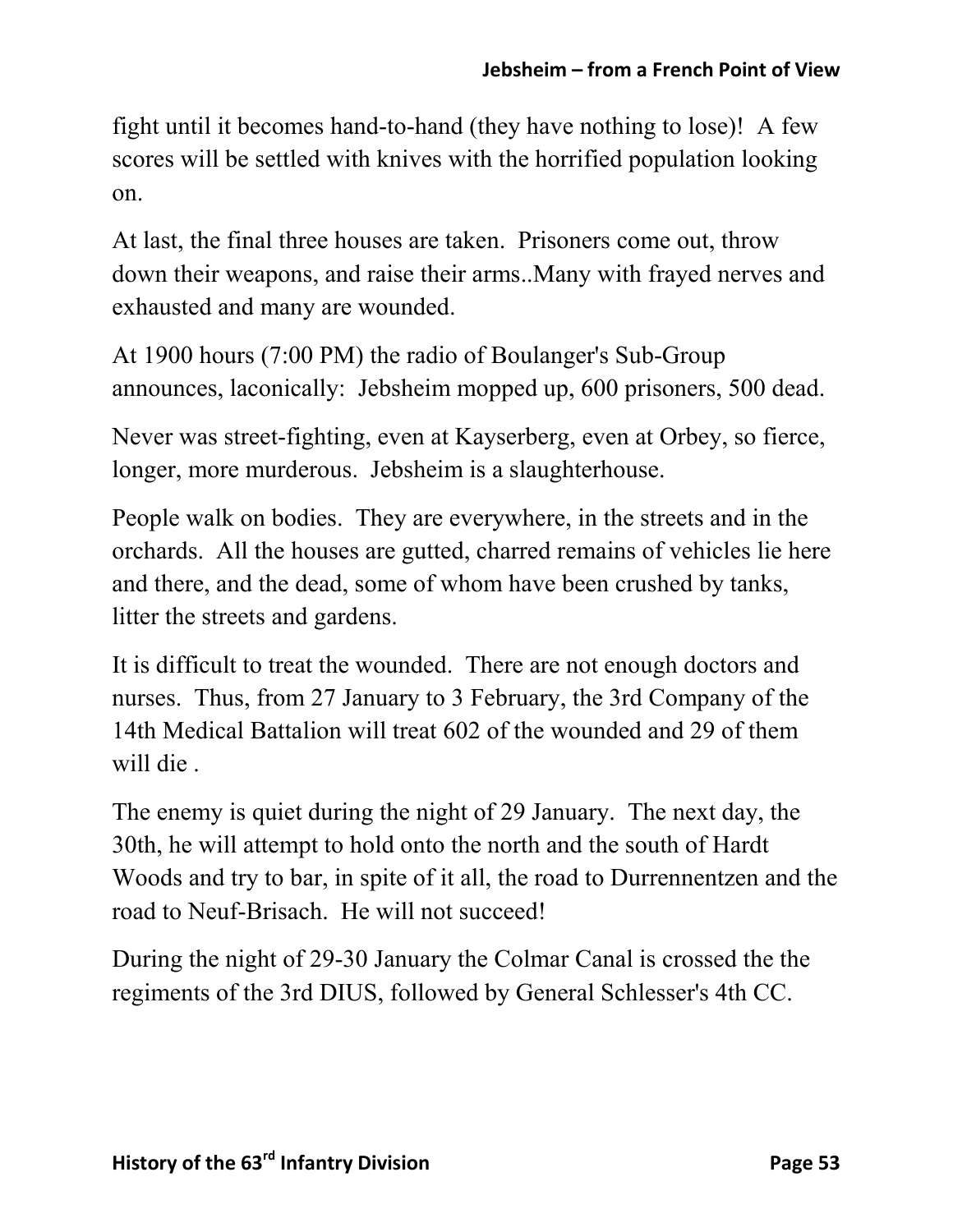Bischwihr, Muntzenheim, Fortschwihr, Wihr-en-Plaine are taken. During the morning of January 29, the attack on Hardt Woods begins.

The enemy, entrenched in many thickets, had already nearly stopped the advance of the 2d Armored Division. This division, passing by the milll of Jebsheim and the northern part of the village had attacked Grussenheim from the south. Moreover, during the fighting in Jebsheim, tanks and heavy artillery had fired constantly on the village and the east borders to support the German troops. Several time German tanks had come close to the Jebsheim cemetery, but had to withdraw. It was thus essential that Hardt woods be cleared before any advance on the Rhone Canal to the Rhine at Neuf-Brisach.

The Americans under General O'Daniel (3rd DIUS) attack on the right, that is to say on the south of Jebsheim and along the Muntzenheim Canal.

The Sub-Groups V and R are to attack side by side, the first to the south, the second to the north of the Jebsheim-Artzenheim highway. Reinforced by the Shock Battalion commanded by Captain Lefort, their mission is to cover the advance of the 3rd DIUS, to occupy Hardt Woods, and push as far as the Rhone Canal to the Rhine. The attack that had been set for 0800 hours (8:00 AM) had to be postponed due to the late arrival of the Shock Battalion.

The Sub-Group R moves out, after an artillery pounding. But right away, a tank gets stuck in the mud, the others are violently engaged. Tank #51 is hit and burns. Lt Deroulede's tank has its turret shot through- the Lieutenant and his gunner are killed. The enemy reaction grows more and more violent. At 0950 hours (9:50 AM) an enemy tank is engulfed in flames. At 1000 hours (10:00 AM), the Shock Battalion is stopped 50 meters short of its objective. Another tank is hit; the platoon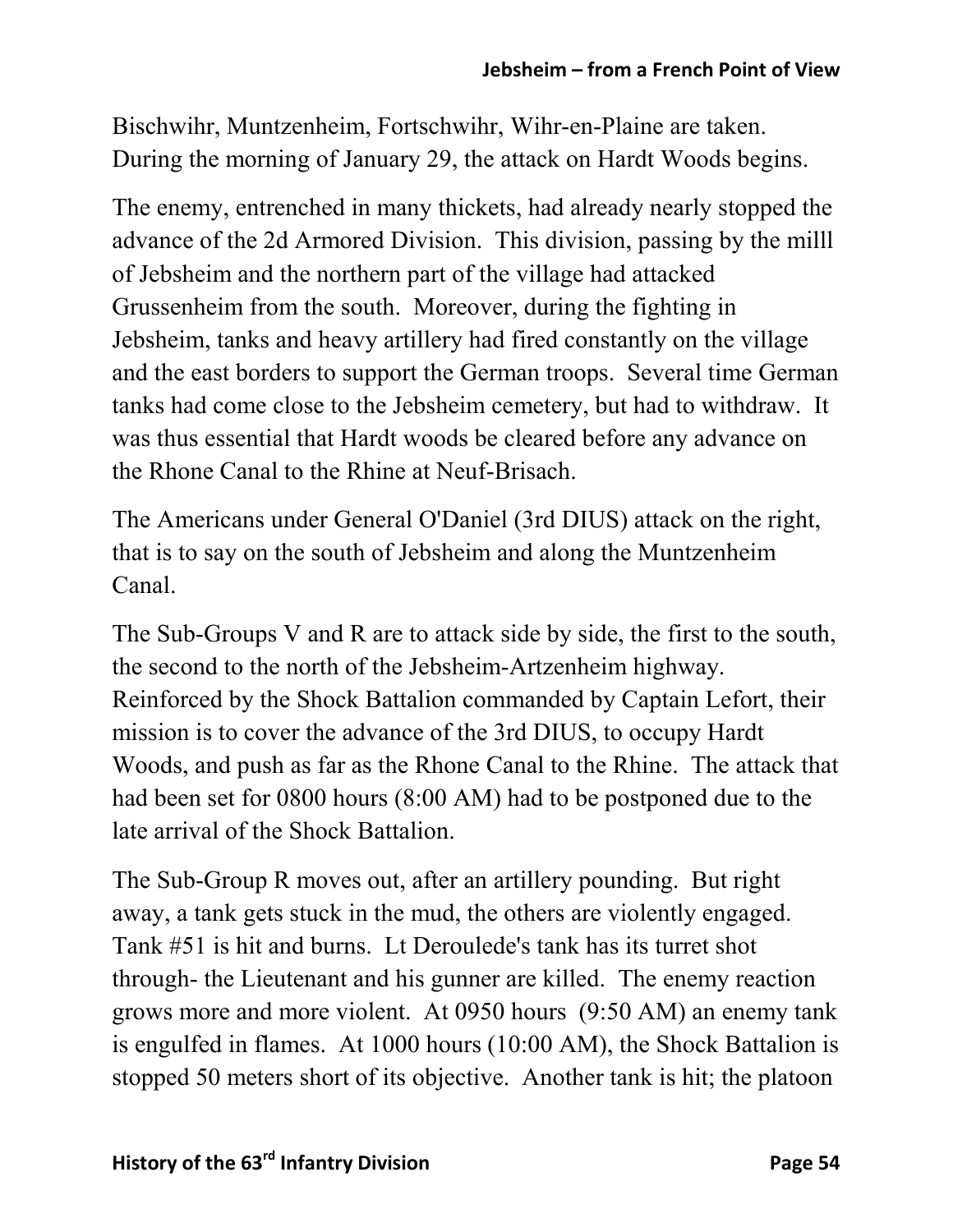made up of the four remaining tanks destroys a Jagdpanther Tank and comes to a halt about 400 meters from the woods in the front ranks of the infantry.

At 1100 hours (11:00 AM) a second wave of infantry is stopped in turn by the violent bombarding from mines and time shells. Automatic weapons are spotted and engaged by our tanks. The Captain of the Legionnaires is killed. Two enemy tanks are located, but tank destroyers cannot intervene.

At 1300 hours (1:00 PM) Captain Nodet's tank is hit and burns and the Captain is wounded.

At 1330 hours (1:30 PM) tank #46 is hit and immobilized- Major Soutiere is killed shortly afterwards.

The two remaining tanks cover the withdrawal of the infantry and return at 1500 hours (3:00 PM) to the east boundaries of Jebsheim, ready to fend off any counterattack by the enemy.

Sub-Group V is engaged the minute it sets out. Tank #62 is hit and burns; Tank #61 gets stuck. The tanks go ahead of the infantry, who are pinned down and firing machine guns at groups of fleeing Germans. Some surrender. The armored vehicles surge rapidly to their objective.

Towards noon, Captain Blacas's tank forces a Jagdpanther to flee, doubtlessly because it had run out of ammunition.

Two half-tracks of the Legion, which had followed our tanks, are hit by anti-tank fire and burn.

A violent barrage of time shells and explosives rains down where the five tanks of the 4th squadron have taken cover. This concentrated fire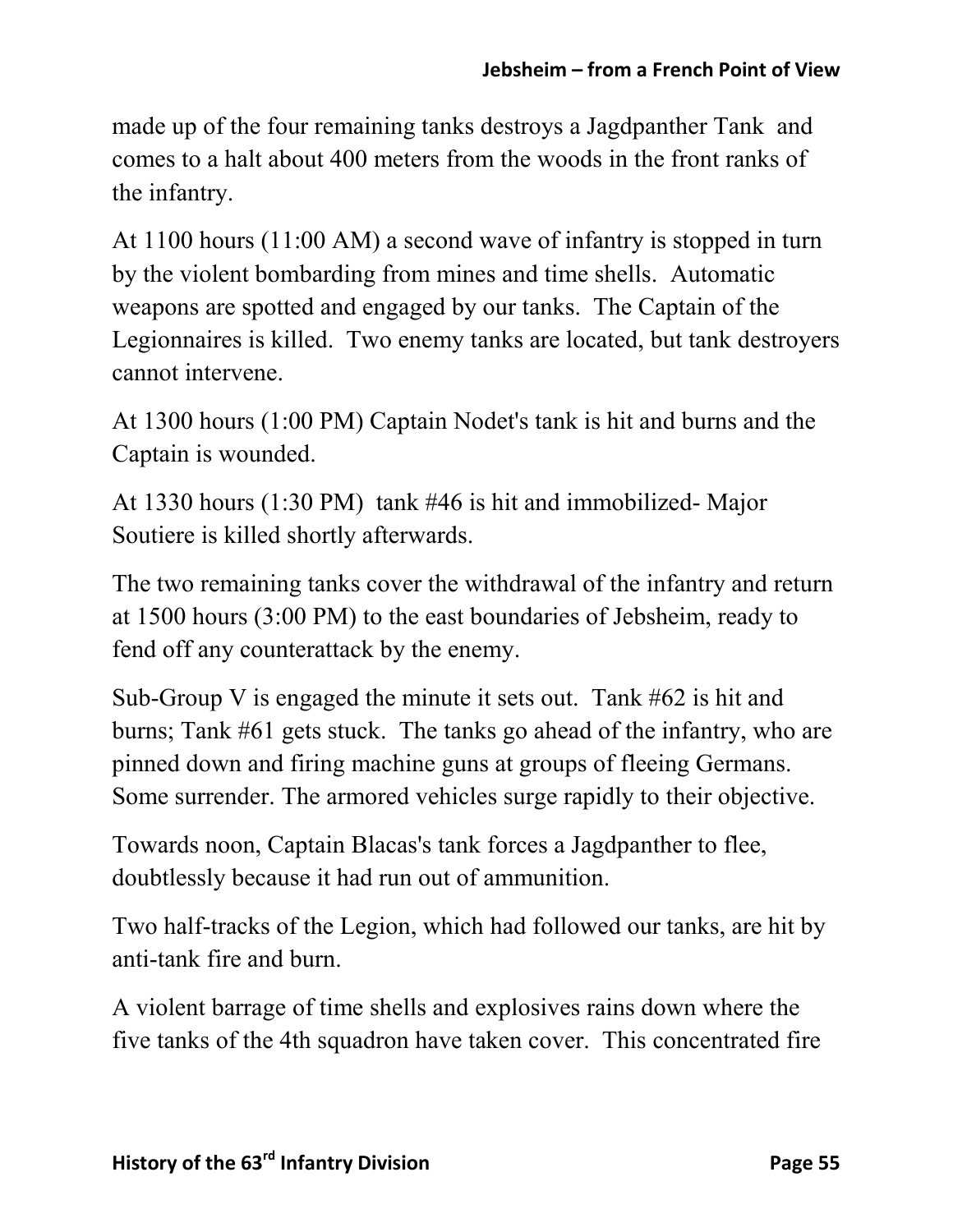is followed by an attempted counterattack by the Germans who are easily dispersed by the fire from our tanks.

The Sub-Group whose foot soldiers have been severely tried, is not in any condition to continue the fighting as far as the canal and remains facing the enemy objective, between the armored vehicles of Sub-Group R, on the left, and elements of the American infantry on the right, who are also withdrawing. At 1500 hours, this group receives the order to fall back to Jebsheim and take with it a hundred or so prisoners

The 13 medium tanks and the 12 light tanks that are left, ensure the defense of Jebsheim for the night of January 30-31.

Losses of the day- 6 tanks, 4 half-tracks, 225 dead or wounded, among whom 40 have frostbitten feet. Enemy losses: two Jagdpanther tanks and several anti-tank weapons destroyed, 150 prisoners taken and many dead and wounded.

On 31 January 1945 the Germans withdrew from Hardt Woods as a result of their heavy losses. Elsenheim and Marckolsheim are taken ty the 1st DMI in its descent on Artzenheim.

The 2d Armored Division is at Marckolsheim and advancing towards Rhinau. The Americans are on the Rhone Canal at the Rhine.

The die is cast. The 1st Army Corps is about to join the 2d Army Corps and close the pocket of Colmar. The town of Colmar will fall like a ripe fruit into the pouch of the 1st Army under General de Lattre de Tassigny!

On 2 February 1945, Colmar will be liberated.

On 3 February 1945, in the evening ,a group of the 1st Regiment of paratroopers leave Durrenentzen in a truck for Colmar and pass by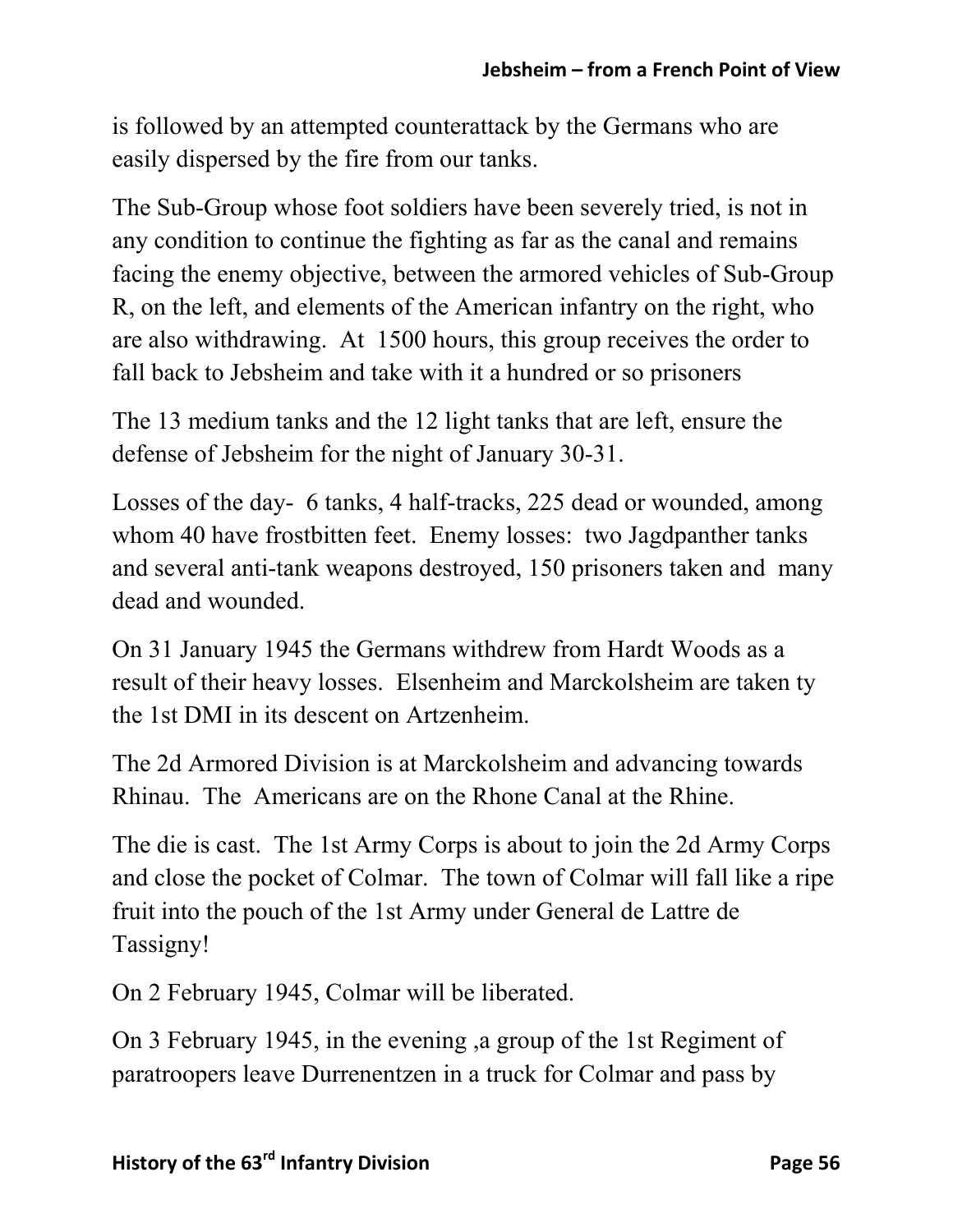Jebsheim and Maison Rouge. The ride through Jebsheim is impressive. The sun has melted the snow and thawed the ground. Numerous corpses still lie in the ruins- hundreds of anti-tank mines line the side of the road where the thaw has left them. Thanks to the frozen ground, very few of them went off during the battle.

On 10 February, the Allies occupy the entire west bank of the Rhine!.

**NOTE:** The next part of this narration will include stories about some individual exploits, a recap of military forces and equipment in the Battle of Jebsheim and finally some rather interesting personal accounts from citizens of Jebsheim who were in the village during the battle.

#### **The Epic of Lieutenant Michel Durrmeyer:**

Michel Durrmeyer, originally of the Paris region, came from a family of eight children. His father, a general, was deported during the war. A medical student, he joined the Resistance after the Armistice of 1940 then passed through Spain in order to join the soldiers of Free France.

In the 1st Shock Battalion, under the command of Major Gambiez, he lead the 2d Section of the 2d Company until his death, first as an officercadet, then as Second-Lieutenant. He was well liked by all, especially by the men of the 2d Company. We are told that he was fairly tall, slightly above the average, with rather long legs. With his calm assurance, poise, and aura of strength, his entire being inspired confidence.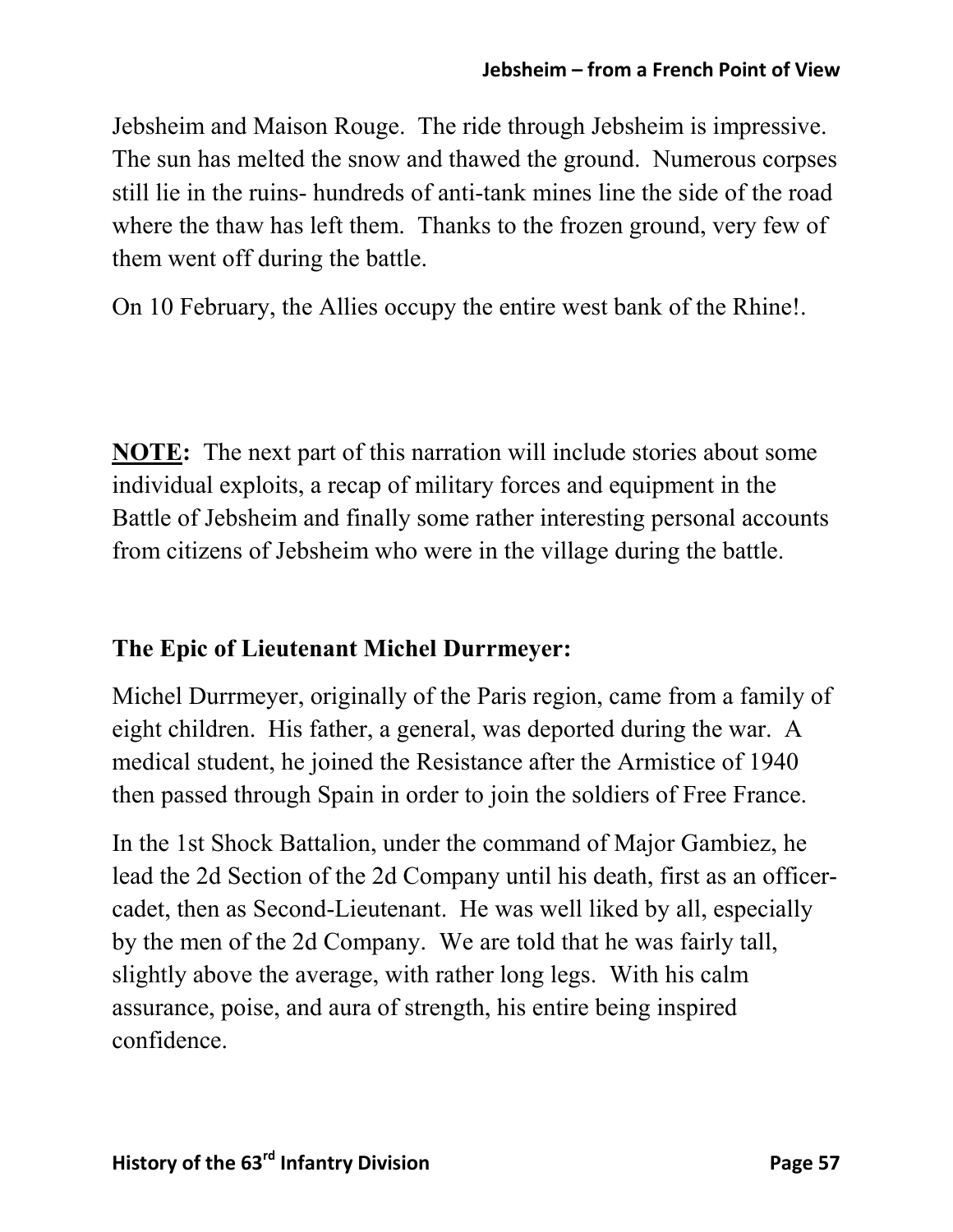He distinguished himself in particular in the campaigns in Corsica (1943), on the Isle of Elba (June 1944), near and in Toulon (August 1944), in Dijon (September 1944), in Haute-Saone (October 1944), in the Vosges Mountains (end of October 1944), than at Belfort (November 1944), and in Alsace near Masevaux (November and December 1944). At the end of January 1945, the Shock Battalion is near Strasbourg (in Molsheim and Cronenbourg) and on 27 January he is assigned to the 5th Armored Division.

On 28 January, the battalion is quartered in Selestat, in a state of alert, and on the 29th it is ordered to leave for Jebsheim. It is to leave at night and attack Hardt Woods to the east of Jebsheim at dawn. But the trucks are late arriving, the roads are practically impassable, and the battalion has to go by way of Saint-Hippolyte and Maison Rouge. The cold is bitter. The battalion does not reach Jebsheim until 0815 hours (8:15 AM) on 30 January. Objective of the attack: first reach the boundaries of Hardt Woods, then clean out the woods and proceed to the Artzenheim Canal.

The attack, set for 0845 hours (8:45 AM) could not be carefully prepared for; moreover, two trucks do not arrive. The battalion, very tired, moves along terrain that is perfectly flat and covered with a thick blanket of fresh snow, making walking very difficult. On the right, the Americans are attacking also, along the Muntzenheim Canal. The old Roman way (Heidastressel) is quickly reached. There, two minutes rest, and then the advance continues. But suddenly, in a hail of intense fire, they are ambushed by the enemy from his cover in the woods. Precise mortar fire from 81s and machine-gun fire soon join the firing by the German artillery.

The tanks are called for and when they reach the front line of attackers, they try to knock out the heavy weapons facing us. Lieutenant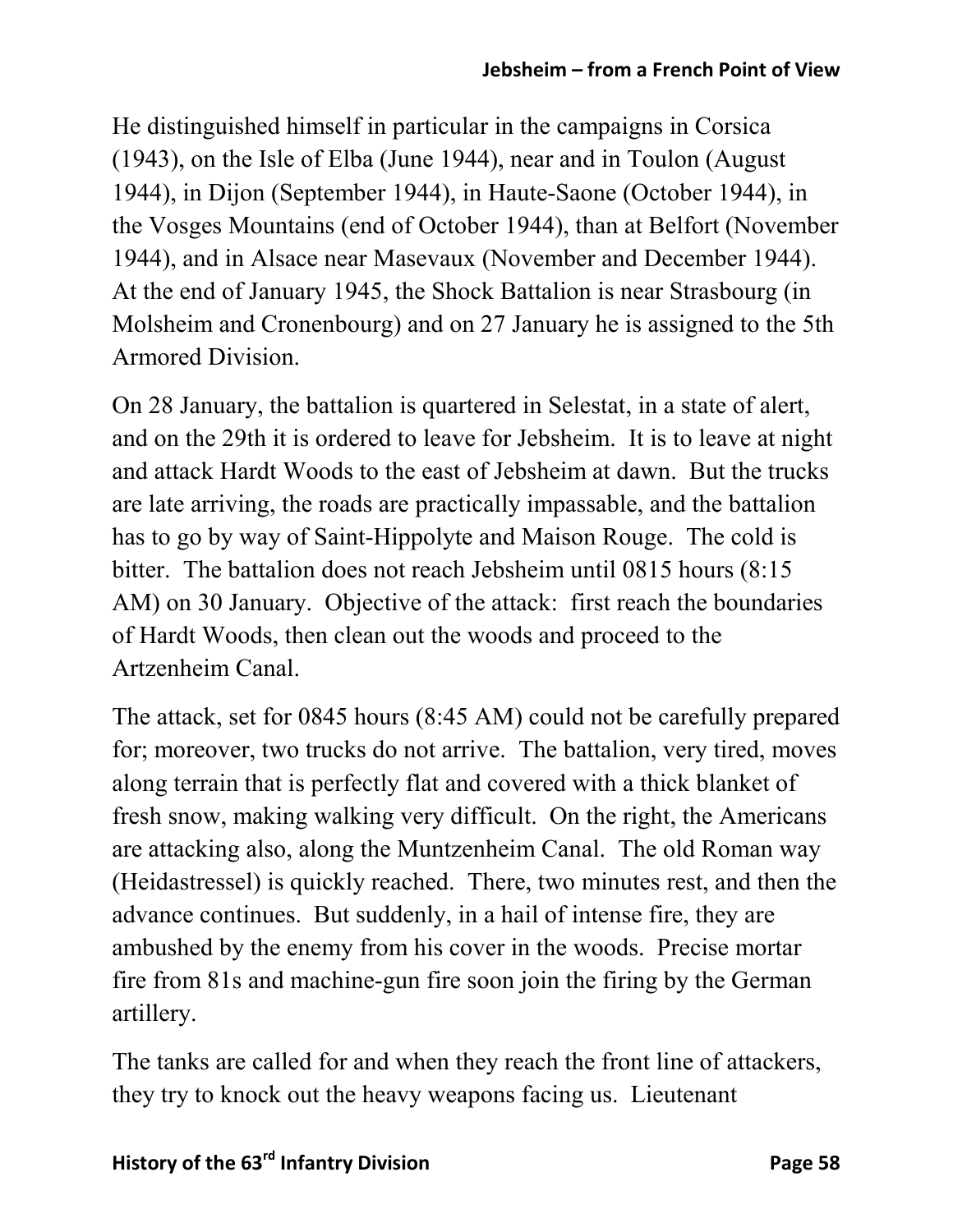Durrmeyer rushes to find the tank commander to show him the precise position of the two auto-cannons that are causing so much destruction.

The tank stops and Lieutenant Durrmeyer is indicating the position, when an anti-tank shell comes in and explodes at only a meter from him. A scream, Durrmeyer falls, a moan of death escapes his lips, he is severely wounded and loses all sense of pain. The captain rushes to the side of the wounded man who mutters a single word: "Captain", then he awaits the end, the end of his hard and brief heroic career. Several men from his platoon try to pull him out of this hell, but the enemy is fierce, he strikes blow after blow at this small huddle of men. Three men are killed and several are wounded. Lieutenant Durrmeyer is hit again by an explosion and this time he dies.

The fighting continues for another hour and at 1700 (5:00 PM) the order to withdraw is received. The objective was not reached. But the Shock Battalion will have the chance for its revenge!

Losses of the operation: 32 killed including 6 officers and 100 wounded including 10 officers.

Lieutenant Durrmeyer, buried in the cemetery of Jebsheim, lay among us until the day when his family came and claimed his remains.

In order to honor all the brave men who died in the Battle of Jebsheim, the city decided to give his name to a street in our village. Who better merits this honor than Lieutenant Michel Durrmeyer?

# **COMMENTS OF THE COMMANDING GENERAL - FIRST FRENCH ARMY**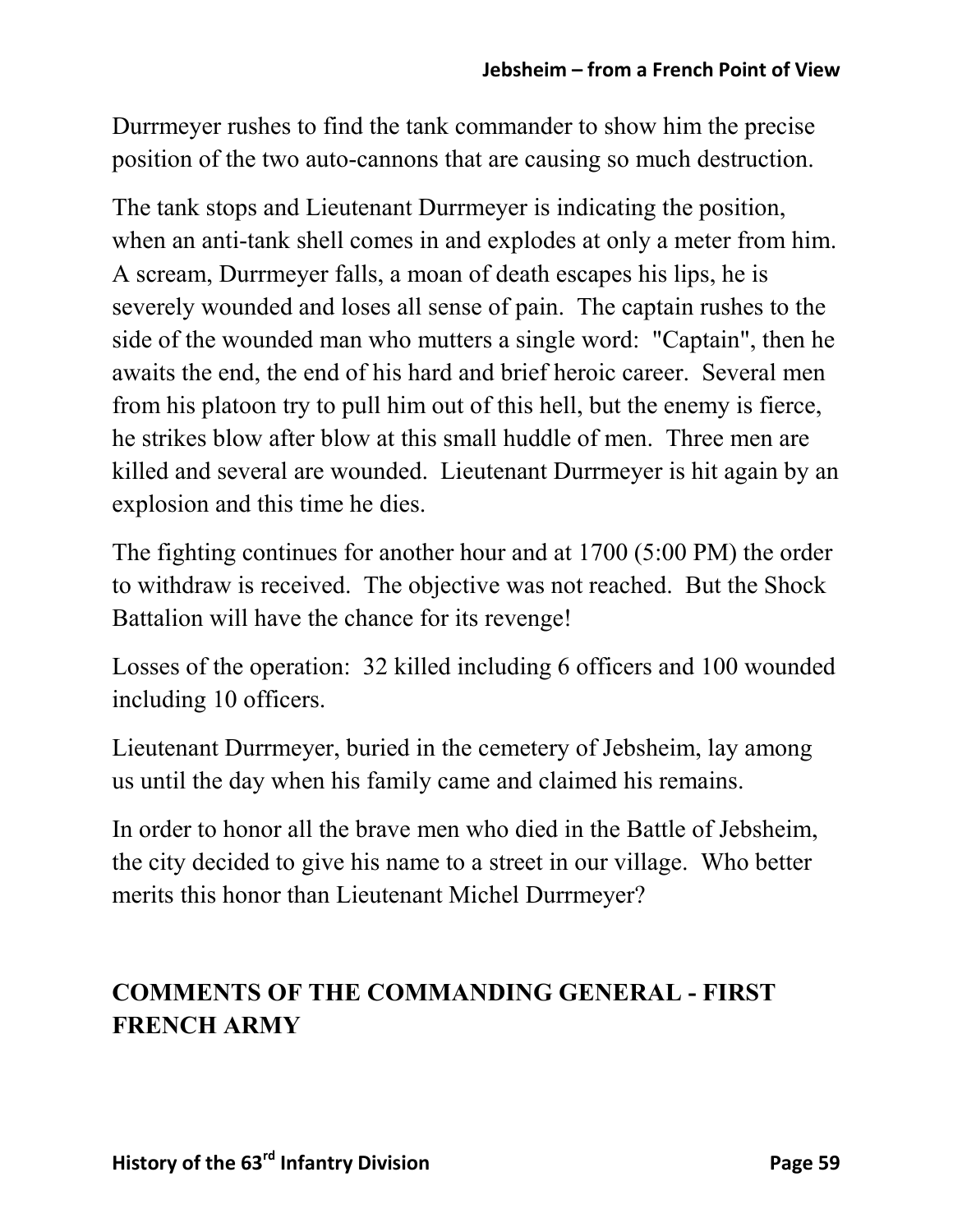Here is what General de Lattre de Tassigny, CG 1st French Army, had to say after the battle of Jebsheim:

"Nothing can give you an idea of the deplorable state of the unfortunate village. Five hundred German bodies turned the streets into a real slaughterhouse. We ourselves had three hundred men disabled and the Americans at least as many. But we had taken 750 prisoners and the 254th IRUS more than 300.

Jebsheim is indeed the symbol of Franco-American brotherhood that reigns in the hearts of the men of our 1st French Army. It is also the symbol of the heroism heeded to breach the enemy front and reach the line from which the decisive push will begin in the direction of Brisach."

## **THE MATERIEL OF THE BATTLE OF JEBSHEIM:**

**1) Mines:** The Germans had buried all kinds of mines in Jebsheim and its immediate surroundings. These included anti-tank, antipersonnel, metallic, glass and bakelite. Fortunately, the thick layer of snow and ice prevented them from fully playing their deadly role.

The work of the mine-clearers was not easy, because the means of detecting mines that were furnished by the American army, were not effective when mines were in insulating substances. Bayonets and daggers were the only effective means of finding and neutralizing them.

**2) Tanks:** From a material point of view, our tanks and tank-destroyers were outclassed by the German counterparts. When you think that our armored cars could be pierced at 2000 meters by the German 88, whereas out tank-destroyers could not expect to destroy an enemy tank farther away than 800 meters and often then only after several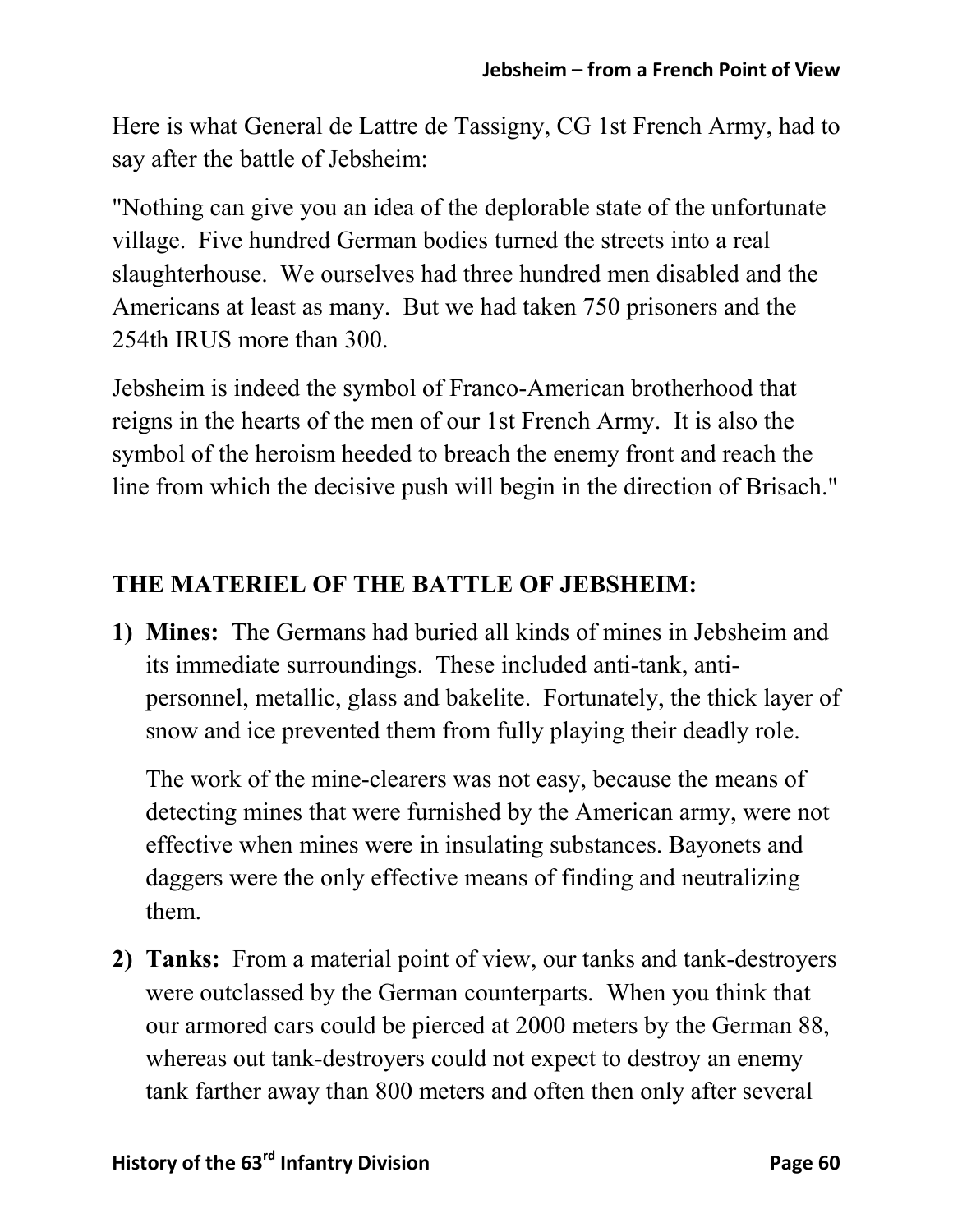hits and that our tanks were nearly powerless when put up against the heavy protection devices, one can only admire the heroism of our men who, in demoralizing conditions, took up the fight and emerged victorious!

**3) The Panzerfaust (German bazooka):** This compact individual weapon allowed a simple soldier, hiding behind a tree or a wall, to destroy a tank a short distance away and then to disappear in the ensuing confusion, without being seen. But the paratroopers of the 1st Regiment of Paratroopers became quickly familiar with these bazookas and were only too glad to make good use of the ones the enemy abandoned on the field.

## **4) Equipment- Clothing:**

The lack of warm clothing for the troops was obviously a great handicap for our soldiers. Certain units from Africa were still fighting in the cotton clothing from the Tunisian and Italian campaigns, the very ones they had been wearing on disembarking in the south of France on 15 August 1944. American boots, light and supple, were not practical for bitter cold and slush. But it had been necessary to send essential supplies to the front lines first, supplies such as munitions, rations and above all, gasoline which was essential for rapid advance---the rest could wait!

The German soldiers, on the other hand, had come from Norway and Finland (with their equipment sutiable to the far north) and those from Austria were used to the very cold weather of the high mountains and they suffered less from the cold. Moreover, the German troops on the defensive were stationed in villages. sheltered from the misery of snow and cold, whereas those on the offensive were forced to spend the nights in the open countryside. This explains the many cases of frostbite.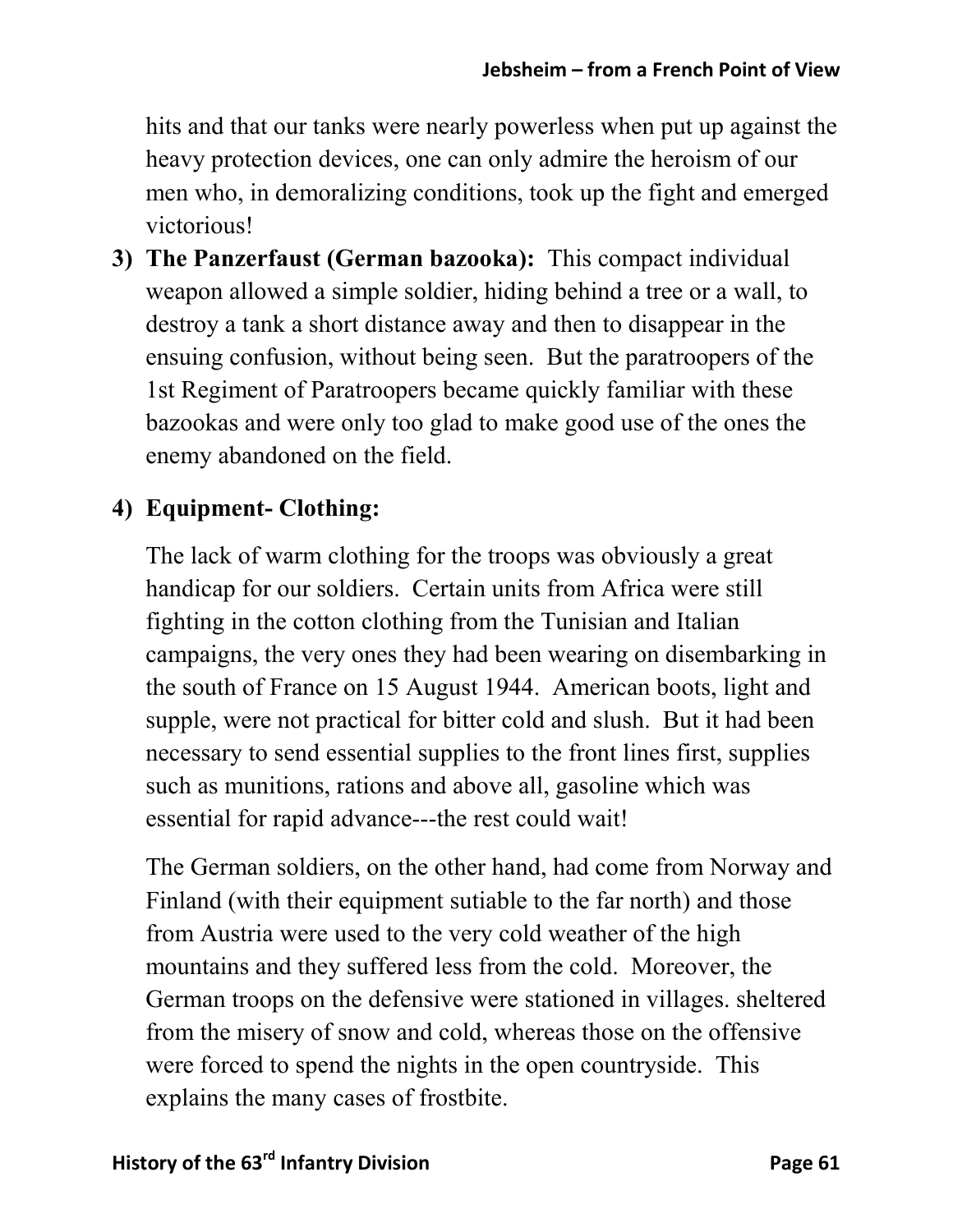## **5) Equipment- Camouflage:**

The men on both sides had taken to wearing white linen from bed sheets in order to be less conspicuous in the thick snow--mistakes of identity were numerous.

a) One day, during the attack on Illhaeusern by the 1st Battalion of the Foreign Legion, there were several mistaken identities, one of which was very amusing.

A German officer, not knowing what was going on, arrived on a bike on Elsenheim Road at the French line. There, he calmly gets off his bike. Having noticed in a foxhole one of "his" soldiers without white clothes and with a helmet cover, he chews him out: "This is too much! You're going to pay for this--the order is strict-- Why are you not wearing white? You are not in order!"

To which, the soldier who had been challenged replied facetiously, in excellent German while holding the barrel of his machine gun against the officer's chest: "Hands up! I'm very sorry, lieutenant, if I am not in order, but I am about to be! Give me your hood, your revolver, and your bike and be so kind as to follow me!" He was a legionnaire from Sairigne's Battlion.

b) A small group of paratroopers near Linden-tree Square, seeing in the twilight soldiers in white crossing the street two houses down, and not knowing if they are friends or enemies, shouts to them" "Are you Amereicans? Are you Americans?". They see the men panic and take shnelter so they fired at them. They never would know if the "whites" on the other side were Germans taking our men for Americans or Americans taking them for Germans.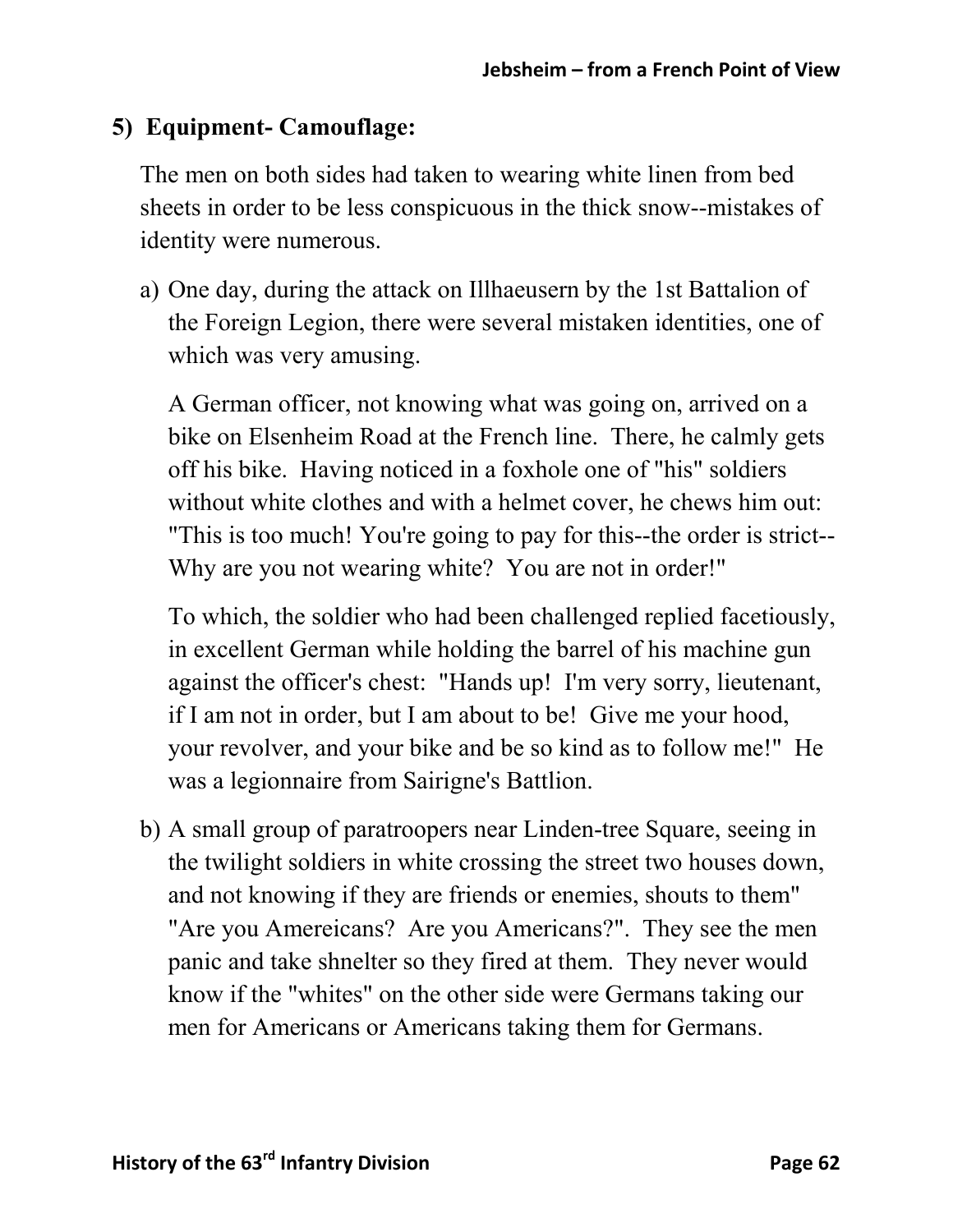## **THE CIVILIAN POPULATION DURING THE BATTLE OF JEBSHEIM**

Starting on 22 January, the misfortunes began and claimed the first victims.

The Germans had set up a communications post in a house at the beginning of East Street (la rue de l'Est) and in the house at 22 Reed Street (la rue des Roseaux), near the intersection of Ostheim Street. Allied planes came and bombed these two objectives. A bomb fell at the entry to East Street (J J Selig's farm) and seriously wounded two people, Mr. Fritz Rieg of Jebsheim and Mr. Feuerbach, a refugee from Illhaeusern. A few seconds later, two bombs fell at the intersection of Reed and Osthem Streets, killing an eighteen -year old girl, Miss Jenny Zimmerlin.

The second civilian victim was Mr. Robert Herrmann who, requisitioned, to lead some cows to Vieux-Brisach with other men from Jebsheim was hit by a shell near the Neuf-Brisach bridge and later died at the hospital at Colmar.

In the night of 26-27 January, Mrs. Berthe Frey, wife of Alfred Scherer and Mr. George Selig were wounded in Ostheim Street. She was aided by American soldiers, then evacuated by French soldiers across the Ried River to Ribearuville and Ste-Marie-aux-Mines.

On 28 January, Mr. George Oberlin, seriously wounded by a shell, was taken by German soldiers to Neuf-Brisach where he died.

In the night of 28-29 January, Mrs Jerg (Helda Cathel) and Mr. Jean Herrmann were killed in the upper village.

And this is how the people of Jebsheim lived out these memorable days. Not just the days of 27, 28 and 29 January; for long before that, they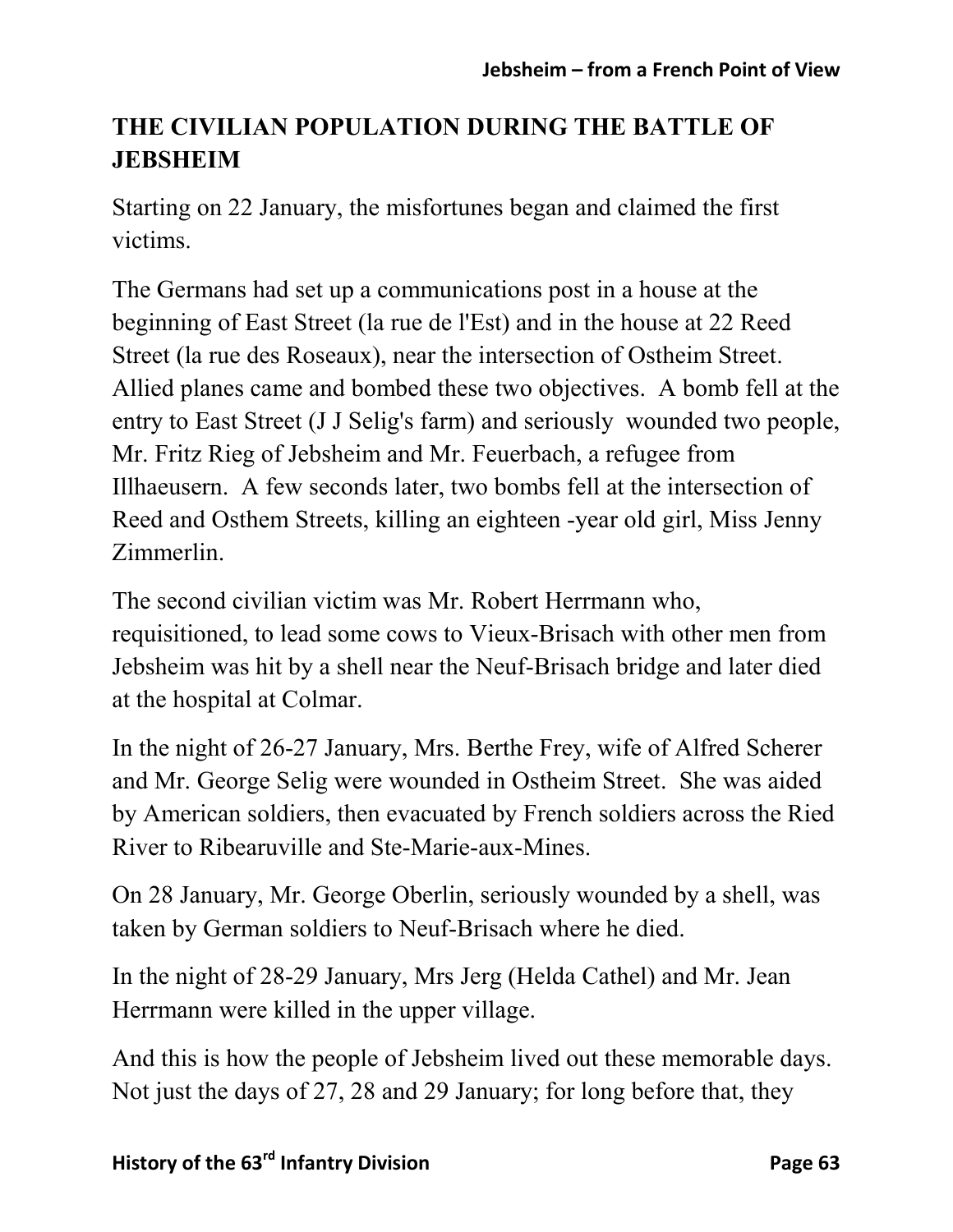were living in cellars, listening to artillery and aviation fire regularly raking the village, which was full of German soldiers. And for a long time after January 30, German artillery in its turn, fired on Jebsheim, forcing civilians to remain in their cellars--sometimes they even had to find new shelters. It was only after the departure of the last Allied soldiers from Jebsheim, that the inhabitants could move back into their homes and make them temporarily livable.

But let's listen to them by reading their stories. As far as possible, we have placed the stories in order to followthe progress of the Allies towards the upper village, that is to say towards the south.,

These accounts confirm, for the most part communiques sent out by the Allied troops.--25 January, the Mill; 26 Jan, Ostheim Street; 27 Jan the village as far as the church: 28 Jan, as far as Linden-tree Square and Riedwihr Street and part of East Street: finally 29 January the upper village.

We have had to omit certain things and not repeat each time the problems of sanitation and provisions that were the lot of each island of refugees. We must not bore the reader by repeating each time the danger of death to which all three witnesses were constantly exposed.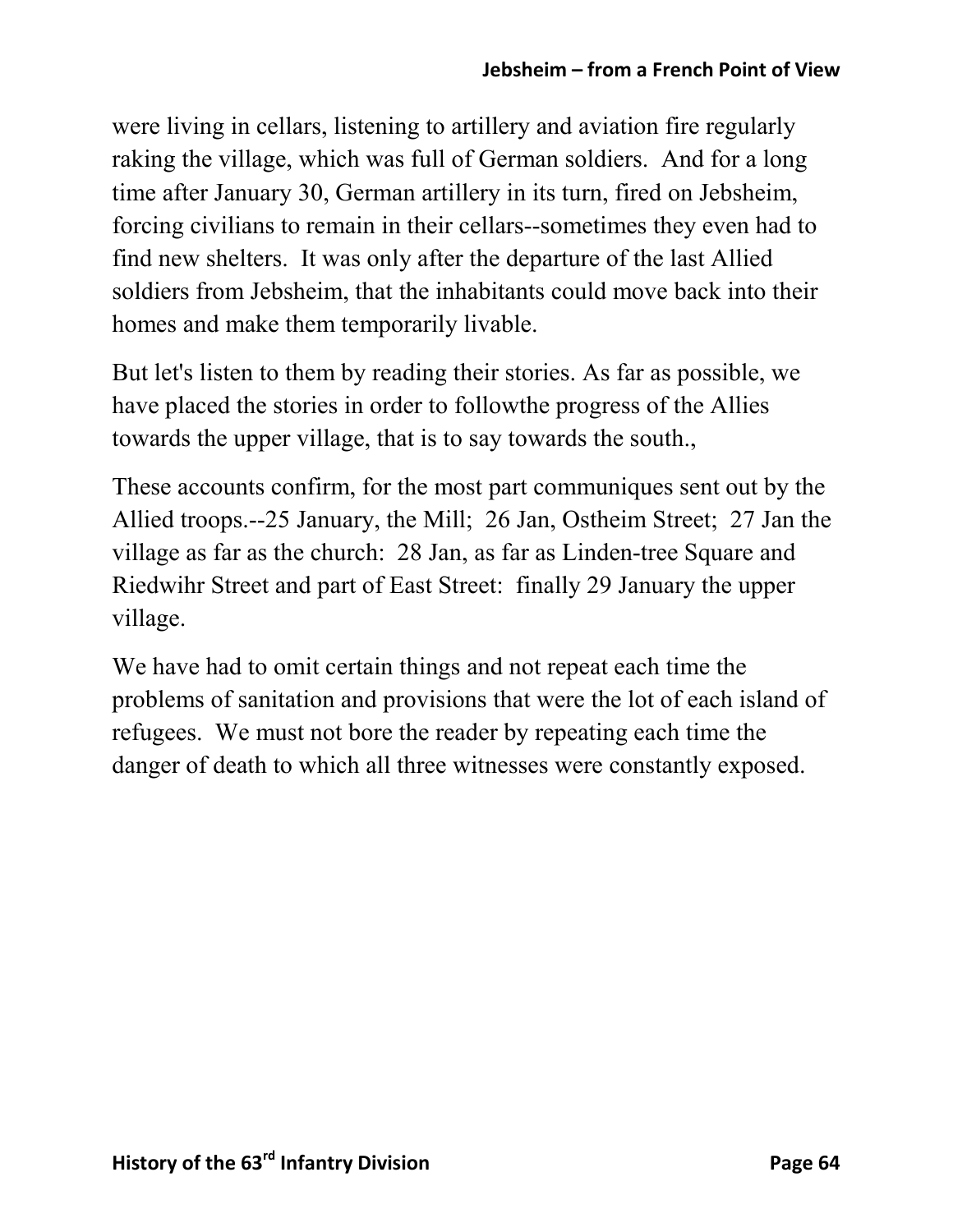THE NEXT SECTION OF THIS ACCOUNT OF THE BATTLE OF JEBSHEIM WILL INCLUDE THE PERSONAL ACCOUNTS OF CITIZENS OF JEBSHEIM WHO WERE IN THE VILLAGE AT THE TIME OF THE BATTLE

\* \* \* \* \* \* \* \* \* \* \* \* \* \* \* \* \* \* \* \* \* \* \* \* \* \* \* \* \* \* \* \* \* \* \* \* \* \*

## AT THE MILL OF JEBSHEIM, THE OBJECT OF BITTER FIGHTING WITH LARGE LOSSES OF MEN AND EQUIPMENT-MR DANIEL OBERLIN, 52 YEARS OLD

The mill of Jebsheim is located 1500 meters from the village on the road to Ostheim, near the stream that we call "The Canal."

It has belonged to the Berckheim family since the Middle Ages, but ceased working in 1916. It was inhabited by the Oberlin family who farmed there. But, let's listen to the son, Mr. Daniel Oberlin, today adjunct to the mayor, who was 14 years old at the time of the battle.

Evacuated in 1940 like all the inhabitants of Jebsheim, we have sought refuge at the house of friends in Riquewihr, while our livestock was at Beblenheim. After our return here in 1940, we began farming at the mill again , that in the meantime had been declared "enemy property".

In September 1944, we see the first German soldiers arrive-=-six or eight men with an NCO. They quartered at our place and mined the two bridges that lead to the Ried and also the bridge at Maison Rouge. Then, day and night, one of them is posted at each bridge to prevent sabotage and, if need be, to blow up the bridges.

At the end of January 1945, the Germans install two 105 cannons in front of the mill, in trenches dug by requisitioned civilians. When the artillerymen fired a few trial shots, a soldier on guard said to me, "Well, that's it. Now those of the other side will know where we are". And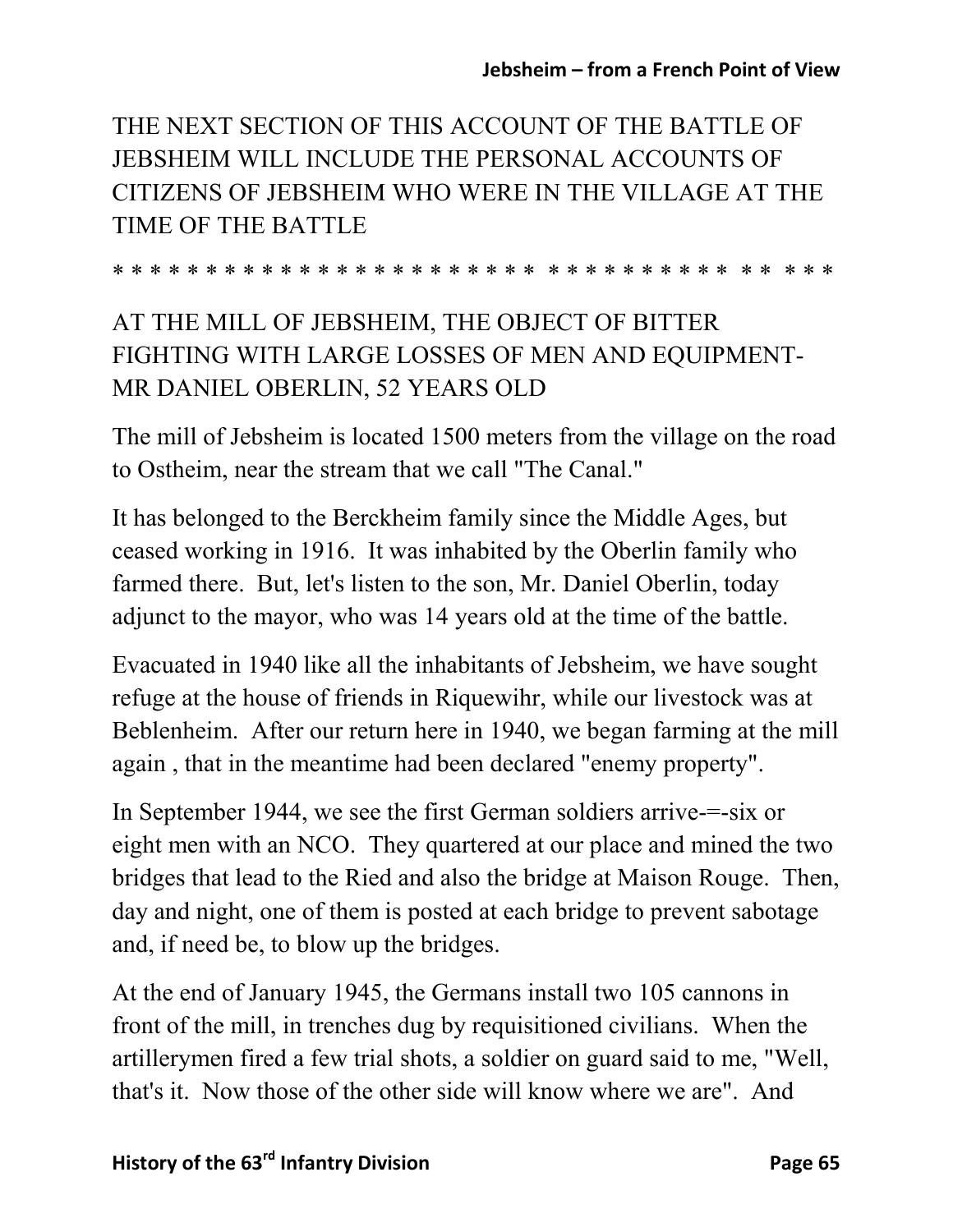sure enough, in no time at all, two smoke shells came in from the direction of the Ried and landed not far from the mill. Then, little by little, the firing becomes more frequent -- planes begin to fly over and it was then that we decided to leave the house and take refuge in the mill itself where the walls were much thicker.

On the morning of 25 January, everything was very quiet. I took my bike and my papers and went to the village to see my uncle, Charles Ludwig, to ask him if we could come and take refuge with him. Arriving in the village, I was amazed to see that the rooftops of houses that were covered with snow were dotted with big black spots. The snow had been melted by exploding shells, some of which were still smoking. My uncle agreed to let us come and I quickly went back to the mill to get our things. Coming out of the village, I passed a bunker next to the road. A German soldier who was there stopped me. " Where are you going young man?" "I'm going to the mill, where my parents live" "To the mill? Don't even think of it, you'll never get there. The Americans are there"

I assured him that I had been there myself half and hour earlier and that there were no Americans there, and I went on my way. Once at the mill, my father loads a wagon with what was strictly necessary; food, a sow (alive) and two cows, which we tied to the wagon hitched to our two mules. At the moment of departure, planes passed overhead; we heard them firing, but my father remained calm and said: "Surely they will see that we are civilians and won't harm us"

My mother and I were to follow on bikes. Our precious objects and silver had been hidden in a safe place in the hold under wheat. I can still see myself leaving with my mother who, in certain spots where the snow was too high, would run in front of me, pushing the bike " to make things go faster".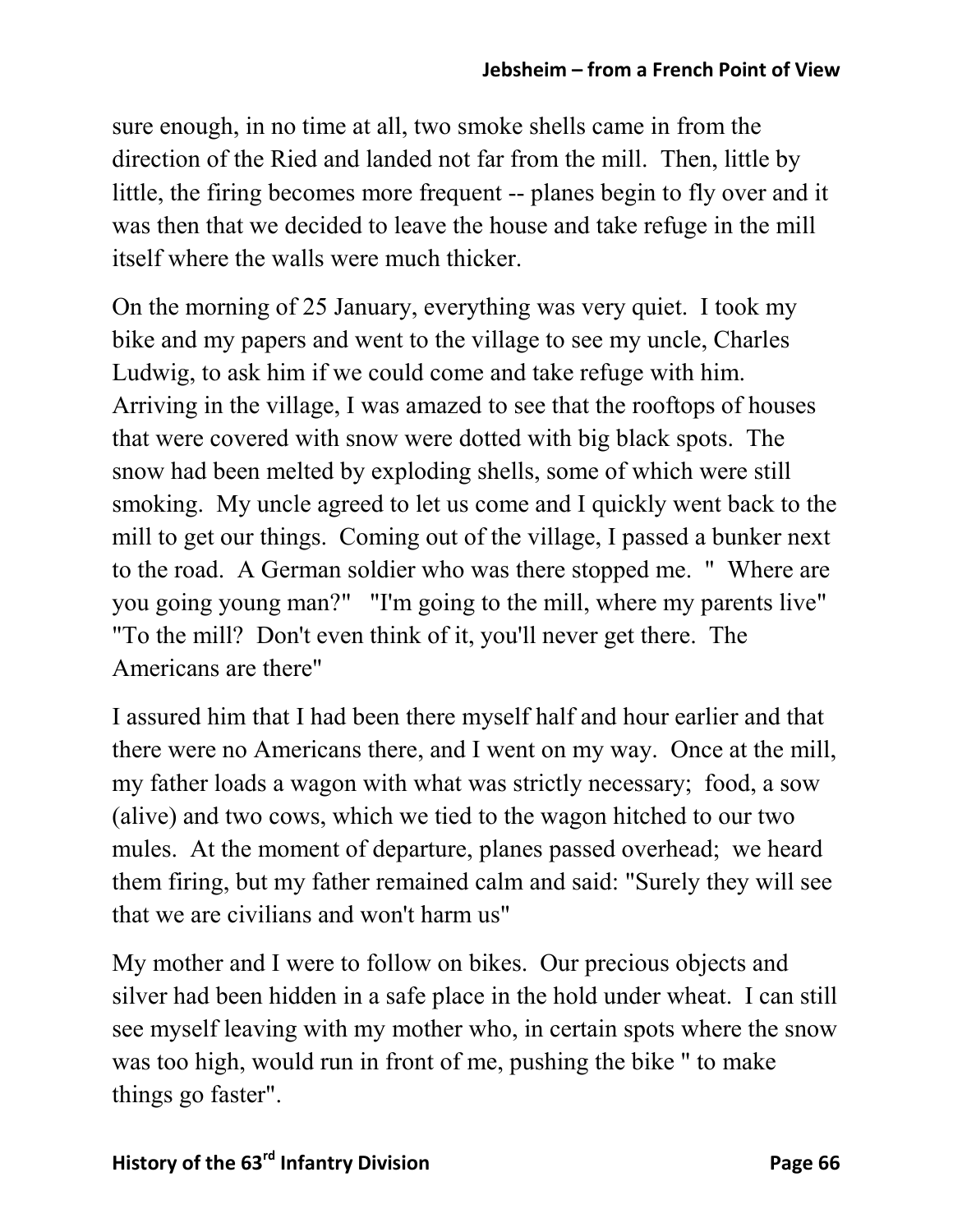The Germans had placed two anti-tanks in action --you could hear their firing in the distance, the noise of machine guns growing nearer, a sheet of smoke was spreading across the plain, from the smoke shells, and you could not see 50 meters in front of yourself.

However, we arrived safe and sound at my uncle's where we remained night and day in the cellar.(In all there were about a dozen of us there). The next day, a German captain came to my uncle's house. He was dejected, harassed and almost deaf and said that everything was finished, that he had no more men and he asked if he could hide and wait the arrival of the Americans to surrender. My uncle, who fought in World War I, agreed, but he asks the captain to give him his revolver. Then the officer began to think about what he was doing and says that he cannot do that--so he refuses and asks where can he go. My cousin goes with him as far as the barnyard and the barn, then shows him the direction of the Rhine and the soldier disappears.

On the dawn of the 27th, an unusual silence stretches over our part of the village, as suddenly cannons and machine guns are quiet. I climb up to a ventilator window and chance a look at the street. I see human forms that are still and spaced at regular intervals in front of houses as far as the beginning of Ostheim street. At the entrance to that street there is posted a kind of low box-like vehicle with an unusual shape (a jeep) behind it, tanks, tanks in Indian file, in front of the house on Ostheim Street.

Shortly afterward, American soldiers enter the cellar and search the entire farm looking for enemy soldiers.

We have been saved, but all danger is not past--on the path next to my uncle's property, the tanks still have to fight hard with the Germans who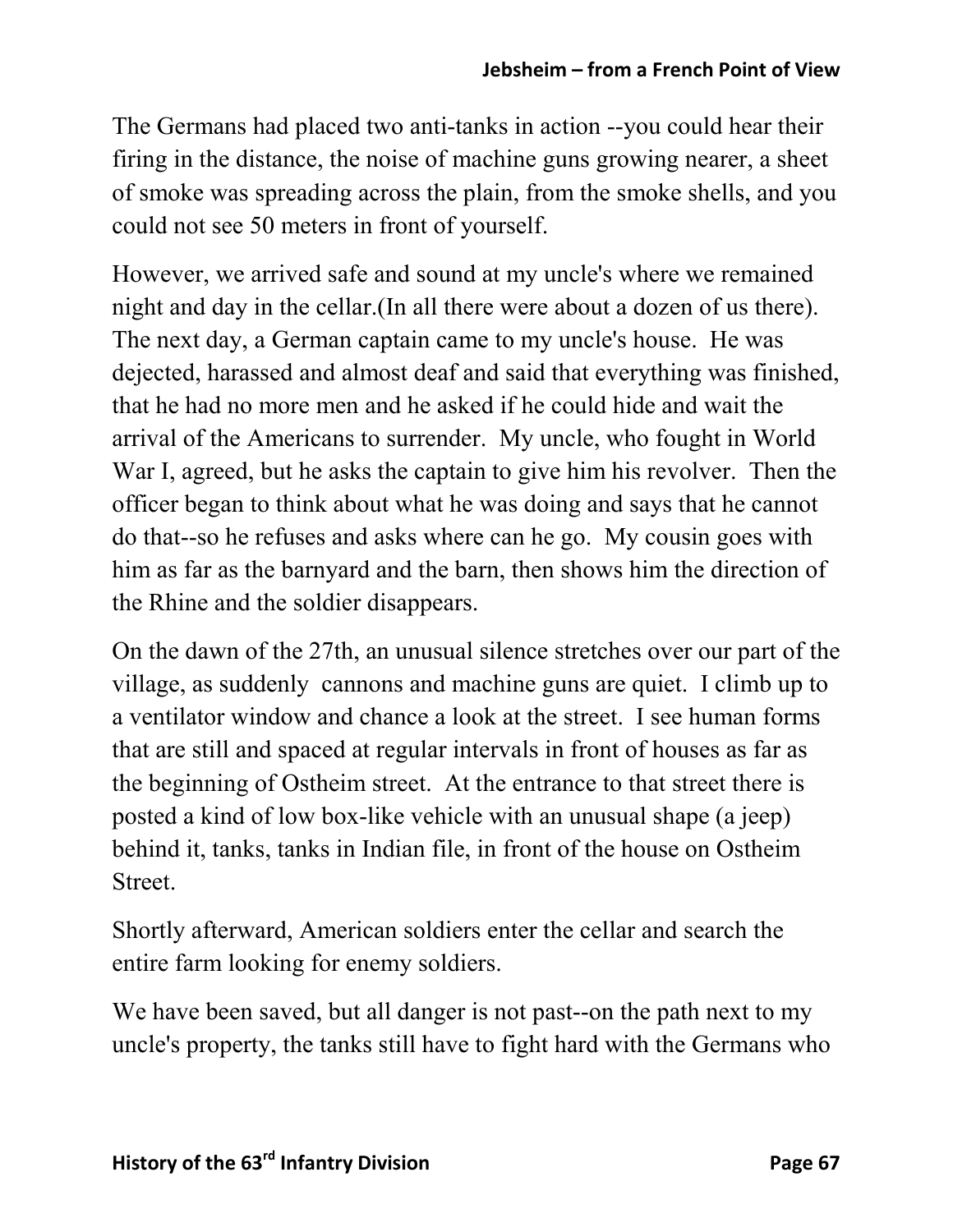are positioned in Hardt Woods--what's more, the shells start to rain again on the roofs and in the yards.

About 10 days later, when the soldiers have left the village, my family returns to the mill. Everything has been destroyed and burned--our silver, still where we left it, has been melted--everything we had hidden is lost. The only thing left standing is the bread oven in the kitchen. Therefore we must continue living with our uncle. Finally we were able to erect a shed in East Street on a piece of land that belonged to us. We lived here until the construction of our present farm in 1952. But for several months after the departure of the soldiers, my mother and I, every Saturday, would go to the mill to make the bread and do the washing.

#### *WEBMASTER'S COMMENT:*

This next account is of particular interest to your Webmaster, in that #5 Ostheim Street is where I stayed for a couple of days after entering Jebsheim. Several years ago I had the pleasure of sitting with Mr. Reinhart in the courtyard of his farm and spent several hours recounting our experiences and enjoying some of his homemade wine. During the war and the time I stayed in Mr. Reinhart's barn, along with his cows, I don't recall seeing him or the other citizens who were hiding with him, I might also add that I didn't see any of his great wine either. Mr. Reinhart died a few years ago and his old barn and farm have been completely remodeled, but not before I was able to get a couple of pieces of the structure..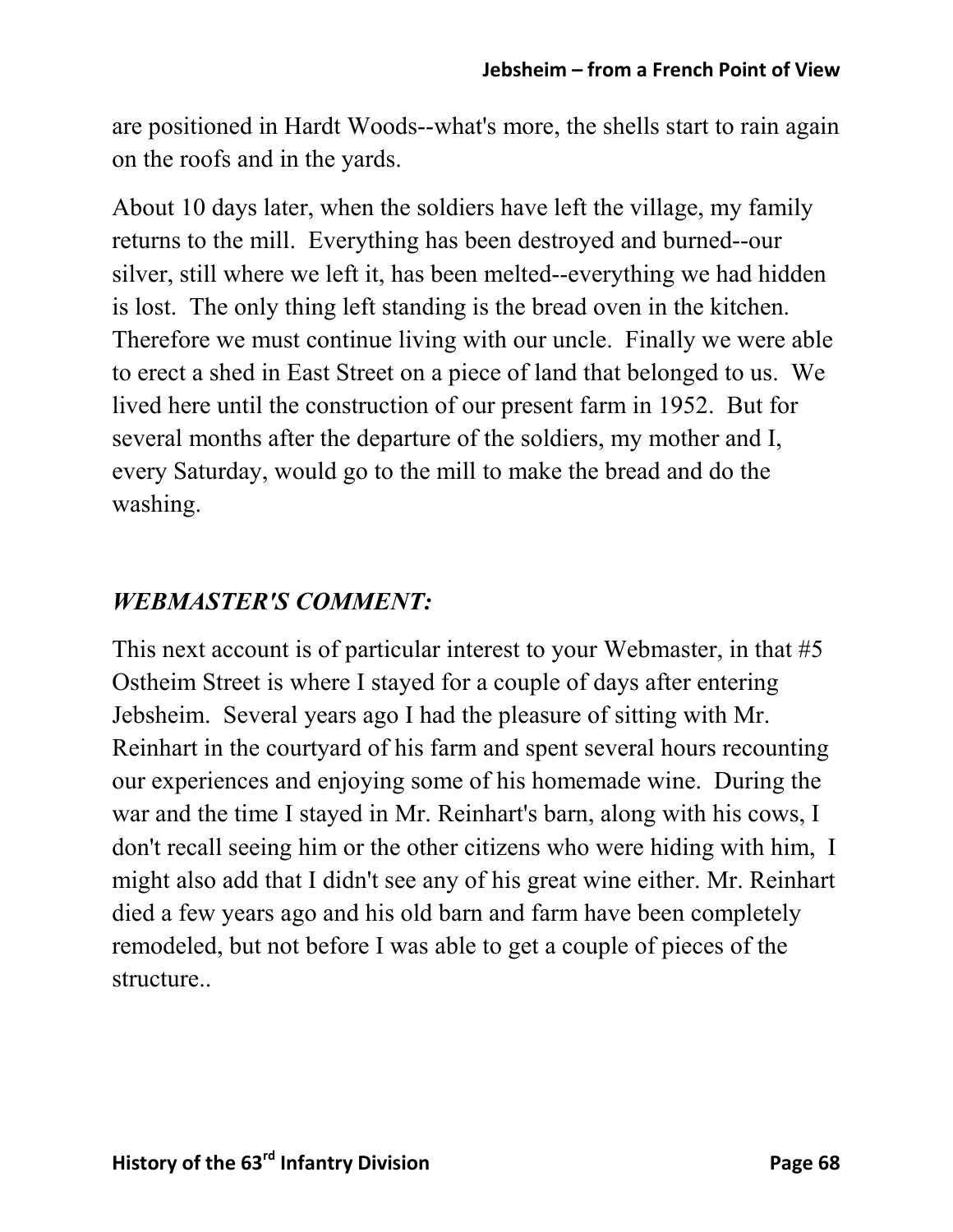OSTHEIM STREET, FARM #5 MR ROBERT REINHART, 77 YEARS OLD (At time of writing this account)

We have been living in the cellar for several days to protect us from the shells that exploded at regular intervals in our neighborhood. The cellar is on ground level, but the walls are very thick and the ceiling is of thick cement. On the courtyard side we have piled up manure and bales of hay.

There are 32 of us in all- among others, the Gaunitz, Jacques Reinhart, Selig (neighbors) and Ludwig Glaser familiers. We are giving shelter also to four refugees from Illhaeusern.

In the night of January 25-26, 1945, exactly at 2 AM, and I am sure of the date, Mrs. Salome Benz's barn, right opposite us burns. I run over to help the woman, 70 years old, who lives alone. We quickly load her personal papers and various objects in an old carriage and I help her to come to our place. But just as we are crossing the street, a hail of projectiles (shell bursts or grenmades) falls on us. We throw ourselves flat in the gutter and wait for calm to return. At that moment, a German soldier coming from the direction of the Ried, passes by us. I ask him: "Are there other soldiers coming behind you?" He answers: " I am the last; in a half an hour the Americans will be here- take cover!"

I showed him the barn that is burning and asks him if he is not willing to take the old lady to the center of the village where she has relatives. He agrees, takes her under wing and leaves with her, while I drive the carriage to my house. The two of them must have arrived safely, because a few minutes later, her sister and brother-in-law arrive and the three of us go to the burning barn to see if we can contain the damage. With buckets of water, we succeed in saving the house but it is too late to do anything about the barn.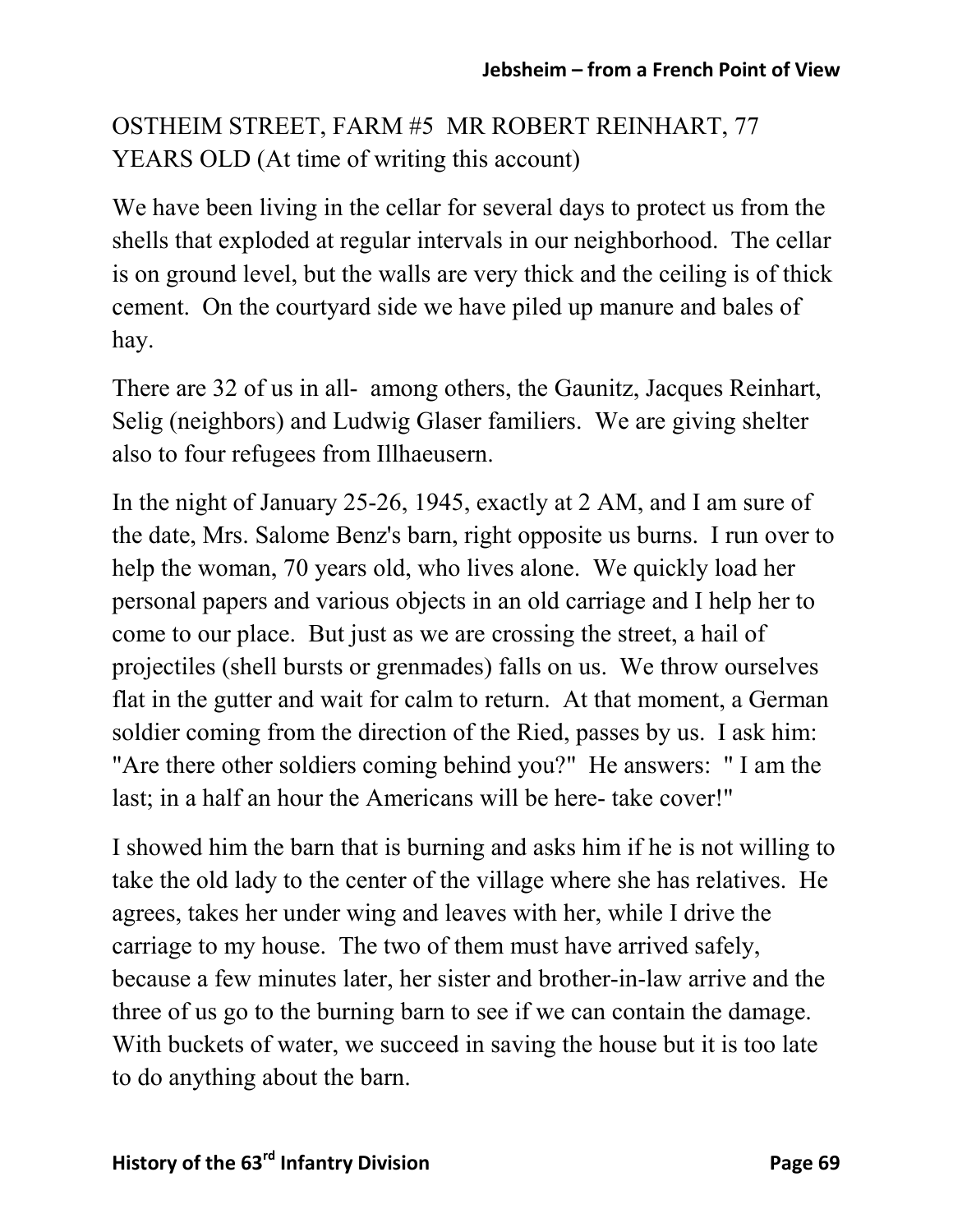Suddenly, I hear a soldier moaning somewhere between the house and the neighboring farm. I run over; the soldier has a leg that is shredded. I pick him up on my shoulders and alert the brother-in-law and the old lady. But the brother-in-law is busy wetting the walls, and irritated, he yells at me:

" Put him down and come over here!" "But, I've got an American!" I tell him. "Oh Goddam (O Gott verdammi!)" he swears, throws down his bucket and runs as fast as he can, with his wife, to tell the good news to the village.

I carry my American in front of the barn that is still burning. In the light of the flames, I see other American soldiers who are gathering and I bring them their wounded comrade. An ambulance comes shortly and takes him away, with the other wounded, for he is not the only one.

I return home. I am scarcely inside when three other Americans come in. The officer speaks a little French. He asks me what I am doing there. He sees that I am out of breath and that my clothes are soaking (from fighting the fire). I explain everything to him. Then, with a revolver in my back, I have to show him all the rooms in the house to see if there are any German soldiers hiding there. After the house comes the barn, the stable, the cellar occupied by civilians--no German is found. But it is not over. Still with the same officer, we visit the neighboring houses, towards the Reid, as far as Market Street (la rue du Marche) and School Street (la rue des Ecoles). I am not really afraid. I was a soldier in Algeria in 1927-28 and, even at that time, we had seen a lot of things over there!

In front of Gerad Schmitt's hours (#13 School Street) a tank is posted. It is still dark. The American officer looks at a kind of enormous wristwatch that he is wearing, points his finger at the end of the street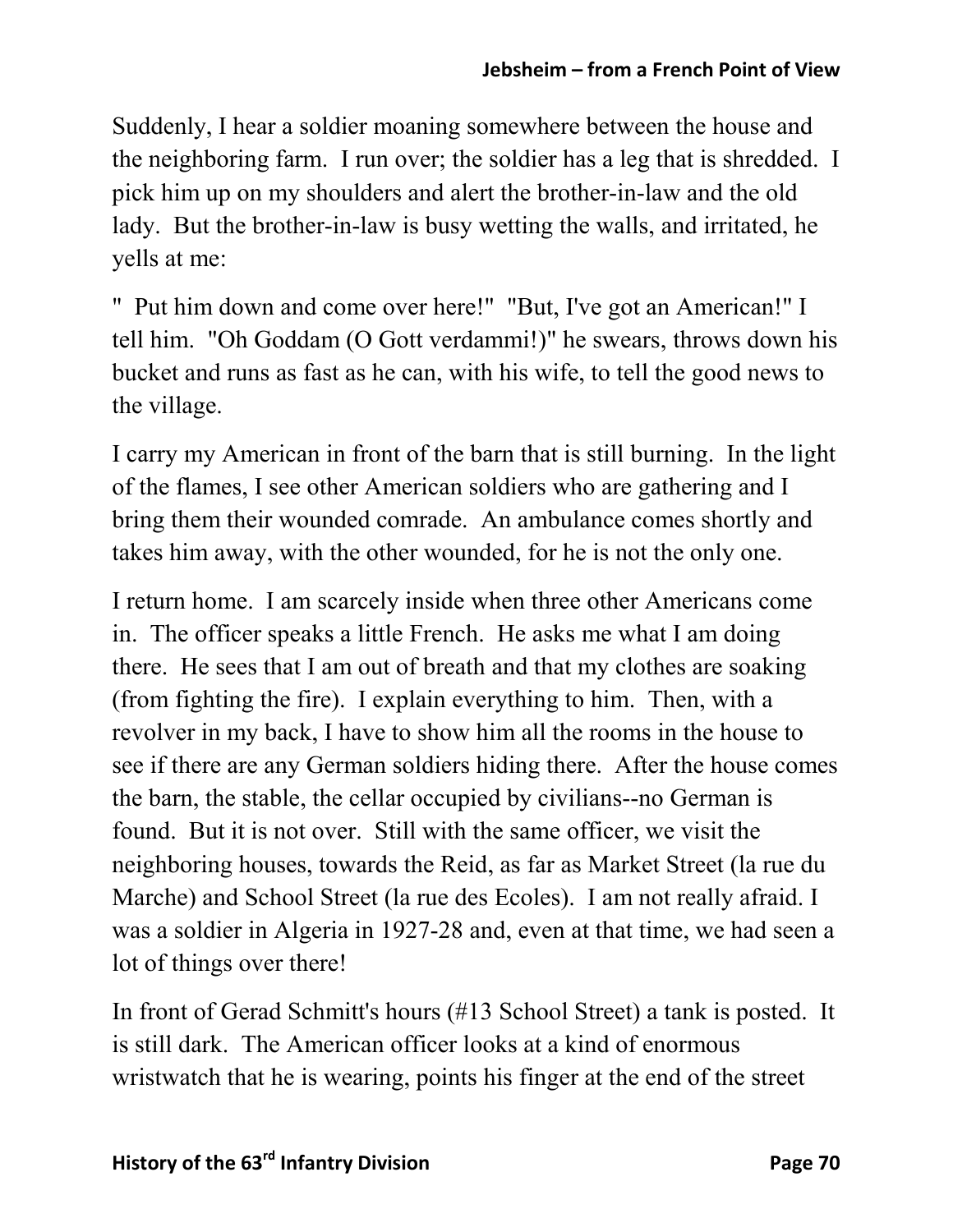(towards the east) where the Clausen house is (#15 ) and says: "There are Germans there." He didn't realize how truthfully he had spoken because immediately a fusillade broke out. The officer threw himself down on one side of the tank between the tracks and I on the other side. At the first moment of calm, I fled, jumped over the wall and into the gardens on School street and ran towards the back of my farm. But I had to lie flat in the snow at several points because the Germans took me for an American and fired at me every time I got up. I finally got home. No one knew where I had been during the long hours of my absence and my wife was beginning to get worried.

Our house was to be occupied by Americans. They enjoyed our schnapps, but not until I had tasted it in front of them first.

On the evening of the 27th, they are all happy. One of them tells me that Jebsheim is taken and that they have advanced to the edge of the "neighboring village!" Astonished, I ask him: "But, did you pass the bridge?" "Bridge? What bridge? There is no water there"

In fact, they had gotten only as far as the church and having seen the big no-mans land, towards the south, covered with snow, they thought the upper village was already "another village" that is to say Muntzenheim. They did'nt know what yet awaited them, poor fellows at Jebsheim. It was January 27.

Later, we would have French paratroopers in the house and then Americans again. All danger was not over, however, because shells hit the courtyard and the house. At the end of February, calm returned and we could finally take possession of our home once again.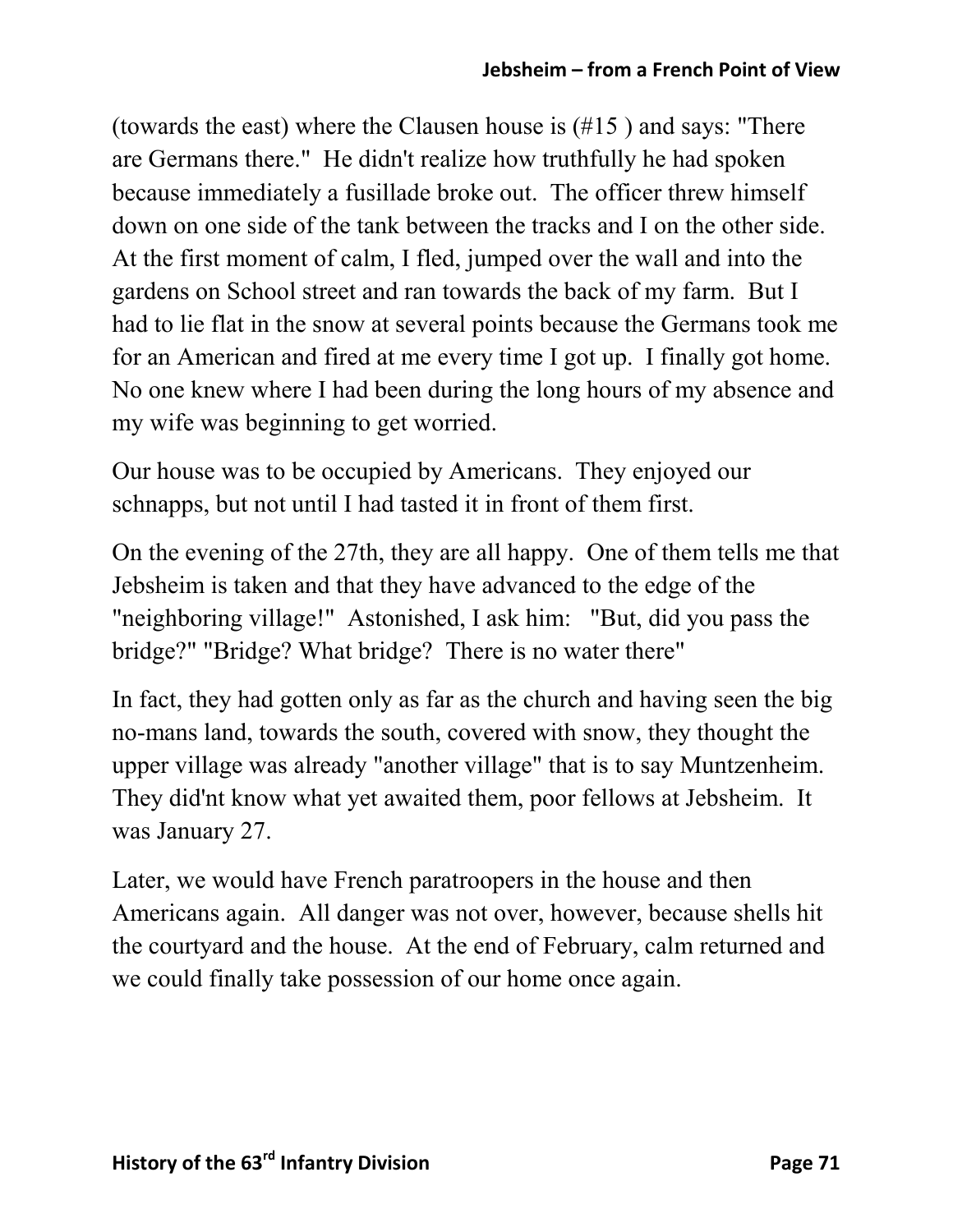IN REED STREET (La rue des Roseaux) MRS CATHERINE HUG, 48 YEARS OLD AT THE TIME OF THE THE BATTLE.

I live in the little house at #24 rue des Roseauz. At the time of the battle I had with me my mother, 75 years old, and my two nieces: Marlene Hug and Aline Husser.

Towards the evening on 22 January, we suddenly head a bomb explode in the upper village and a few seconds later, the noise of a detonation in the house next to us. It was a bomb that had been dropped by the same plane. It is true that the Germans had been quartered in this house and, a little farther along, in the Sembach house (today it belongs to Andre Zimmerlin), they had set up a command post or an important communciations post and this seems to have been the target.

A portion of our roof was knocked off, our yard is full of roof tiles, beams, and chunks of walls. We go have a look--the beginning of a fire is quickly put out, the Germans free one of their soldiers who was buried in the rubble, our neighbor Jenny Zimmerlin is dead--she was hanging out the wash. A German soldier says that two bombs were dropped and that since the second one did not go off, we could not stay there. And in fact, a bomb nearly a meter long and weighing 250 kilograms had fallen on our barn, slid on the hay, and is lying there, near the entry to the barn.

We cross over to the other side of the street to our neighbor's, Frederic Fritsch, where we spent the night. It is still snowing. Around 5 in the morning, a bomb falls on the roof of the house where we are, crosses the attic, exits near the front door and explodes under the shed. Three German soldiers who had taken shelter there are killed immediately and a little later their lieutenant is found dead, covered by the fresh snow.

Once again we have had a narrow escape, but we cannot stay here. The Fritsch family goes to stay with Henri Zimmerlin, my mother and I, we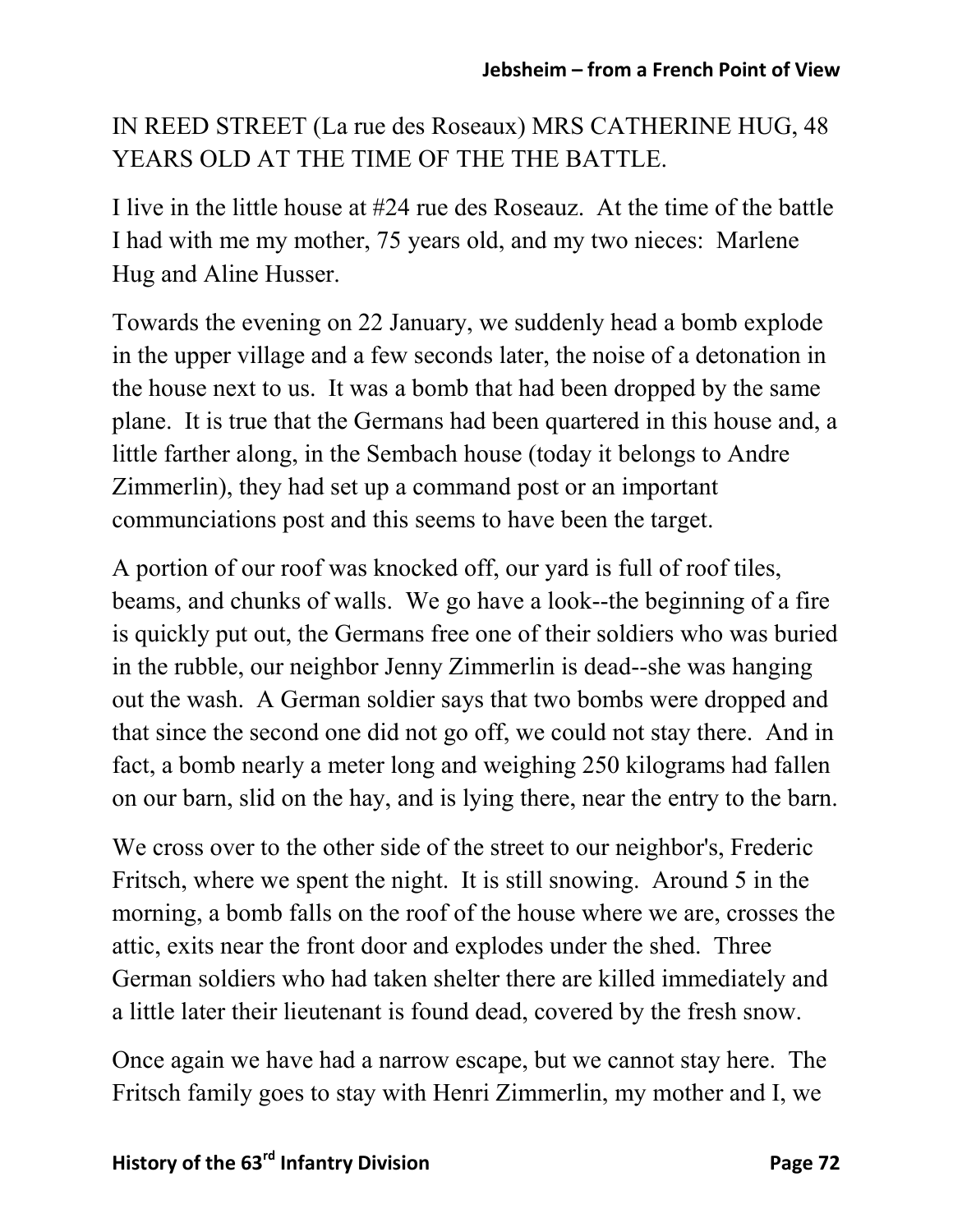go to the upper village to Jules Husser's, my brother-in-law. We get there after stopping several times because my mother was very old- there was snow and we keep hearing the cannon booming. In the distance, the mill is burning and fires in Grussenheim can be made out in the distance.

At my brother-in-law's we sleep first in the kitchen and then when the situation grows more dangerous, in the cellar. German soldiers move in with us. They ask us for firewood and food- they offer leave in the daytime and return in the evening, always with bottles of schnapps. They are not very kind to us.

But the Allies must not be very far away. A shot rings out in or near the house. My brother-in-law who wanted to go feed the livestock is suddenly surrounded by Germans who take aim at him, maintaining that we have arms in the house, that someone fired. There are nervous and excited. My brother-in-law, pale as death, thinks that the end has come. We run out, succeed in calming the soldiers and suggest that we all search the entire house. But they no longer want to come in and quickly disappear at the back of the yard. It is true that our house, hit by a shell, has a large opening on the north side, making it possible for someone to enter and leave without being seen.

Early in the morning, someone knocks at the door. It is an American officer who speaks a little German and asks if there are still any enemy soldiers within. At that very moment, an American soldier came down the stairs from our attic. He had already looked everywhere within. He must have spent part of the night in the house without being seen.

We consider ourselves safe now, but the fighting still continues in the south of the village--one fire after another breaks out--my brother-in-law wants to leave no matter what and gets a horse and wagon ready. But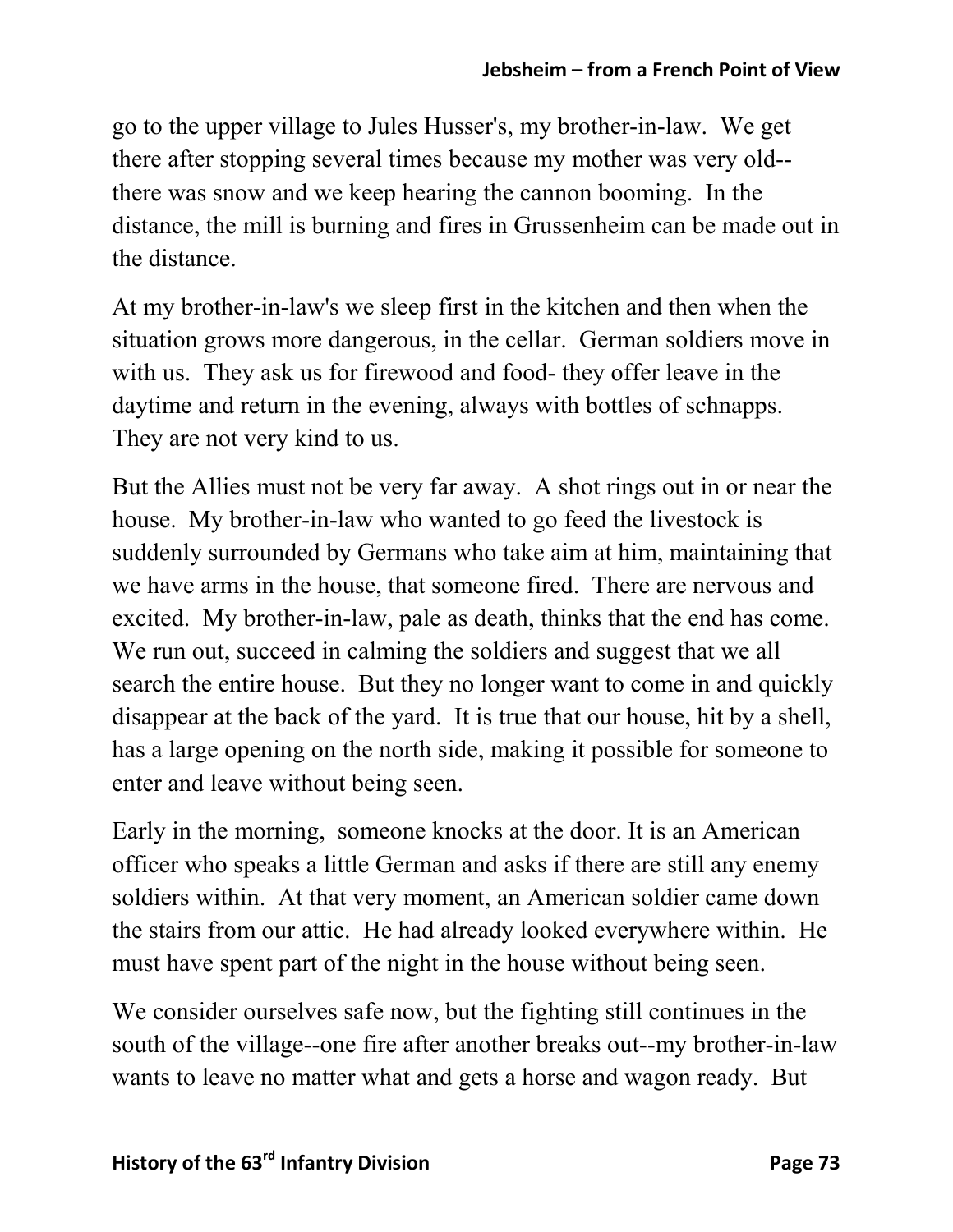the women want to stay. I cross the street to speak to my brother Henri Hug and Henri Oberlin. A French officer calms us and assures us that if the battle were to continue, we would be evacuated in military trucks. He also admits to Henri Oberlin that if the Germans insist on continuing the fight the next day, the entire upper village will be flattened by bombs.( This is confirmed in military accounts. But the bombing cannot be carried out because of the many civilians in the houses)

After the Americans leave, we have French soldiers in the house; an officer with his dog and about seven men, all very nice. On the 29th, in the evening, we saw a long file of German prisoners being taken to the rear.

Yet, a shell coming from the direction of Muntzenheim, pierces the south wall of our bedroom, killing one soldier and seriously wounding another---the dog on the other had is unharmed.

When calm is restored we decide to go back to my house on Reed Street, but that cannot be done without serious difficulties. My brother-in-law comes with me to look things over. I find the house occupied by other soldiers who refuse to let us in. I spent yet another night at my neighbor Fritsch's and the next day, after long negotiations, we are finally allowed to enter my house since that are still empty houses elsewhere.

I finally take possession, send for my mother, and temporarily plug up the holes that were letting in rain and cold.

# ON THE FARM, GRAND RUE # 75 AND 75a, MR. ALBERT SCHERER- 78 YEARS OLD (At the time of this writing)

We had taken refuge in the cellar of our second house at #75a. Although not very deep, it seems better protected than the first house that sits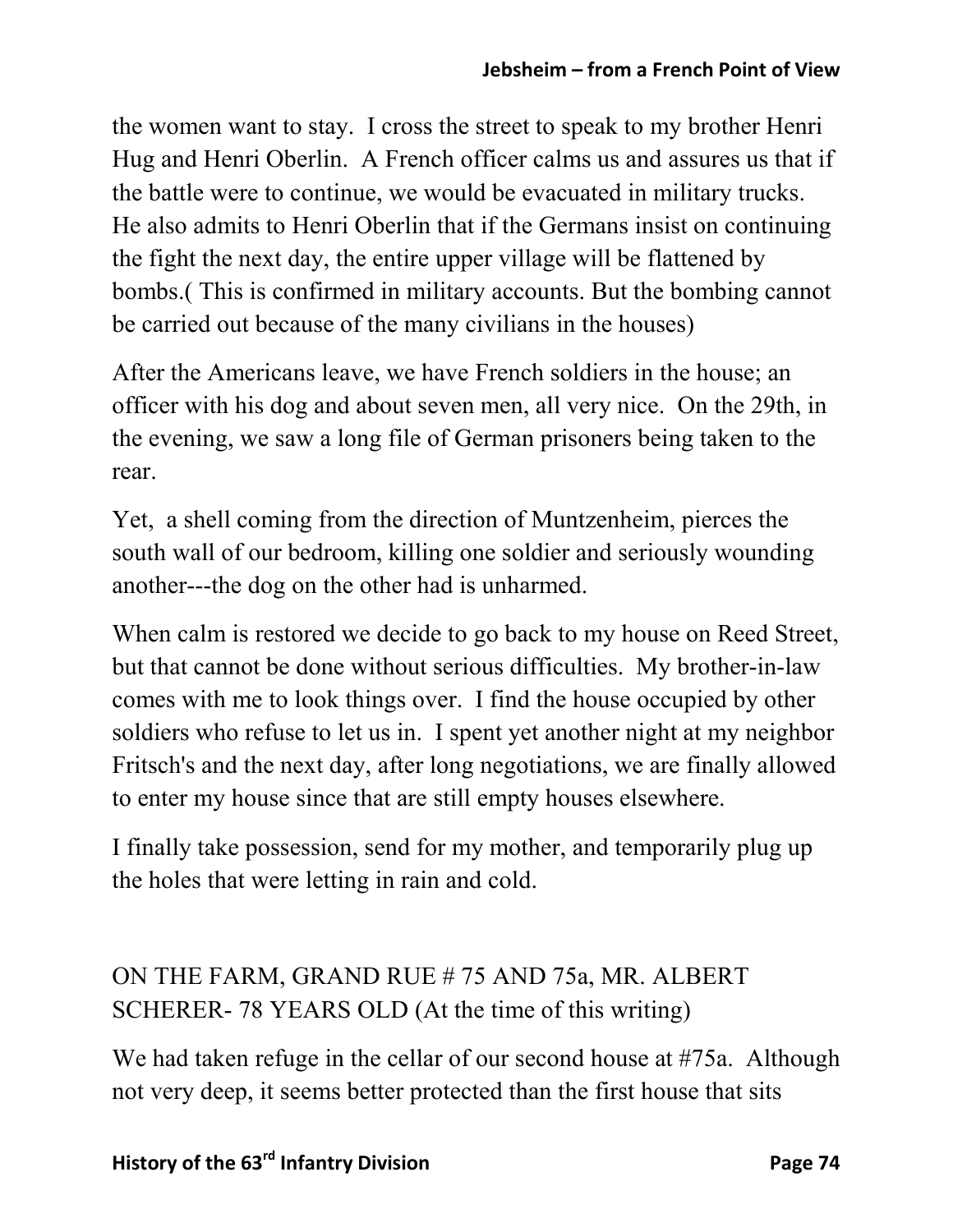directly on Artzenheim Street on the east and on the courtyard towards the north and west. Here we are surrounded by inhabited buildings and by our neighbor's house. Counting the Schott family, the smith across the street, there are seven of us in all.

The Germans had set up a transmitting station in our courtyard. No sooner is it working than a shell hits the roof of our house. So I start talking to the soldiers and explain to them the danger to the civilians who are so close by. The Germans take down their equipment and set it up again in the empty restaurant next door. But there, once again, they have barely started transmitting when a shell comes crashing through the roof of the restaurant, falls right on the counter, destroying the installation and killing several soldiers.

My mother who was sixty-six and crippled, unable to move about, had wanted to stay in the house at #75. Seated in her armchair that she cannot leave, she remains alone in the bedroom next to the porcelain stove. From time to time, we go and check on her, bring her some food, and light the fire in the stove. One day, after many shells had exploded in the vicinity, we hear my mother moaning and screaming for help! We run to see what is the matter. A shell had come through the roof and the bedroom on the second floor and rolled up to her feet without exploding. She is covered with plaster and debris, but she is not wounded. With Mr. Schott's help, we carry her in her chair to the cellar where she has to settle down as best she can. A German soldier goes and gets the shell, a fine specimen, that he picks up and carries. He wants to place it on the manure heap, but with a glass of schnapps, I persuade him to put this deadly device at the back of the garden.

In all, seven shells hit the building where we are in the last days of January.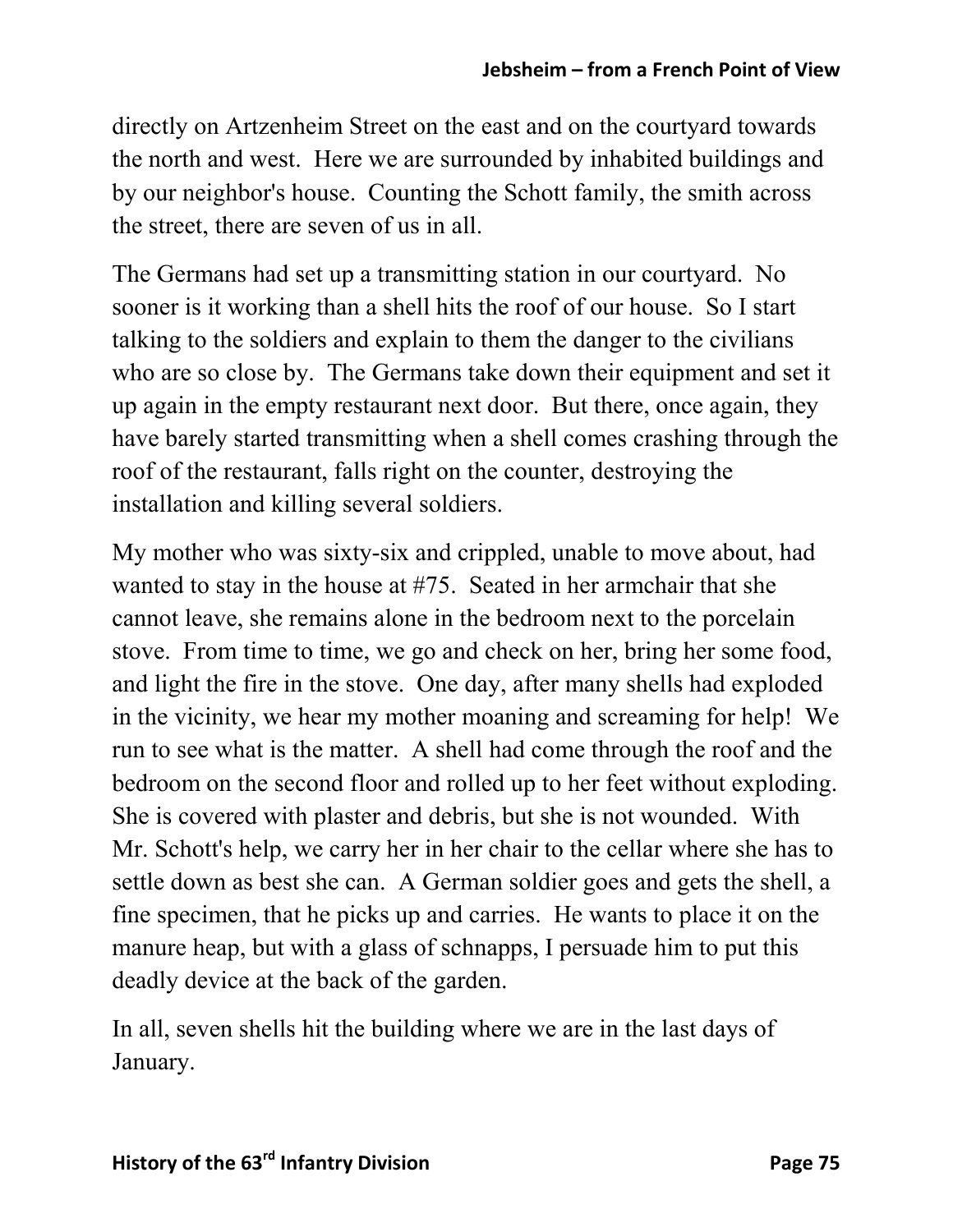On the morning of the 27th, the first Americans arrive. The Germans had already withdrawn and everything is going well. With an American soldier holding a revolver to my back, I make a tour of all the rooms and the farm, but I am not afraid, because we did not have any Germans present- at least at that time.

Then some strange Americans moved in with us. A Platoon, doubtlessly under discipline, stayed in the room next to the cellar where we were. As soon as they returned from duty, they were locked up in the room, their rifles and shoes were left out in the corridor and an armed guard placed at the door that was locked. It was the reverse stratagem when they went back out to fight!

In our courtyard was parked a vehicle with tracks and an anti-aircraft turret, as well as a big truck. The guard spoke neither French nor German, but appreciated a good glass of wine or schnapps!

One morning, I don't remember if it was the 28th or the 29th, in any case, it was very early because it was still dark, I had gone out to feed the stock.(This was not done at fixed times, but whenever the relative calm permitted.) Coming back from the stable, I poured a glass of schnapps for the guard who was in the courtyard. At the same moment, I still had the bottle in my hand, I saw the small door on the barn crack open. Surprised and uneasy, I pointed the spot out to the American and immediately we saw a long blue flame streak out from the door and race towards the bren-gun carrier that caught fire at once.. (It was a bazooka!) The American pushed me toward the door and signaled to me to take cover. He got in the big truck and screamed: "dynamite, dynamite.". In the bren-gun carrier, ammunition was exploding at regular intervals. The blasts flew up to the roofs, the windows, the doors and under the truck. (I learned later that the truck contained explosives for the entire division for the destruction of bridges, etc) There was a mad scene in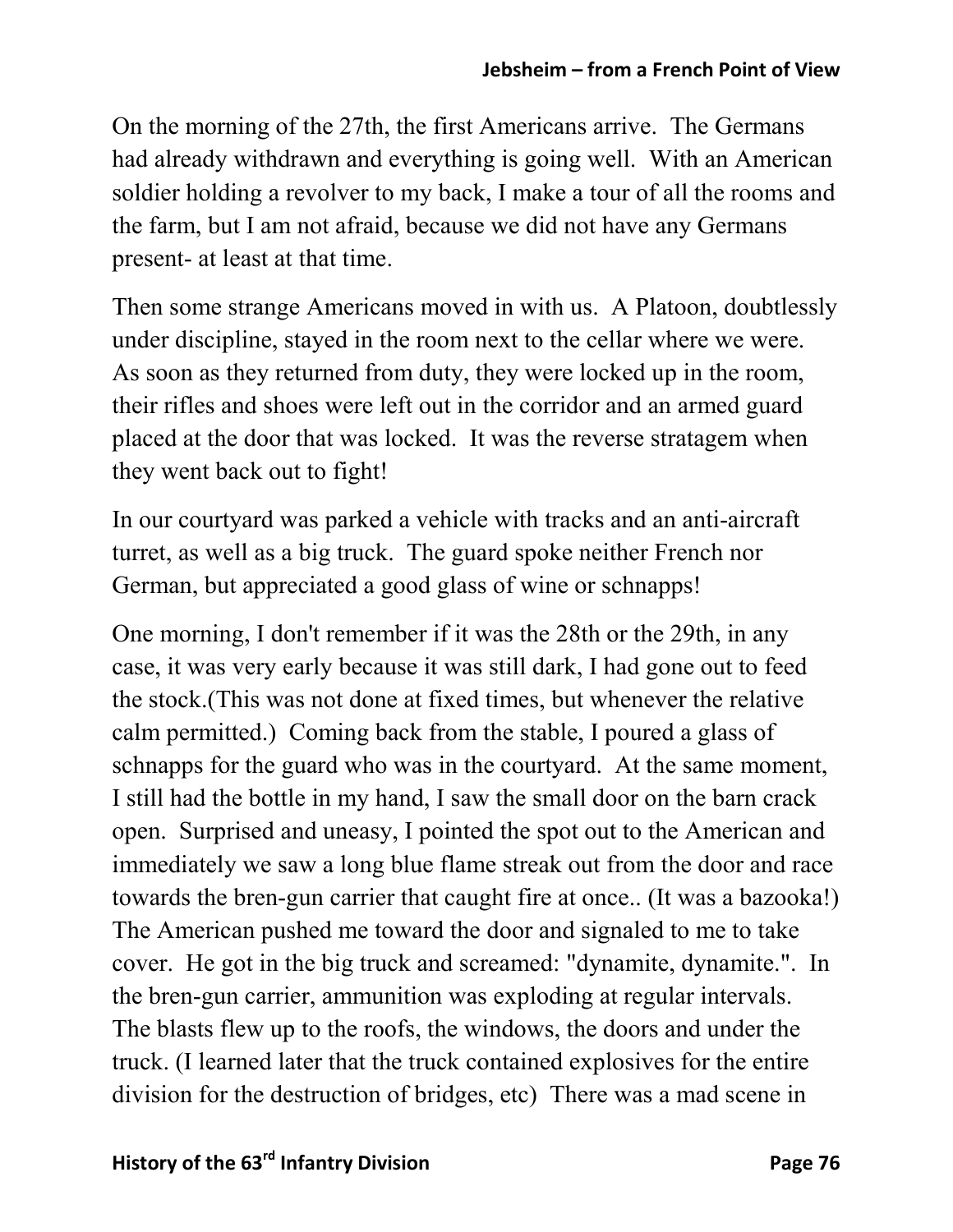the courtyard and in the house. The truck driver who had been sleeping in the room above our cellar, came flying down the stairs (He was still in his underwear), jumped in the cab of the truck and cranked it up. I attempted, with Mr. Schott's aid, to open the gate to the courtyard, but the snow was too thick and we couldn't get it open. The driver was waving for us to get our of the way. He screamed: "dynamite, dynamite!". Then he bore down on the gate, knocked it off its hinges with the front of the truck as he ran over it, and took off at high speed towards the lower village. We had once again had a narrow escape because if the truck had exploded, it would have leveled the entire neighborhood.

The munitions of the bren-gun carrier continued to pop and when the gas tank exploded, a part of the motor went flying up on the top of the barn. Fortunately, the melting snow prevented any fire from catching.

## IN ARTZENHEIM STREET, FARM #78, MR ANDRE OBERLIN, 51 YEARS OLD

Ten days or so before January 27, we were already set up in the stable and the forage area, which offered much better protection against the Allied artillery shells and later the bombs. There were ten of us in all: My family (5) and a refugee family from Illhaeusern (also 5).

From time to time a shell exploded on our property or in the vicinity. The Allied artillery was firing on Jebsheim. After 29 January, it was the German artillery that sent us its shells, the only difference was that with the latter, one shell in three did not go off. We called the defective ones. "Blendganger." In all, sixteen shells exploded on our buildings.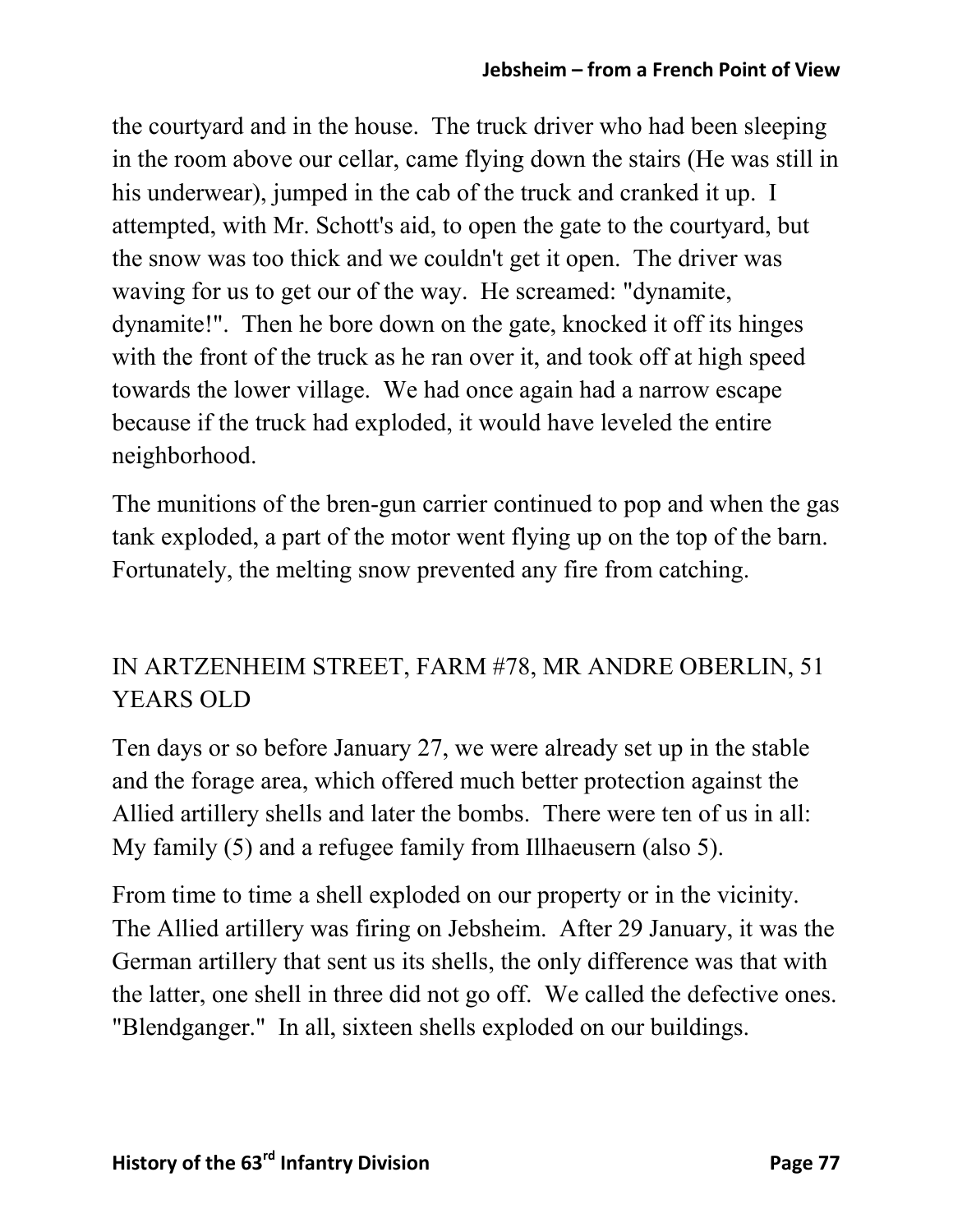With us was a German soldier, an Austrian, who had put down his rifle and his gun belt, He wanted to be taken prisoner. Papa took his rifle from him. On 27 January at about 0800 hours (8 AM), the first American soldiers came into our courtyard. A few of them spoke German. One of them asked my father, "Are there any enemy soldiers here?". My father replied, "one, I will get him for you.". He got the Austrian and led him to the Americans. Then my father said, "I will get you his rifle". He went to the barn and brought the rifle to the Americans who led the prisoner away.

Around 1100 hours (11 AM), French soldiers with three tanks arrived. At the intersection of Artzenheim and Grand Rue, a tank pointed its gun towards the upper village, another towards the lower village, and a third towards the cemetery and Artizenheim.

A few French soldiers went up to the attic. I accompanied them. By lifting up the tiles, they hoped to see what was going on over by the cemetery. I had some binoculars and looked out at the same time under a raised tile. On the first path beyond the cemetery, less than 100 meters away, German soldiers were busy digging in., The French soldiers fired on them and killed several.

The same day, the French advanced towards Artizenheim, but did not reach the Roman way. They had to turn back. On 28 January, the Germans launched a counterattack from Hardt Woods and came at us with tanks and infantry as far as the edge of the cemetery. The tank "Alsace" positioned in Nussbaumer Garden, was destroyed and its men killed. A French soldier trying to exit through our courtyard was killed by a German soldier hidden behind the wall that closes off the garden. At the same time, a shell exploded in the stable where we were, killing a soldier and a cow.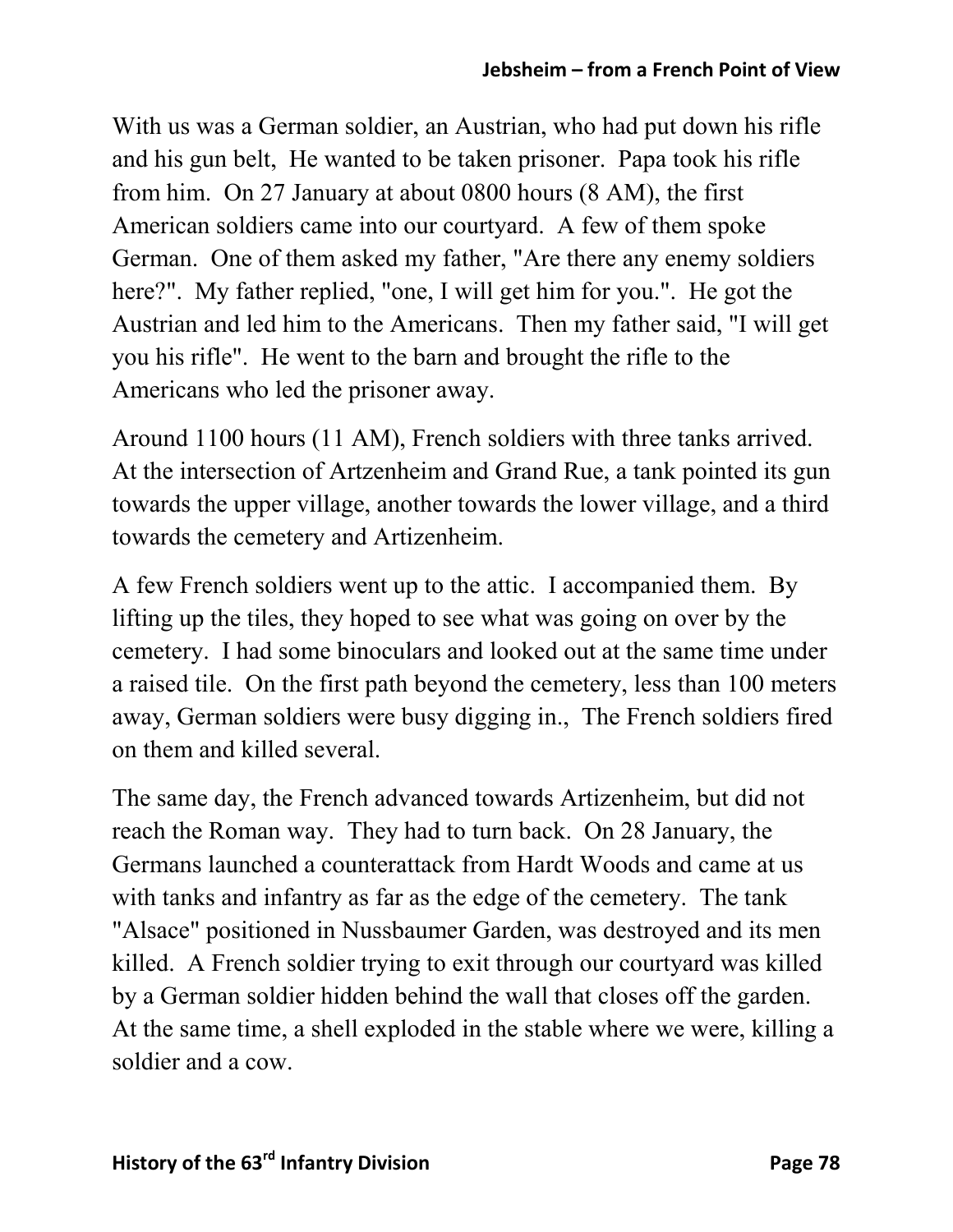On 28 and 29 January, the French set up a command post in our house and civilians were denied entry. In out courtyard, there were ten tanks assembled, ready to leave.

From the cemetery, the Germans continued to fire at our roof because the scouts were scrutinizing the countryside. A legionnaire, who spoke German very well, screamed through a megaphone: "Give up, or we'll come at you with tanks." A tank followed by a legionnaire moved forward towards the cemetery. Some Germans came out, arms in the air, and were taken prisoners.

On 30 January, after the attack on Hardt Woods, a large number of the dead, nearly 100, were collected and laid out in front of the cemetery to be buried later. The wounded were brought to our house. The kitchen and corridor were filled with wounded who received their emergency treatment here before being transferred elsewhere. But many of them, some of who were horribly mutilated, died in our house.

In spite of my youth, I was 13 at the time, I didn't know what fear was and I was always to be found among the soldiers. Adopted by them, I became their mascot. They taught me how to use all the weapons and organized shooting matches with cardboard targets for my benefit. Thus all that spring and the beginning of the summer, together with other pals from the village, I collected weapons and munitions that were lying in great profusion all around our place and organized games of "little wars." We shot the German "Mauser", the American Garrand Rifle, machine guns including the German MG452; we launched grenades, took apart all kinds of shells to get the powder, set fires in shell holes that we had first filled with ammunition- entire strings of machine gun bullets. We did this to have fun from behind our shelters and to show that we knew how to make explosions just like big people. We took apart the treads of tanks to play marbles; we set off smoke shells that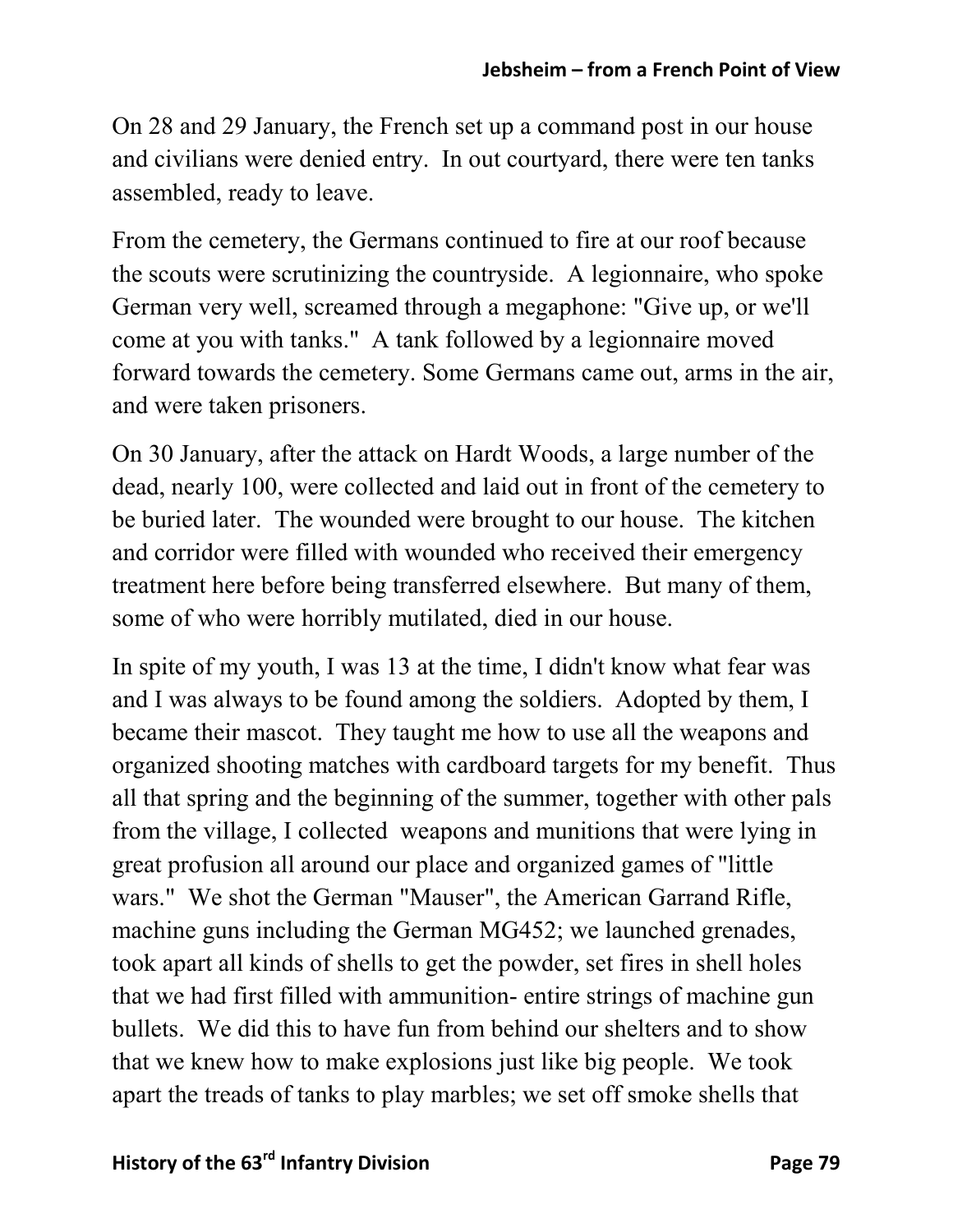were one meter tall by rubbing the cover as one strikes a match. We did all this in a mockery of safety rules and in spite of the anguish of our mothers. It took an accident and the death of two young men of the region before the authorities took measures to stop these dangerous games.

## AT THE CORNER OF ARTZENHEIM STREET: THE BUSSER GROCERY STORE AT #76 GRAND RUE, MRS. ROSE GANTZ

I was 25 at the time. The cellar of our house had walls that were 60 centimeters thick, and so had been converted by the authorities into an air raid shelter for school children. But since the children were no longer going to school, we fixed the cellar so that we could live in it and be safe in times of danger.

The doors and windows of the house wre barricaded with mattresses, planks, and objects of all kinds. Little by little neighbors and friends sought refuge at our house so that we soon had fourteen people living in our cellar: My family (3), and Emile Ludwigs (4), J. J. Baltzingers (4) and the Klacks (3). A man from Jebsheim who had been forced to join the Wehrmacht, was also hiding in the cellar, behind a cask.

My mother prepared the meals. If things were calm enough, my sister would go a few houses up the street to bake bread. Today, the house she went to is the Ernest Oberlin house. It was the location of the toilet in the back of the courtyard that worried us most because it was inaccessible during fighting and we had to make do with buckets.

And then on 27 January, if my memory is correct, in front of our house, on the border of Grand Rue, there was an enormous German tank parked in our courtyard awaiting repairs. An anti-tank barricade (Panzersperre)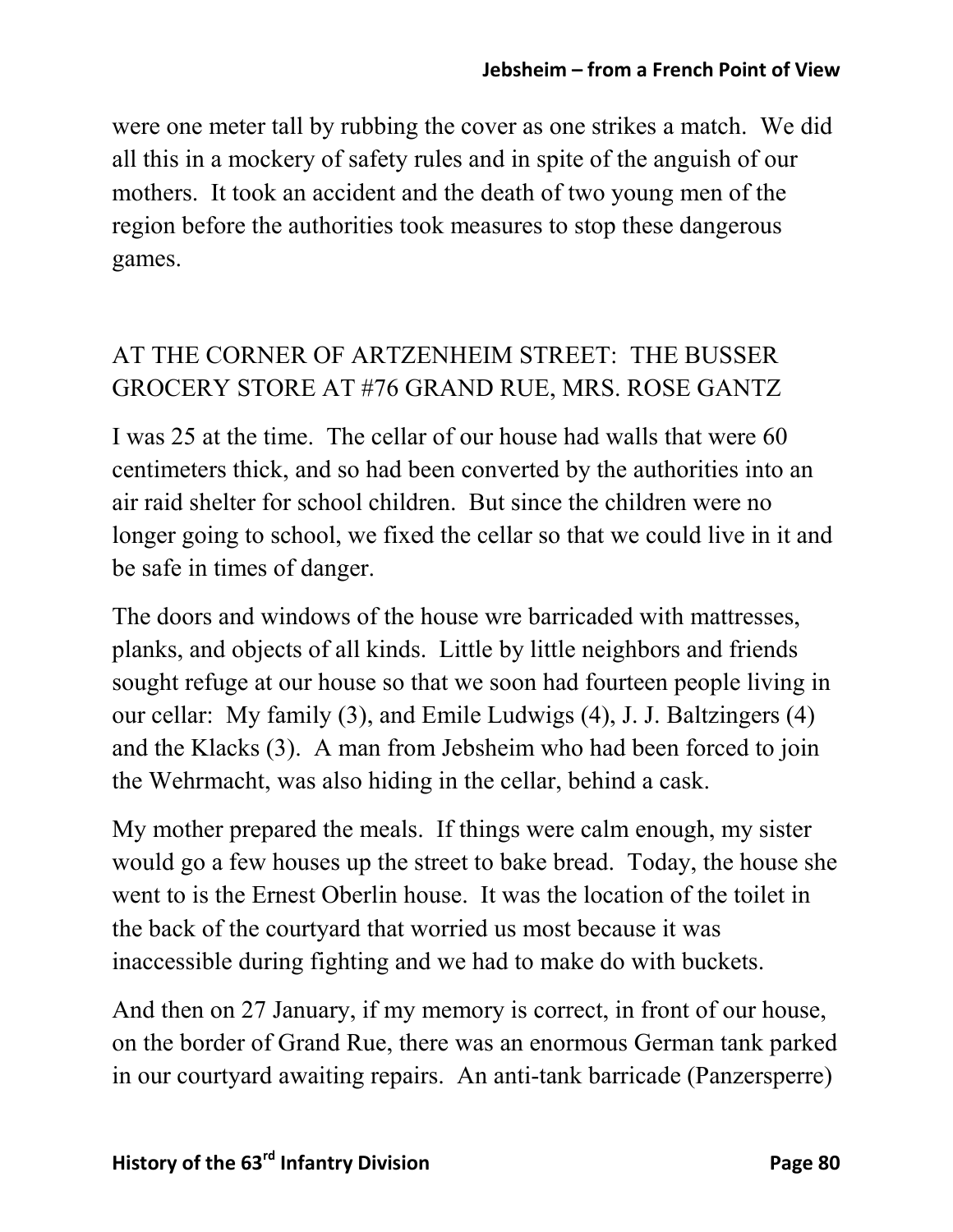closed the street off a few meters farther to the south. Suddenly a shell (or a bomb) hit the big tank and knocked in the front of our house, which faced the street side. The wooden floor was not very solid and a cloud of dust and debris invaded the cellar. We were covered with dust, but fortunately no on was injured. We quickly plugged the holes with kapok, vegetable fibers and mattresses because it was cold outside and because other explosions might injure us.

One day, two German soldiers came into the cellar. They wanted to put on civilian clothes and hide, but other Germans came in behind them and dissuaded them: "This place is not safe!" Then they all went out. A few instants later, my sister coming back from baking the bread, told us that one of the Germans was lying dead in the street. She had also seen soldiers covered in white sheets going up the street, hugging the wall.

However, what really intrigued us, is that except for those two Germans, no other soldier, Allied or German, came into the house even though we kept hearing rifle bursts from the courtyard and the nearby Artzenheim Street. Later I believe that I discovered the answer to this mystery. The only opening that went to the exterior to the house was the window of a little room off the courtyard. The window was in pieces. In that room, we had placed a funereal wreath in memory of a schoolmate who had been forced to join the Wehrmacht. We had just received news of his death. We had placed this wreath, without really thinking about it, on a kneading trough used to make bread. Looking in this room from the courtyard, this arrangement resembled a coffin covered with a wreath and it is quite possible that the soldiers from both sides, busy killing each other in the courtyard, the workshop and the street, felt obliged to respect this place.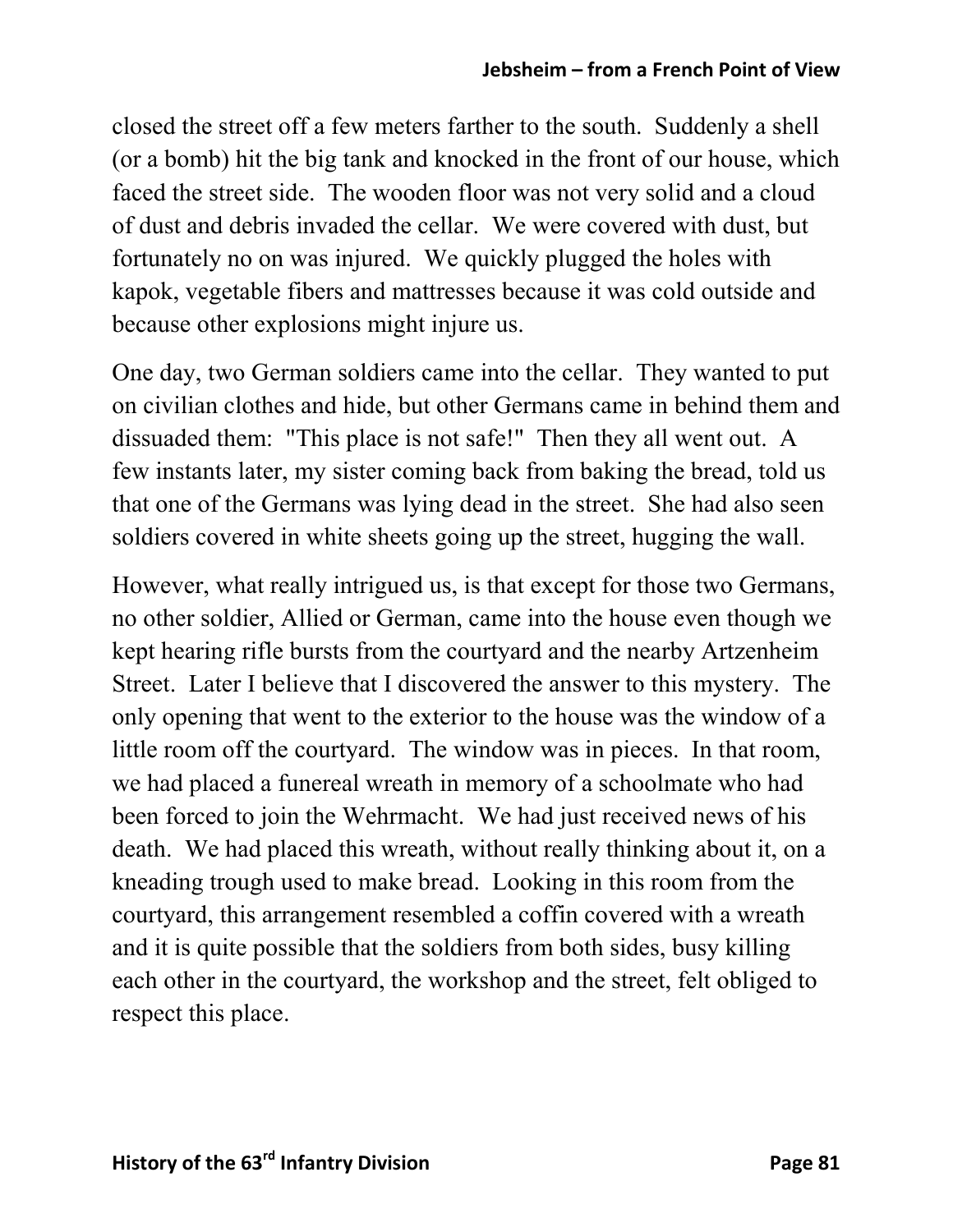This may also explain why all the reserve stock of our grocery store, piled up in the courtyard, remained intact, allowing us to serve our customers barely two weeks after the conclusion of the fighting.

### ON THE FARM AT GRAND RUE # 40, MR EDGAR BENTZ, 58 YEARS OLD

In our courtyard, the Germans set up an ack-ack, and another in the courtyard opposite, at Mr. Henri Hug's.

On 23 January, the day after a bomb fell on East Street (la rue de l"Est), the Allied heavy artillery fired on our property. Then the Germans removed the two ack-acks, painted them white and disappeared with them.

We moved into the cellar with the Adam family. There were seven of us in all. Some Germans soldiers with a cannon that was being pulled by a mule, came into the yard. Their servants came to us looking for milk and asked us not to make a fire in order not to be spotted by Allied artillery- they would drink the milk raw. They confessed to us that they had only 80 shells left and that after those it would all be over. And, indeed, they fired several shots, but the next morning they too had disappeared.

In the neighboring house, #42 (today Leon Schweitzer's), lived the Merius family, refugees from Illhaeusern. Every day I took them milk, going through the garden that runs along Grand Rue. In order to look very "civilian" I always put on an old black overcoat that belonged to my grandfather and a cap. On the morning of 28 January, if my memory is correct, when I brought the milk, I saw the two Merius girls speaking English with American soldiers, and there were still Germans in our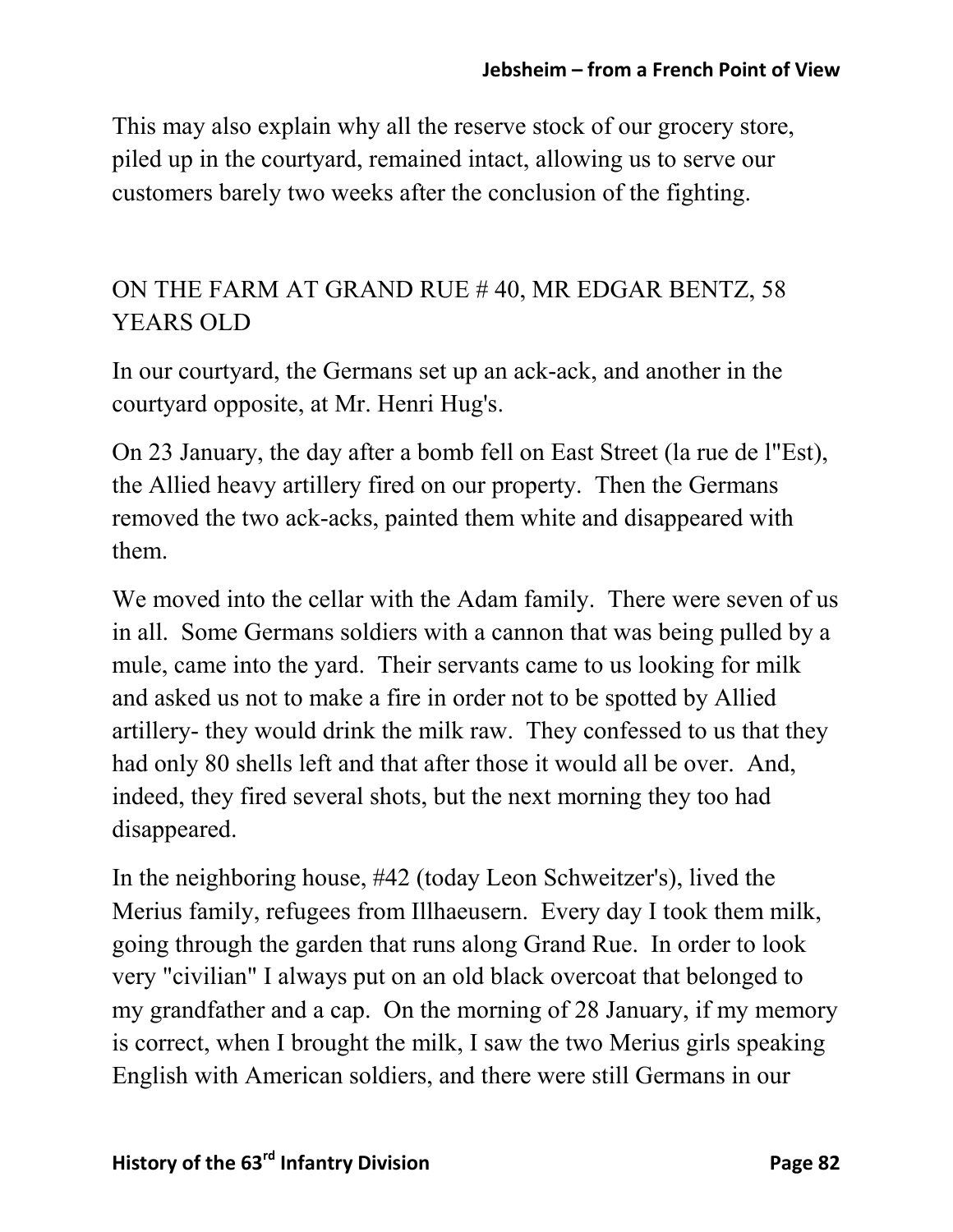#### **Jebsheim – from a French Point of View**

house!. Back home I didn't breathe a word of what I had seen at the neighbors. Risking a glance out of an attic window, I saw in the Grand rue, by the church, two tanks pointing their guns towards the upper village. I came back down quickly, because the slightest movement of the curtains might bring a spray of machine gun fire our way. A short time later, our house is besieged by Americans who come in through the windows on the north side and by a small nook between the house and adjoining buildings. They take aim at us, line us up against the wall, and ask us if there are still any enemy soldiers at our house. I have to make an inspection of all the floors in the house, lamp in hand, followed by a soldier with a machine gun. Of course the house is empty. But just then, in a back corner of the courtyard, the hens began to cackle in a little shed. The soldiers become nervous and look at me. I assure them that there is no risk and go towards the shed, with the soldiers following me, ready to throw grenade--but in the little hut there are no Germans. The Americans lower the machine guns and I feel more at ease.

Then came the quartering of the Allied troops, for several days, because the upper village has not yet been liberated. Now it's the German shells, coming from the southeast, that sprinkle our farm. Later, we counted thirteen shells of all calibers that had hit our buildings and seventeen in the garden. When a shell knocked out a wall of the cellar where we were staying, it became impossible to stay there. I took my sled, we piled on the suitcases of the Adam's family and the only things of strict necessity and started out on foot towards the lower village. In front of the church, the temporary shed being used by the baker Obrecht was still burning. In Ostheim Street, people screamed at us;"Where are you going? It's over! It's over!". But we had just experienced the opposite and we continued to walk towards the mill. At the bunker, going out of the village, some French soldiers took us on their truck and evacuated us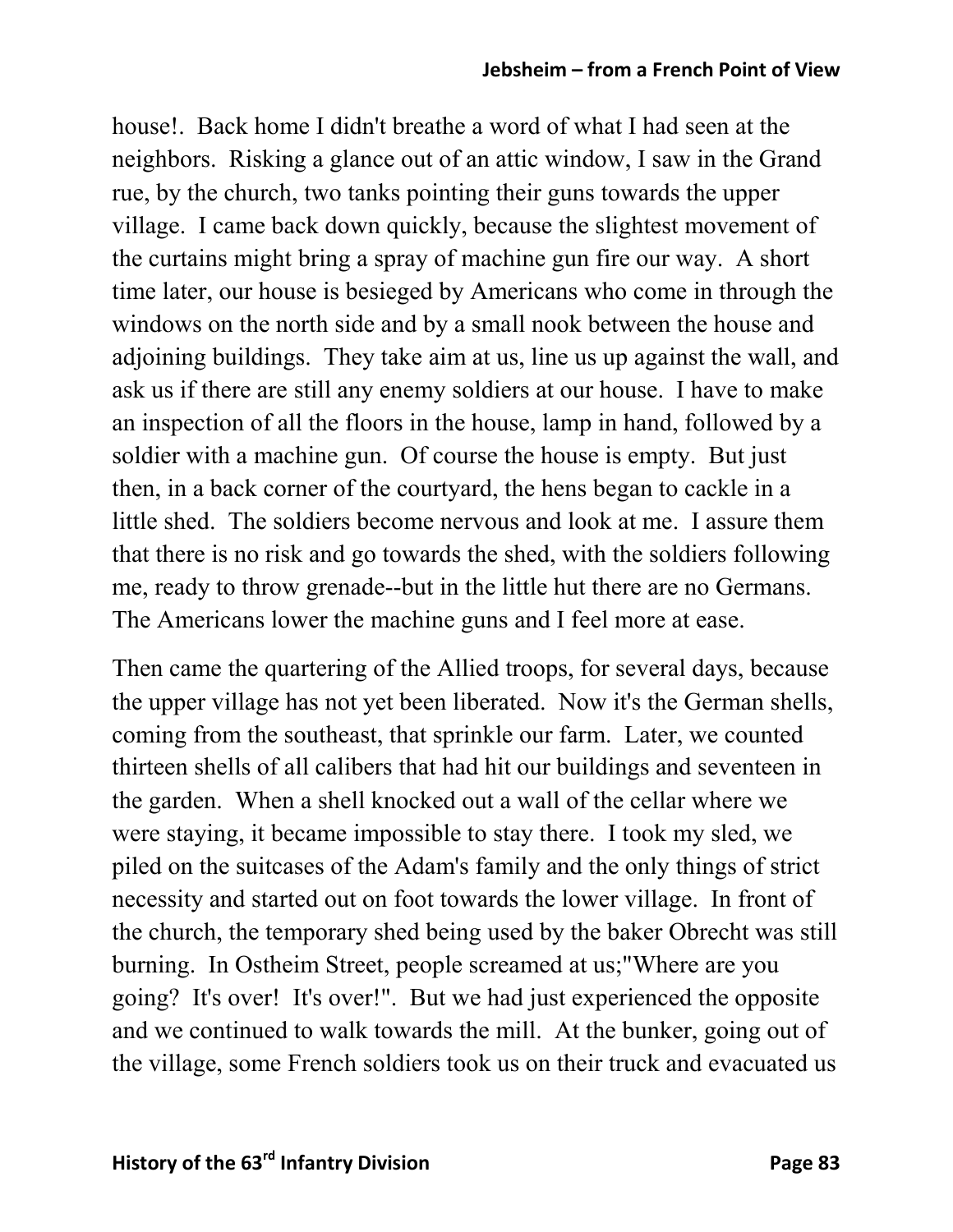to Ribeauville. The Adams family remained there, whereas we went to live with some relatives in Riquewihr.

### ROBERT HUSSER'S FARM, GRAND RUE #34- MRS ALICE RITZENTHALER, nee HUSSER

I was 12 at the time. On 28 January some Allied soldiers invaded our house by coming in from the neighboring house, # 36. The two houses are separated by a gallery one meter wide that cannot be seen from the street and communication between takes place through two windows. The soldiers got into our house by placing a plank on the ledge of the two windows in order to surprise the German occupiers.

On 30 January when the fighting in the upper village stopped, I left with my father and several French soldiers from the neighboring house to check on the livestock that had not been fed for two days because the Paul Bentz family had taken refuge with Mr. Henri Oberlin. Coming back home at 1600 hours ( 4 PM) I was wounded by a shell exploding in the courtyard. I felt warm blood running down my back. Someone came to my aid, In the street, in front of our house, a tank was posted. French soldiers took me to it and lifted me onto the tank that took me to Osthem Street to Sembach's house- today the house of Andre Zimmerlin- where a nurse gave me emergency treatment. From there I was taken to the Guemar School where a surgeon, after cutting a large hole in my clothes, operated on me on the spot. I had a hole from my shoulder blade to my lungs, but my spinal cord was intact.

Then I was taken to Selestat to the cellar of a house that had been converted into a hospital. I remained there without care. My wound was becoming infected. This provisional hospital was hit by a shell and burned while we were in the cellar. Then I was evacuated to the Pasteur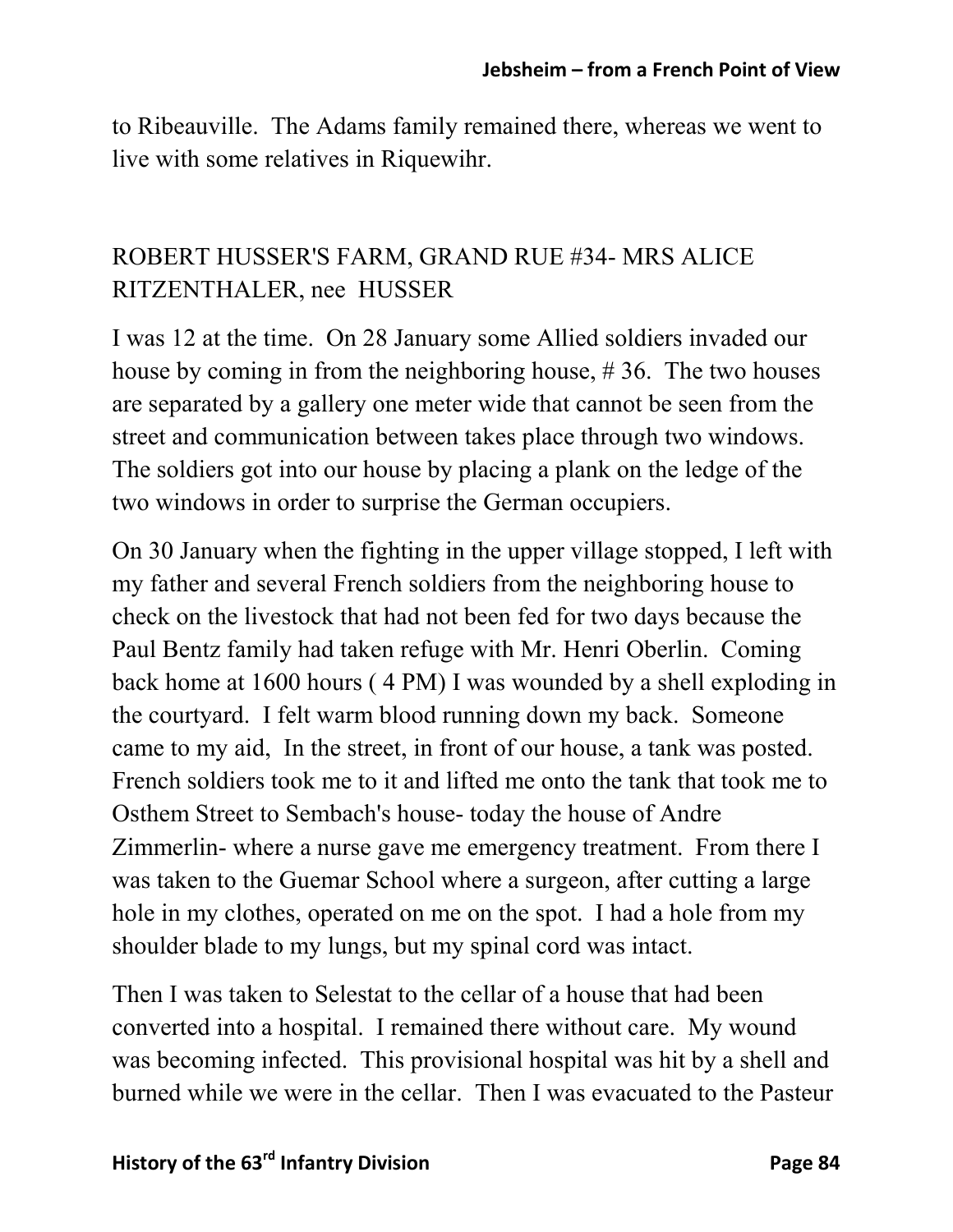Hospital in Colmar with two other women who were wounded in the battle of Durrenentzen. I remained for three weeks in the cellar of the hospital where the doctors finally succeeded in curing my wound which had been seriously infected.

On 5 March, my birthday, we were brought up from the cellar. For the first time since mid-January when we had taken refuge in the cellar of the house where I was born, I slept in a real bedroom again!

### FARM # 36, GRAND RUE, MR. PAUL BENTZ, 59 YEARS OLD

In January of 1945 my family lived in #36 Grand Rue, in a house that belonged to an aunt of my mother's because our farm had been entirely destroyed by German artillery in 1940. There were three of us and we had taken in the Haeberle family (4) from the restaurant of the Ill in Illhaeusern.

When a bomb fell in East Street (La rue de l'Est) on 22 January, we took shelter in the cellar and stuffed up the windows and doors with planks and sacks of wheat. When the explosions became louder and more and more frequent, we covered our heads and ears with a quilt to soften the noise.

But, when a shell knocked out part of a wall in the house we had to leave. We went across the street where Mr. Henri Oberlin took us in. The farm where he lived had stables with solid walls. Moreover, Mr. Oberlin had put the main door of the barn across the entries and windows. Soon there were more than forty of us over there. We were very packed in and three men had to sleep over behind the communal bulls that Mr. Oberlin was raising. It was Mr. Paul Haeberle who did the cooking for us on a stove put together with pieces of metal that he had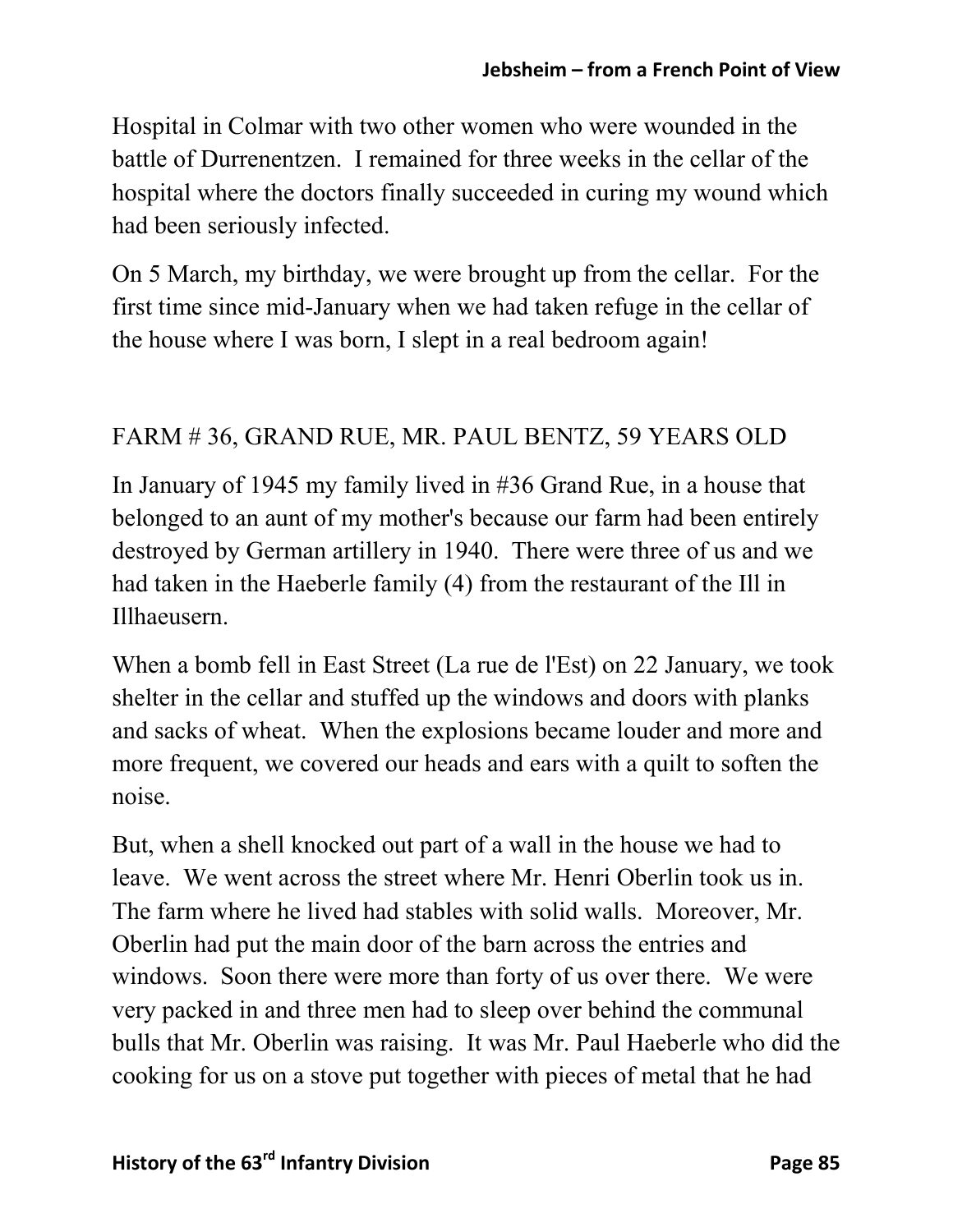found lying about. Thanks to a ladder placed against a wall, the neighboring family, The Henri Hugs, communicates with us and sleeps with us at night. As for hygiene, it was distressing. One toilet in the courtyard, and during the last days of fighting when no one could go out in the courtyard, Henri Oberlin, with a bucket and pots, had to look out for the person who was in the biggest hurry. Fortunately a hand pump was in the stable and furnished us with the water necessary for cooking and bathing.

During the last two days, the noise of cannons, machine guns, and various explosions did not cease. At every moment, we received news of farms that were the prey of fires and we began to despair of coming out alive.

Finally on 28 January, Sunday, the sun came out and the first French soldiers appeared in the courtyard--it was safe to go out. Three of our young men started singing the "Marseillaise" and Aunt Haeberle took out the French flags that she had always carried under her skirt. Mr. Oberlin had to temper the general joy because the upper village had not yet been liberated and the Germans might come back!

Two days later, we spotted with astonishment and joy a resident of Jebsheim among those wearing French uniforms. It was Mr. Jules Fleith. Resigned, but happy to be still alive we moved into our temporary house at #36 and set about making it livable. My mother, whose optimistic attitude had returned concluded. "Now we will be happy because after what we have been through these last days, nothing terrible can ever happen to us again."

Our new farm has been rebuilt on practically the same spot where the old one stood, that is at #55 Grand Rue.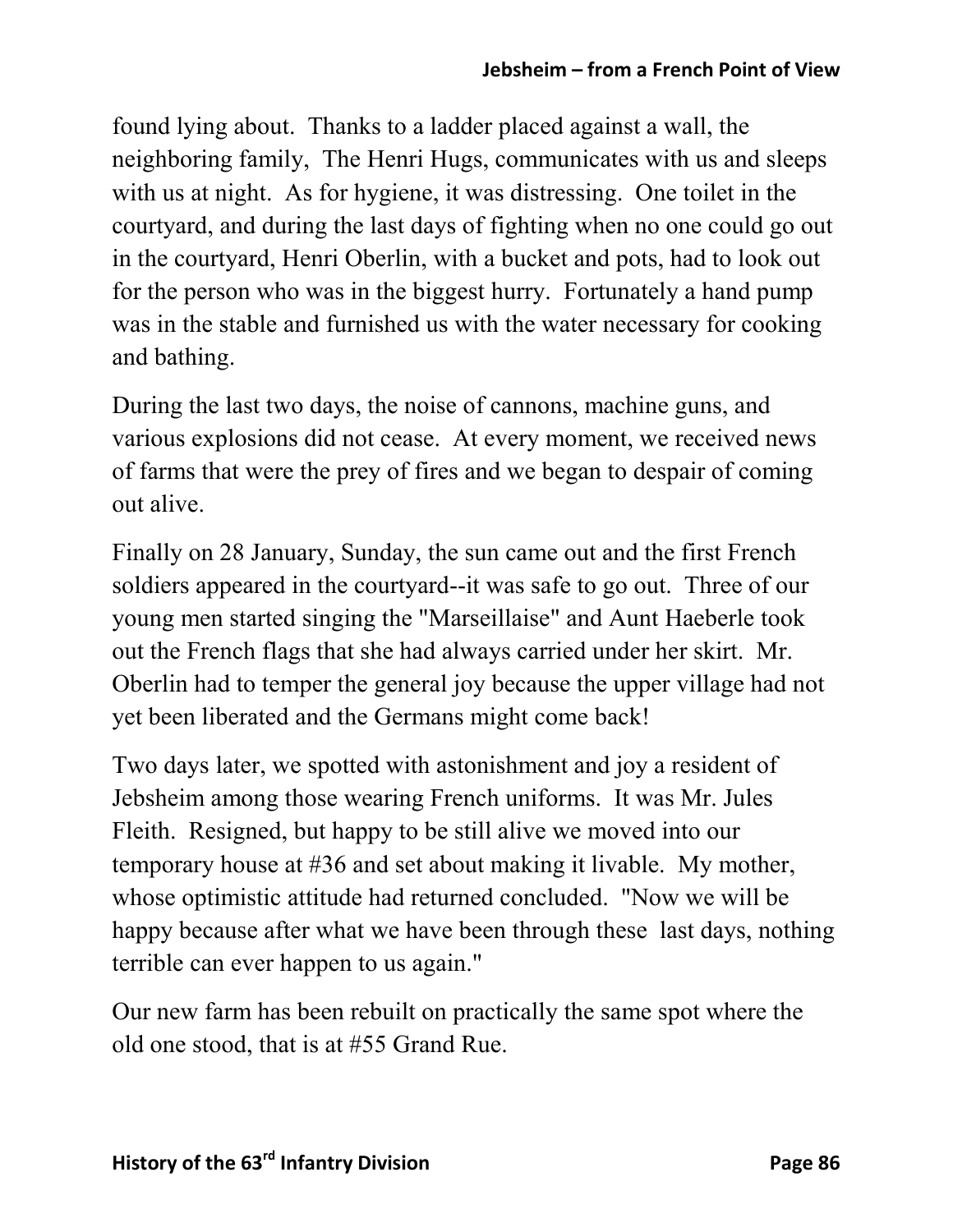## IN THE FARM AT # 33 GRAND RUE- MR HENRI OBERLIN, 72 YEARS OLD

Before 1940, I lived at City Hall with my family. I was the beadle of the village and also looked after the communal bulls. In 1940, German artillery destroyed the City Hall, the stable and also my farm. I then moved with my family to the farm that is now #33 Grand Rue. We had five bulls in the stable to take care of.

And then came January 1945!!

Our stable is very solid, with a cement roof and thick walls. What's more, it is protected on the west, north and east by other buildings that form a screen against the shells and any kind of explosion. Towards the courtyard on the south side, we had placed the barn door as protection. Whole families came one after the other to join us until we had 20, then 30, then 40 and by 30 January we had 51 people living with us. Everyone slept in the stable and the forage room. Some had to sleep back of the bulls and others spent the night on a bench or chair. I still remember a girl, Lucie Husser, who was handicapped and had nothing but a little stool on which she sat night and day!

We got water from the house, and during the last days, from the hand pump in the stable. The toilet was in the courtyard; food was prepared in the stable on a makeshift stove. We even managed to make bread. In the beginning of January, we had collected the sacks of wheat in the commune and Spitz Mill gave us flour (without tickets) with which our baker, Chary Obrecht, was able to make us sufficient bread. Of course, on 27 January, the bread delivery stopped. As for meat, we were supplied on the spot because two bulls were killed in the course of these memorable weeks.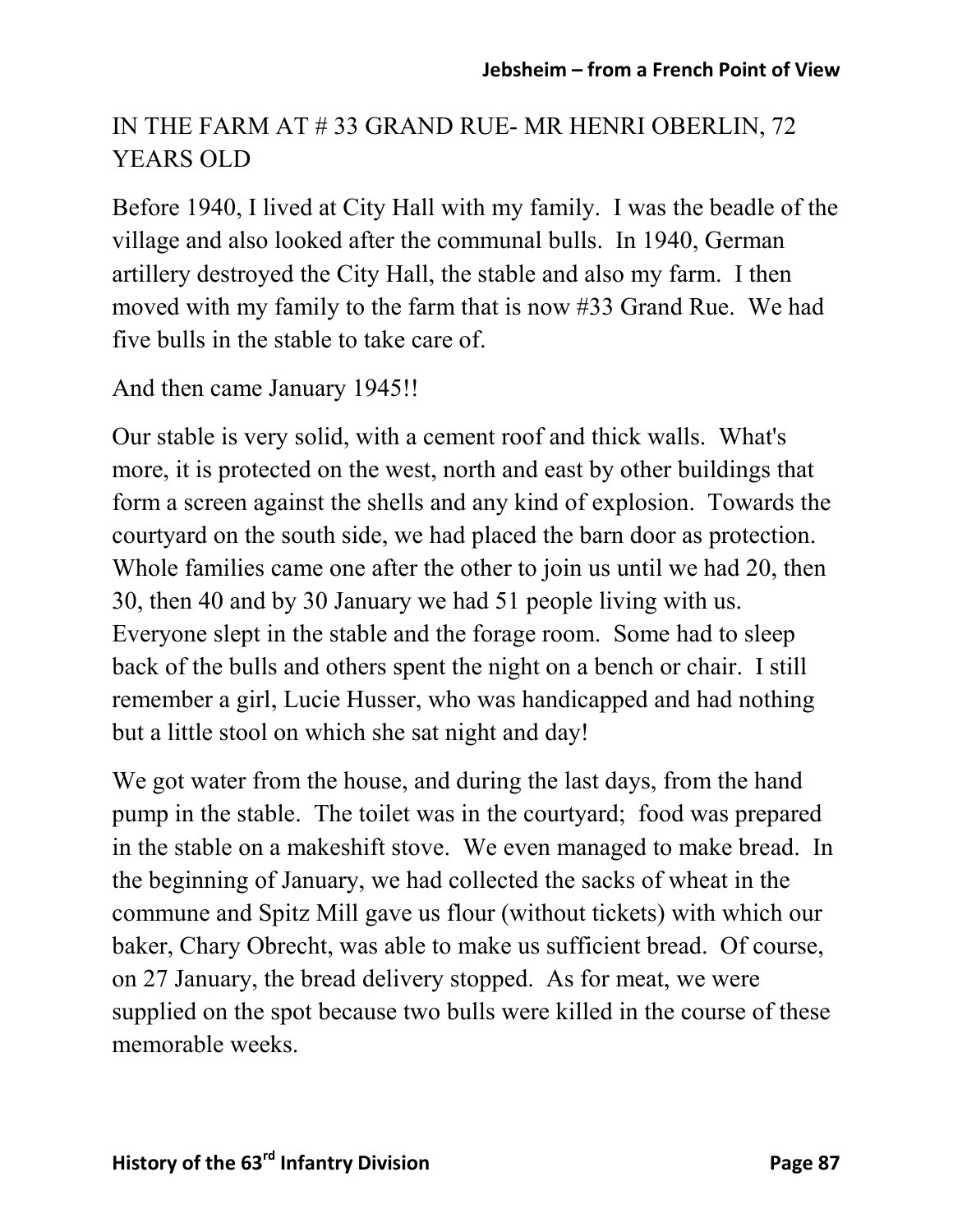And who did the cooking for the forty to fifty people who had to be fed? None other than Mr. Paul Haeberlin, the chef from the famous "Inn of the Ill" (Auberge de I'Ill) from Illhaeusern! A refugee in Jebsheim since November-December 44 with his father, his mother--she was originally from Jebsheim--and his aunt. Although Mr Haeberlin was not yet world famous, he performed to the satisfaction of all concerned. If the little special original dishes were not yet to be had in our branch of the Inn of the Ill, on the other hand, the price of a meal did not matter since the menu was free!

We had Mr. Feuerbach of Illhaeusern with us also. He had been wounded 22 January by the bomb that fell in East Street (rue de l'Est), but he did not want to be evacuated and was looked after by my sister. Berthe.

On the farm proper, we did not have any German soldiers, but I saw a lot of them, the young "Edelweiss" going along the walls in Indian file on their way to the Ried where, it was said, the Allies were.

Beginning 27 January, no one left the stable any more. except for two or three men who went out during moments of calm to see what was going on. On 27 January, the first Allied soldier came to the farm. He was a French lieutenant coming from Riedwihr Street, by way of the garden located to the west of our farm. He asked questions, then left immediately. He returned several times. At one point, I noticed that every time he came, alone or with his driver, gunfire came into the courtyard from the neighboring farm #31.. On the other hand, when one of our men, that is, a civilian, was out in the yard, nothing happened. I pointed this out to the lieutenant who said: "It's an isolated sniper- I'll take care of it". He left and returned with a few soldiers, hugging the wall so as not be seen, slipped into Boeschlin's farm and a few minutes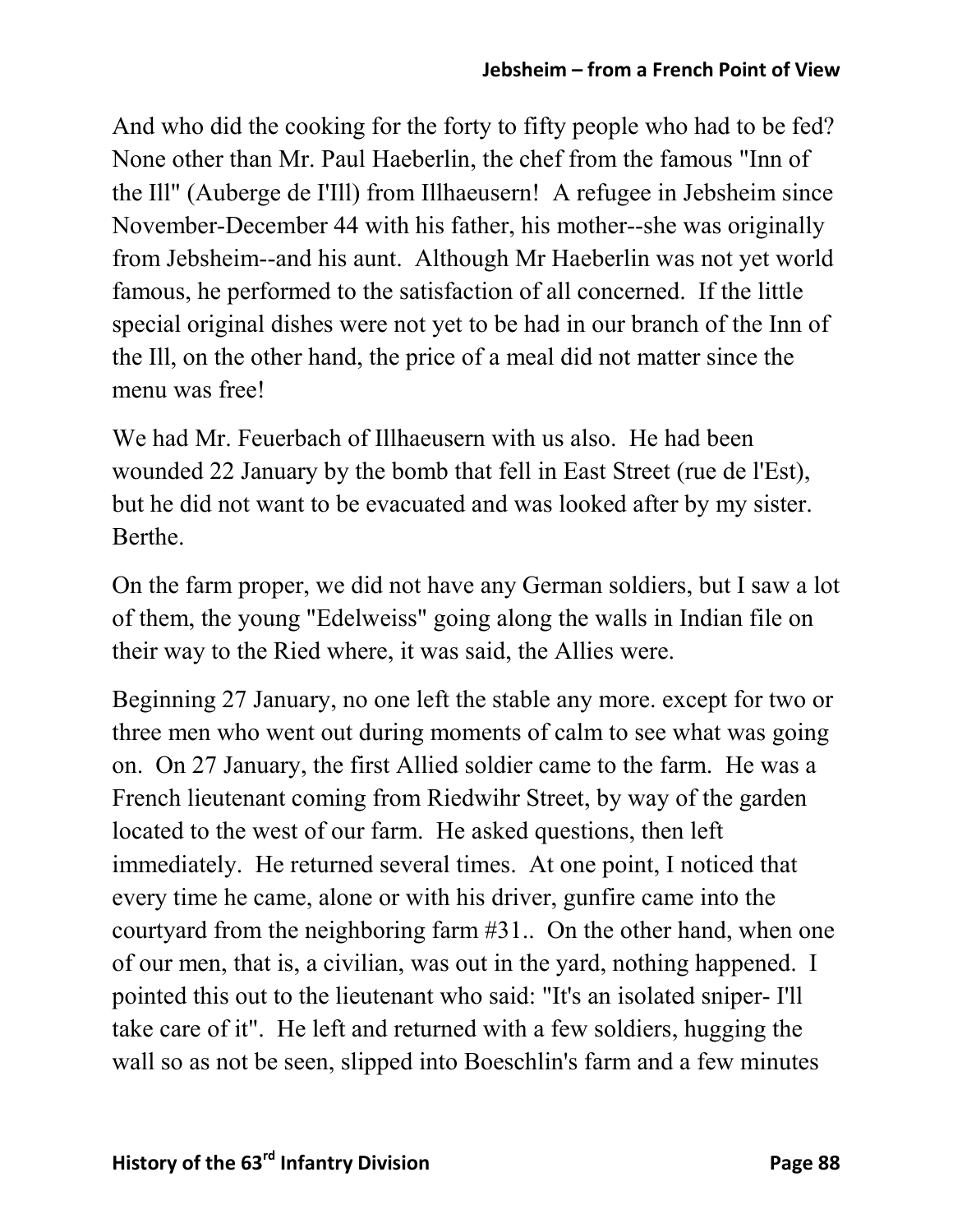later, it was all over. The German who had been firing at us, after having raised a tile on the roof of the building opposite us, became quiet.

On 28 January , French troops occupied our farm--everything seemed over, at least in our neighborhood. Towards evening, the fighting ceased in the village. We saw our fellow citizens leaving their neighborhoods in the upper village, leaving behind them their houses in ruins. Some of them moved in with us.

Then the long file of German prisoners passed, dejected, exhausted their heads lowered.

After 30 January some Americans quartered with us. Having placed a tank in front of a window, they came in and out of the window by climbing on the tank. They had stopped up all the doors and forbade entrance to the house to civilians.

It was then that they collected a number of their dead in our courtyard. They brought the dead by the jeep loads and put them on two big trucks, as you see people here loading bales of hay or sacks of potatoes. Thse trucks would be full to the top with frozen, packed bodies held together by a heavy rope. What an unbearable and unforgettable sight for all who were there!

# AT THE END OF RIEDWIHR STREET, HOUSE # 31, MR ERIC ENGEL, 74 YEARS OLD

Before 27 January, it was the Allied artillery that fired on our neighborhood. The German transmitting station, located in the house at #23, Riedwihr Street, was the target, but the trajectories were for the most part too short. and many shells fell in the fields to the west of the village.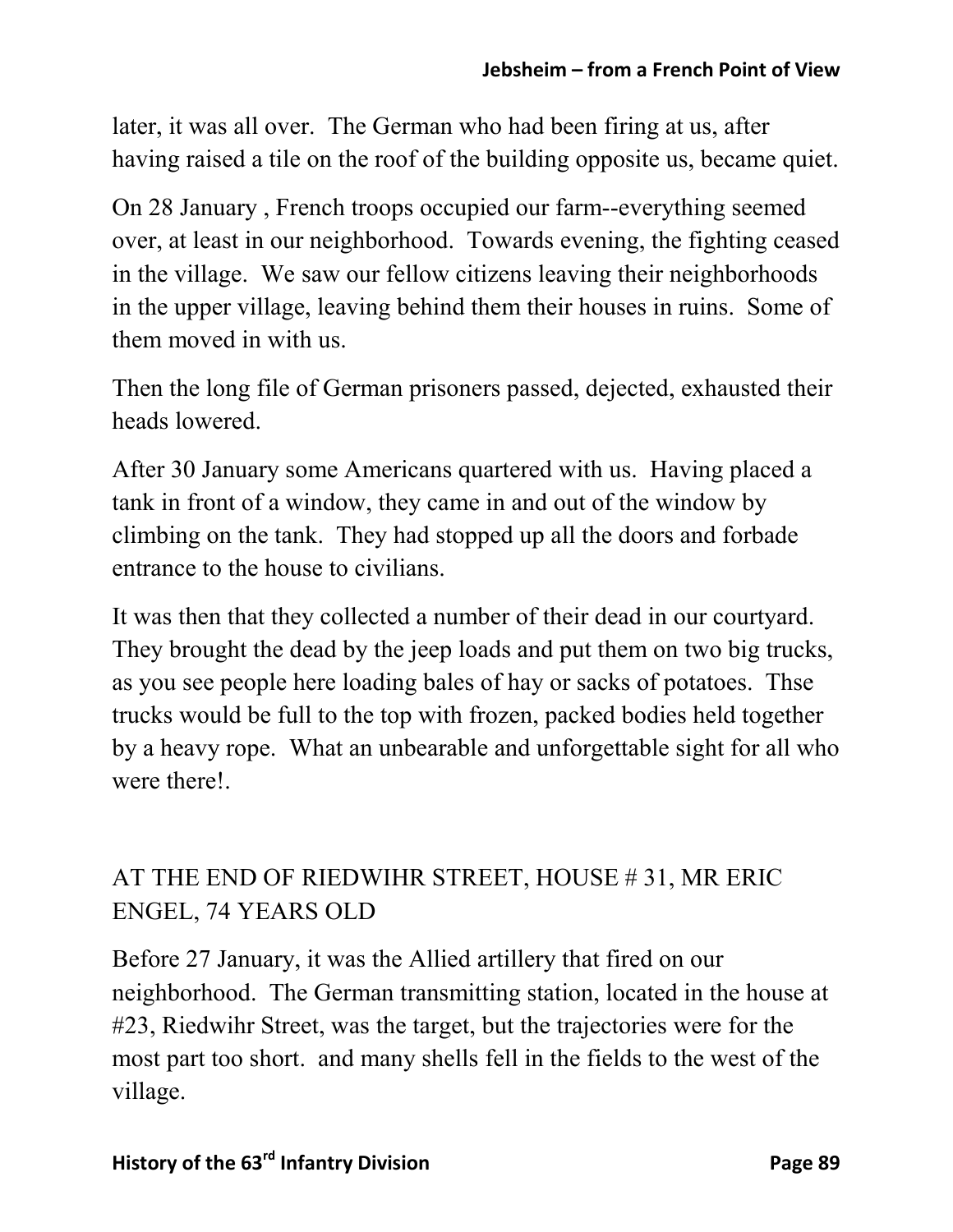The first Allied soldiers who arrived here were French with tanks and legionnaires, one of whom was from Cernay. There was also a Moroccan captain. The Germans were still in the Meyer sawmill, very close by, and the two sides kept shooting at each other.

I was going to take refuge with my sister in George Herrmann's stable at #20 because it was more solid than our old house. There were still Germans over there. When the fighting got closer, the Germans left. But the situation changed every minute--there were advances and withdrawals--and when the Allies had to pull back again, the Germans returned to Herrmann's farm. Then George Herrmann would get angry and yell at them saying: "I fought in the war of 1914, but not like this!. There are thirteen of us civilians here--we are going to be massacred!" Finally the German officer said: " Very well, we will leave!". And indeed they went away.

Slowly Riedwihr street is occupied once and for all- the French arrive and remain. They parked their tanks at the end of the street and go several times towards the upper village where the battle is raging, then return. But isolated German snipers manage to destroy two tanks, one of which was in front of Albert Rieg's house at #23. I also remember that before the French arrived, I had gone once again quickly to the hayloft to throw down some hay for the animals. Later a Frenchman told me: "You, I saw you with my binoculars, throwing down hay, and I could have shot you like a rabbit!"

After 29 January many shells coming from the Rhine fell on and near our property.

IN RIEDWIHR STREET, THE MEYER SAWMILL-FARM AT #29, MRS LISBETH FONDADOUZE-MEYER, 64 YEARS OLD.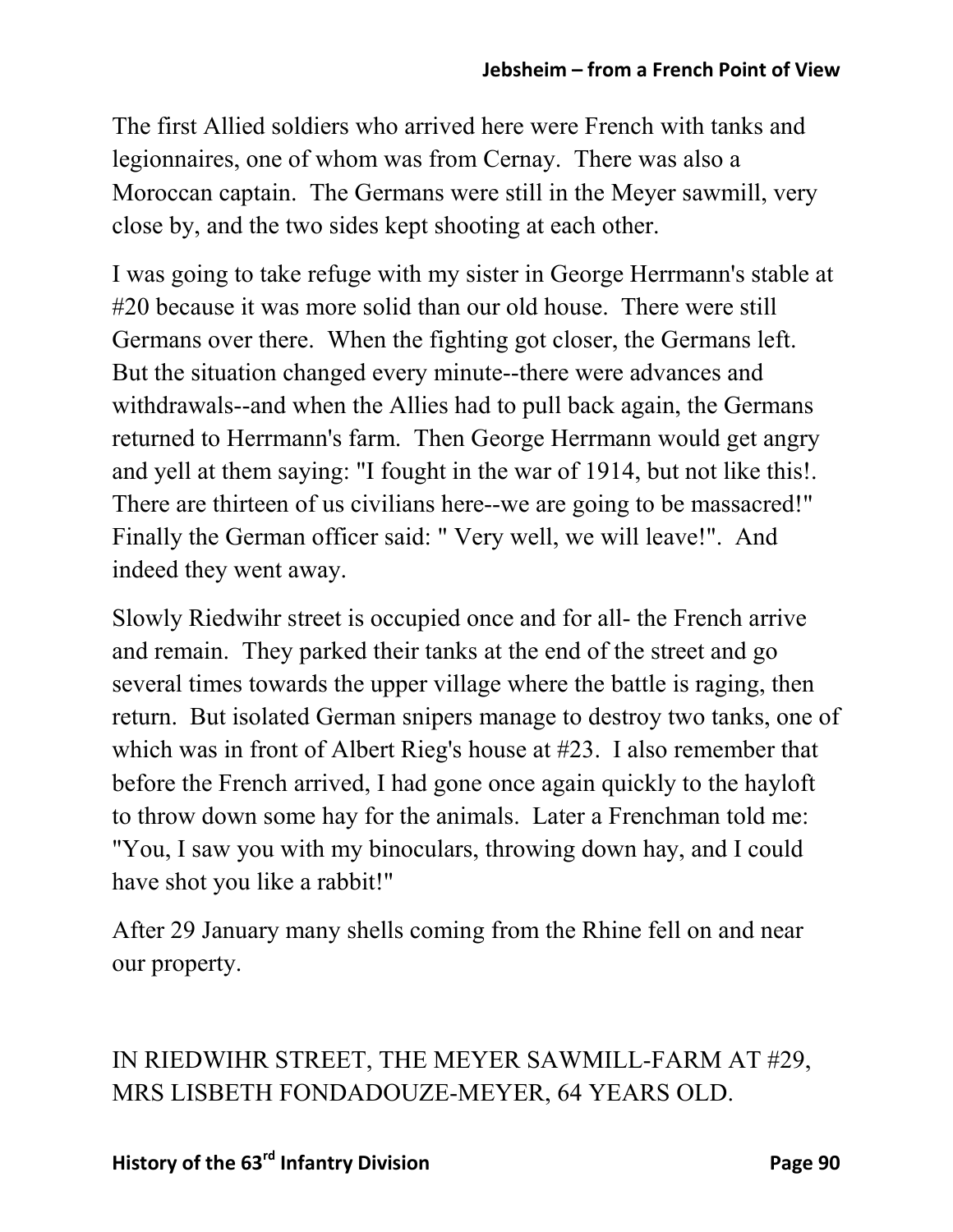We had been sleeping for several days in our barn-cattle shed on the other side of the feeding troughs, where the food for the animals is prepared.

There were seven of us in all: my father, my mother, the Ritter widow and her son, Marcel, Sigmund Selig and myself. My parents slept on a mattress while all the others slept on hay that my father changed every day.

One evening--we knew that the French were not far away- the door opened and a German soldier entered. He was a tall fellow, about 40, very nervous. He said, "I want to stay here- the French arrive tonight- I can't take it any longer and want to be taken prisoner!" With that, he fell to the floor like a dead weight and went to sleep. Early in the morning- it must have been 27 January--he was still sleeping. Papa, looking out saw an Allied tank on the little bridge of the Saubach, 30 meters from our property and another in our garden, next to the bunker. This was it- the French had come! We waited very impatiently. Suddenly, soldiers camouflaged in white sheets knocked down the planks in the fence, next to the stable, that separated our place from the Durr farm. We woke up the German soldier who went out, hands in the air, in front of papa. But what a surprise we had. The men in white were Germans who, after having withdrawn were attacking now. One of them, an NCO, screamed:"Get back you" to the deserter who, surprised, quickly lowered his arms and disappeared through the opening in the wall.

Papa who saw that things were about to take a violent turn, spoke to the officer. "What good will that do you? You can see that there are French soldiers everywhere! Do you want to destroy everything?" Then the German screamed "Get back in there and close the door. I am putting a guard in front of the door."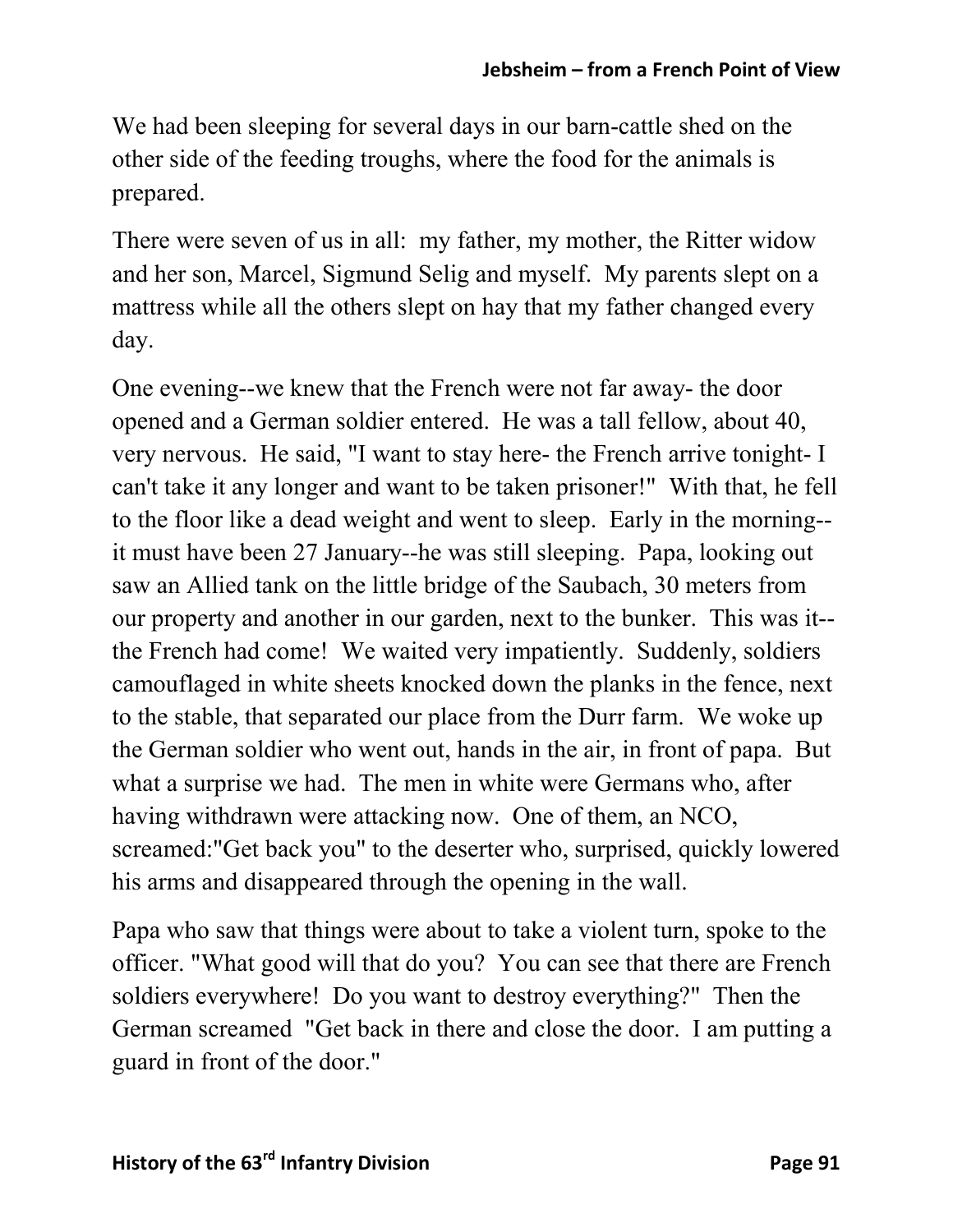#### **Jebsheim – from a French Point of View**

Papa said "Take cover now!" We put covers, quilts, even mattresses over our heads and waited. The silence lasted a good while, then suddenly machine guns burst; there was a real uproar and a German soldier yelled out, "There's a fire over your heads". Then we go up and began to panic. Papa untied our horse, Hansi, opened the door and wanted to let the horse out, but it was impossible to get him through the door, as well as the cow. Outside, the German soldier, who had been guarding the door, lay covered with blood in the white snow. We quickly threw our blankets and quilts in the Durr's garden and got ready to pass through the hole in the wall. But Papa Said; "I am not going to let these animals to die. If we wet the walls and troughs, the frame and hay will burn, but the metal beam and transoms will stop the fire". But no one would stay with him. We went without him through the wall to our neighbor's Albert Durr. The Germans had carried their dead soldier into Durr's courtyard and were standing there, not very pleased with themselves. All six of us went to the Durr's, to their cellar. There were four steps to go down. We waited there, sitting on makeshift chairs. An old lady, known as "schumachera" from next door, was still with the Durr's

Mr. Durr, in spite of a bad leg, was always running about to see what was happening. He saw the Germans leave through the back, leaving their dead comrade in the yard. I was thinking of my father, all alone, in the burning stable.

Suddenly, we heard Mr. Durr speaking French with some soldiers and immediately, the cellar door opened with a great bang, a soldier tumbled down the steps and fell, feet in the air on old lady "Schumachera" who practically asleep screamed "What is it, what is it?". The soldier went back up the steps and left, swearing. He had leaned against the door,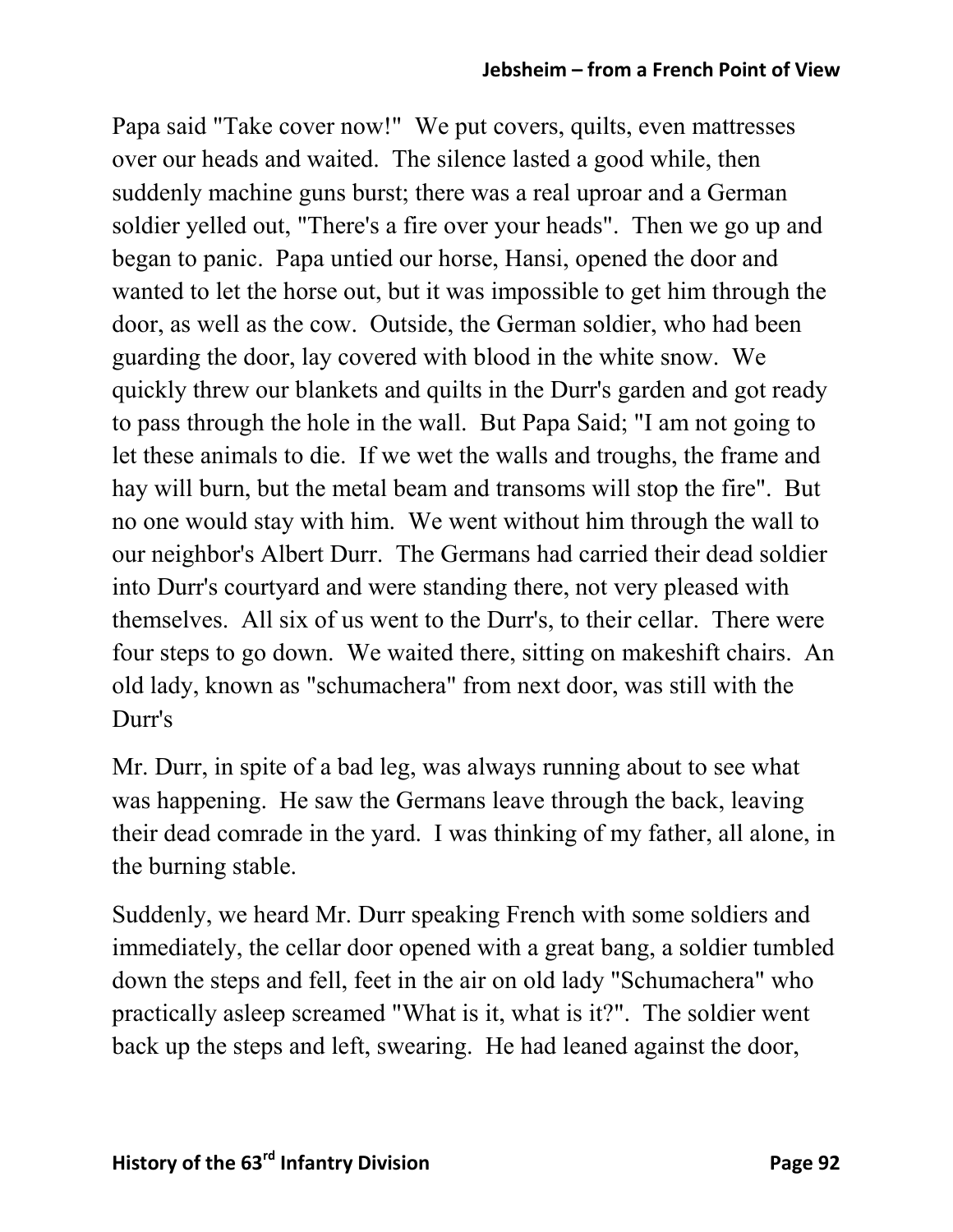which was not well shut, intending to ask Mr. Durr for something to drink.

I went out in the courtyard and spoke to the three or four French soldiers who were there. "Have you seen my father? He was in the burning barn." "There was no one in that barn" "I want to see for myself. Come with me." " Okay, but you go first"

Then Mr. Durr, who agreed to go first, took off, hobbling along with the soldiers behind him, machine guns ready and I after them. The barn had completely burned. The two doors of the stable, of which there remained only the walls, were shut. Mr. Durr called out "Meyer, Meyer". Then the door opened and papa was there, black as a chimney sweep, but alive. The memory of that moment still makes me cry, it was so un-hoped for. The horse and cow are safe also. The frame of the stable, with its tiles, had caved in and the beams, nearly burned up, were lying in the melted snow. Papa stepped over all that and came towards us. The soldiers, who had been so noisy, now were silent. We went back to Durr's cellar. Papa sat down next to mother and began crying like a baby.

He told us later how, with a bucket and the water from a little hand pump in the stable, he had climbed up each time betwen the troughs and thrown water as far as he could to keep the flames from spreading down lower. Then, the pump had stopped working. Fortunately, he found a adjustable wrench to repair it. But during that time, the fire almost got out of control and was already burning near Papa's horse, Hansi, that he loved so. Happily, papa got there again in time to put our the fire and save the animals from certain death.

Unfortunately, the next day, a German shell hit the stable or what was left of it, while my father was watering the horse. He had to resign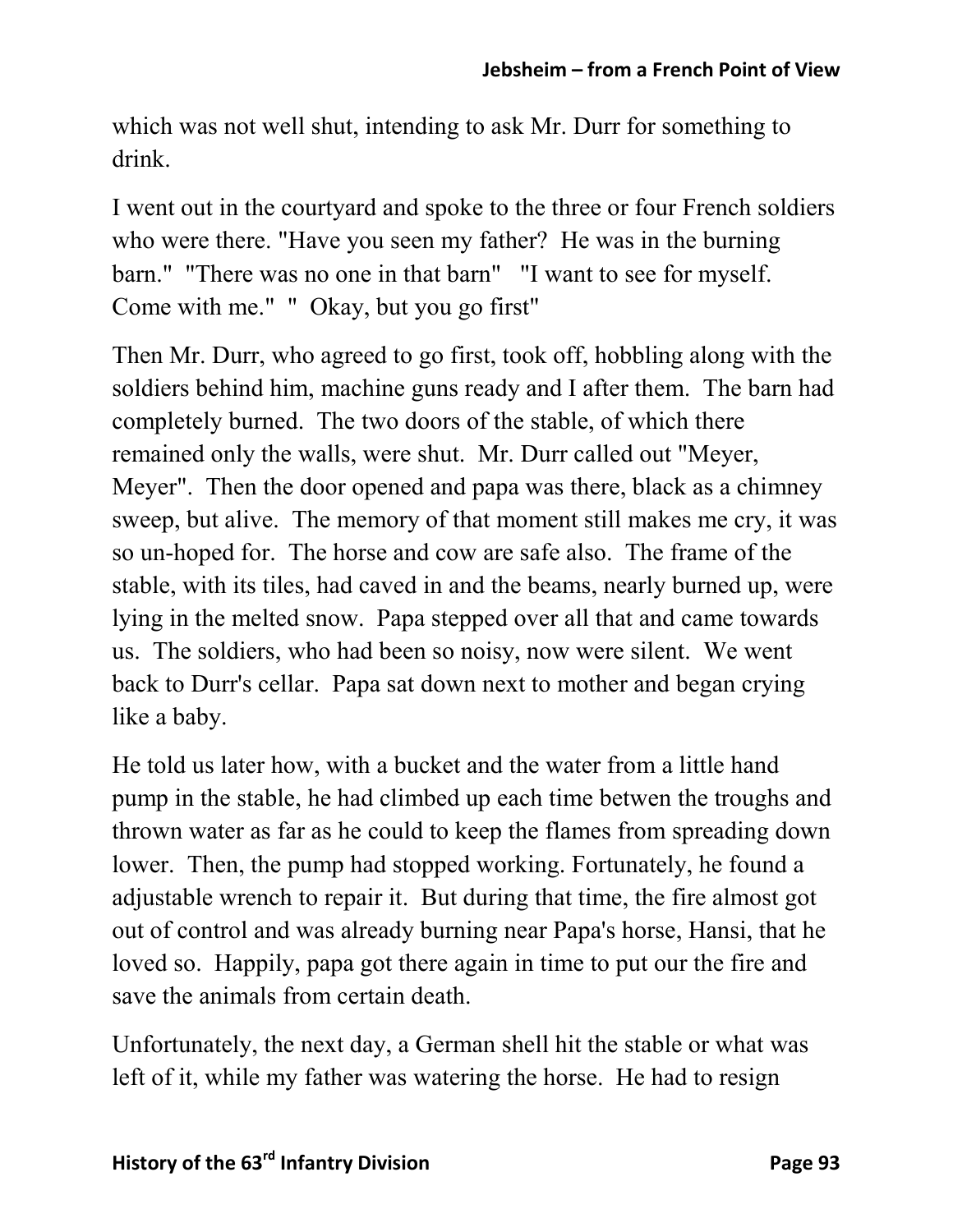himself to moving the animals. So here we were, moving again, this time to George Herrmann's farm, almost opposite from where we were. There, we joined about 40 other civilians who were lodged in the stable and cattle-shed. One day, a German shell exploded in the courtyard and the fragments, coming through the door where we were, seriously injured Yvonne, Mr. Herrmann's daughter.

Later, American soldiers came and occupied our house. One of them stopped me in the street to show me a framed photograph that he had taken from the wall of my room and that he was carrying in his fatigue jacket as "a bullet shield". I hope the photograph brought him luck and that he got through the war without harm.

Later there was an incredible amount of traffic in Riedwihr Street. It was because the Battle of Jebsheim was not over yet. All sorts of trucks, tanks, jeeps, etc came through day and night. The street looked as though it had been plowed and from time to time trucks loaded with all sorts o debris came and filled the ruts.

Under the shed of our sawmill, the Americans had installed a garage and repair shop. They were nice to us and gave us canned beans, cornedbeef, cigarettes and above all, some chocolate that we found extraordinary. But in the house where they were quartered, they were strange. They had to empty rooms and therefore as soon as they entered the room all the small furniture, trinkets, personal effects, everything was thrown out the windows.

### RIEDWIHR STREET, FARM #6--MRS EDGAR OBRECHT, WIDOW, 70 YEARS OLD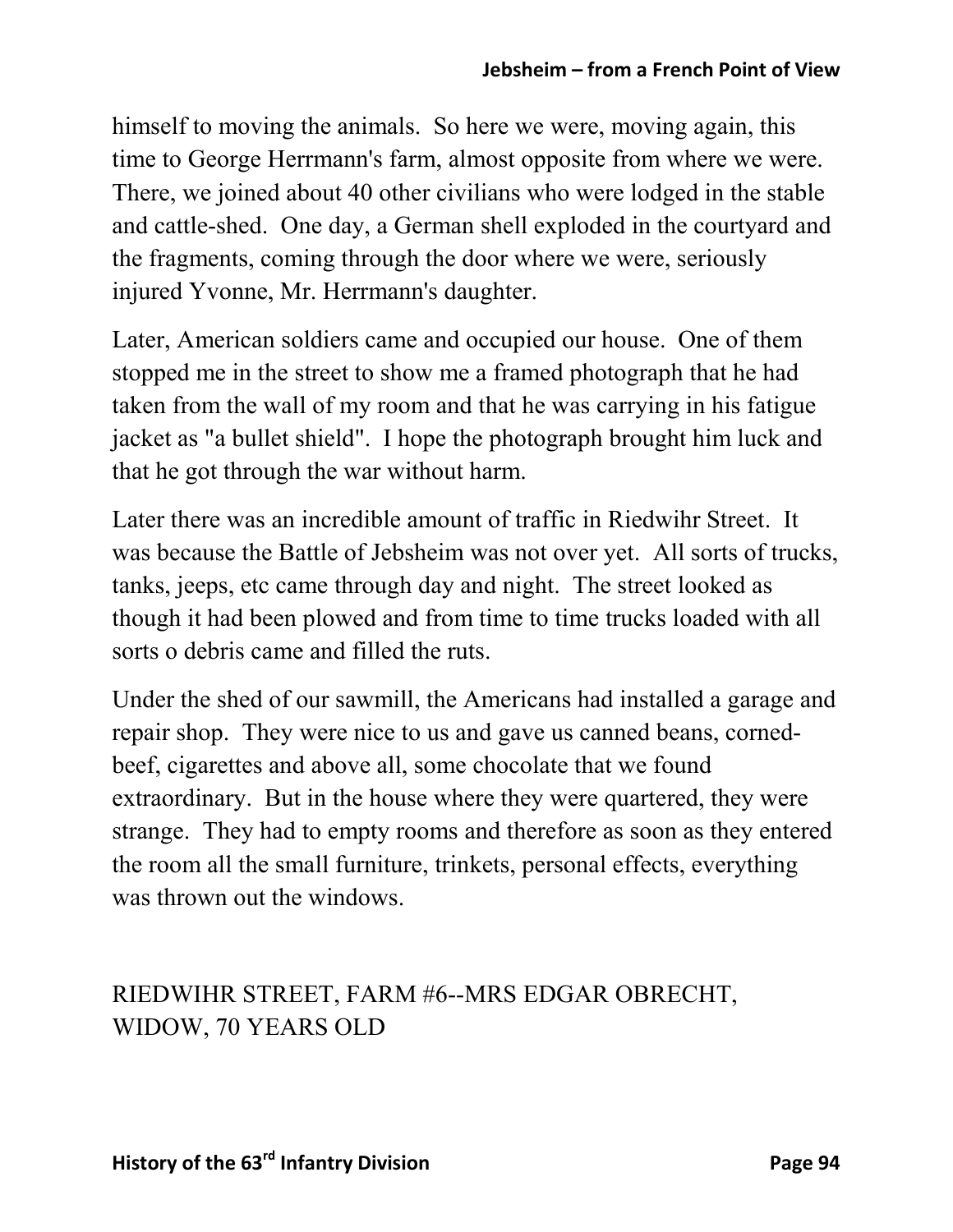There were twenty of us in the cellar, among others, the Jacques Boeschlin and Jugo Nussmaumer families, and five refugees from Ostheim. In the night of January 27-28 there were still about 30 German soldiers in the courtyard. At 2200 hours (10 PM) we locked the cellar for the night. Towards morning, there was a knock at the door. My husband went to open it. There were French soldiers there, legionnaires. They asked us if there were any German soldiers here. My husband told them that in the cellar we were all civilians, and that, doubtlessly, there was on one in the house. The legionnaires answered that their lieutenant had been killed coming into the courtyard, and therefore they had to find the person who had killed him. They went through all the rooms, my husband in front, they following carefully with their fingers on the triggers of their guns. In the house- nothing; in the courtyard- nothing. Nothing in the other buildings, the stable, the barn, still nothing.

"If we don't find the sniper, we'll take you!".. We all moved towards the door. My husband began to fear for his life. Next to the door to the courtyard, there was a small washroom. My husband noticed that the door was slightly ajar. He pointed this out to the soldiers. "Usually that door is shut!". They went to see and , indeed, they found seven German soldiers. The legionnaires were getting ready to massacre them on the spot when a French officer arrived and interceded. "They are soldiers in uniform--you don't have the right to kill them. You have to take them as prisoners even if they killed your leader." The legionnaires calmed down a bit. But the Germans had a very narrow escape.

We were liberated, but the shells continued to rain down for several more days on our farm and vicinity.

While soldiers were quartered in our house- I believe it was the command post of the area--we were still living in the cellar, dirty, full of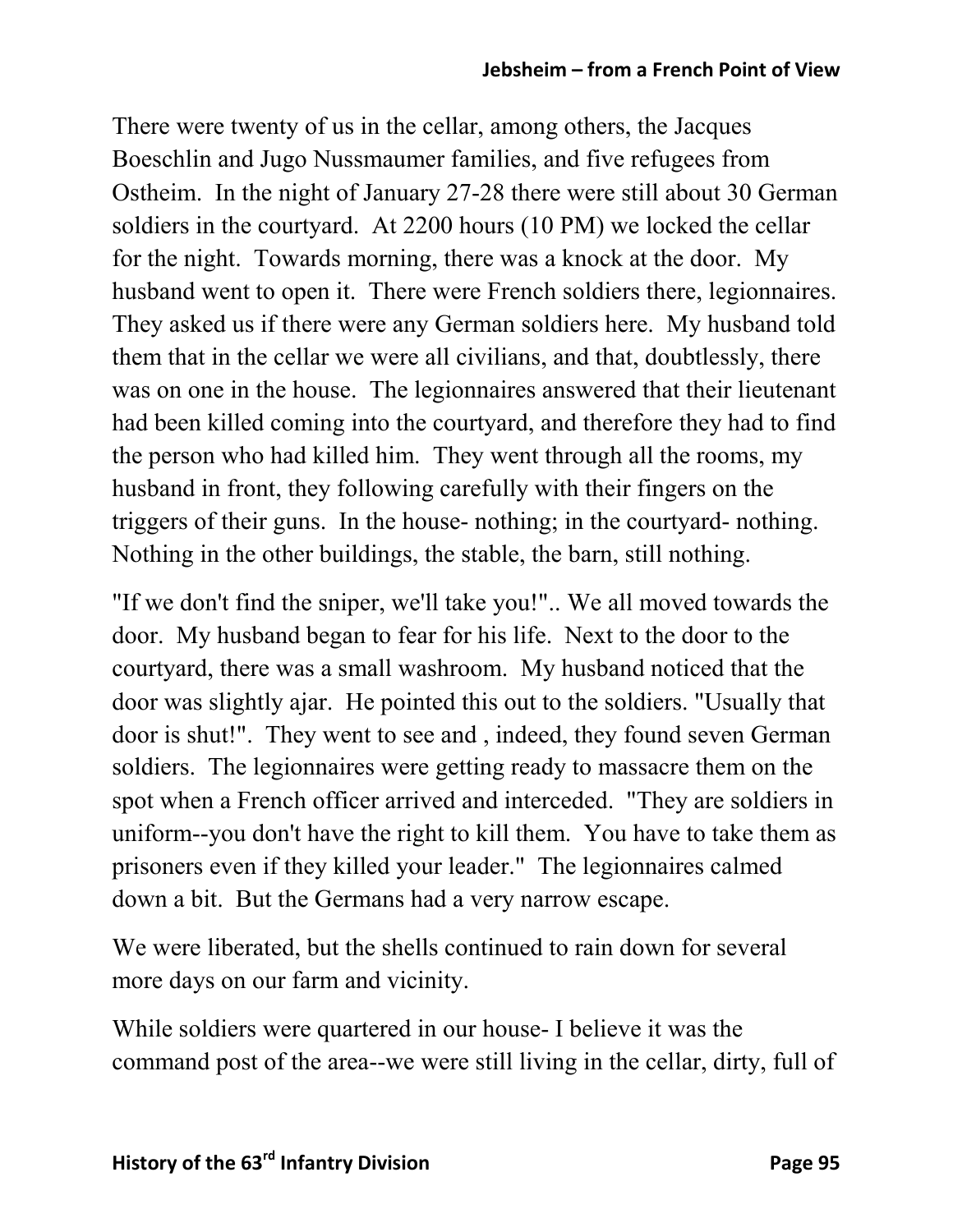lice--some had not had a bath for six weeks- and fearing at every instant for our lives.

You can imagine that we will never forget that painful time.

### RIEDWIHR STREET, FARM # 8- **MRS LUCIE OBRECHT**, 50 YEARS OLD

Long before 27 January, we had been living in the stable because it appeared to be the most solid building. We had piled vine-props and all sorts of stakes in front of the windows to act as protection.

There were 36 of us, counting three refugees from Illhaeusern, living there with the animals.

During the night of 27 January, no one dared to out to the toilet that was in the courtyard. There were still two or three German soldiers in the house. Early in the morning, I saw an Allied soldier climb the wall that separates us from farm #10 (Jacques Selig's hours). He yelled to me in Alsatian. "Are there any more German soldiers in there?" I answered- "But are you a French soldier?" He answered that he was and the he came from Haguenau. What a surprise! He was a legionnaire. As for the Germans, they had left. Our house would be liberated without fighting.

I chanced a glance in the street and saw a tank burning in front of George Rieg's house, at #21 and another vehicle that had been immobilized in from of Oscar Bentz's house at #19

## AT THE RESTAURANT DEL LA GARE- **MRS CLAIRE BENTZ**, nee BASS, 52 YEARS OLD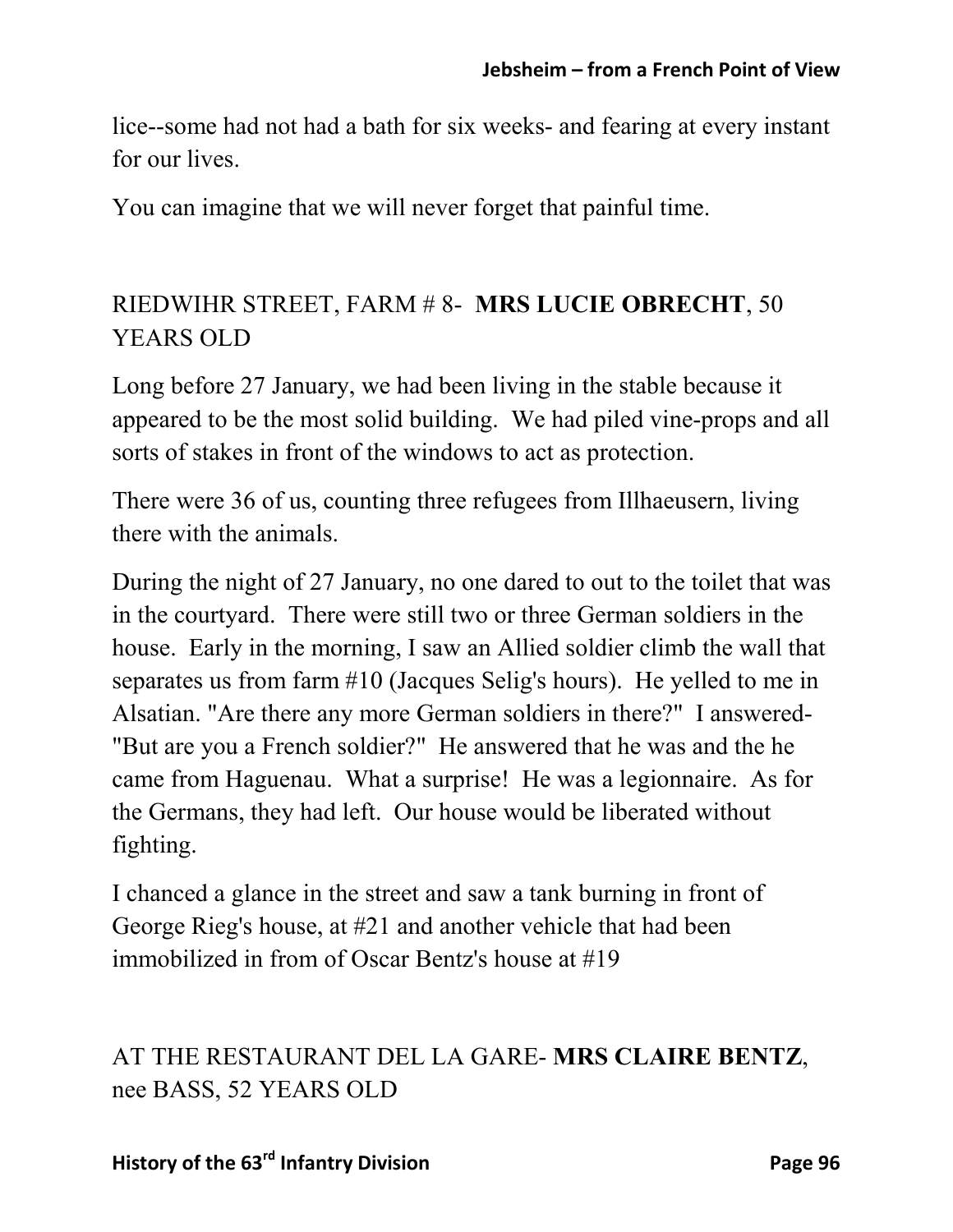After a bomb fell near our house on 22 January, we moved into the cellar under the ballroom. We set up a stove for cooking, mattresses, etc. But we were not alone. There was my family (8), the Wantz family (6), and the J.J. Danner family (5), plus five refugees, four of whom were from Ostheim- that made us 24 in all. From time to time, Mr. Wantz would return to his house, going through the garden that runs along the wall to Linden-Tree Square (Place des Tilleuls).

And what a life we led in the small cellar! Now and then, to pass the time, we sang and told stories, but when the shells exploded above and around our shelter, we would pray because we did not think we would leave the hell, alive. This is because, occupied first by the Americans and then again by the Germans, our area was the stake in fierce combat.

During the fighting on our property on 28 January, it was very difficult. Crouching in our makeshift chairs, silent with fear, we heard over our heads in the ballroom, the noise of soldiers chasing each other, gunfire interrupted by the screams of the dying, doors slamming, the wounded moaning and then the noise of fighting that continued farther in the distance.

In the dining room of the restaurant also, the fighting must have been fierce, because we found everything topsy-turvy and covered with blood.

It was also from the restaurant that the attack on the old train station began. The Germans had left a large number of bazookas (Panserfaust) piled up by the doorway and these were seized by the Allies. We learned later that the seven German soldiers, who came out of the burning station, their arms in the air, had killed their leader before surrendering.

After 29 January, our restaurant was turned into a field hospital. Wounded that were brought there from Muntzenheim, Durrenentzen, etc received emergency treatment here before being evacuated elsewhere.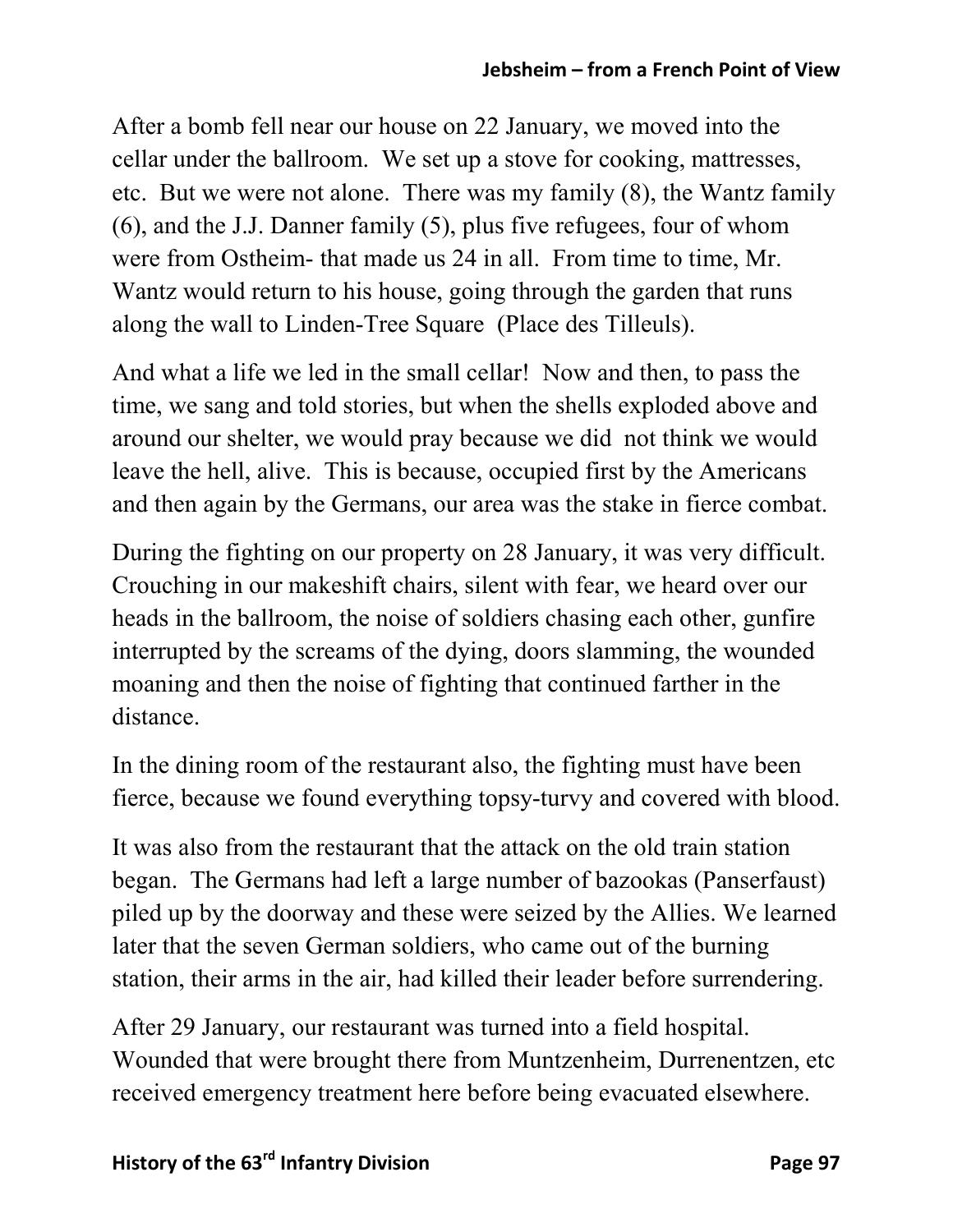And everyone, friend or enemy, numerous civilians, German prisoners, Allied soldiers, everyone was treated with the same alacrity and kindness by the good nurses.

Always ready to help them in any way I could, I remember that one day I became sick while aiding the nurses treating a woman whose chest had been cut to shreds by a shell burst.

The ambulance driver who brought the wounded from other villages was an Englishman. Seriously injured while bringing back the wounded, he died here and his remains lay for a long time in our barn.

You can well imagine that these moments of continuous danger, the spectacle of all the dead and the wounded, made an impression for life on this girl of fourteen which is what I was at the time.

# IN THE FORGE, AT THE CORNER OF LINDEN-TREE SQUARE (PLACE DES TILLEULS) **MRS FRIDA WANTZ**, WIDOW, 72 YEARS OLD.

After the bomb fell on 22 January, only 100 meters from us in East Street, we decided, my husband, my mother-in-law, my three children and I, to seek refuge at the neighbors', in the cellar under the ballroom. There were a lot of us and I had my hands full with my youngest child, Roland, who was only a few months old. Each time he started to cry, I would try to quiet him with his bottle.

From time to time my husband would go to our place to see what was happening--to get there he would follow the wall along the garden next to the square.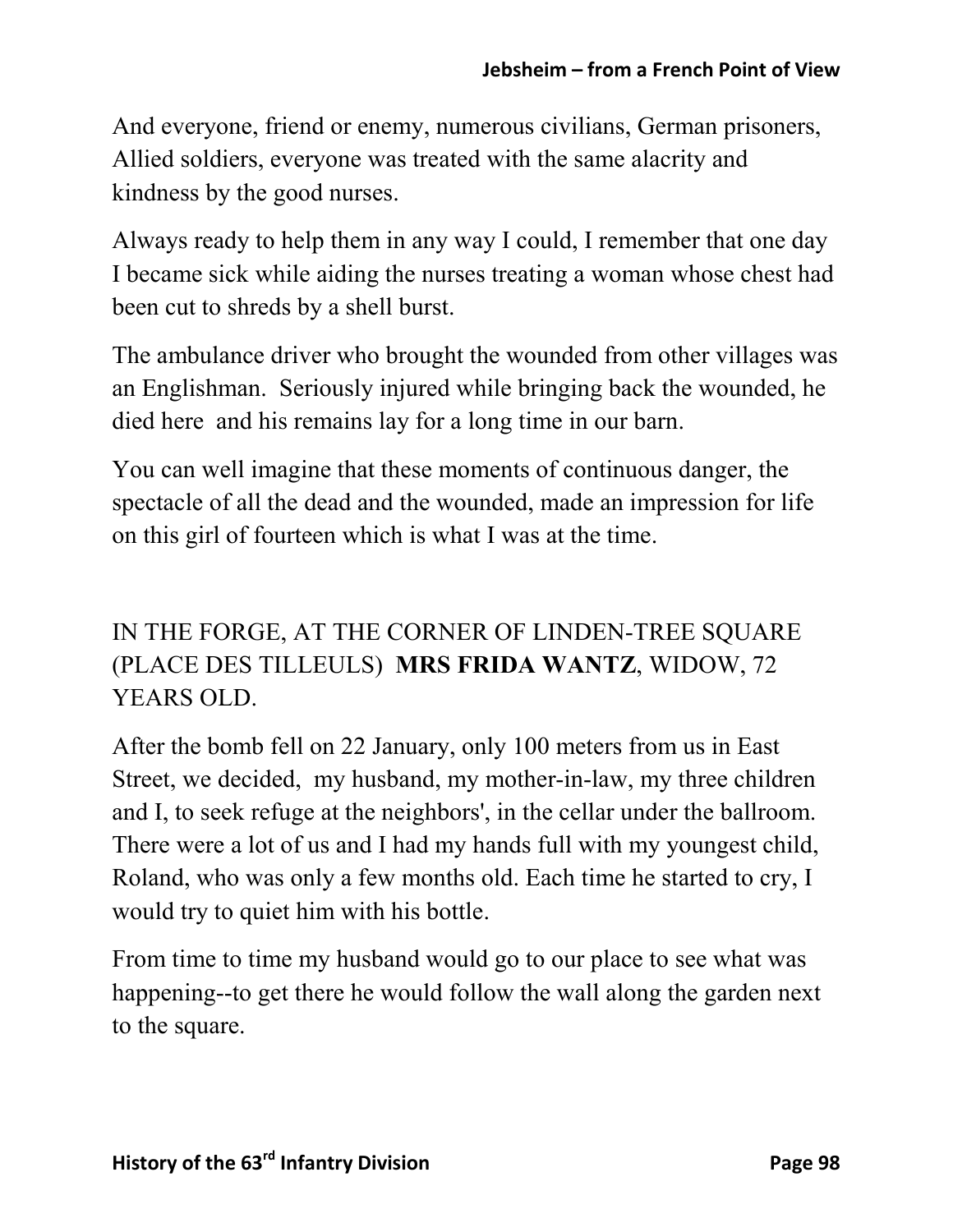Our baby, Roland, was baptized in this cellar by Pastor Schneider, who came on his bike just for the purpose from Muntzenheim, in spite of the snow and the shells that were already beginning to fall on Jebsheim. Lying on a vat that served as the altar and in the light of a single candle, my son was baptized the same day as Edith Woelffle from the upper village. The pastor must have judged the situation to be very serious indeed since he did not want to postpone this sacrament.

As for food, we were well supplied with meat, because as soon as a cow was wounded or killed by a shell on one of the neighboring farms, Mr. Jacques Danner, the gamekeeper, who was also the butcher, would come and butcher the animal and divide the cuts among the various islands of refugees.

Then, little by little, the fighting reached our neighborhood. One day, the French soldiers occupied our forge, not knowing the Germans were still in our house. The fighting was very had; the firing of machine guns could be heard night and day and moments of calm were seldom.

## ON THE BUHART FARM, EAST STEET #4--**MR ROBERT GAMER**--80 YEARS OLD

In the Spring of 1940, we had been evacuated with our five children to Lot-et-Garoone, to the town of Serignac near Marmande. We had been very well received over there and have a nice memory of the three months we spent in the South.

Back in Jebsheim, after the Armistice, we found ourselves plunged once again into the miseries of war in 1945.

At the end of January, when the fighting reached the upper village, my family took refuge at Mr. Buhart's farm, today Albert Rieg's, in East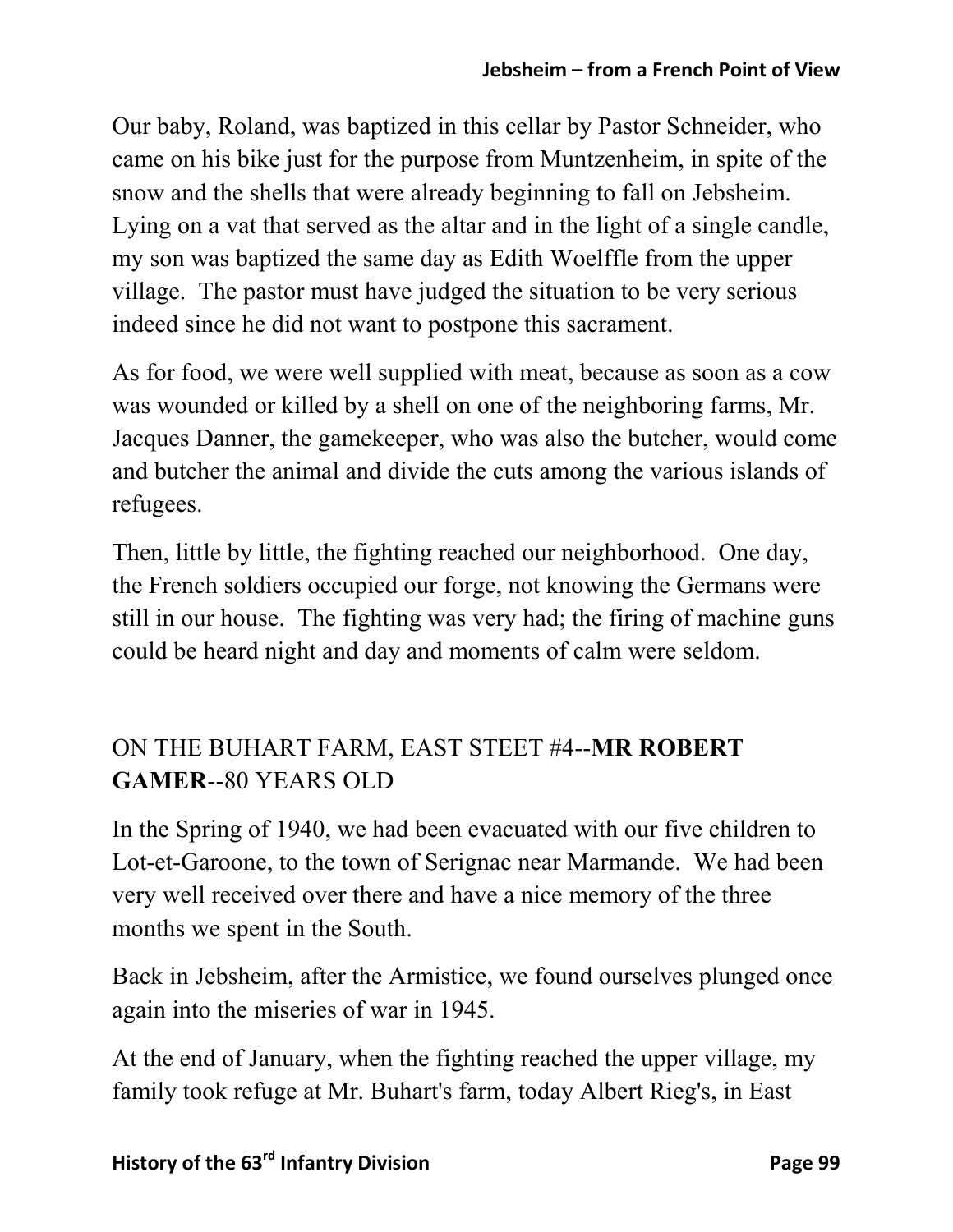Street. This large farm with thick , solid walls inspired confidence and so, there was about forty-five of us, who had come there to live in the barn, cattle shed and adjacent buildings. The food was prepared in the main house.

As soon as there was the slightest break in the fighting, I would go out in the street to see what was happening, because I was very impatient for the Allied troops to arrive.

I remember once there were a few German solders passing in the street with a French prisoner, perhaps a soldier from the African Riflemen Regiment. We felt sorry for the poor lad and asked him where he was from. He answered, "I am French, but, it's all over for me" No one understood what he meant. The Germans took him to the intersection of East and Grand Rue and there, they killed him in cold blood.

When the neighboring farm, Mr Matin Frey's, was on fire, I was outside and saw a French soldier in a hole in the wall across the street, he was motioning other French soldiers through with wide sweeps of his arm. They assembled in the street. They asked me what I was doing there. I explained to them that I had taken refuge in the farm opposite, and there were more than 40 of us civilians there, and there were no German soldiers with us. It was perhaps my intervention that saved the farm from destruction and the civilians from certain death.

Since I always had my nose out the door, I also witnessed the destruction of the old trains station by the Allied troops. They were firing from the Retterer Restaurant, point- blank at the station. The Germans who were barricaded there did not want to surrender. To the screams of "Give up" they answered with more gunfire. It was only after they had killed their leader that they finally came out from the smoking ruins of the old station, harassed and nerves frayed.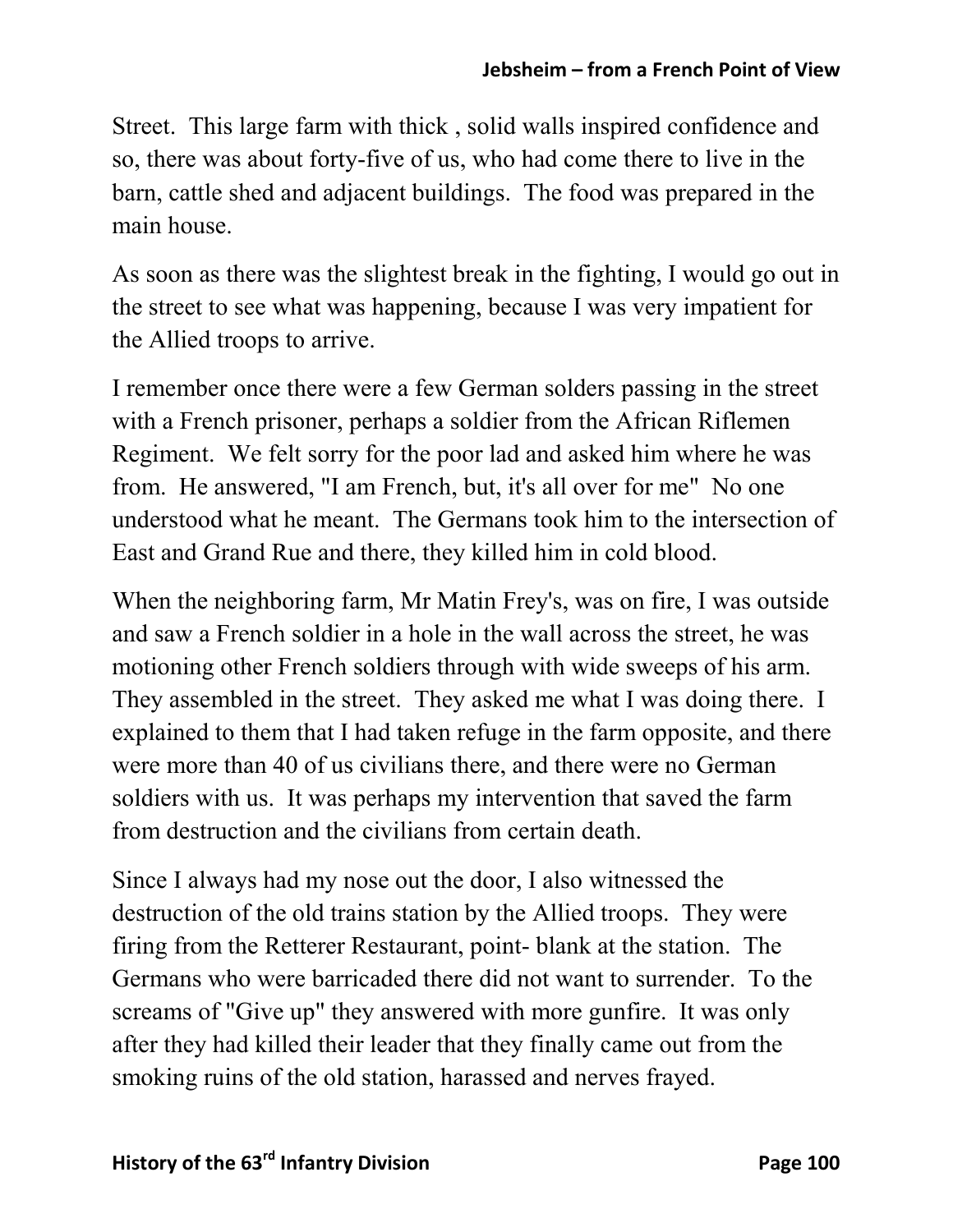Little by little, the fighting moved towards the upper villare and the burning of the farms followed. It was over for us, except for the German shells that continued to rain down for a long time.

### IN THE UPPER VILLAGE AT # 18 AND 20, **MRS SONIA HERRMANN**, WIFE OF RENE BALTZINGER, 50 YEARS OLD.

In the month of January, some Germans were quartered at our farm. They had set up their field kitchen in the courtyard and a command post in our second house, that still stands today, where my grandfather lived.

On about 25 January, the soldiers became much more active; they came and went, bringing messages to the command post. There were many young men among them, some almost children, and the news that they brought from the Ried must not have been very encouraging.

Towards 27 January, the sound of cannon fire was getting closer; shells were falling in the vicinity, and we took shelter in the washhouse, a little adjacent building with thick walls and a cement ceiling. There were about twelve of us; my family, the Gantzer family, a neighbor who was fairly old, Mrs. Helda Cathel and my grandfather. In Grand Rue at the entrance of Vosges

Street (La rue des Vosges), the Germans had set up a tank barricade (Panzersperre). It was here that they intended to stop the Allied troops. Into our courtyard they had brought fresh troops and great quantities of ammunition.

My father was not at all afraid. As soon as the situation allowed, he went outside to see what was happening and to bring us the latest news. I should point out that he had been taken prisoner by the Germans in 1940, near the Rhine, and had almost been killed at the time.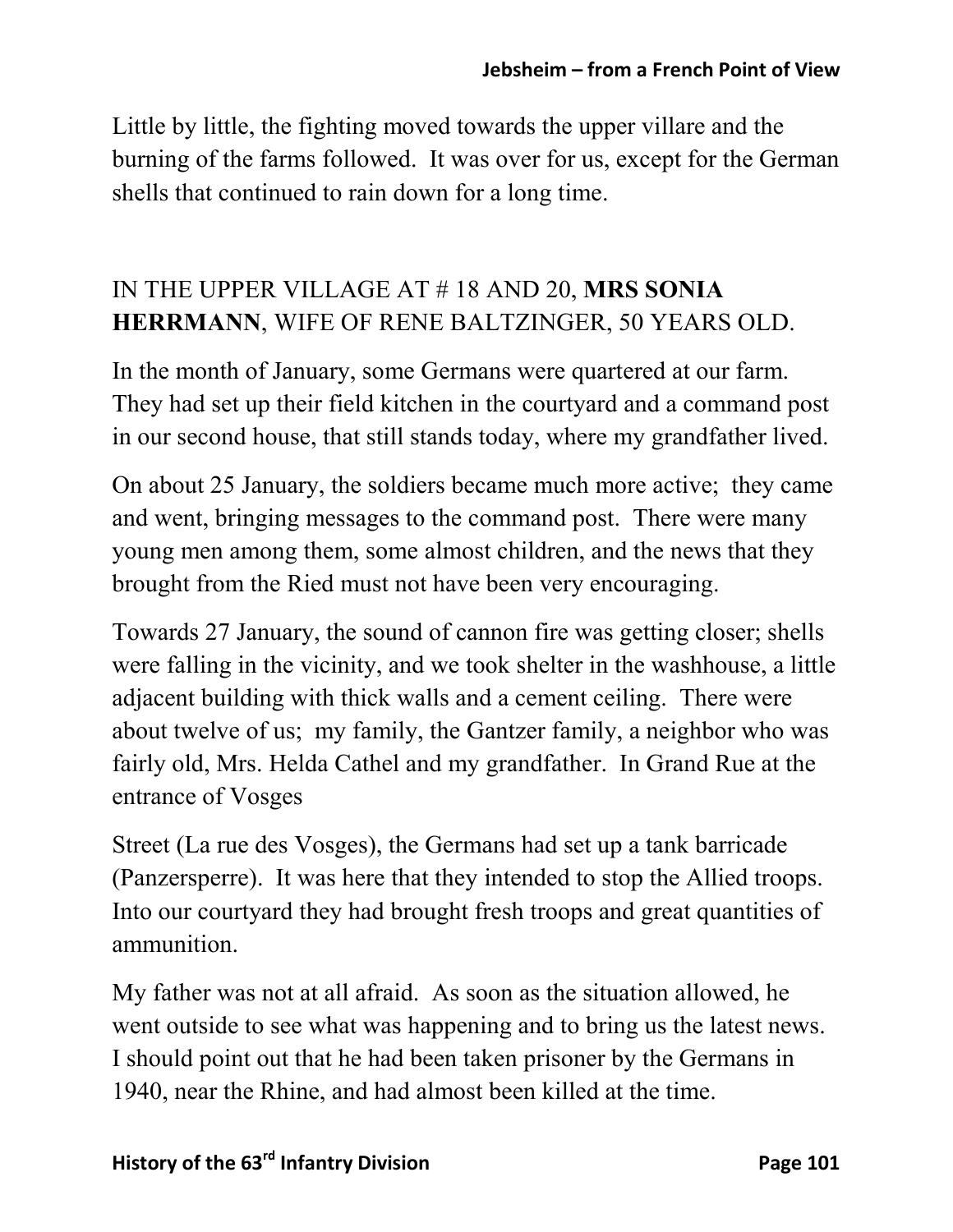Now we come to 28 January. The Germans, positioned in our barn, had cut holes in the walls, through which to fire in the direction of Ernest Frey's farm on Hyppen Street, and towards East Street, where some French soldiers had already arrived. Lying flat in a long file, the Germans fired without stopping. An NCO ran behind them constantly screaming: "Keep you positions, keep your positions". My father, who saw the end coming was amused at that. But in fact, they did hold their positions..to the last--not a one came out of that barn alive.

When the farms on East Street starting catching fire, one after the other, the Germans in the courtyard gave us the order to leave--it was too dangerous. At the moment of departure, a German soldier said to my father; "Poor farmer, take a last look at your place, because you will never see it again." Unfortunately, as events proved, his words were only too true.

So we set out towards the upper village and landed at Charlot Selig's house #7, Grand Rue, where the German field Hospital was located. But grandfather and Helda Cathel did not want to continue onward with the rest of us. Grandfather said that he didn't want to leave here, even if he must die here.

In the night of 28-29 January, the fighting doubled in intensity because the Germans, coming from Muntzenheim, launched a counteratttack. Other farms began to burn. Why had Helda Cathel and grandfather not remained where they were, we would never know. They had left us to go across the street to Helda Cathel's house and were about to become victims of a fierce battle. Her house, at the entrance of Vosges Street, at what today is #13, was attacked in the middle of the night by Germans, burned and destroyed. The six or seven French paratroopers and Helda Cathel who were in the house perished together. My grandfather, who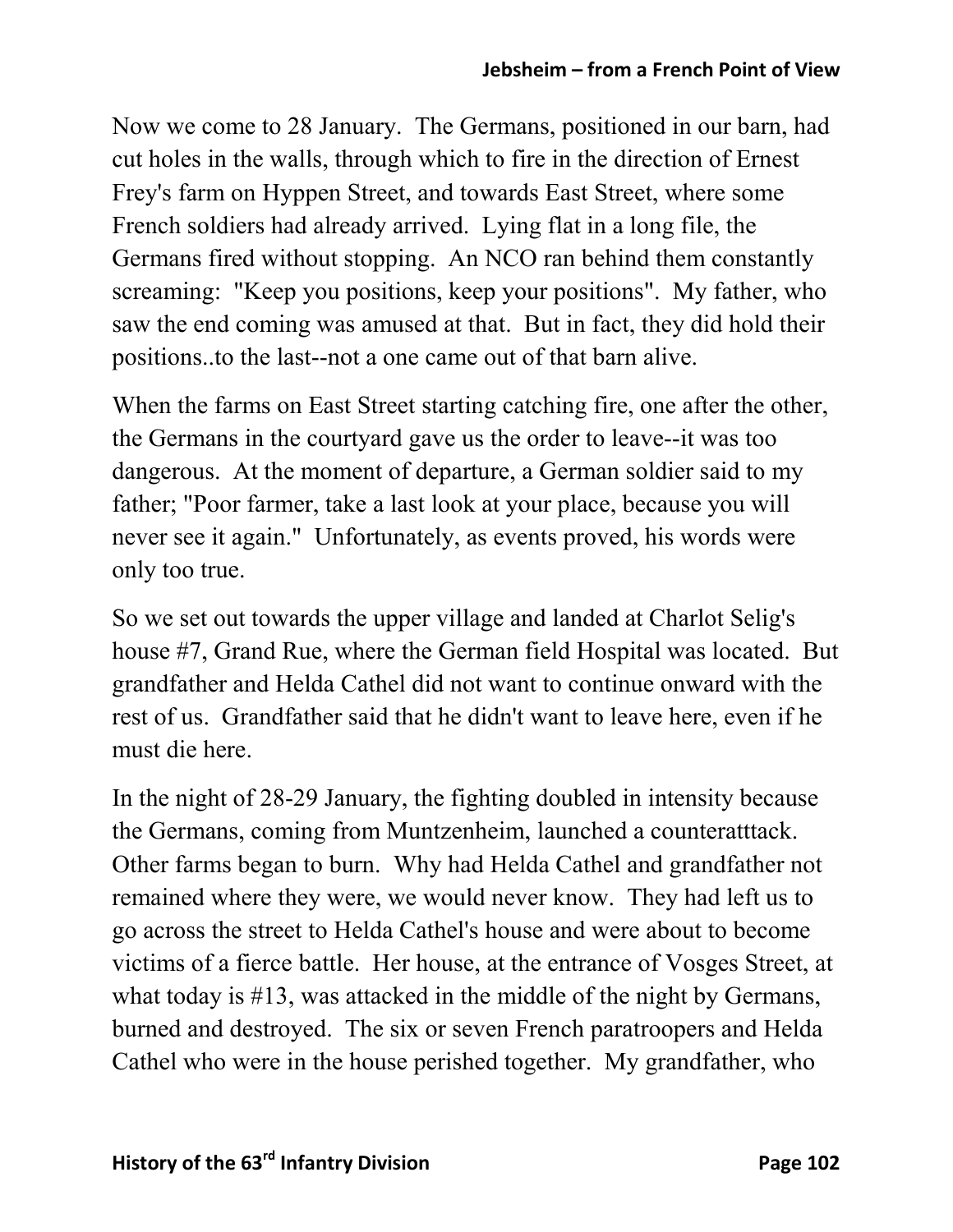had perhaps tried to escape, was found the next day, after the fighting on the edge of the street. He had six bullet holes in his chest.

On 29 January, towards the end of the afternoon, as soon as the fighting stopped, everyone came out of hiding and set out towards the lower village. Everyone ran, without really knowing why, with only one idea in mind--to leave this hell--to leave this wretched neighborhood.

My father stopped at our house and went in the courtyard to see what remained of our farm. Everything had burned, except grandfather's little house, now at #18. The courtyard was full of bodies. My mother continued on and went down Riedwihr Street to a house belonging to some friends.

As for me, I don't know why I did not stay with my parents. I was no longer myself. Apparently shocked by the sight of the fires and the roof's caving in, the heart-rending screams of the dying, the horribly mutilated corpses lying everywhere--all that was too much for the little girl that I was then. As in a dream, I went down Grand Rue towards the lower village. Overhead, planes were flying at low altitude and cannons were thundering in the distance. Going by, people stared at me with wide eyes. At farm #39, I was stopped, taken in and looked after. I stayed there several days, during which time my parents did not know my whereabouts.

You can be sure that those events marked me for life. I will never forget.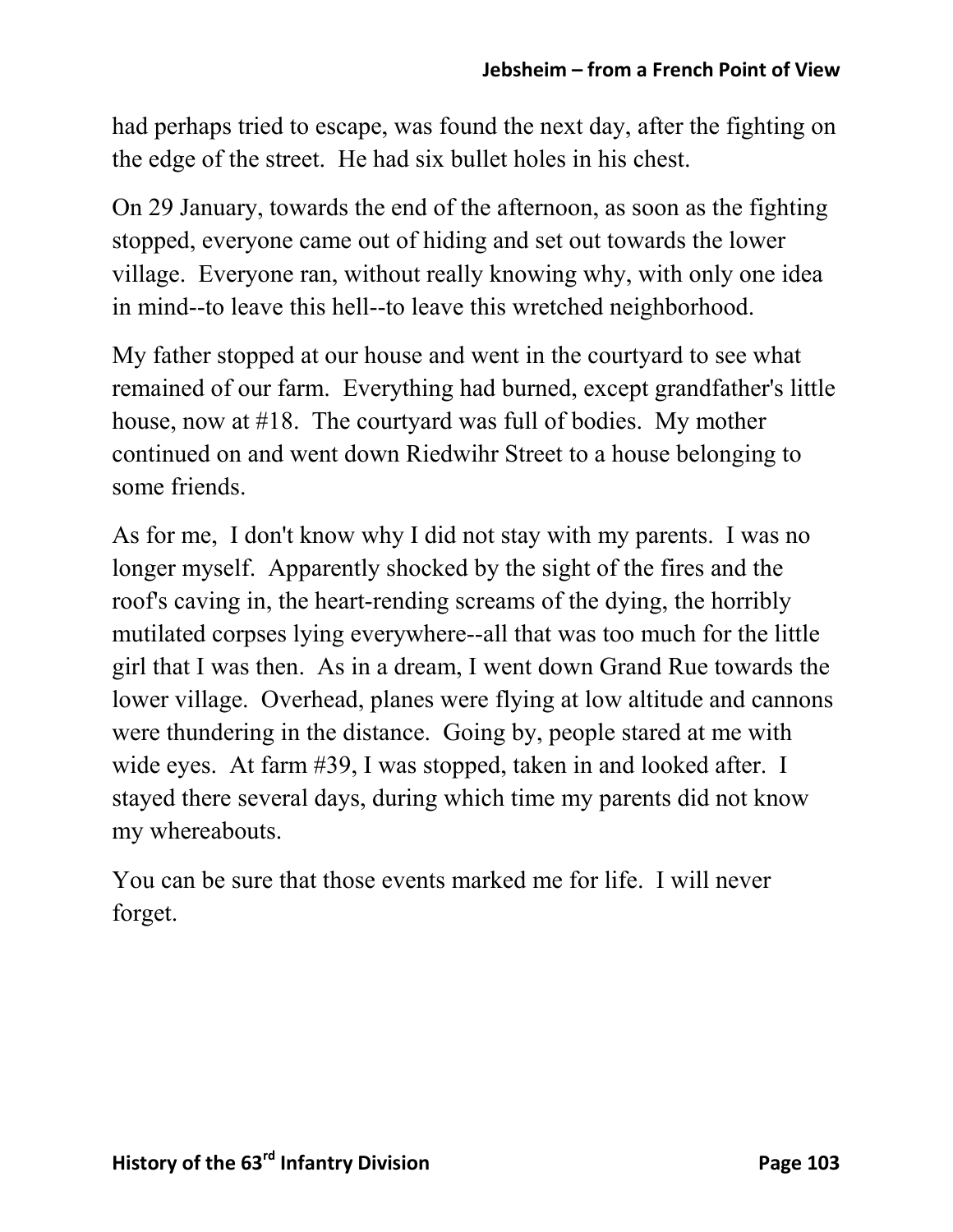## IN THE UPPER VILLAGE, FARM #12, **MR. JEAN OBERLIN**, 52 YEARS OLD

This is the famous farm that saw the bloodiest fighting of the entire sector. The taking of this farm on 29 January 1945, at approximately 1500 hours (3 PM), marked the end of the Battle of Jebsheim.

Here is what Mr. Oberlin, who was 13 at the time, has to say.

Long before 22 January we had taken refuge in the cattle shed, the most solid building on the farm. On 22 January , a bomb fell in East Street and another behind our barn--making quite a crater but not exploding, thank God. The situation was becoming very dangerous, and little by little, other families came to seek refuge with us. The families of George Selig (4), Sigismond Bents (3), the Lischers (5), the Ludwig widow (4), Jean Selig (2) and the Woelffles (6), making, with my family (3) a total of 27 people quartered in the stable that is located in the courtyard, perpendicular to the street. We were separated from the street by a small cellar that is on street level, but on one lodged there because it is cold. In the stable we had the advantage of the warmth that came from the animals.

Many young soldiers came to reinforce the German occupiers and moved in with us. There were the Austrians with the Edelweiss patch on their uniforms. If these reinforcements had not come, the battle of Jebsheim would have been less murderous and much shorter.

The Germans set up their defense in the barn facing the orchards to the east--everywhere in the walls of 40 centimeters are holes, with machine guns and other weapons pointing in all directions. Above their heads, they had stacked bales of hay for protection. Even the dung heap in the courtyard had been dug out, cut up and transformed into a little fort packed with soldiers who could not be seen from a distance. The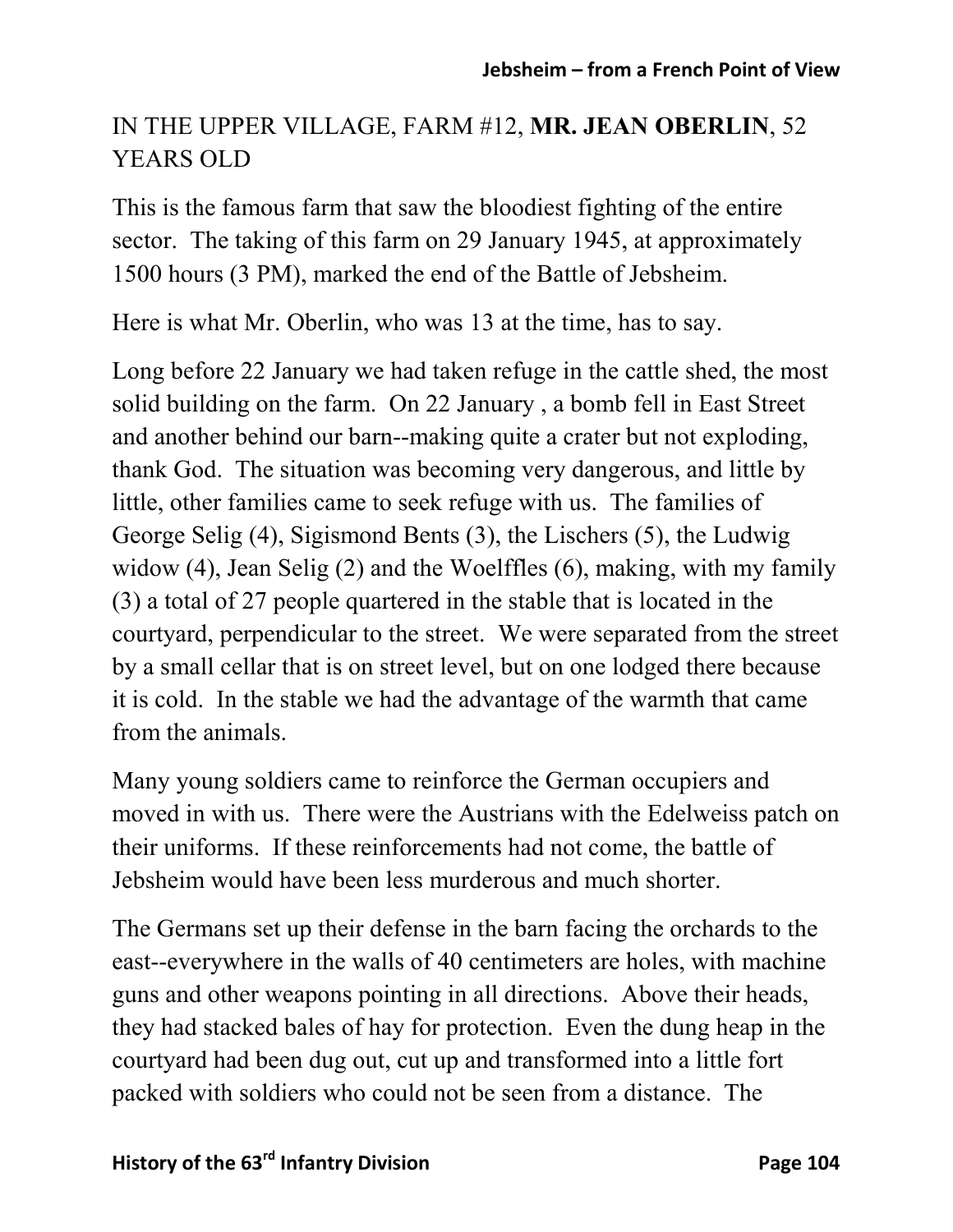courtyard was full of munitions of all kinds. The civilians had only one toilet located in the courtyard.

During the day of 27 January, a German soldier climbed over into the stable and set up a machine gun in a window from which he could see down Grand Rue all the way to Linden-Tree Square. Then my father, a former seaman who was not afraid, went up to point out to the soldier that he would attract all the Allied fire on the building and endanger the lives of all the civilians. The discussion got very hot, but my father did not give in and finally he made the young fanatic see reason and come down. We breathed a little more freely.

On 28 January, my father slept with us in the stable, but near the door. There he was seriously injured by a shell fragment. He was transported to the field hospital set up across the street at #7 Grand Rue, then evacuated by the Germans towards Neuf-Brisach where he died soon afterwards. At the time he left his native village, he was still able to see the farms of the upper village burning one after the other, without knowing if ours would meet the same fate.

During the night of 28-29 January, almost all the farms on the east side of Grand Rue were destroyed by fire. There were, from south to north; Jacques Danner's barn at #8; George Selig's entire farm at #10; Henri Woelffle's at #14; Jean Selig's at #16; Jean Herrmann's at #20, Sigimond Bentx's barn at #24 and all the houses on Vosges Street.

At our place, nothing , except for the shell fragments that hit the walls, doors and windows. But George Selig's house burned one meter from the stable where we were and it is only thanks to the snow, melting on the roof and running along the walls, that our building with all the hay over our heads, did not also catch fire.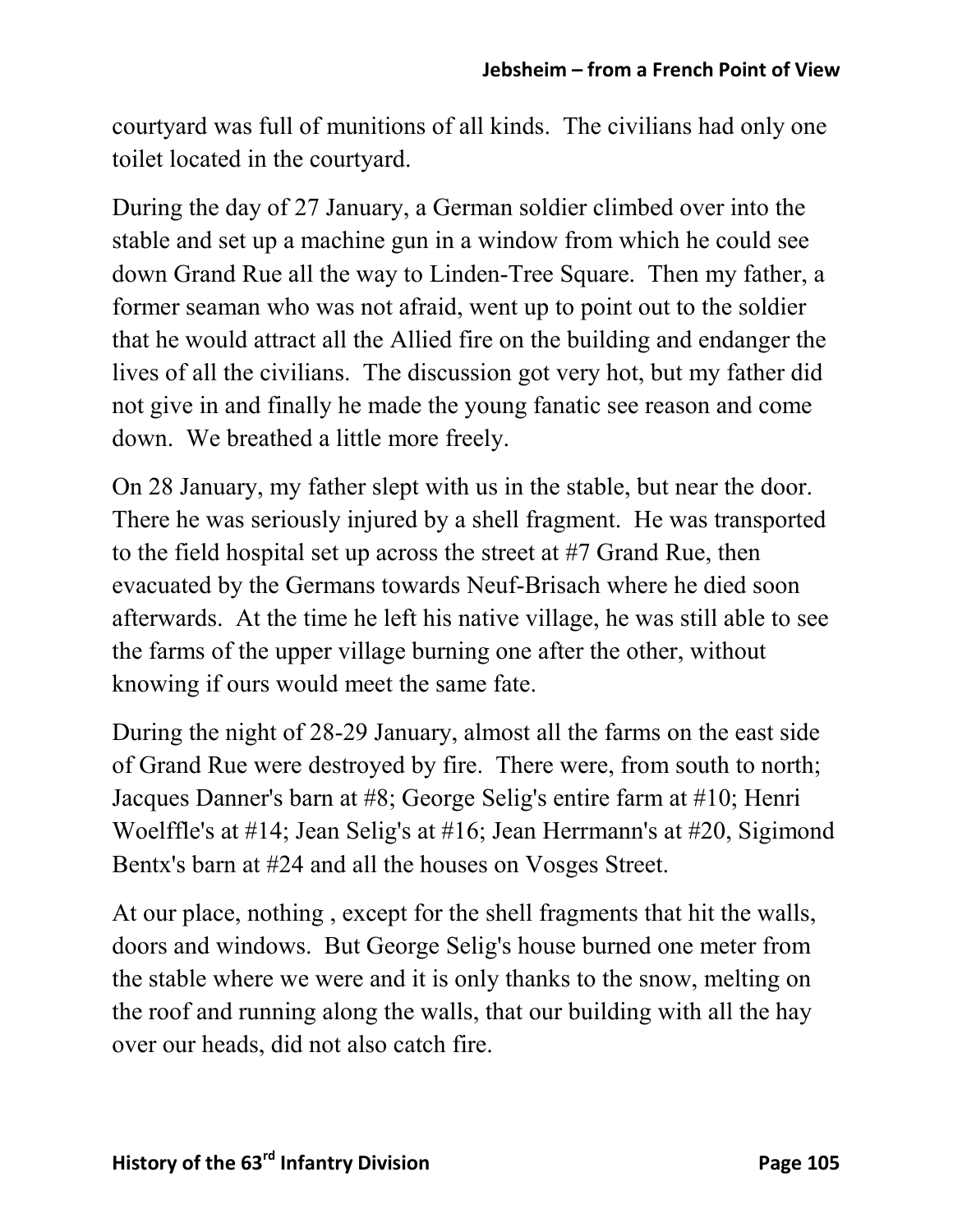And now we come to the ominous day of 29 January. The sun was shining, but it was very cold. The Allies invaded the neighborhood from all sides. Our barn became the objective in the last fight. But it seemed to be impregnable. Fighting became hand-to-hand. A plane came to bomb the barn and set it on fire, which seemed to be the only way to dislodge the Germans. The last fight took place in the courtyard with knives.

And then, suddenly, it was over. The firing stopped. It was around three in the afternoon. We came out of the stable, astonished to be still alive. The French soldiers were disarming the last Germans and breaking their rifles by striking the barrels on the ground. The dead were everywhere, littering the courtyard.

Sad and dejected, we took a few of our belongings and started out towards the lower village. What desolation; ruins, corpses, buildings that were nearly burned down. We went to our relatives house on Riedwihr Street and stayed there for more than a week. From time to time, we went to look at what remained of our property. In the big shed of corrugated metal that houses the Department of Civil Engineering, opposite what is now Selig's garage, the dead soldiers were stacked up to the ceiling, waiting to be transported elsewhere. The German dead lay where they fell. No one bothered with them and it was not until later, with the thaw, when a nauseous odor spread through the village, that the bodies of the soldiers and animals were buried all together in an enormous shell crater back of our property.

### ON THE FARM #12, GRAND RUE- **ANDRE SELIG**, 46 YEARS OLD AND **MRS EMMA SELIG**, A WIDOW, 70 YEARS OLD.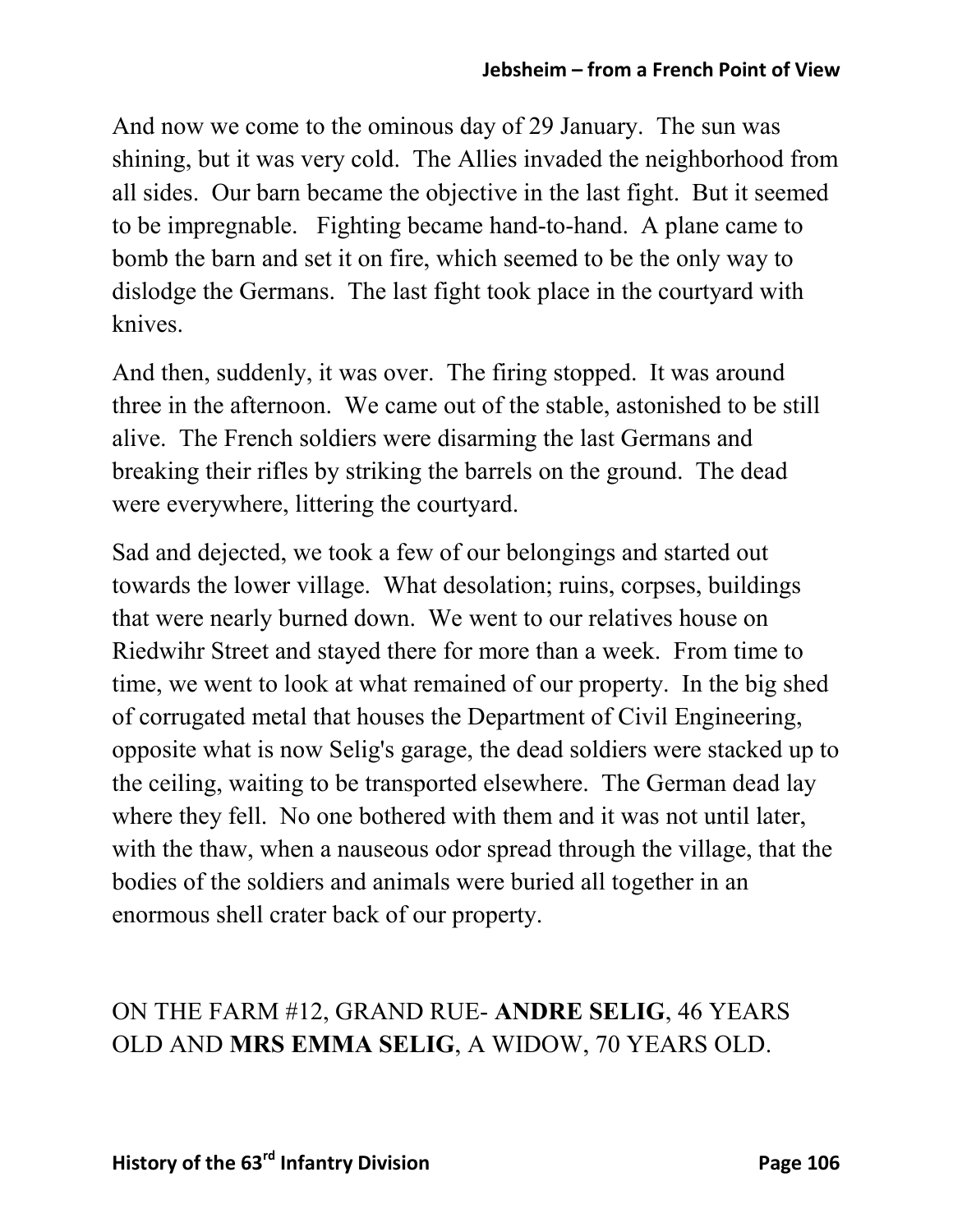At the time of The Battle of Jebsheim, I was only seven , but I have forgotten nothing about those days and I often think now about the drama that we lived and that marked me so profoundly.

We lived in the upper village, next to Jean Oberlin's farm, near the constabulary, there where Jules Scherer's family lives now.

In January 1945, the order came to take all precautions because the war would soon reach our area. So my father buried all the dishes, some food and other utensils. Unfortunately, during the fighting a shell landed on the spot and ruined everything we had hidden..

We found refuge at our neighbor's George Oberlin, as did other families from the village. We were all living in the stable because it was the most solid building. We slept on the ground on straw with a few blankets. Mrs. Oberlin did the cooking in the kitchen of the house, but no one stayed there. Every morning and evening, Mr. Sigismond Bentz went to feed and milk his cows that were at his farm a few hundred meters farther down in the village, where Fernad Bentz's place is today. My father did the same thing, and all the others, women and children, remained in the stable.

The Germans had set up their field hospital across the street at Charles Selig's house. The German stretcher bearers who went out everyday looking for the wounded, would come and see us in the evening to find out if anyone was sick. He had a big red cross on a white background on his chest and back. At nightfall, the war machine cranked up again; shots, detonations, shell bursts, etc. That went on for a long time, until the day when the stretcher bearer told us that he could no longer allow Mr. Bentz and my father to go alone to their farms--they would have to be accompanied by a soldier. And now when they went out they wore a big white sheet over their heads so that they would not recognized. That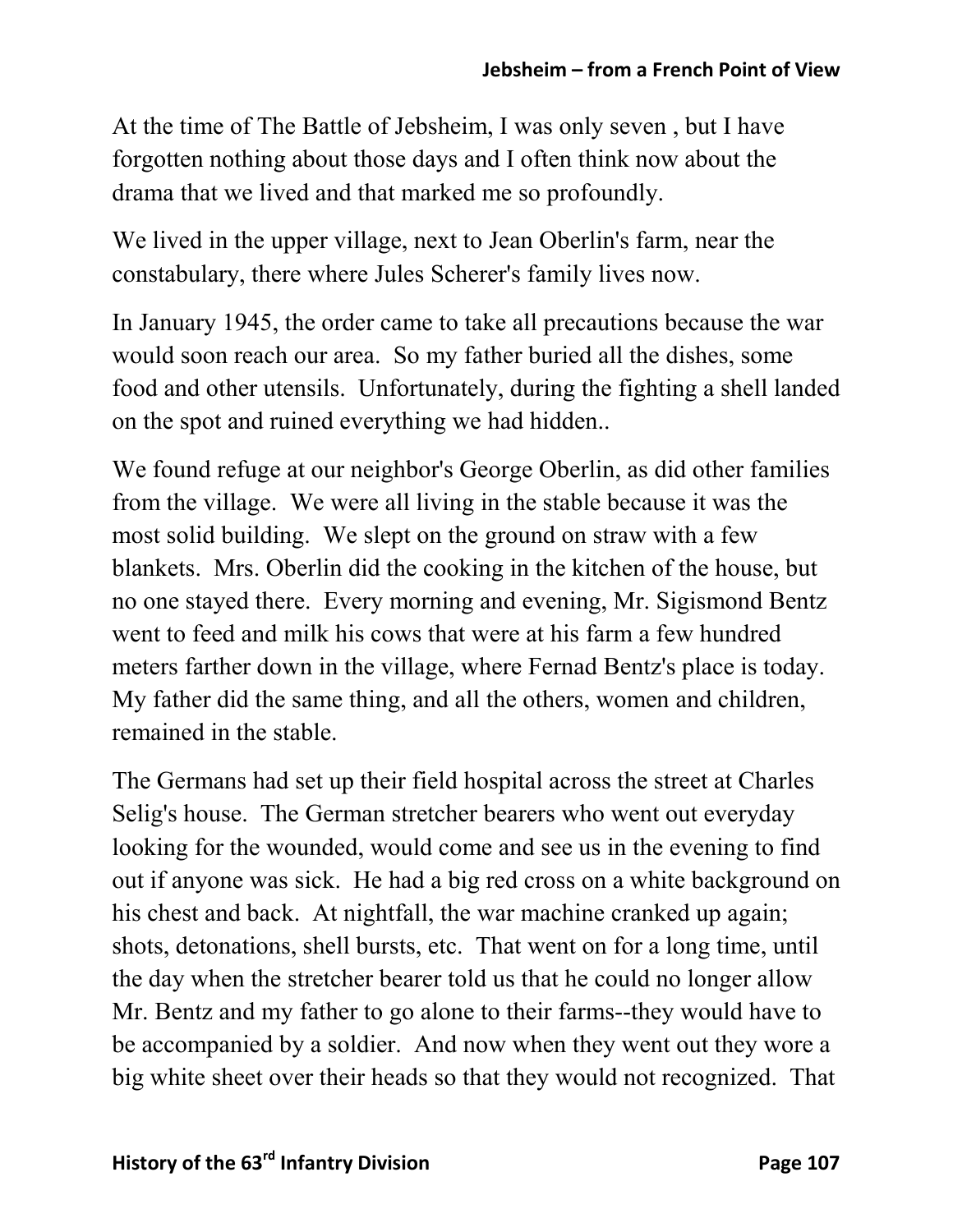lasted two or three days. But the shooting got closer and closer and became more intense.

On the evening of 27 January, the German stretcher bearer was himself wounded on the way to see us. He managed to drag himself to his infirmary, but we never saw him again.

By 28 January, no one went out of the stable any more--everyone feared that from one moment to the next a shell might fall on us and blow everything up. I hid under the blankets--now and then, I would raise my head and ask mother:"Mama, are you still praying?" Mr George Oberlin was wounded and evacuated. The noise of airplanes, shooting , the shells bursting, the sound of buildings collapsing all around, created an atmosphere that was enough to drive you mad.

That evening, a German soldier came to warn my father that our farm and house were on fire. My father told him to go free the cattle and horses. After a while, the soldier returned to report that he had done what my father told him, except for one horse that was too violent and would not let him approach. My father told him where he could find an ax that would allow him to knock down the feeding trough and cut the tie that was holding the horse. The soldier left and came back again to announce that he had succeeded in freeing the horse. My father was much relieved at the news, because he liked that horse very much.

What an evening..No one felt like sleeping. Our house, which was being consumed by flames, was scarcely one meter away from the stable where we were. Everyone was seized by panic. What could we do? If we went out, we were sure to die. We could only sit and wait. Through a miracle, there was a lot of snow on the roof and it was melting from the heat of the fire and running along the wall of the stable and this gave us some hope. Moreover, the north wind was blowing somewhat and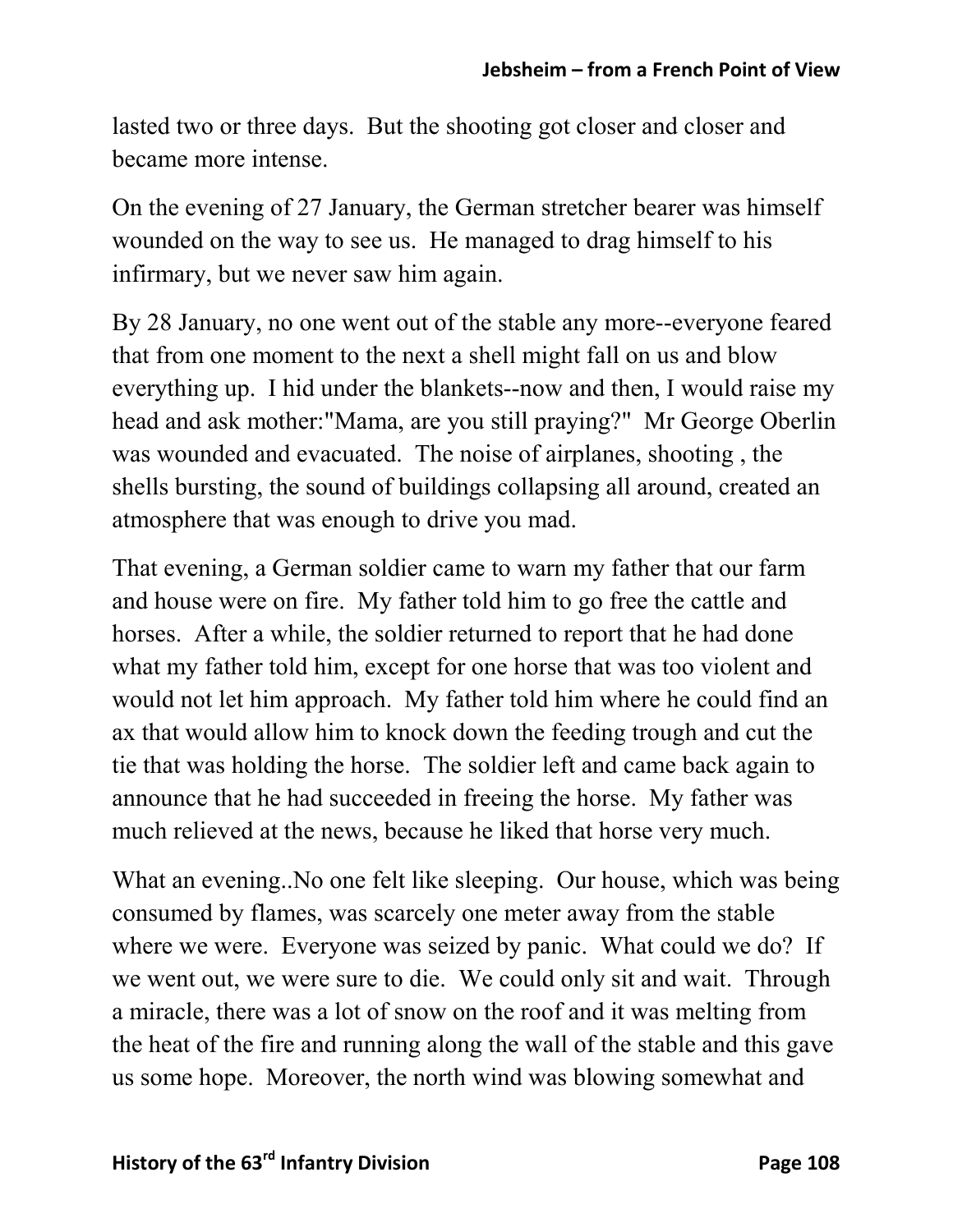kept the flames away from our walls. I still remember the sound of the melting snow. What trickling--one would have thought a violent storm was taking place! And then the cracking of the beams, the noise of tiles falling from roofs, the planes, the hissing of shells--we were in the midst of the battle--and should one hope to come out all that alive?

The morning of 29 January arrived and the battle continued with as much intensity until about 1500 hours (3 PM)--and then, suddenly you heard nothing more, not a single shot. There was a general sigh of relief. It's over Outside you could hear the coming and going of soldiers who spoke French. After a while, a soldier came and opened the door and told us to come outside with our hands in the air. A sad spectacle awaited us. In the courtyard, French soldiers were assembling numerous German prisoners. Mr. Oberlin's barn was still burning. At his house, the doors and windows were smashed and full of bullet holes. On the ground, there lay the dead, munitions, and debris of all kinds. Next door, the buildings of our farm were nearly burned down.

It was time to see if anything useful could be done. A soldier gave us permission to leave, with our hands in the air. We had scarcely gone out of the courtyard, when about ten soldiers, crouching in a row, aimed their rifles at us, ready to kill us at the slightest movement. My mother was screaming in fear, whereas, I didn't yet understand what was going on. Finally, we went down the street slowly. What a sight. Mr. Woelffle's farm was still burning as was Mr. Jean Selig's. On the little square, in front of Selig's garage, were a small house used to stand, there was nothing left but a pile of smoking beams. Marie Husser's house, next door, had just burned down. Jean Herrmann's little house seemed intact--We went in but found on one. In the courtyard, I tripped over a dead soldier. We went on down the street. Mr. Sigismond Bentz's barn was still burning. Across the way, in Haller's courtyard, we heard a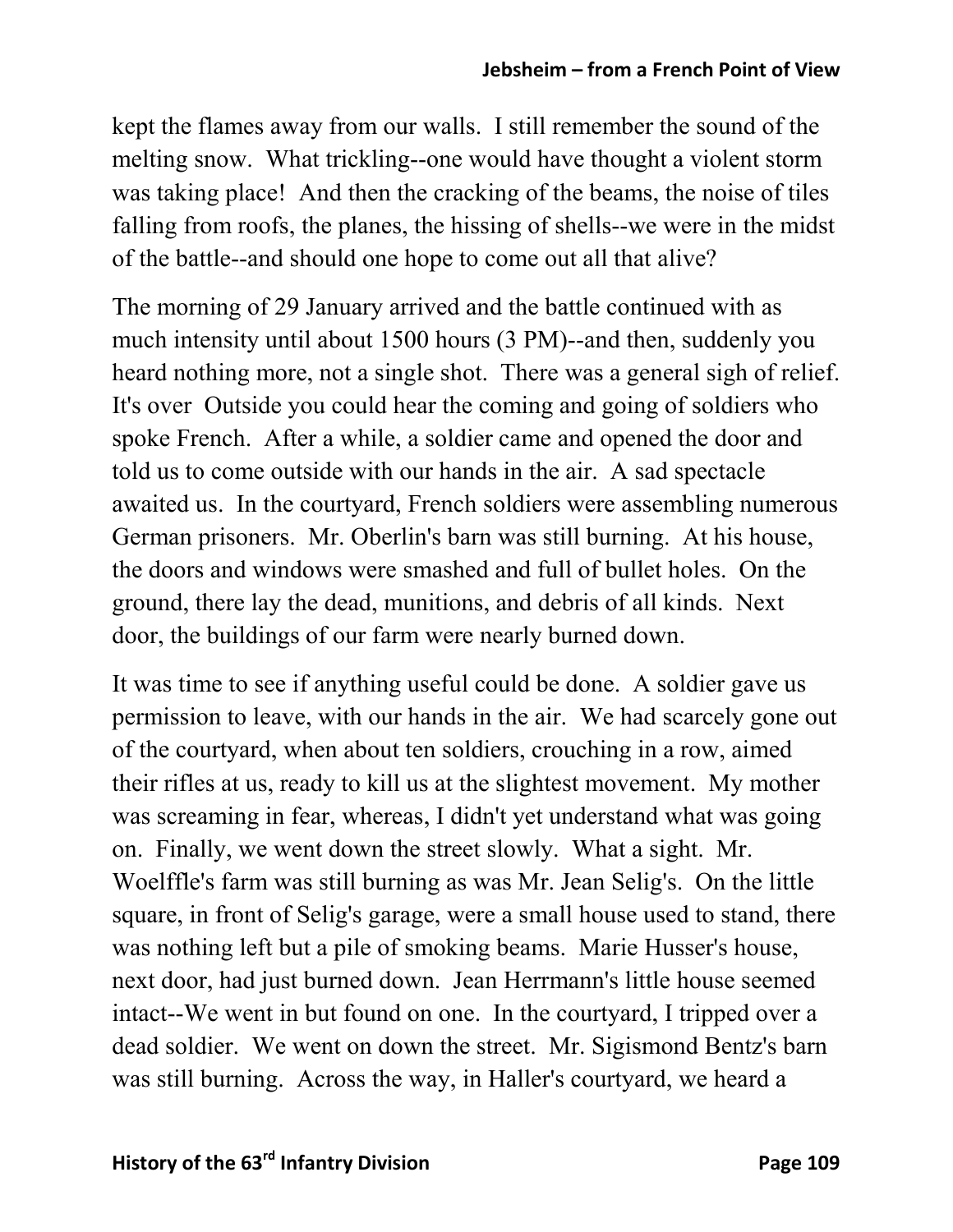dying soldier moan. On the road, the way was more or less cleared, but on the sides there lay munitions, armored cars that had been knocked out of action, and all sorts of debris.

We continued in Riedwihr Street and entered Geroge Husser's house at the corner. There we finally found some residents of Jebsheim, but there were already twenty of them so we continued to George Herrmann's farm, where we found room in the stable and where we stayed for two weeks. We had nothing left, but the same clothes that we had been wearing for weeks and a few blankets. My father found one of his cows and two heifers, as well as a horse that he had to go to Muntzenheim to get back. It was with this meager stock that we set to work again to start farming again.

We lodged for two months in Charles Selig's house, then we had a rented farm for a few years. in 1952, we finally moved in the farm we have now that was rebuilt in the middle of the village.

# THE FIRST BIRTH IN JEBSHEIM AFTER THE LIBERATION. **MRS MARGUERITE BOESCHLIN**, A WIDOW, FARM #34, RIEDWIHR STREET, 73 YEARS OLD

In January 1945, when we knew that the lives of the inhabitants were beginning to be endangered, my husband built a sort of blockhouse in the garden to shelter us. He had put in a stove, a small iron bed in anticipation of the approaching birth of our child, and a reserve of food.

But the Germans had installed a radio transmitting post not far from us and the Allied shells began to rain in our garden. We could no longer remain in the shelter. So we left to join my brother-in-law in Jacques Boeschlin's stable at #31 Grand Rue. But there too a shell damaged the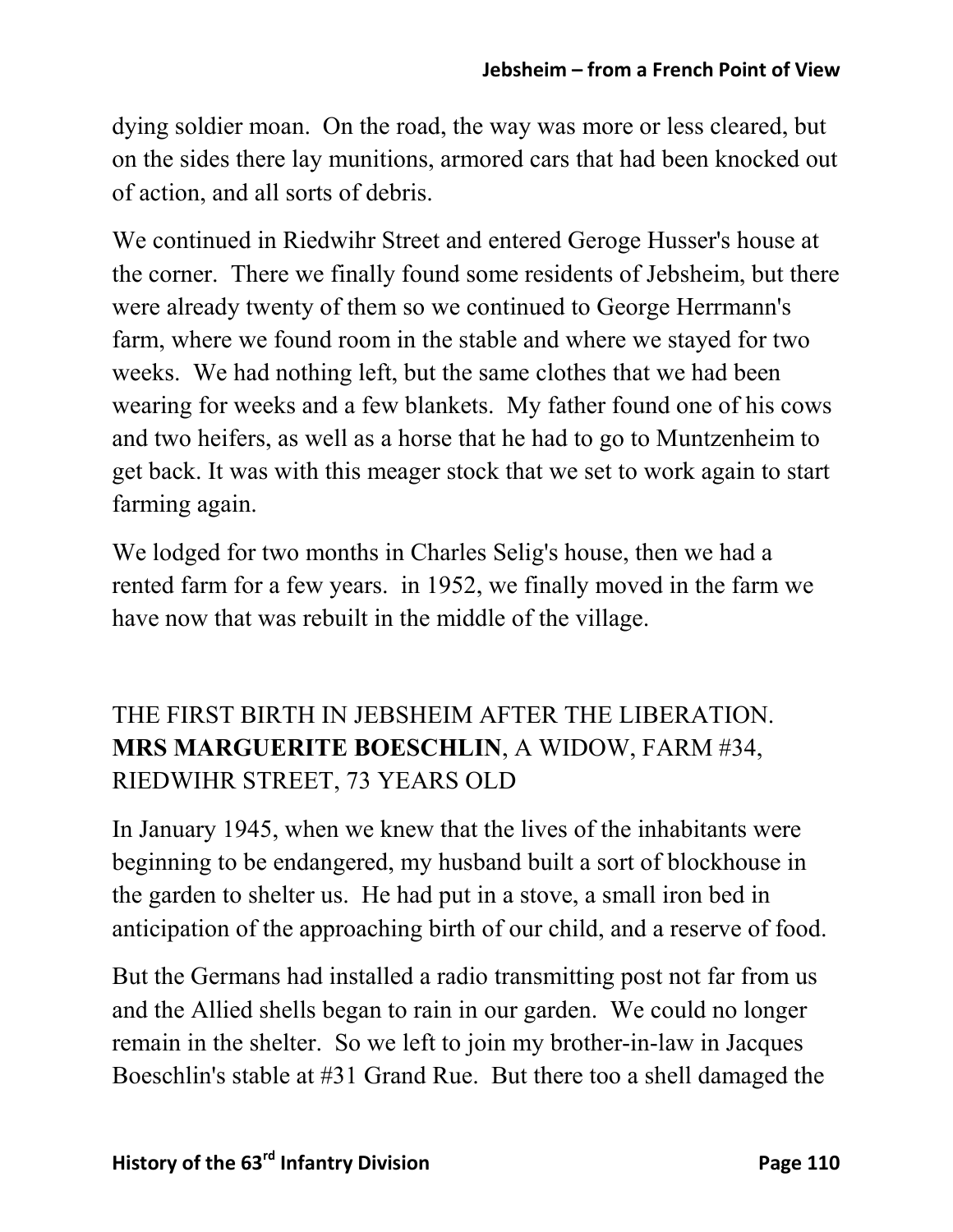building and we left again. My husband, my daughter, and I went to Paul Obrecht's farm, located next to ours at #32, Riedwihr Street. From time to time, my husband would go and visit our house. It was occupied by Germans. After the fighting in this neighborhood, it would be occupied by French soldiers. My husband saw in our courtyard numerous German prisoners lined up against the wall and being searched. In our bedroom, nurses were treating without any letup numerous wounded soldiers. All our linen and white sheets were taken for the wounded and the room was strewn with bandages and spots of blood.

Then 29 January arrived. The upper village was burning, planes passed overhead constantly, and shells were exploding everywhere. Our house and Paul Obrecht's farm were hit by shells. Since I was approaching term, it was dangerous to remain there--I would have preferrred to stay and give birth among my people, but a French soldier persuaded me to leave the village.

on 29 January, I left in a military ambulance with my daughter, Huguette, who was ten, and some wounded soldiers. When we got to Ostheim Street in from of the Sembach's house, today Andre Zimmerlin's, an alert forced the ambulance to stop. The driver ran to shelter and we waited for half an hour in the street, exposed to the shells that were coming in from the direction of the Rhine. The crossing of the Ried River also left me a poignant memory. In front of us, the Allied artillery was firing towards Hardt Woods, while behind us, the German artillery attempted to knock it out. And our ambulance, moving at a high speed across fields, shell craters, jolted the wounded who did not stop moaning.

At Guemar, we were among those selected to go on and I was placed in a hammock attrached to the top of an ambulance. We left, with some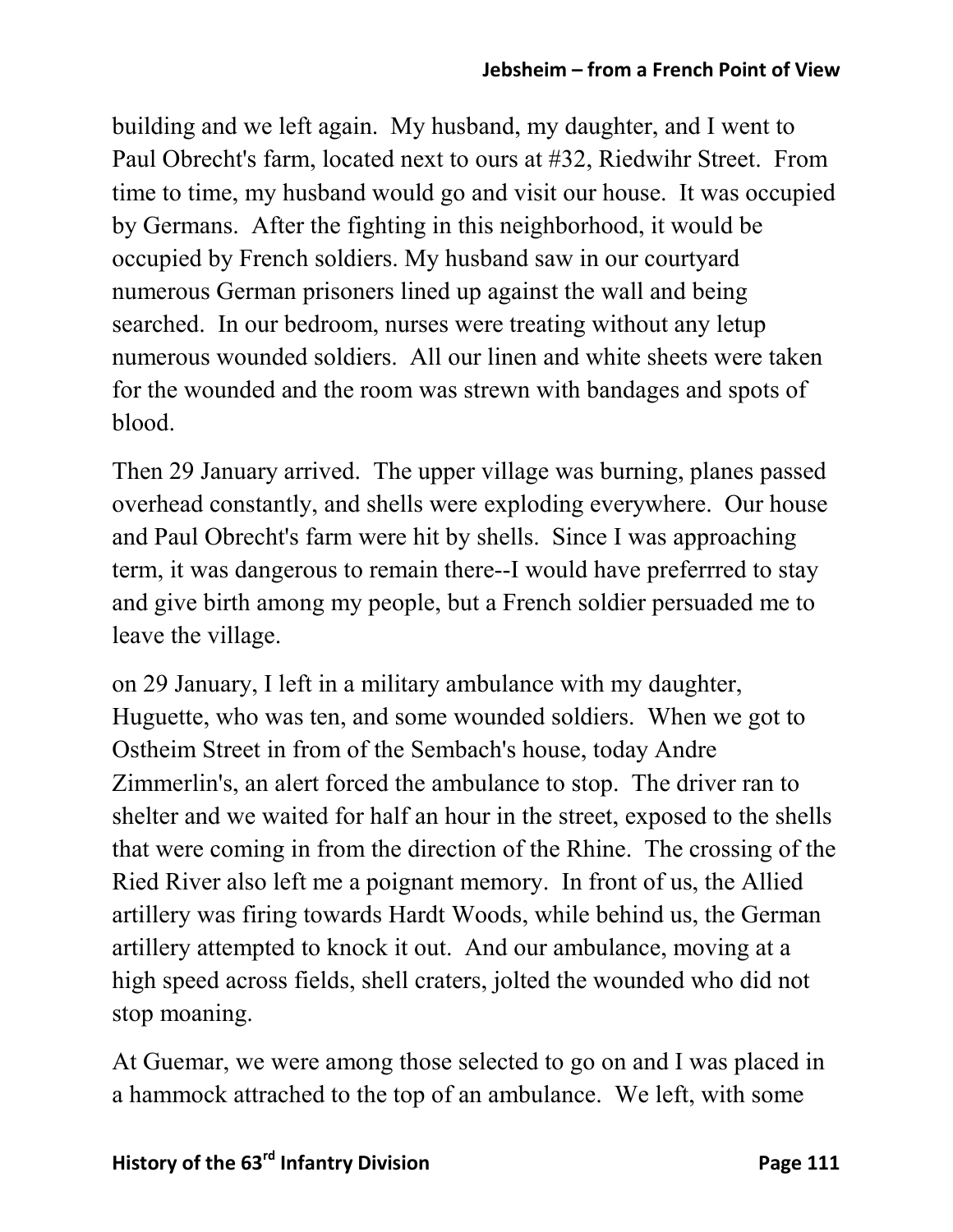wounded, for Ribeauville. There, a new selection- I was among those chose again- a new ambulance, and still in my hammock, my daughter sitting with the driver who was a woman, we left in the night. At midnight, I was dropped off with my daughter at a house that took people in at Saint-Marie-aux-Mines. The night caretaker did not want to, or for some reason could not, take us in. So there I was in the middle of the night with my two suitcases, my ten-year old daughter, Huguette, out in the cold with snow up to our knees. I will spare you the rest of the story, about how we spent the night, how we managed--I had brought a turkey in one of my suitcases--to find people who understood our needs, and finally were taken in by the good sisters. It was with them that my son Marcel was born on February 1. He was the first inhabitant of Jebsheim to be born after the liberation.

It was also there that I was able to see two other wounded civilians from Jebsheim, George and Berthe Frey. A lady who was originally from Jebsheim, Mrs Ritter, who was living in Saint-Marie-aux-Mines lodged me and my daughter for a time.

Three weeks later, thanks to the help of a charitable railroad emploee who passed us off as his wife and children, I was able to return to my village. In fact, it was impossible at that time to obtain a pass and all circulation in the area was blocked

# **A TRAGIC BALANCE SHEET**

The loss in human lives in the fighting units were enormous on both sides. The exact number will never be known and can only be estimated.

500 German corpses, cited in the first official communiqué, nearly 200 French soldiers killed and at least as many Americans dead, add up to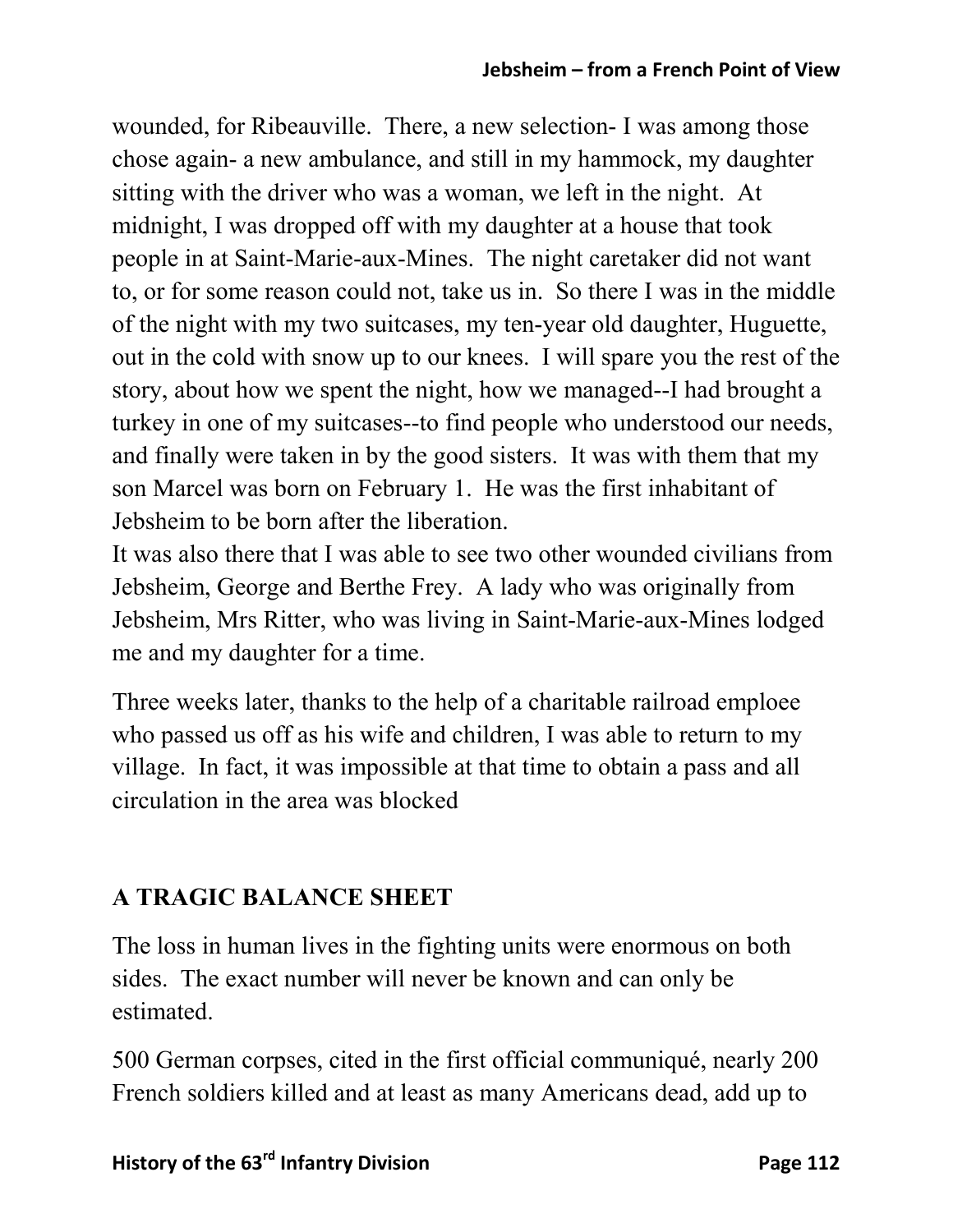nearly one thousand dead. (WEBMASTER'S NOTE: ACTUAL AMERICAN DEAD WAS SIXTY-SIX FROM THE 254TH INFANTRY REGIMENT). To these must be added more than a thousand wounded, many of whom died in the ambulances and hospitals. For example in the 3rd Company of the Medical Battalion, from 27 January to 3 February, 602 wounded were treated, 29 of whom died while waiting treatment.

If the Allied soldiers killed at Jebsheim were moved very quickly towards the rear, this was not the case with the German dead. A routed army does not have time to carry away its dead; everyone is trying to save his own skin and if flight is no longer possible, they can only die or surrender.

The occupation authorities were no longer here and those named by the new government had not yet arrived. And so, for a long time, the bodies of animals and German soldiers lay in the courtyards and gardens. It was only with the thaw when a pestilential odor began to spread throughout the village, that groups of civilians were requisitioned to bury all the cadavers in order to avoid an epidemic. The bodies of men and animals, the tattered remains and debris of all sorts, were buried by men who were barely able to surmount their feelings of horror and disgust, in heaps in the large bomb craters- one was as deep as a onestory house. It was necessary to wait many years before the soldiers had a grave worthy of human beings.

During the summer of 1945 and even the following years, many bodies were unearthed in the fields and neighboring forests, by plow and tractors. The last two German bodies were found during the 1960s, when a gas pipeline was being laid to the east of the village.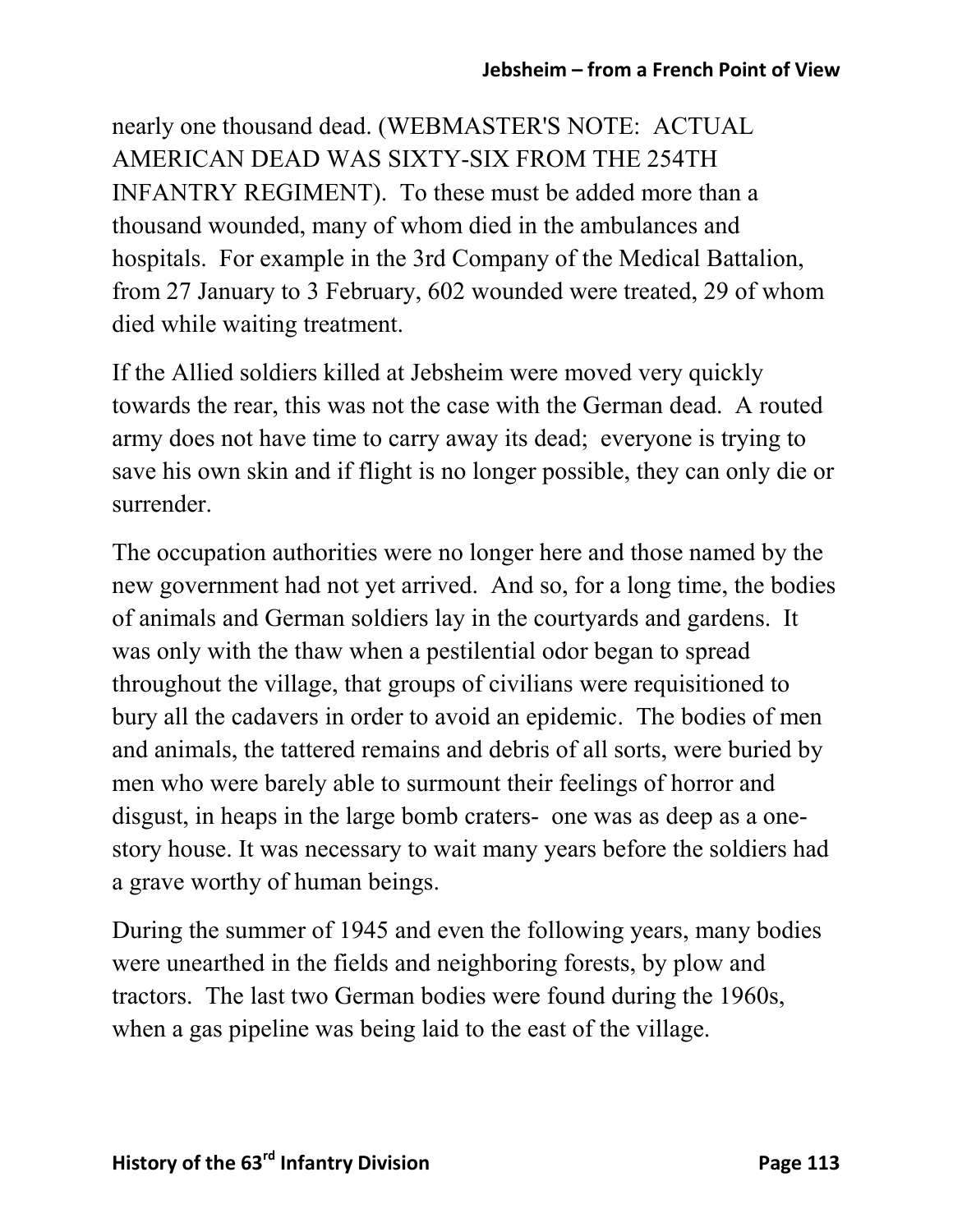### **DESTRUCTION AND CIVIIAN VICTIMS**

#### **1. Destruction:**

In these numbers are included buildings destroyed in 1940

**Destroyed:** 46 Houses---56 Barns---54 various buildings--one Church--one Train Station--one City Hall--one School--one Depot belonging to the Agricultural Cooperative.

**Damaged:** 72 Houses--45 Barns--73 Various buildings.

That makes a total of 118 houses, 101 barns and 127 various buildings that were hit by shells, bombs, incendiary bombs, bazookas, mortars, machine guns and other weapons.

### **2. Civilian Victims:**

Given the number of soldiers killed and the great destruction of buildings, everyone considers it a miracle that there were not more victims among the 600 to 700 civilians huddling in makeshift shelters throughout the battle.

|  | Five were killed: Mr. Jean Herrmann--by bullets   |
|--|---------------------------------------------------|
|  | Mrs Jerg (Hilda Cathel)---by fire                 |
|  | Mr. George Oberlin----by shell fragments          |
|  | Miss Jenny Ziommerlin---by aviation bomb          |
|  | Mr. Robert Herrmann----at the Neuf-Brisach bridge |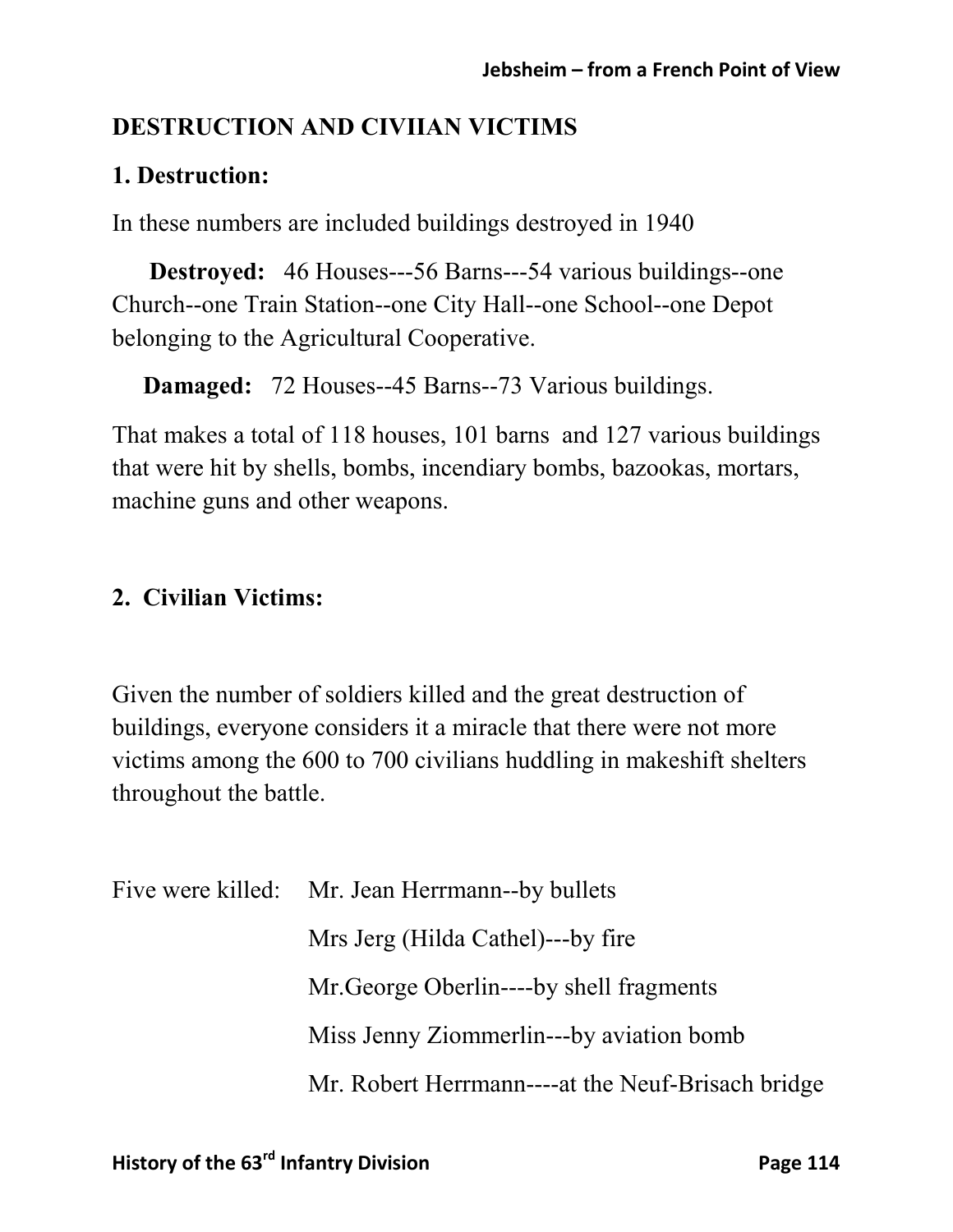Four were seriously injured.

And we must not forget the three inhabitants of Jebsheim, who died on the field of honor in the French Army and the 13 inhabitants who were inducted by force into the Wermacht, and who died for a cause that was not theirs.

## ST MARTIN'S CHURCH OF JEBSHEIM:

During the hard fighting of January 1945 the gable of the Romanesque facade was damaged again. It was not possible to complete the restoration of the facade until 1956. The tricolor flag (The French flag) that floats proudly in the breeze over the church today was raised immediately after the liberation by Mr. Albert Hild (Future Mayor of Jebsheim) and Mr. Emile Scherer (Londoner). This is proof of the patriotism and also the courage of these two inhabitants of Jebsheim.

## THE ALSATIANS AMONG THE COMBATANTS

There is a popular saying that you cannot go anywere in the world without meeting an Alsatian. Since we know that an Alsatian was implicated in the attempted assissination of the Fuher of such sinister memory, another in the escape of General Giraud into Switzerland and an Alsatian was among the first men on the moon--Schweickhart, whose father was originally from the Bas-Rhin, a Department of Alsace, it would have been astonishing had there not been a group of Alsatians among the combatants of the two sides in the battle of Jebsheim at the end of January 1945.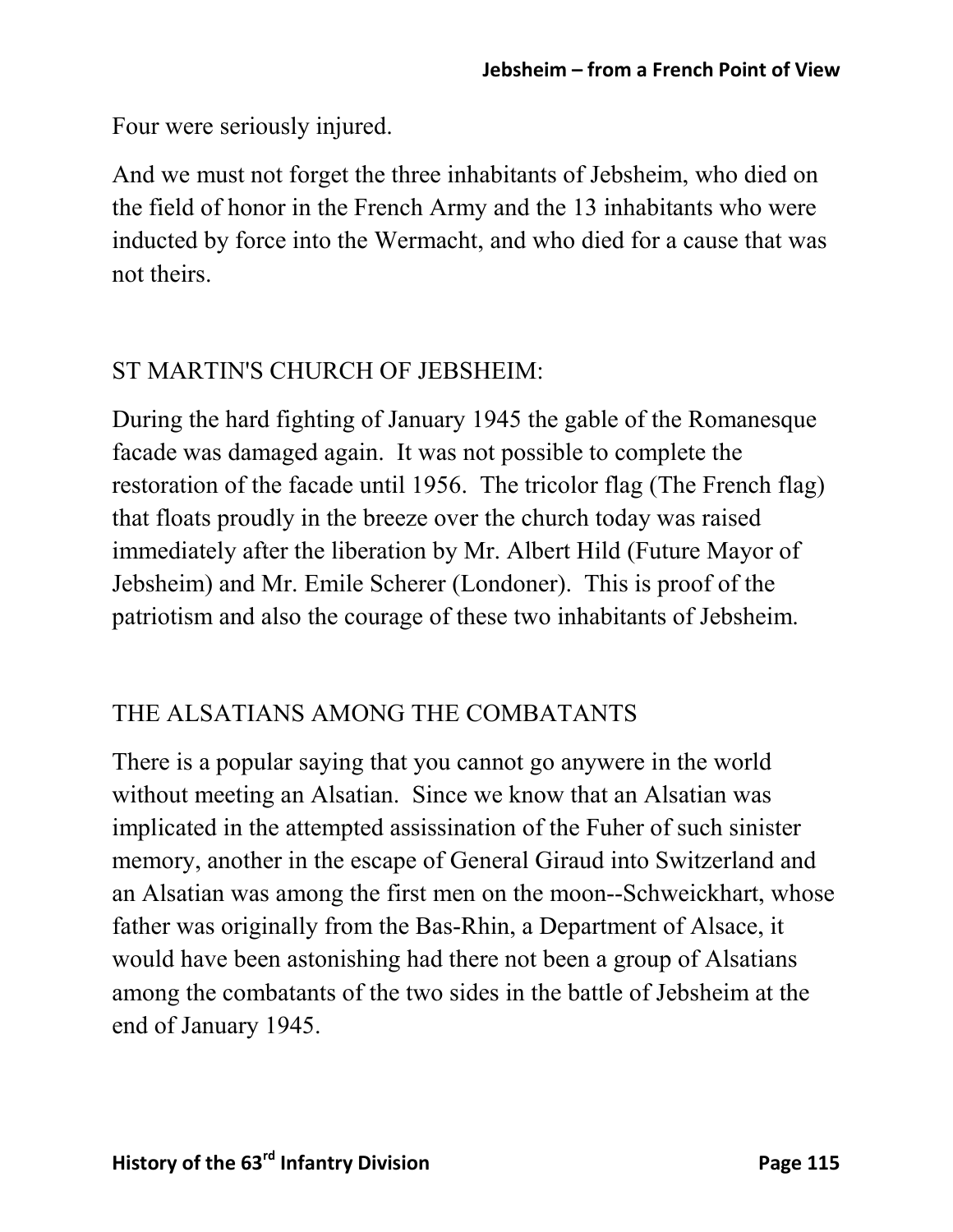This also explains the competely justified anguish of those inhabitants who saw one of their own forced to join the Wehrmacht, or volunteer, usually under a false name, to join the French army of the liberation.

**1)** On the German side there are few names. It is true that the Wehrmacht never trusted Alsatians very much. "They look French" they would say, and send them to the Russian or Italian fronts or to the Balkans.

--A citizen of Colmar took advantage of the good fortune, at the moment they were crossing the Rhine, to get himself taken prisoner at Jebsheim. He crawled towards a French tank and ended the war with them, serving as an interpreter.

-- One of our fellow citizens who was forced into the Wehrmacht came home on leave, hid out with some relatives and on 26 January introduced himself to the Americans who furnished him with one of their uniforms in order for him to avoid reprisals, in case the Germans came back.

-- Another inhabitant of Jebsheim who had been inducted into the Wehrmacht took advantage of a leave to desert. Hiding out with some neighbors, he wisely awaited the conclusion of hostilities before rejoining his family.

--Another of our fellow citizens who had been forced to join the enemy, came from Marckolsheim with German reinforcements and advanced as close as 100 meters to the house were he was born. At the last minute, he was unable to escape and had the misfortune to be taken prisoner by some Americans who spoke no French. They took him to the other side of the Vosges Mountains where he remained for three months.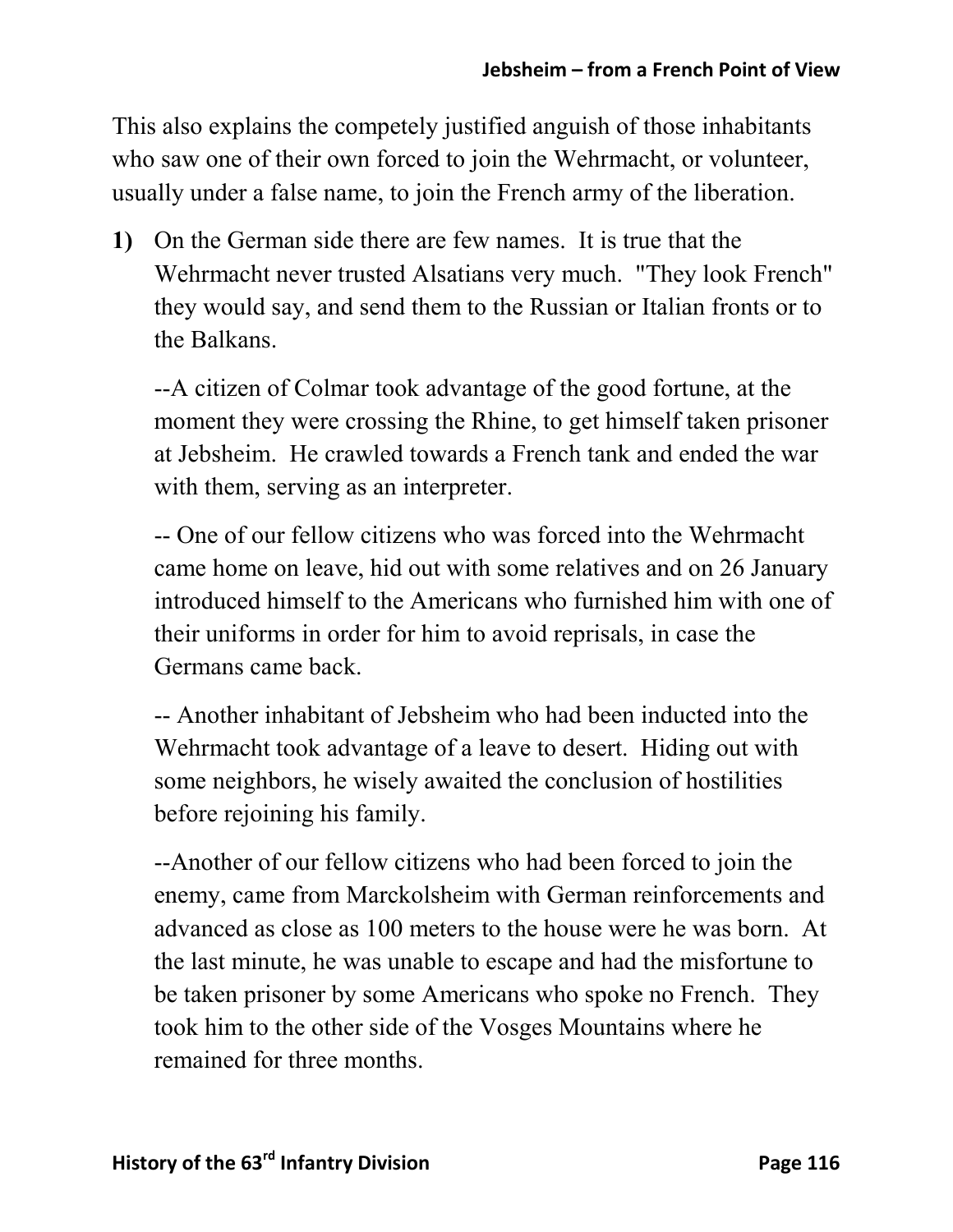**2)** On the side of the troops of the liberation: The tanks of the Regiment of African Riflemen, the Shock Battalion, the French Forces of the Interior, all the fighting units without exception who fought at Jebsheim had a number of Alsatians among them.

These men surprised the inhabitants by calling out to them in Alsatian, rekindling hope by telling jokes in Alsatian dialect to the despairing civilians who thought they would never come through alive. Our Alsatian soldiers were admired with envy by the women who had a son or a husband far away and from whom they had received no news. Each year at the end of January, these men come back to us, to the scene of their exploits.

--**Heinrich** from Mulhouse, Loessle from Colmar, Huss from the Bas-Rhin, all former paratroopers who never miss an opportunity to be with us and to shake the hand of the former leader, General Faure.

--**Loos** from Colmar with his tank-destroyer of the 6th CC. George Hitter from Colmar, who died in his tank, the "Alsace."

--**Jules Fleith** from Jebsheim, inducted by force by the Germans, who deserted his unit and returned with French troops to Henri Oberlin's farm.

--**Chalot Selig** from Jebsheim, who proudly introduced himself to his fellow citizens in the uniform of the French Army.

--**The Shock Battalion** finally, the company of Lieutenant Durrmeyer, which counted 20 or so Alsatians among them, all volunteers. And did you know that most of the men in the Shock Battalion were former inductees by force in the German Army? That having deserted on the Russian front, going over after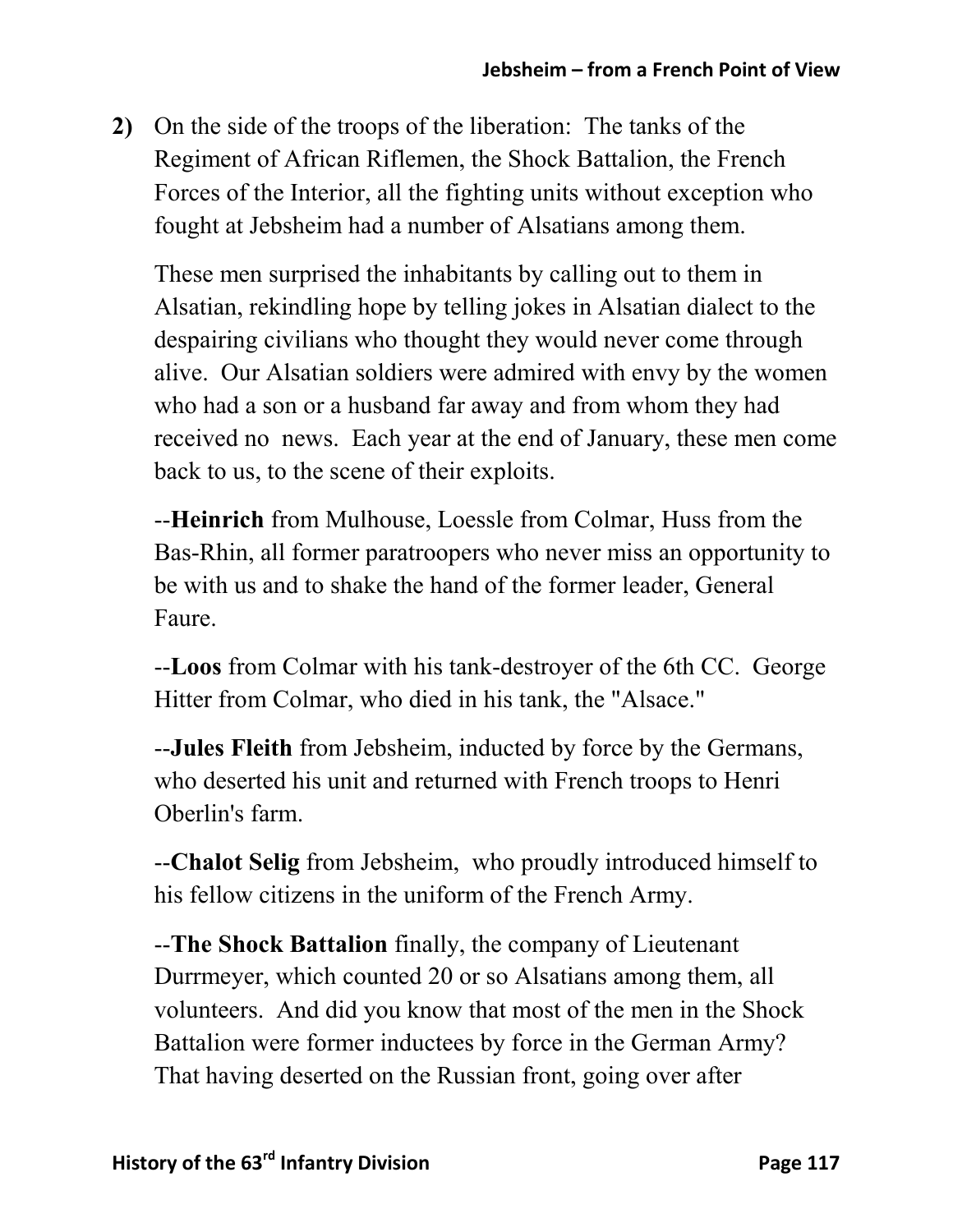enormous difficulties to the Russian side, interned in the terible camp of Tambow, taken to North Africa to be released as a result of the agreement between General De Gualle and the Russians, these men then volunteered to join the Shock Battalion to fight against those whose detested uniform they had been forced to wear the year before.

And last, a great sorrow overcomes us in evoking the name of our comrade from Colmar, **Francois Ehlinger**, who, after the Russian front, Tambow, North Africa, the Alsatian campaign, was seriously wounded as he advanced towards his objective and died just 12 kilometers from the house where he was born and his city of Colmar that he had come to liberate.

### **AFTER THE TURMOIL**

After the turmoil of war, a great silence fell over the village. We had to find lodgings, rebuild, and find hope again for the future. As was the case everywhere in Alsace, there were purges and scores to be settled. Jebsheim was no exception to the rule that wanted to see those punished who had collaborated with the Nazi occupiers. Moreover, the first anniversary celebrations of the Liberation were not feasts of joy and rediscovery. First of all, what day should be chosen? 27 January for those on Ostheim Street? 29 January for the south of the village since that was when the fighting stopped for them? Or the day when the last soldier left Jebsheim and the inhabitants moved back into what remained of the buildings?

Every year the newspapers relate the wonderful celebrations of the Liberation of Colmar on 2 February, but Jebsheim did not have the heart to celebrate. Our people lowered they heads, collected themselves in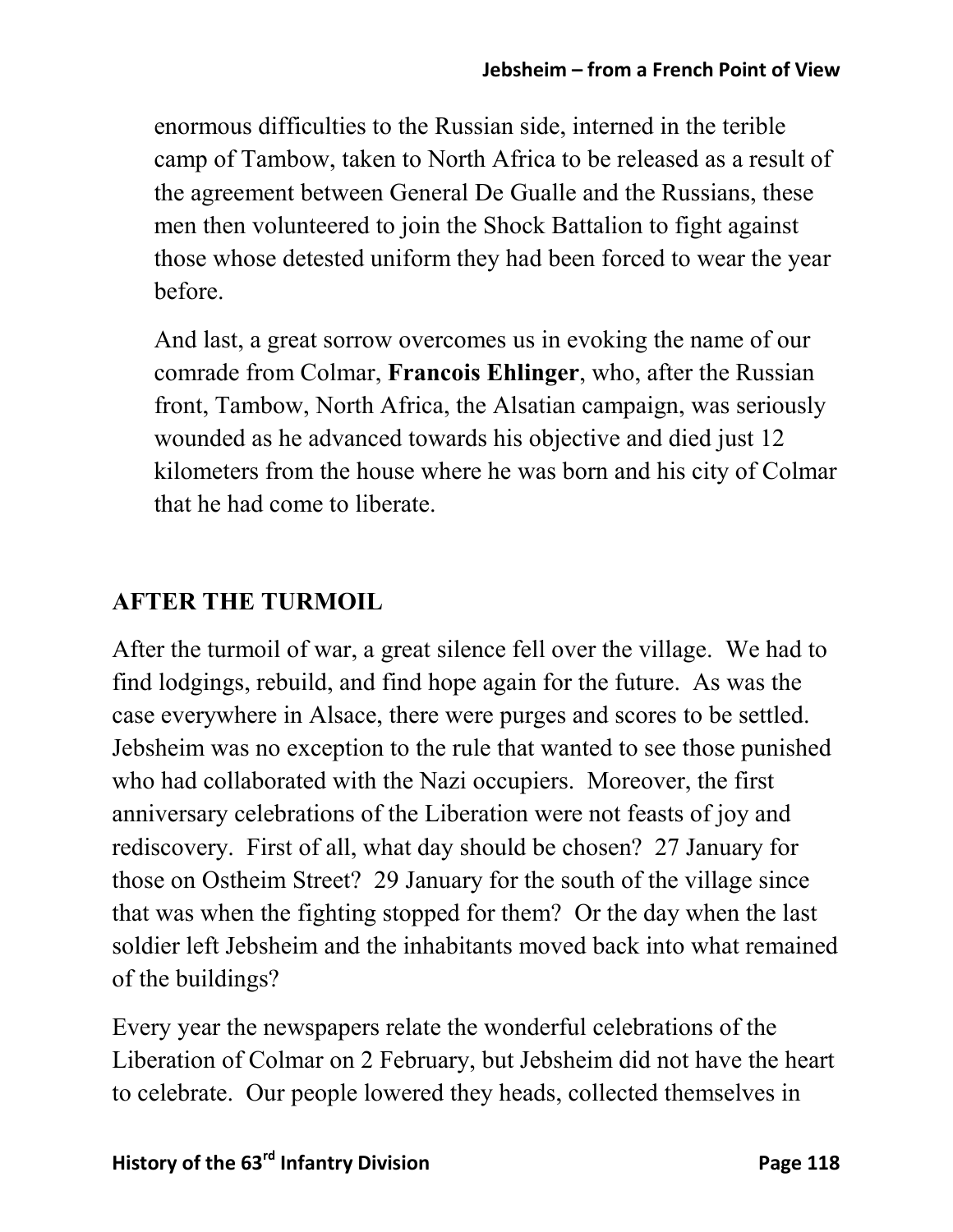silence--rather than laughing and dancing they felt like crying and taking a walk to the cemetery.

A Liberation where the shutters and windows open to display the flag upon the passage of Allied troops was unknown to us. Girls rushing out to climb up on the tanks and kiss the rugged liberators was not what we had known. Here in Jebsheim,, to risk opening a window or cracking open a shutter meant receiving a machine gun blast. And to go out in the street, you had to first climb up out of the cellar or makeshift shelter and clear the bodies that blocked the courtyards and stairs.

A lot of the former combatants of the battle of Jebsheim who returned here in the years following the war, found a population that was traumatized, silent, sad, almost defiant, and not very inclined to share memories. But the years pass, the wounds heal, the miseries are forgotten- the memories remain, but become clearer, freed as they are from passion and resentment.

### **20 YEARS--30 YEARS LATER**

We had to wait years before we finally had liberation celebrations that were worthy of the event and contacts between the citizens of Jebsheim and the men who fought to free them.

Under the guidance of a dynamic mayor of the time, Mr. Albert Hild, contacts that were more and more frequent and friendly, became established between us and the veterans of the Shock Battalion, the 1st Regiment of Paratroopers, the legionnaires and the African Riflemen.

And what a moving ceremony, after 10 years at the cemetery before the monument to the dead, when a choir, the Choral Society of Hope,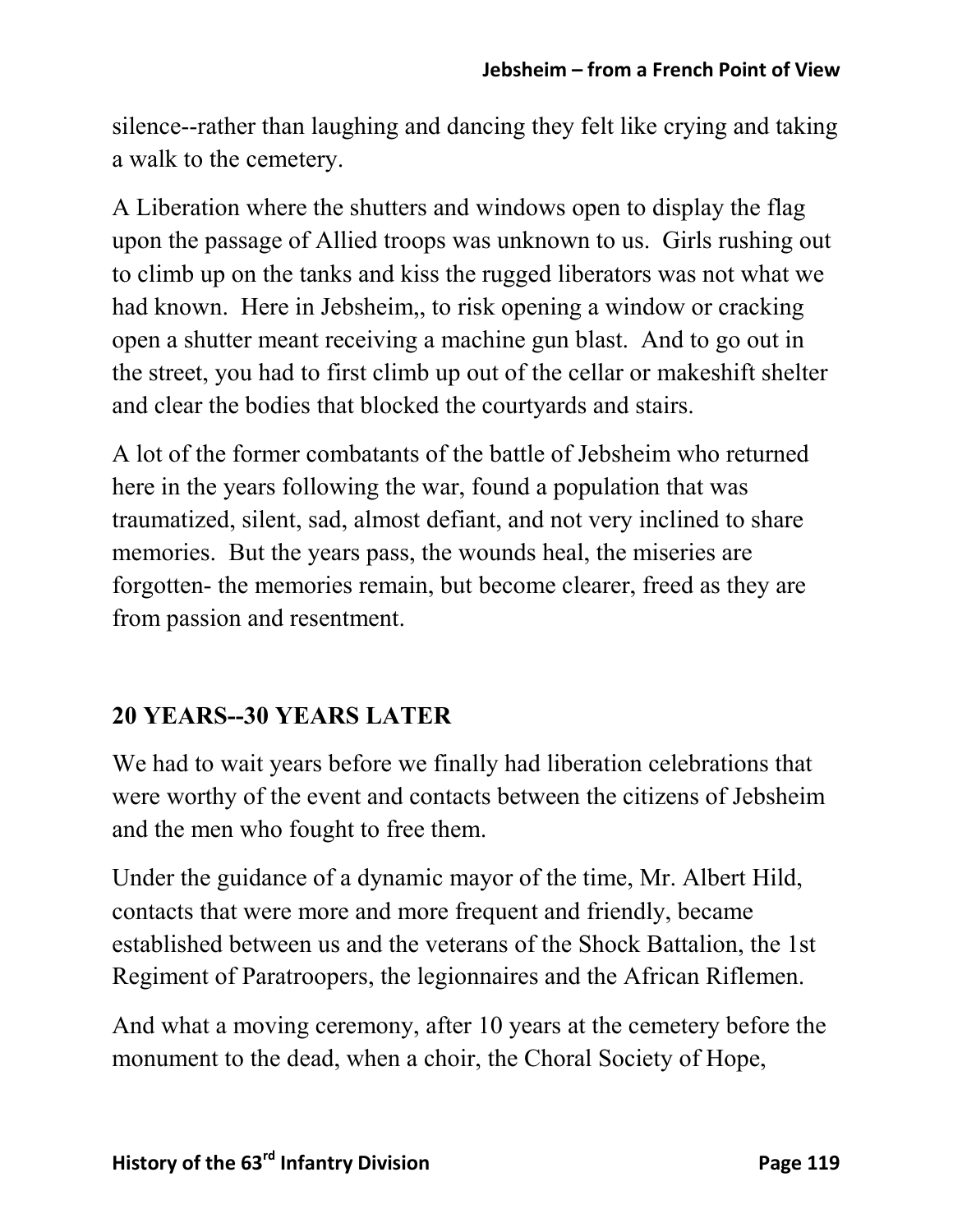touched us with its singing. The voices of two school children rose in the nascent twilight to give this message to the assembled throng:

 "Those who have piously given their life for the Country, merit that at their tomb the people come and pray.. and Glory to our eternal France. Glory to those who died for her."

Even the commander of the Shock Battalion, General Gambiez, could not hide his emotion.

On the 25th anniversary, the names of the soldiers killed in the Shock Battalion and the 1st Regiment of Paratroopers were engraved on the Monument to the Dead. Planning for the 30th anniversary, Mr. Hild, with the assent of the entire population, had the Monument to the Dead moved to the center of the village.

Then the day of the 30th anniversary came--it was celebrated 8 June 1975, with all the pomp appropriate to such an occasion. Those present included the Secretary of the Veterans' Administration, our much esteemed Prefect, Mr. Burgalat, delegations from the Paratroopers of Pau with their colonel, veterans of the African Riflemen, Legionnaires, men of the Shock Battalion, veterans of the Paratroopers with General Faure, a delegation of American soldiers stationed in Germany, in short representatives of all the troops who formed the prestigious 5th Armored Division of January 1945. Wreathes were laid, the eternal flame brought expressly from Paris was rekindled, and street named in honor of our liberators were inaugurated. All of this was followed by a very successfully executed parachute drop at the Sports Arena by men who are champions of precision jumping and an entire company of paratroopers jumped above the neighboring fields.

And at last the wonderful voyage to Pau, at the end of January 1976, when Mr. Hild and 60 inhabitants of Jebsheim, with General Faure and